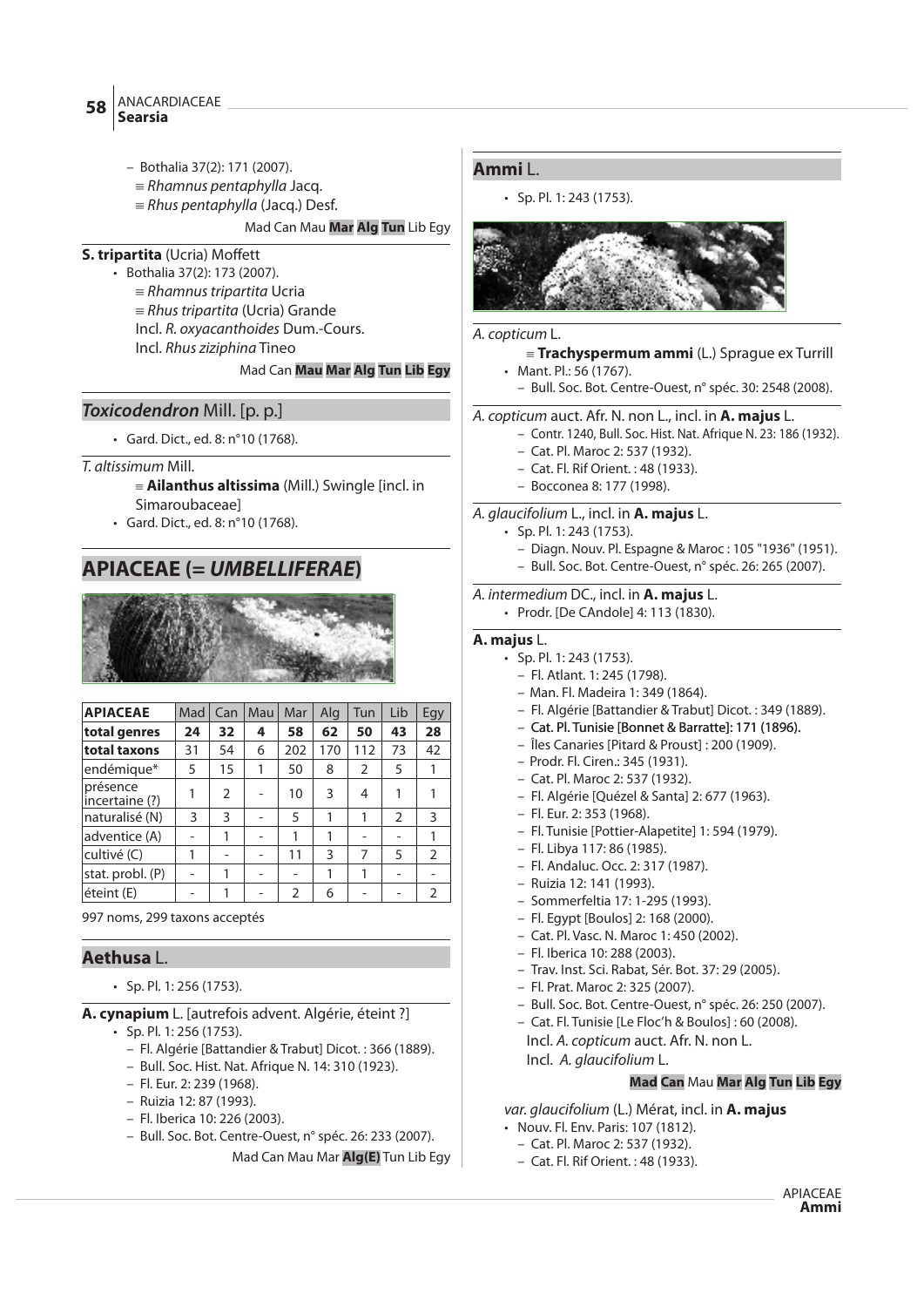APIACEAE **Ammi 59**

- Fl. Tunisie [Pottier-Alapetite] 1: 594 (1979).  $\equiv$  A. glaucifolium L.
- var. heterophyllum Lowe, incl. in **A. majus** • Man. Fl. Madeira 1: 350 (1864).

var. intermedium (DC.) Gren. & Godr., incl. in **A. majus**

- Fl. France 1: 732 (1849).
	- Îles Canaries [Pitard & Proust] : 200 (1909).
	- Piantae Tripol. : 160 (1914).
	- $\equiv$  A. intermedium DC.

#### var. isophyllum Lowe, incl. in **A. majus** • Man. Fl. Madeira 1: 351 (1864).

# var. laciniatum Godr., incl. in **A. majus**

- Fl. Lorraine: 274 (1843).
	- Cat. Pl. Maroc 2: 537 (1932).

# var.serratum Mutel, incl. in **A. majus**

- Fl. Dauphiné éd. 2: 241 (1848).
	- Îles Canaries [Pitard & Proust] : 200 (1909).

# var. tenue Ball, incl. in **A. majus**

- Spicil. Fl. Marocc. [Ball] : 468 (1878).
- Cat. Pl. Maroc 2: 537 (1932).

# var. tenuifolia Lowe, incl. in **A. majus**

• Man. Fl. Madeira 1: 351 (1864).

# subsp. procerum (Lowe) Menezes,

- incl. in **A. procerum** Lowe
- Fl. Madeira: 76 (1914).

# **A. procerum** Lowe

- Man. Fl. Madeira 1(3): 351 (1864).
- Sommerfeltia 17: 1-295 (1993).

# ${} \equiv A$ . majus subsp. procerum (Lowe) Menezes

# **Mad Can** Mau Mar Alg Tun Lib Egy

# A. visnaga (L.) Lam. { **Visnaga daucoides** Gaertn.

- Fl. Franç. [Lamarck] 3: 462 (1779).
	- Fl. Atlant. 1: 245 (1798).
	- Man. Fl. Madeira 1: 353 (1864).
	- Fl. Algérie [Battandier & Trabut] Dicot. : 350 (1889).
	- Cat. Pl. Tunisie [Bonnet & Barratte]: 171 (1896).
	- Îles Canaries [Pitard & Proust] : 201 (1909).
	- Cat. Pl. Maroc 2: 537 (1932).
	- Petite Fl. Régions Arides Maroc Occ. 2: 109 (1962).
	- Fl. Algérie [Quézel & Santa] 2: 677 (1963).
	- Fl. Eur. 2: 353 (1968).
	- Fl. Tunisie [Pottier-Alapetite] 1: 594 (1979).
	- Fl. Libya 117: 88 (1985).
	- Fl. Andaluc. Occ. 2: 317 (1987).
	- Ruizia 12: 141 (1993).
	- Fl. Egypt [Boulos] 2: 168 (2000).
	- Cat. Pl. Vasc. N. Maroc 1: 450 (2002).
	- Fl. Iberica 10: 290 (2003).
	- Trav. Inst. Sci. Rabat, Sér. Bot. 37: 29 (2005).
	- Fl. Prat. Maroc 2: 325 (2007).
	- Cat. Fl. Tunisie [Le Floc'h & Boulos] : 60 (2008).  $\equiv$  Daucus visnaga L.

var. hybernonis Sennen,

- incl. in **Visnaga daucoides** Gaertn.
- Contr. 1241, Bull. Soc. Hist. Nat. Afrique N. 23: 186 (1932). [nom. nud.]
- Cat. Pl. Maroc 2: 537 (1932). [nom. nud.]
- Diagn. Nouv. Pl. Espagne & Maroc : 117 "1936" (1951).

#### var. paui Sennen ex Maire,

- incl. in **Visnaga daucoides** Gaertn.
- Contr. 1241, Bull. Soc. Hist. Nat. Afrique N. 23: 186 (1932).
	- Cat. Pl. Maroc 2: 537 (1932).
	- Diagn. Nouv. Pl. Espagne & Maroc : 116 "1936" (1951).

# **Ammiopsis** Boiss.

• Diagn. Pl. Orient., Ser. 2, 2: 96 (1856).

#### A. aristidis Coss. ex Batt., incl. in **Daucus aureus** Desf.

- Fl. Algérie [Battandier & Trabut] Dicot.: 377 (1889). – Fl. Algérie-Tunisie [Battandier & Trabut]: 152 "1902" (1905).
	- Fl. Algérie [Quézel & Santa] 2: 674 (1963).
	- Index Syn. Fl. Afrique N., addenda: 407 (2011).

#### A. daucoides Boiss., incl. in **Daucus aureus** Desf.

- Diagn. Pl. Orient., Ser. 2, 2: 97 (1856).
- Cat. Pl. Maroc 2: 524 (1932).
- Bocconea 8: 177 (1998).
- Index Syn. Fl. Afrique N., addenda: 407 (2011).

# **Ammodaucus** Coss. & Durieu

• Bull. Soc. Bot. France 6: 393 (1859).

#### **A. leucotrichus** Coss. & Durieu

- Bull. Soc. Bot. France 6: 393 (1859).
	- Bull. Soc. Bot. France 22: 60 (1875).
	- Cat. Pl. Maroc 2: 549 (1932).
	- Fl. Algérie [Quézel & Santa] 2: 659 (1963).
	- Fl. Tunisie [Pottier-Alapetite] 1: 613 (1979).
	- Fl. Sahara, éd. 2 : 360 (1983).
	- Patrim. Vég. Prov. Sahar. Maroc: 42 (1991).
	- Fl. Mauritanie 1: 343 (1991).
	- Boissiera 55: 164 (1998).
	- Fl. Egypt [Boulos] 2: 181 (2000).
	- Trav. Inst. Sci. Rabat, Sér. Bot. 37: 29 (2005).
	- Fl. Prat. Maroc 2: 297 (2007).
	- Cat. Fl. Tunisie [Le Floc'h & Boulos] : 60 (2008).

Incl. Cuminum maroccanum P.H. Davis & Hedge

var. brevipilus L. Chevall.,

- incl. in **subsp. leucotrichus**
- Bull. Herb. Boissier, sér. 2, 3: 770 (1903).
	- Bull. Soc. Hist. Nat. Afrique N. 26: 158 (1935).
- var. longipilus L. Chevall.,
	- incl. in **subsp. leucotrichus**
- Bull. Herb. Boissier, sér. 2, 3: 770 (1903).
	- Hammadas Sud-Maroc.: 116 (1954).
	- Bull. Soc. Hist. Nat. Afrique N. 45(1-2): 55-67 (1954).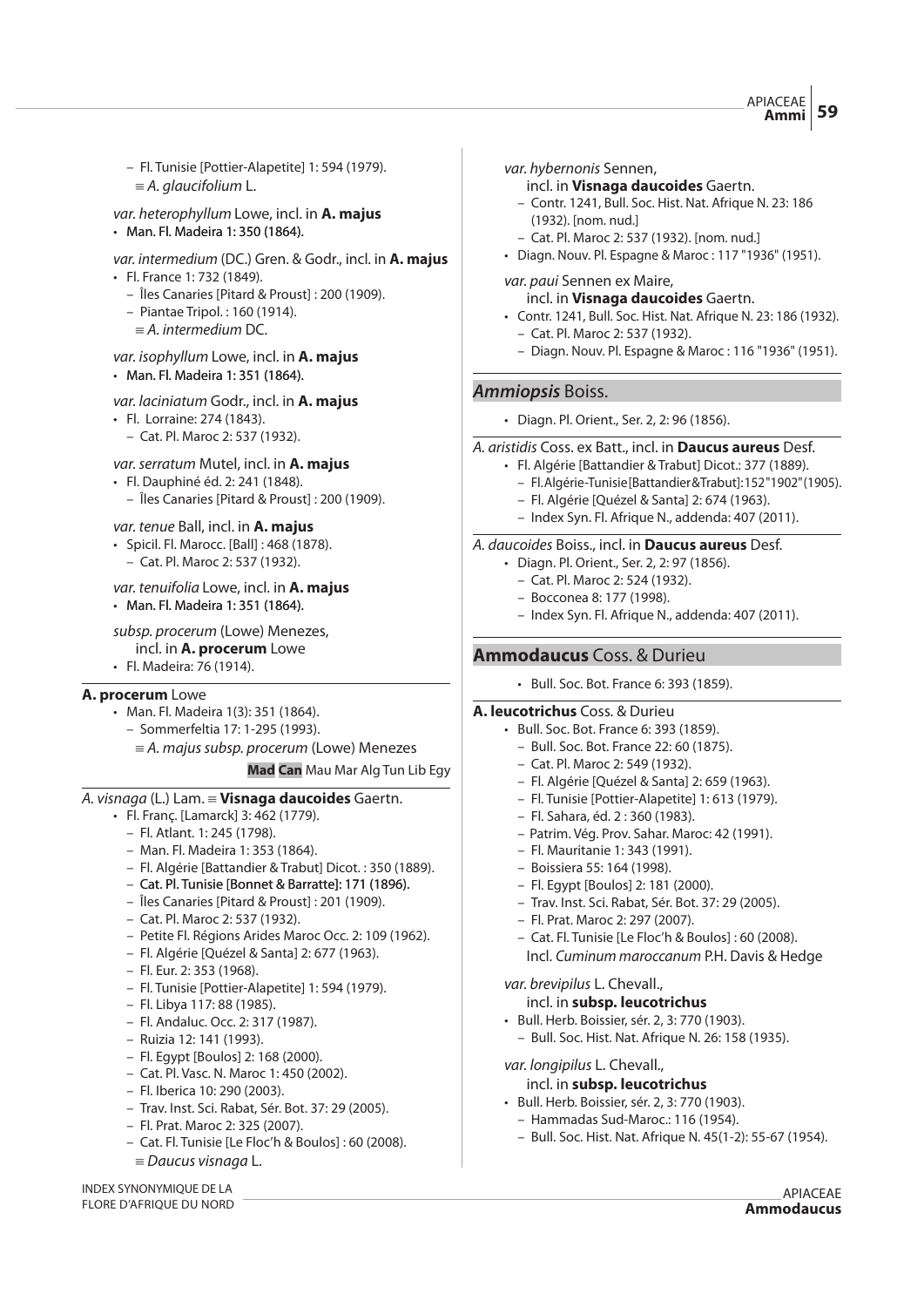#### **subsp. leucotrichus**

- Candollea 38(1): 131 (1983).
- Boissiera 55: 164 (1998).

# Mad Can **Mau Mar Alg Tun Lib Egy**

- **subsp. nanocarpus** Beltrán
- Candollea 38(1): 141 (1983).
	- Sommerfeltia 17: 1-295 (1993).

Mad **Can\*** Mau Mar Alg Tun Lib Egy

# **Ammoides** Adans.

• Fam. Pl. 2: 96, 516 (1763).

# **A. atlantica** (Coss. & Durieu) H. Wolff

- $\cdot$  Pflanzenr. [Engler], Umbellif.: 126 (1927).
	- Fl. Algérie [Quézel & Santa] 2: 671 (1963).
		- $=$  Ptychotis atlantica Coss. & Durieu

#### Mad Can Mau Mar **Alg\*** Tun Lib Egy

# **A. pusilla** (Brot.) Breistr.

- Bull. Soc. Sci. Dauph. Sér. 6, 61: 628 (1947).
	- Fl. Eur. 2: 353 (1968).
	- Fl. Libya 117: 90 (1985).
	- Fl. Andaluc. Occ. 2: 318 (1987).
	- Ruizia 12: 145 (1993).
	- Fl. Egypt [Boulos] 2: 172 (2000).
	- Cat. Pl. Vasc. N. Maroc 1: 450 (2002).
	- Fl. Iberica 10: 132 (2003).
	- Trav. Inst. Sci. Rabat, Sér. Bot. 37: 29 (2005).
	- Bull. Soc. Bot. Centre-Ouest, n° spéc. 26: 268 (2007).
	- Fl. Prat. Maroc 2: 301 (2007).
	- Cat. Fl. Tunisie [Le Floc'h & Boulos] : 60 (2008).
	- $=$  Seseli pusillum Brot.
	- Incl. Seseli ammoides L.
	- Incl. Seseli verticillatum Desf.
	- Incl. Ammoides verticillata (Desf.) Briq.
	- Incl. Carum ammoides (L.) Benth. & Hook. .
	- Incl. Ptychotis amoides W.D.J. Koch
	- Incl. Ptychotis aspera Pomel
	- Incl. Ptychotis trachysperma Boiss.
	- Incl. Seseli verticillatum Desf.

# Mad Can Mau **Mar Alg Tun Lib Egy**

- var. trachysperma (Boiss.) Breistr., incl. in **A. pusilla**
- Bull. Soc. Sci. Dauph. Sér. 6, 61: 628 (1947).
	- Ruizia 12: 146 (1993).

# A. verticillata (Desf.) Briq., incl. in **A. pusilla** (Brot.) Breistr.

- Compt. Rend. Séanc. Soc. Phys. & Hist. Nat. Genève 30: 59 (1914).
	- Prodr. Fl. Ciren.: 346 (1931).
	- Cat. Pl. Maroc 2: 538 (1932).
	- Petite Fl. Régions Arides Maroc Occ. 2: 109 (1962).
	- Fl. Algérie [Quézel & Santa] 2: 671 (1963).
	- Fl. Tunisie [Pottier-Alapetite] 1: 594 (1979).

# var. pusilla (Pamp.) Thell.,

# incl. in **A. pusilla** (Brot.) Breistr.

- Ill. Fl. Mitteleur. 2: 1176 (1926).
	- Prodr. Fl. Ciren. : 346 (1931).
	- Contr. 2734, Bull. Soc. Hist. Nat. Afrique N. 30: 280 (1939).
		- $=$  Ptychotis ammoides var. pusilla Pamp.

#### var. trachysperma (Boiss.) Maire, incl. in **A. pusilla** (Brot.) Breistr.

- Bull. Soc. Sci. Nat.Maroc 11: 100 (1932).
- Cat. Pl. Maroc 2: 538 (1932).
- Cat. Fl. Rif Orient. : 47 (1933).
- Fl. Tunisie [Pottier-Alapetite] 1: 594 (1979).
- $\equiv$  Ptychotis trachysperma Boiss.

# **Anethum** L.

• Sp. Pl. 1: 263 (1753).



#### **A. foeniculoides** Maire & Wilczek

- Contr. 2028, Bull. Soc. Hist. Nat. Afrique N. 27: 225 (1936).
	- Cat. Pl. Maroc 4: 1087 (1941).
	- Patrim. Vég. Prov. Sahar. Maroc: 42 (1991).
	- Fl. Mauritanie 1: 344 (1991).
	- Candollea 47(2): 397-481 (1992).
	- Bocconea 8: 177 (1998).
	- Boissiera 55: 164 (1998).
	- Trav. Inst. Sci. Rabat, Sér. Bot. 37: 30 (2005).
	- Fl. Prat. Maroc 2: 329 (2007).

#### Mad Can **Mau Mar** Alg Tun Lib Egy

# var. erythropotamicum Maire,

#### incl. in **A. foeniculoides** Maire & Wilczek

• Contr. 2979, Bull. Soc. Hist. Nat. Afrique N. 30: 345 (1939).

#### A. foeniculum L., incl. in **Foeniculum vulgare** Mill.

- Sp. Pl. 1: 263 (1753).
- Fl. Atlant. 1: 264 (1798).

# **A. graveolens** L.

- Sp. Pl. 1: 263 (1753).
	- Man. Fl. Madeira 1: 346 (1864).
	- Cat. Pl. Tunisie [Bonnet & Barratte]: 184 (1896).
	- Piantae Tripol. : 160 (1914).
	- Cat. Pl. Maroc 2: 544 (1932).
	- Fl. Algérie [Quézel & Santa] 2: 668 (1963).
	- Fl. Eur. 2: 341 (1968).
	- Fl. Tunisie [Pottier-Alapetite] 1: 604 (1979).
	- Fl. Sahara, éd. 2 : 359 (1983).
	- Fl. Libya 117: 55 (1985).
	- Sommerfeltia 17: 1-295 (1993).
- Ruizia 12: 93 (1993).
- Bocconea 8: 177 (1998).
- Cat. Pl. Vasc. N. Maroc 1: 455 (2002).
- Fl. Iberica 10: 328 (2003).
- Trav. Inst. Sci. Rabat, Sér. Bot. 37: 30 (2005).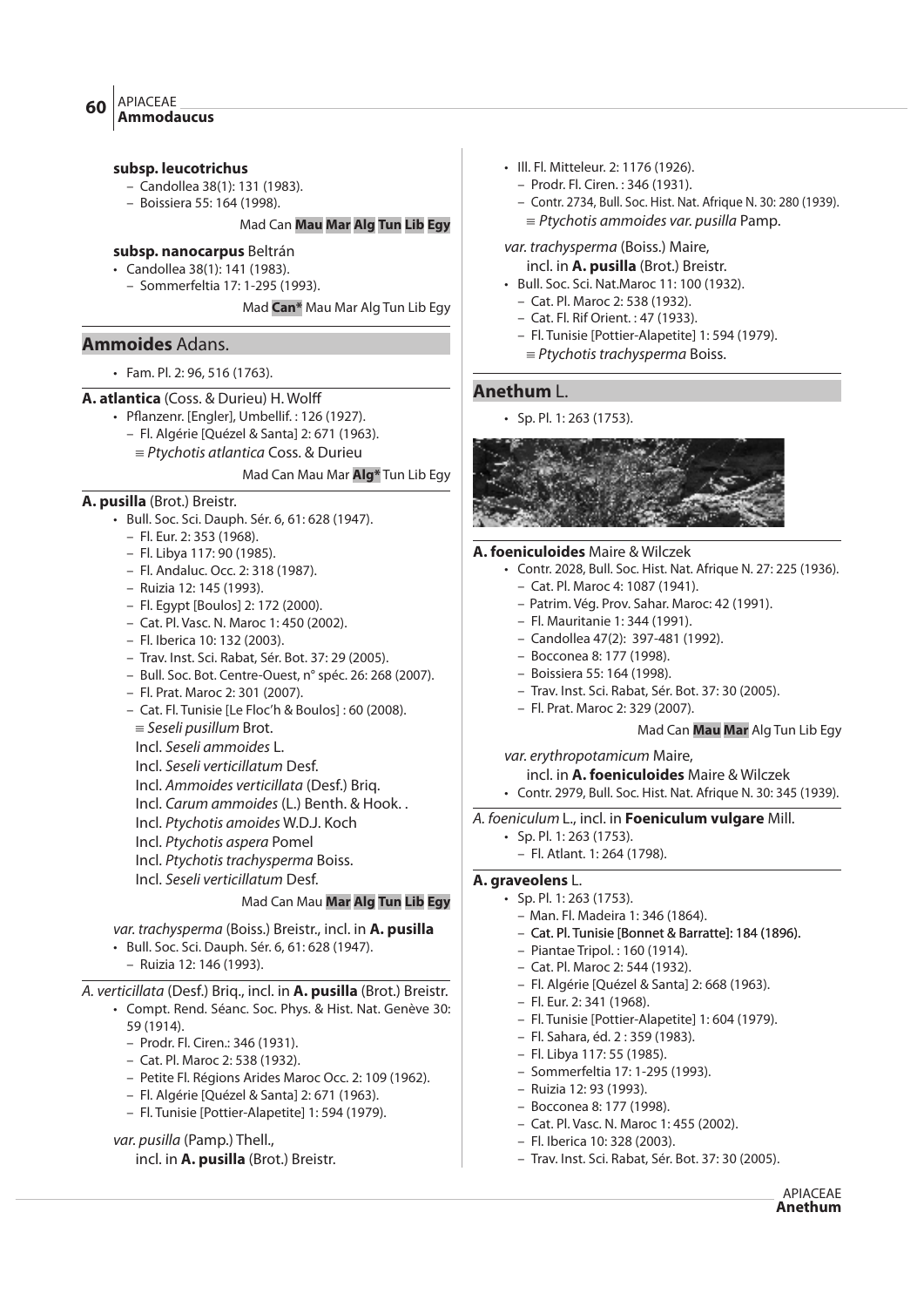- Bull. Soc. Bot. Centre-Ouest, n° spéc. 26: 274 (2007).
- Fl. Prat. Maroc 2: 329 (2007).
- Cat. Fl. Tunisie [Le Floc'h & Boulos] : 60 (2008).

#### **Mad Can(N)** Mau **Mar Alg Tun Lib** Egy

var. chevallieri Maire, incl. in **A. graveolens** L. • Contr. 204, Bull. Soc. Hist. Nat. Afrique N. 17: 114 (1926).

#### A. piperetum Ucria

# {**Foeniculum vulgare subsp. piperetum**

- (Ucria) Bég.
- Pl. Linn. Nuov. Racc. Opusc. Aut. Sic. 6: 250 (1793).

# A. segetum L.  $\equiv$  **A. graveolens L.**

- Mant. Pl. : 219 (1771).
	- Bull. Soc. Bot. Centre-Ouest, n° spéc. 29: 22173 (2008).

#### **A. theurkau!i** Maire

- Contr. 2029, Bull. Soc. Hist. Nat. Afrique N. 27: 226 (1936).
	- Fl. Mauritanie 1: 344 (1991).
	- Bocconea 8: 177 (1998).
	- Boissiera 55: 164 (1998).

#### Mad Can **Mau\*** Mar Alg Tun Lib Egy

| Anethum        | Mad <sup>1</sup> | Can | $ $ Mau $ $ | Mar I | Ala | Tun |  |
|----------------|------------------|-----|-------------|-------|-----|-----|--|
| total          |                  |     |             |       |     |     |  |
| endémique (*)  |                  |     |             |       |     |     |  |
| naturalisé (N) |                  |     | -           |       |     |     |  |

#### 6 noms, 3 taxons acceptés

# **Anthriscus** Pers.

• Syn. Pl. [Persoon] 1: 320 (1805). [nom. conserv.]

#### **A. caucalis** M. Bieb.

- Fl. Taur.-Caucas. 1: 230 (1808).
	- Fl. Eur. 2: 326 (1968).
	- Fl. Andaluc. Occ. 2: 295 (1987).
	- Ruizia 12: 30 (1993).
	- Sommerfeltia 17: 1-295 (1993).
	- Cat. Pl. Vasc. N. Maroc 1: 461 (2002).
	- Fl. Iberica 10: 72 (2003).
	- Trav. Inst. Sci. Rabat, Sér. Bot. 37: 30 (2005).
	- Bull. Soc. Bot. Centre-Ouest, n° spéc. 26: 356 (2007).
	- Fl. Prat. Maroc 2: 293 (2007).
	- $=$  Scandix anthriscus L.
	- ${\equiv}$  Chaerefolium anthriscus (L.) Schinz & Thell.
	- $=$  Torilis anthriscus (L.) Gaertn.

# incl. A. vulgaris Pers. non Bernh.

#### **Mad Can** Mau **Mar Alg** Tun Lib Egy

#### **A. cerefolium** (L.) Hoffm. [cult. & subspont. Afr. N.]

- Gen. Pl. Umbell. : 41 (1814).
	- Fl. Algérie [Battandier & Trabut] Dicot. : 343 (1889).
	- Fl. Eur. 2: 326 (1968).
	- Fl. Tunisie [Pottier-Alapetite] 1: 569 (1979).
	- Fl. Libya 117: 16 (1985).
	- Cat. Pl. Vasc. N. Maroc 1: 461 (2002).
	- Fl. Iberica 10: 72 (2003).
	- Trav. Inst. Sci. Rabat, Sér. Bot. 37: 30 (2005).

#### INDEX SYNONYMIQUE DE LA FLORE D'AFRIQUE DU NORD

- Fl. Prat. Maroc 2: 293 (2007).
- Bull. Soc. Bot. Centre-Ouest, n° spéc. 26: 366 (2007).
- Cat. Fl. Tunisie [Le Floc'h & Boulos] : 60 (2008).
	- $=$  Scandix cerefolium L.
	- ${\equiv}$  Chaerefolium cerefolium (L.) Schinz & Thell.
- ${\equiv}$  Chaerophylum cerefolium (L.) Crantz

### **(C)** Mad Can Mau **Mar Alg Tun Lib Egy**

# A. mollis Boiss. & Reut.

- { **A. sylvestris subsp. mollis** (Boiss. & Reut.) Maire
- Diagn. Pl. Orient., Ser. 2, 2: 99 (1856).

#### **A. sylvestris** (L.) Hoffm.

- Gen. Pl. Umbell. : 40 (1814).
	- Fl. Algérie [Battandier & Trabut] Dicot. : 343 (1889).
	- Cat. Pl. Tunisie [Bonnet & Barratte]: 177 (1896).
	- Contr. 3276, Bull. Soc. Hist. Nat. Afrique N. 31: 104 (1940).
	- Fl. Algérie [Quézel & Santa] 2: 674 (1963).
	- Fl. Tunisie [Pottier-Alapetite] 1: 569 (1979).
	- Ruizia 12: 33 (1993).
	- Sommerfeltia 17: 1-295 (1993).
	- Cat. Pl. Vasc. N. Maroc 1: 461 (2002).
	- Fl. Iberica 10: 70 (2003).
	- Trav. Inst. Sci. Rabat, Sér. Bot. 37: 30 (2005).
	- Bull. Soc. Bot. Centre-Ouest, n° spéc. 26: 386 (2007).
	- Fl. Prat. Maroc 2: 292 (2007).
	- Cat. Fl. Tunisie [Le Floc'h & Boulos] : 60 (2008).
		- $\equiv$  Chaerophylum sylvestre L.
		- $\equiv$  Chaerefolium sylvestre (L.) Schinz & Thell.

var. glabricaulis (Maire) Maire, incl. in **subsp. mollis**

- Contr. 3276, Bull. Soc. Hist. Nat. Afrique N. 31: 105 (1940).
- var. mollis (Boiss. & Reut.) Batt.  $\equiv$  **subsp. mollis**
- Fl. Algérie [Battandier & Trabut] Dicot. : 343 (1889).

# var. villicaulis Maire, incl. in **subsp. mollis**

• Contr. 3276, Bull. Soc. Hist. Nat. Afrique N. 31: 105 (1940).

#### **subsp. mollis** (Boiss. & Reut.) Maire

- Contr. 3276, Bull. Soc. Hist. Nat. Afrique N. 31: 104 (1940).
	- Fl. Tunisie [Pottier-Alapetite] 1: 569 (1979).
	- Bocconea 8: 177 (1998).
	- Trav. Inst. Sci. Rabat, Sér. Bot. 37: 30 (2005).
	- $\equiv$  A. mollis Boiss. & Reut.

#### Mad Can Mau **Mar Alg Tun** Lib Egy

#### **subsp. sylvestris** (Afr. N. ?)

– Bull. Soc. Bot. Centre-Ouest, n° spéc. 26: 386 (2007).

# **Mad(N)** Can Mau Mar Alg Tun Lib Egy

APIACEAE **Anthriscus**

# A. vulgaris Pers. [nom. illeg.] non Bernh.,

- incl. in **A. caucalis** M. Bieb. • Syn. Pl. [Persoon] 1: 320 (1805).
	-
	- Fl. Algérie [Battandier & Trabut] Dicot. : 343 (1889).
	- Annuaire Conserv. Jard. Bot. Genève 7-8: 165 (1904). – Fl. Algérie [Quézel & Santa] 2: 674 (1963).
- var. baeticus Pau, incl. in **A. caucalis** M. Bieb.
	- In Font Quer, Iter Marocc. 1929: n°329, in sched. (1930).
	- Cat. Fl. Rif Orient.: 47 (1933).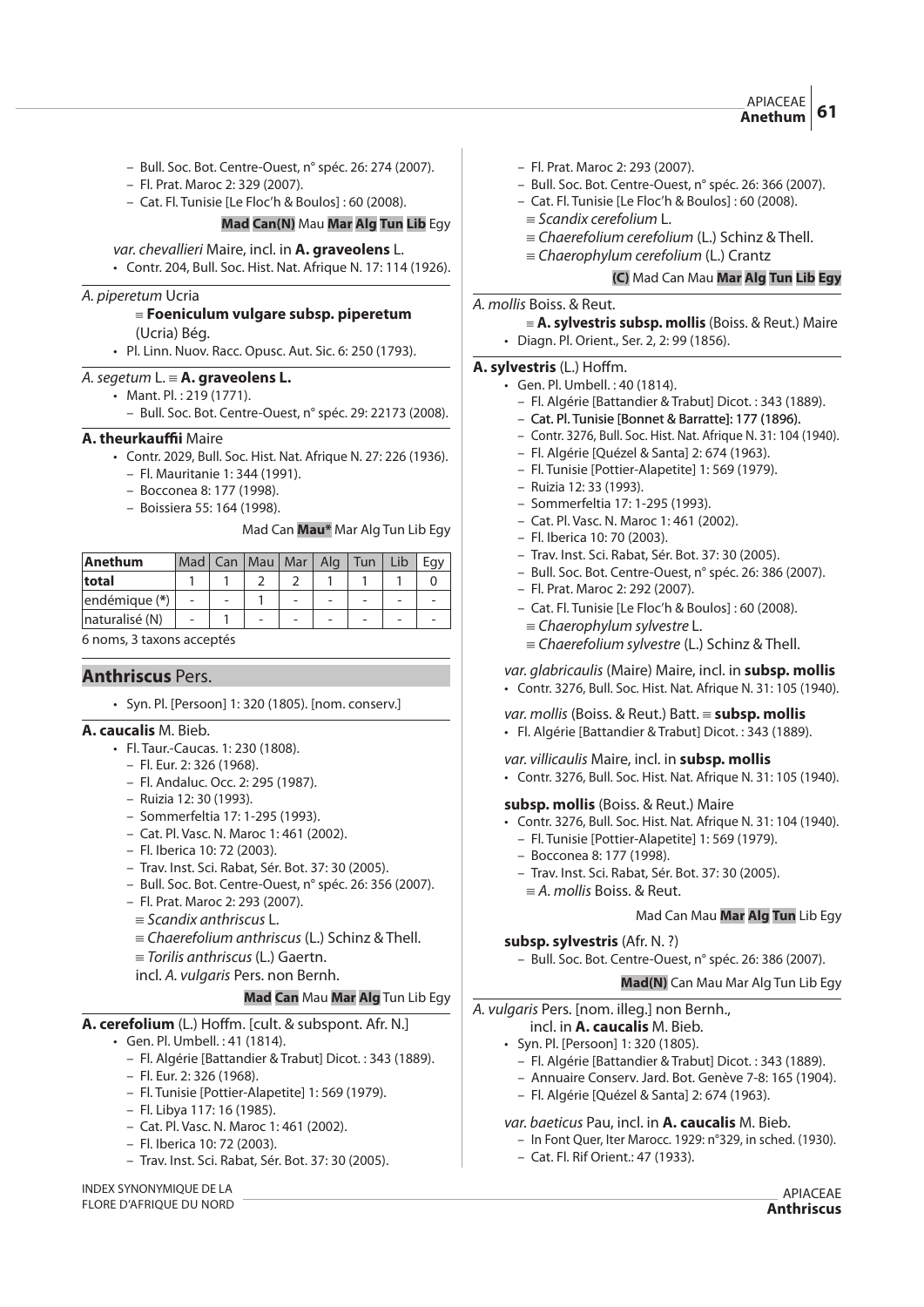var. crassus Maire & Weiller, incl. in **A. caucalis** M. Bieb. • Contr. 3354, Bull. Soc. Hist. Nat. Afrique N. 32: 210 (1941).

| Anthriscus     |  | Mad   Can   Mau   Mar | Alg | $\vert$ Tun | I ib |  |
|----------------|--|-----------------------|-----|-------------|------|--|
| total          |  |                       |     |             |      |  |
| naturalisé (N) |  |                       |     |             |      |  |
| cultivé (C)    |  |                       |     |             |      |  |

12 noms, 4 taxons acceptés

# **Apium** L.

• Sp. Pl. 1: 264 (1753).

A. crassipes (W.D.J. Koch) Rchb. f.

# { **Helosciadium crassipes** W.D.J. Koch

- Icon. Fl. Germ. Helv. 21: 12 (1863).
	- Fl. Algérie [Battandier & Trabut] Dicot. : 352 (1889).
	- Fl. Eur. 2: 352 (1968).
	- Fl. Egypt [Boulos] 2: 165 (2000).
	- Cat. Fl. Tunisie [Le Floc'h & Boulos] : 60 (2008).

# A. crispum Mill. { **Petroselinum crispum** (Mill.) Fuss • Gard. Dict., ed. 8.: 2 (1768).

**A. graveolens** L. [indigène Maghreb, Macaronésie]

- Sp. Pl. 1: 264 (1753).
	- Fl. Atlant. 1: 266 (1798).
	- Cat. Pl. Tunisie [Bonnet & Barratte]: 172 (1896).
	- Îles Canaries [Pitard & Proust] : 199 (1909).
	- Cat. Pl. Maroc 2: 534 (1932).
	- Fl. Algérie [Quézel & Santa] 2: 675 (1963).
	- Fl. Eur. 2: 351 (1968).
	- Fl. Tunisie [Pottier-Alapetite] 1: 588 (1979).
	- Fl. Libya 117: 76 (1985).
	- Fl. Andaluc. Occ. 2: 314 (1987).
	- Edinburgh J. Bot. 48: 183 (1991).
	- Ruizia 12: 129 (1993).
	- Fl. Egypt [Boulos] 2: 163 (2000).
	- Cat. Pl. Vasc. N. Maroc 1: 448 (2002).
	- Fl. Iberica 10: 270 (2003).
	- Trav. Inst. Sci. Rabat, Sér. Bot. 37: 30 (2005).
	- Bull. Soc. Bot. Centre-Ouest, n° spéc. 26: 420 (2007).
	- Fl. Prat. Maroc 2: 321 (2007).
	- Cat. Fl. Tunisie [Le Floc'h & Boulos] : 61 (2008).

# **Mad Can** Mau **Mar Alg Tun Lib Egy(N)**

- var. rapaceum (Mill.) Poir. [cult. & subspont. Afr. N.], incl. in **A. graveolens**
- Encycl. [Lamarck] 5: 195 (1804).

# A. inundatum (L.) Rchb. f.

# { **Helosciadium inundatum** (L.) W.D.J. Koch

- Icon. Fl. Germ. Helv. 21: 11 (1863).
	- Fl. Eur. 2: 352 (1968).
	- Fl. Andaluc. Occ. 2: 314 (1987). – Ruizia 12: 133 (1993).
	- Bocconea 8: 177 (1998).
	- Cat. Pl. Vasc. N. Maroc 1: 449 (2002).
	- Trav. Inst. Sci. Rabat, Sér. Bot. 37: 31 (2005).
- Fl. Prat. Maroc 2: 322 (2007).
- Cat. Fl. Tunisie [Le Floc'h & Boulos] : 61 (2008).
- $\equiv$  Sison inundatum L.

A. leptophyllum (Pers.) F. Muell.

# {**Cyclospermum leptophyllum** (Pers.) Sprague ex Britton & P. Wilson

- Fragm. 4: 184 (1864).
	- Fl. Eur. 2: 352 (1968).
	- Fl. Libya 117: 80 (1985).
	- Ruizia 12: 134 (1993).
	- Fl. Egypt [Boulos] 2: 163 (2000).
	- $\equiv$  Pimpinella leptophylla Pers.

# A. nodiflorum (L.) Lag.

- { **Helosciadium nodi"orum** (L.) W.D.J. Koch
- Amen. Nat. Espan. 1(2): 101 (1821).
	- Fl. Algérie [Battandier & Trabut] Dicot. : 352 (1889).
	- Fl. Eur. 2: 351 (1968).
	- Fl. Libya 117: 78 (1985).
	- Fl. Andaluc. Occ. 2: 314 (1987).
	- Fl. Egypt [Boulos] 2: 163 (2000).
	- Cat. Pl. Vasc. N. Maroc 1: 448 (2002).
	- Fl. Iberica 10: 272 (2003).
	- Trav. Inst. Sci. Rabat, Sér. Bot. 37: 31 (2005).
	- Fl. Prat. Maroc 2: 322 (2007).
	- Cat. Fl. Tunisie [Le Floc'h & Boulos] : 61 (2008).  $\equiv$  Sium nodiflorum L.

# subsp. mairei Molina Abril & Sardinero,

- incl. in **Helosciadium nodi"orum** (L.) W.D.J. Koch
- Lagascalia 18(2): 278 (1996).

#### A. petroselinum L.,

# incl. in **Petroselinum crispum** (Mill.) Fuss

- Sp. Pl. 1: 264 (1753). – Fl. Atlant. 1: 265 (1798).
- 

# A. repens (Jacq.) Lag.

# { **Helosciadium repens** (Jacq.) W.D.J. Koch

- Amen. Nat. Espan. 1(2): 101 (1821).
- Fl. Eur. 2: 351 (1968).
- Sommerfeltia 17: 1-295 (1993).
- Ruizia 12: 133 (1993).
- Cat. Pl. Vasc. N. Maroc 1: 449 (2002).
- Fl. Iberica 10: 272 (2003).
- Trav. Inst. Sci. Rabat, Sér. Bot. 37: 31 (2005).
- Fl. Prat. Maroc 2: 322 (2007).
- $=$  Sium repens Jacq.

# **Artedia** L.

• Sp. Pl. 1: 242 (1753).

# A. muricata L. { **Daucus muricatus** (L.) L.

- Sp. Pl. 1: 242 (1753).
	- Bull. Soc. Bot. Centre-Ouest, n° spéc. 27: 1098 (2007).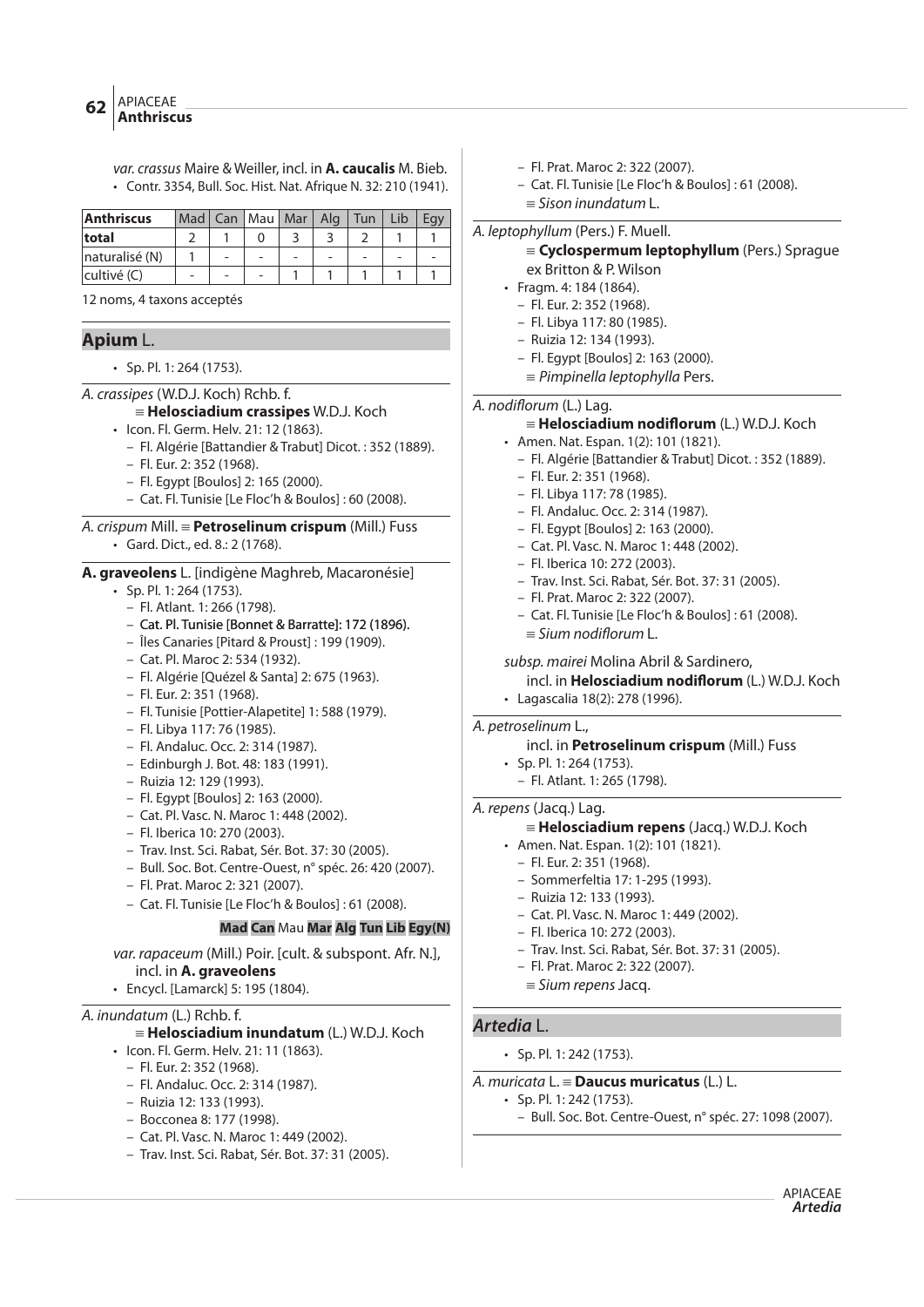#### APIACEAE **Astydamia 63**

# **Astydamia** DC.

• Coll. Mém. 5: 53 (1829).

A. canariensis (Spreng.) DC., incl. in **A. latifolia** (L. f.) Kuntze

- Prodr. [De Candolle] 4: 190 (1830).
	- Îles Canaries [Pitard & Proust] : 204 (1909).
	- $=$  Tenoria canariensis Spreng.

#### A. ifniensis Caball., incl. in **A. latifolia** (L. f.) Kuntze • Trab. Mus. Nac. Ci. Nat., Ser. Bot. 30: 18 (1935).

# **A. latifolia** (L. f.) Kuntze

- Revis. Gen. Pl. : 265 (1891).
	- Cat. Pl. Maroc 2: 545 (1932).
	- Fl. Mauritanie 1: 343 (1991).
	- Sommerfeltia 17: 1-295 (1993).
	- Boissiera 55: 164 (1998).
	- Trav. Inst. Sci. Rabat, Sér. Bot. 37: 31 (2005).
	- Fl. Prat. Maroc 2: 308 (2007).
	- $\equiv$  Crithmum latifolium L. f.
	- $\equiv$  Levisticum latifolium (L. f.) Batt.
	- Incl. A. canariensis (Spreng.) DC.
	- Incl. A. ifniensis Caball.
	- Incl. Tenoria canariensis Spreng.

Mad **Can Mau Mar** Alg Tun Lib Egy

# **Athamanta** L.

 $\cdot$  Sp. Pl. 1: 244 (1753).

# **A. cervariifolia** (DC.) DC.

- Prodr. [De Candolle] 4: 155 (1830).
	- Edinburgh J. Bot. 58(2): 339 (2001).
		- $=$  Seseli cervariifolius DC.
		- { Tinguarra cervariifolia **(**DC.) Parl.

Mad **Can\*** Mau Mar Alg Tun Lib Egy

# **A. dellacellae** Asch. & Barbey ex E.A. Durand & Barratte

- Bull. Soc. Bot. France 36: 101 (1889). [nom. nud.]
- Fl. Lib. Prodr [E.A. Durand & Barratte]: 108 (1910).
	- Prodr. Fl. Ciren. : 347 (1931).
	- Fl. Libya 117: 50 (1985).
	- Index Fl. Afrique N. 2: 407 (2011).

Mad Can Mau Mar Alg Tun **Lib\*** Egy

# A. libanotis L. { **Seseli libanotis** (L.) W.D.J. Koch

• Sp. Pl. 1: 244 (1753).

# A. macedonica (L.) Spreng. { **Bubon macedonicum** L.

- Syst. Veg. [Roemer & Schultes] 6: 491 (1820).
	- Fl. Algérie [Battandier & Trabut] Dicot. : 361 (1889). – Fl. Eur. 2: 340 (1968).
- **A. montana** (Webb ex Christ) Spalik, Wojew. & Downie • Edinburgh J. Bot. 58(2): 337 (2001).
	- $=$  Todaroa montana Webb ex Christ
	- ${\equiv}$  Tinguarra montana (Christ) A. Hansen & G. Kunkel Mad **Can\*** Mau Mar Alg Tun Lib Egy

# **A. sicula** L.

- Sp. Pl. 1: 244 (1753).
	- Fl. Atlant. 1: 247 (1798).
	- Fl. Algérie [Battandier & Trabut] Dicot. : 361 (1889).
	- Cat. Pl. Tunisie [Bonnet & Barratte]: 179 (1896).
	- Fl. Eur. 2: 340 (1968).
	- Trav. Inst. Sci. Rabat, Sér. Bot. 37: 31 (2005).
	- Fl. Prat. Maroc 2: 313 (2007).
	- Cat. Fl. Tunisie [Le Floc'h & Boulos] : 61 (2008).
		- ${\equiv}$  Tinguarra sicula (L.) Benth. & Hook. f.

# Mad Can Mau **Mar Alg Tun** Lib Egy

# **A. vayredana** (Font Quer) C. Pardo

- Lazaroa 3: 165 (1981).
	- Anales Jard. Bot. Madrid 39(1): 211 (1982).
	- Ruizia 12: 93 (1993).
	- Cat. Pl. Vasc. N. Maroc 1: 456 (2002).
	- Fl. Iberica 10: 231 (2003).
	- Trav. Inst. Sci. Rabat, Sér. Bot. 37: 31 (2005).
	- Fl. Prat. Maroc 2: 313 (2007).
	- $\equiv$  Seseli vayredanum Font Quer

# Mad Can Mau **Mar** Alg Tun Lib Egy

| Athamanta      | Mad   Can   Mau   Mar   Alg   Tun |  |   | Lib | Fav |
|----------------|-----------------------------------|--|---|-----|-----|
| total          |                                   |  |   |     |     |
| lendémique (*) |                                   |  | - |     |     |

7noms, 5 taxons acceptés

# **Balansaea** Boiss. & Reut.

- Pugill. Pl. Afr. Bor. Hispan.: 49 (1852).
- B. fontanesii Boiss. & Reut.,

# incl. in **Conopodium glaberrimum** (Desf.) Engstrand

- Pugill. Pl. Afr. Bor. Hispan.: 50 (1852).
	- Fl. Algérie [Battandier & Trabut] Dicot. : 344 (1889).
	- Cat. Pl. Tunisie [Bonnet & Barratte]: 177 (1896).
	- Bull. Soc. Bot. France 45: 239 (1898).

var. maritima Batt., incl. in **Conopodium glaberrimum** • Bull. Soc. Bot. France 45: 239 (1898).

# B. glaberrima (Desf.) Lange

- { **Conopodium glaberrimum** (Desf.) Engstrand
- Pugill. Pl. Hispan. 4: 238 (1865).
	- Cat. Pl. Maroc 2: 522 (1932).
	- Fl. Algérie [Quézel & Santa] 2: 674 (1963).
	- Fl. Tunisie [Pottier-Alapetite] 1: 568 (1979).
	- Cat. Fl. Tunisie [Le Floc'h & Boulos] : 61 (2008).
	- $\equiv$  Scandix glaberrima Desf.

# **Berula** W.D.J. Koch

• Deutschl. Fl. [Mertens & W.D.J. Koch] ed. 3, 2: 25, 433 (1826).

# **B. erecta** (Huds.) Coville

• Contr. U.S. Natl. Herb. 4: 115 (1893). – Fl. Eur. 2: 333 (1968).

INDEX SYNONYMIQUE DE LA FLORE D'AFRIQUE DU NORD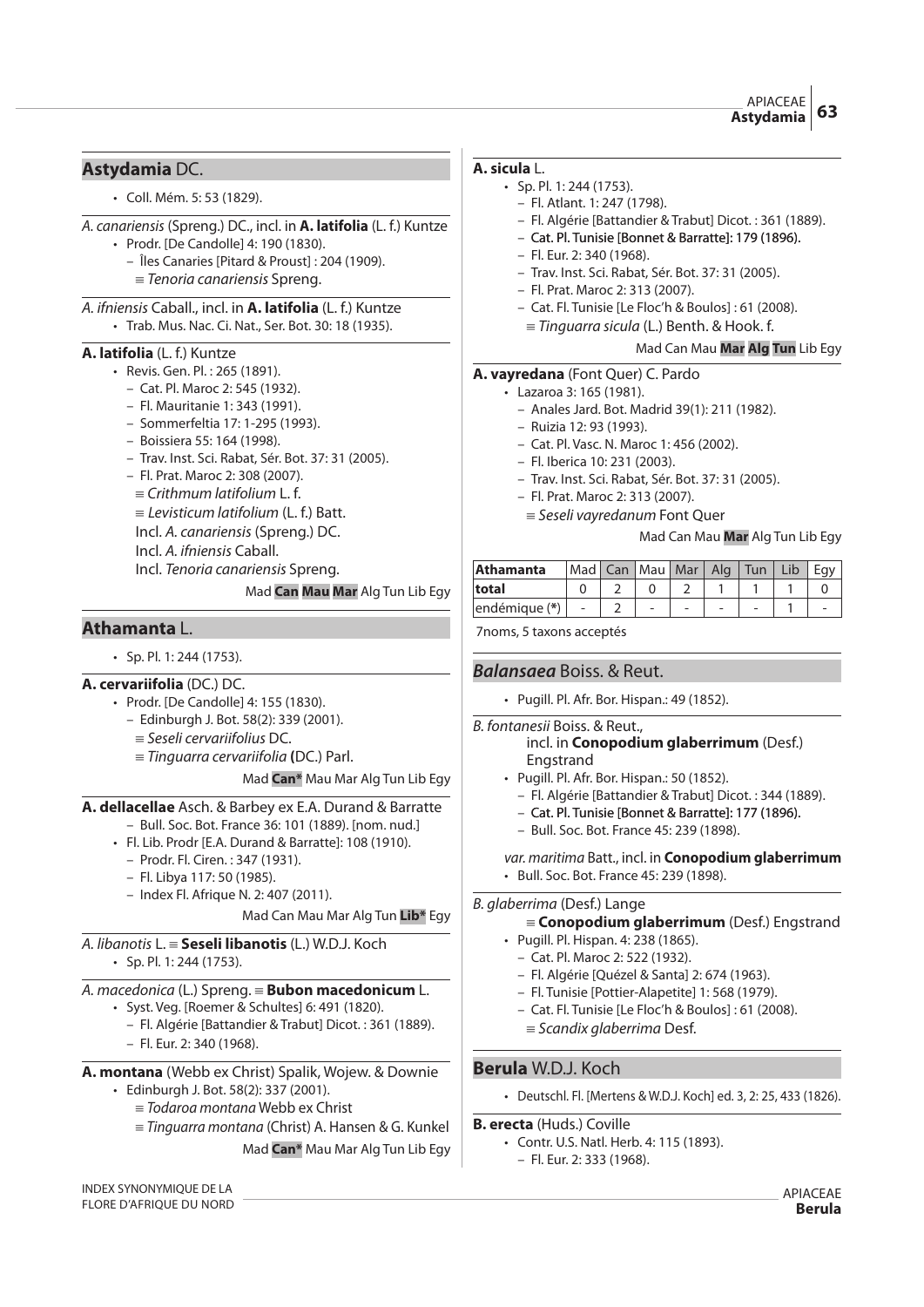#### APIACEAE **Berula <sup>64</sup>**

- Ruizia 12: 65 (1993).
- Bocconea 8: 178 (1998).
- Fl. Egypt [Boulos] 2: 170 (2000).
- Fl. Iberica 10: 193 (2003).
- Trav. Inst. Sci. Rabat, Sér. Bot. 37: 31 (2005).
- Bull. Soc. Bot. Centre-Ouest, n° spéc. 26: 479 (2007).
- Fl. Prat. Maroc 2: 308 (2007).
- $\equiv$  Sium erectum Huds.

#### Mad Can Mau **Mar** Alg Tun Lib **Egy**

# **Bifora** Hoffm.

- Gen. Pl. Umbellif. ed. 2: 191 (1816) [nom. conserv.]
- **B. radians** M. Bieb. [advent. ancien Algérie]
	- Fl. Taur.-Caucas. 3: 233 (1819).
		- Bull. Soc. Hist. Nat. Afrique N. 14: 311 (1923).
		- Fl. Eur. 2: 328 (1968).
		- Ruizia 12: 41 (1993).
		- Fl. Iberica 10: 141 (2003).

# Mad Can Mau Mar **Alg(A)** Tun Lib Egy

# **B. testiculata** (L.) Spreng.

- Syst. Veg. [Roemer & Schultes] 6: 448 (1820).
	- Fl. Algérie [Munby]: 31 (1847).
	- Fl. Algérie [Battandier & Trabut] Dicot. : 385 (1889).
	- Cat. Pl. Tunisie [Bonnet & Barratte]: 190 (1896).
	- Îles Canaries [Pitard & Proust] : 206 (1909).
	- Prodr. Fl. Ciren. : 340 (1931).
	- Cat. Pl. Maroc 2: 527 (1932).
	- Fl. Algérie [Quézel & Santa] 2: 658 (1963).
	- Fl. Eur. 2: 328 (1968).
	- Fl. Tunisie [Pottier-Alapetite] 1: 577 (1979).
	- Fl. Libya 117: 25 (1985).
	- Fl. Andaluc. Occ. 2: 297 (1987).
	- Ruizia 12: 41 (1993).
	- Sommerfeltia 17: 1-295 (1993).
	- Cat. Pl. Vasc. N. Maroc 1: 460 (2002).
	- Fl. Iberica 10: 139 (2003).
	- Trav. Inst. Sci. Rabat, Sér. Bot. 37: 32 (2005).
	- Bull. Soc. Bot. Centre-Ouest, n° spéc. 26: 495 (2007).
	- Cat. Fl. Tunisie [Le Floc'h & Boulos] : 61 (2008).
	- $=$  Coriandrum testiculatum L.

# Mad **Can(?)** Mau **Mar Alg Tun Lib** Egy

# **Brachyapium** Baill. ex Maire

• Contr. 1241b, Bull. Soc. Hist. Nat. Afrique N. 23: 186 (1932).

# B. dichotomum (L.) Maire

- { **Stoibrax dichotomum** (L.) Raf.
- Contr.1241b, Bull. Soc. Hist. Nat. Afrique N. 23: 186 (1932).
	- Cat. Pl. Maroc 2: 536 (1932).
	- Fl. Algérie [Quézel & Santa] 2: 675 (1963).
	- Fl. Eur. 2: 355 (1968).
	- Fl. Tunisie [Pottier-Alapetite] 1: 593 (1979).
	- Fl. Libya 117: 94 (1985).
	- Fl. Egypt [Boulos] 2: 165 (2000).

– Cat. Pl. Vasc. N. Maroc 1: 451 (2002).  $\equiv$  Pimpinella dichotoma L.

#### B. hanotei (Braun-Blanq. & Maire) Maire

- { **Stoibrax hanotei** (Braun-Blanq. & Maire) B.L. Burtt
- Contr. 1241b, Bull. Soc. Hist. Nat. Afrique N. 23: 186 (1932). – Cat. Pl. Maroc 2: 536 (1932).
	- Bocconea 8: 178 (1998).
	- ${\equiv}$  Tragiopsis hanotei Braun-Blanq. & Maire

# B. involucratum (Maire) Maire

#### { **Stoibrax involucratum** (Maire) B.L. Burtt

- Contr. 1241b, Bull. Soc. Hist. Nat. Afrique N. 23: 186 (1932). – Cat. Pl. Maroc 2: 536 (1932).
	- Petite Fl. Régions Arides Maroc Occ. 2: 108 (1962).
	- Bocconea 8: 178 (1998).
	- $=$  Trachyspermum involucratum Maire

# B. pomelianum (Maire) Maire

#### { **Stoibrax pomelianum** (Maire) B.L. Burtt

- Contr. 203, Bull. Soc. Hist. Nat. Afrique N. 17: 113 (1926).
	- Cat. Pl. Maroc 2: 536 (1932).
	- Cat. Fl. Rif Orient. : 47 (1933).
	- Fl. Algérie [Quézel & Santa] 2: 675 (1963).
	- Bocconea 8: 178 (1998).
	- Cat. Pl. Vasc. N. Maroc 1: 451 (2002).
	- $=$  Tragiopsis pomeliana Maire

# var. vegetum (Pau & Font Quer) Maire,

- incl. in **Stoibrax pomelianum**
- Contr. 827, Bull. Soc. Hist. Nat. Afrique N. 22: 50 (1931). – Cat. Pl. Maroc 2: 536 (1932).
	- $=$  Pimpinella dichotoma var. vegeta Pau & Font Quer

# **Bubon** L.

• Sp. Pl. 1: 253 (1753).

#### **B. macedonicum** L. [éteint, cult. Afr. N. ?]

- Sp. Pl. 1: 253 (1753).
	- Fl. Atlant. 1: 256 (1798).
		- ${\equiv}$  Athamanta macedonica (L.) Spreng.

Mad Can Mau Mar **Alg(E)** Tun Lib Egy

B. tortuosum Desf. { **Deverra tortuosa** (Desf.) DC.

- Fl. Atlant. 1: 257 (1798).
	- Fl. Algérie [Munby]: 31 (1847).

# **Bunium** L.

- Sp. Pl. 1: 243 (1753).
- B. alpinum auct. Afr. N. incl. **pl. sp.**
	- Fl. Algérie [Battandier & Trabut] Dicot. : 346 (1889).
		- Cat. Pl. Maroc 2: 540 (1932).
		- Fl. Algérie [Quézel & Santa] 2: 680 (1963).
		- Cat. Pl. Vasc. N. Maroc 1: 458 (2002).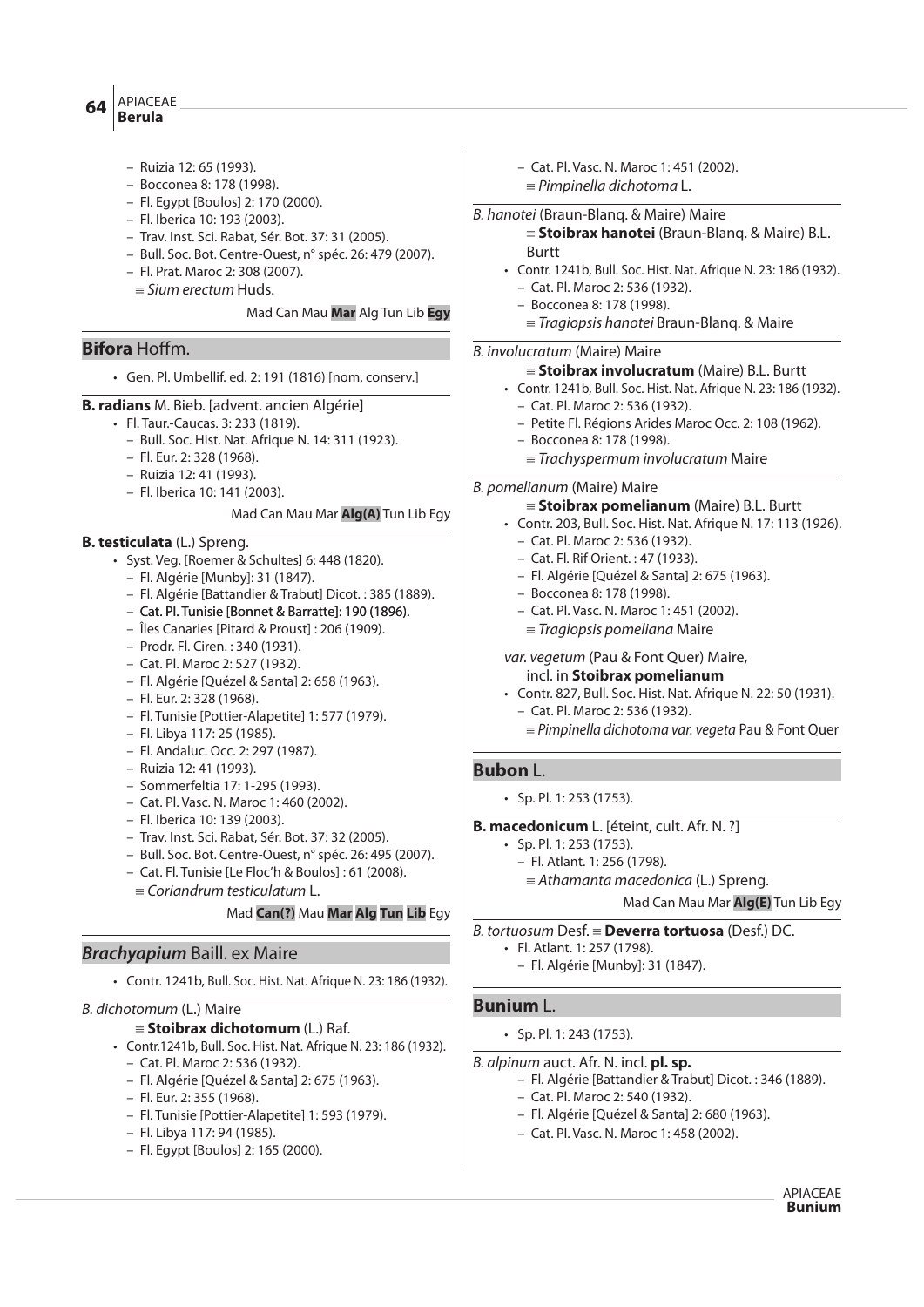#### APIACEAE **Bunium**

# subsp. atlanticum Maire

- {**B. atlanticum** (Maire) Dobignard
- Mém. Soc. Sci. Nat. Maroc 17: 40 (1927).
	- Pl. Rif. Nov. 1: 9 (1927).
	- Cat. Pl. Maroc 2: 540 (1932).
	- Bocconea 8: 178 (1998).
	- Cat. Pl. Vasc. N. Maroc 1: 458 (2002).
	- Trav. Inst. Sci. Rabat, Sér. Bot. 37: 32 (2005).
	- Fl. Prat. Maroc 2: 306 (2007).

# subsp. macuca (Boiss.) P.W. Ball { **B. macuca** Boiss.

- Feddes Repert. 79: 62 (1968).
	- Fl. Eur. 2: 329 (1968).
	- Fl. Andaluc. Occ. 2: 299 (1987).
	- Bocconea 8: 178 (1998).

# **B. atlanticum** (Maire) Dobignard

• J. Bot. Soc. Bot. France 46-47: 45 (2009).  ${}_{50}$  = B. alpinum subsp. atlanticum Maire

#### Mad Can Mau **Mar Alg** Tun Lib Egy

#### B. brevifolium Lowe

# {**Conopodium brevifolium** (Lowe) auct. ?

- Trans. Cambridge Philos. Soc. 6: 21 (1838).
	- Man. Fl. Madeira 1: 354 (1864).
	- Sommerfeltia 17: 1-295 (1993).

#### B. bulbocastanum auct. Afr. N. non L.,

#### incl. in **B. fontanesii** (Pers.) Maire

- Fl. Algérie [Battandier & Trabut] Dicot. : 346 (1889).
- Cat. Pl. Maroc 2: 540 (1932).
- Cat. Pl. Vasc. N. Maroc 1: 458 (2002).
- Trav. Inst. Sci. Rabat, Sér. Bot. 37: 32 (2005).
- Fl. Prat. Maroc 2: 306 (2007).

#### var. bulbocastanum auct. Afr. N., incl. in **B. fontanesii**

- Lagascalia 21(2): 366-368 (2000).
- Cat. Pl. Vasc. N. Maroc 1: 458 (2002).

#### var. elatum Batt.  $\equiv$  **B. elatum** (Batt.) Batt.

• Bull. Soc. Bot. France 61: 357 "1914" (1915).

#### var. peucedanoides (Desf.) J.M. Monts., incl. in **B. fontanesii**

- Lagascalia 21(2): 367 (2000).
	- Cat. Pl. Vasc. N. Maroc 1: 458 (2002).  $=$  Laserpitium peucedanoides s. Desf. non L.

# B. carvi (L.) M. Bieb. { **Carum carvi** L.

- Fl. Taur.-Caucas. 1: 211 (1808).
	- Fl. Algérie [Battandier & Trabut] Dicot. : 347 (1889).

# **B. chabertii** (Batt.) Batt.

- Fl. Algérie [Battandier & Trabut] Dicot. : 346 (1889).
	- Fl. Algérie-Tunisie [Battandier & Trabut] : 140 "1902" (1905).
	- Fl. Algérie [Quézel & Santa] 2: 680 (1963).
	- ${ }$   $\equiv$  Carum chabertii Batt.

#### Mad Can Mau Mar **Alg\*** Tun Lib Egy

INDEX SYNONYMIQUE DE LA FLORE D'AFRIQUE DU NORD

# **B. crassifolium** (Batt.) Batt.

- Bull. Soc. Bot. France 63: 191 "1916" (1919).
	- Fl. Algérie [Quézel & Santa] 2: 680 (1963).
	- Fl. Tunisie [Pottier-Alapetite] 1: 598 (1979).
	- Cat. Fl. Tunisie [Le Floc'h & Boulos] : 61 (2008).
	- $=$  B. mauritanicum var. crassifolium Batt.

# Mad Can Mau Mar **Alg Tun** Lib Egy

B. creticum Mill. { **Scaligeria cretica** (Mill.) Boiss. • Gard. Dict., ed. 8, 2: (1768).

#### **B. elatum** (Batt.) Batt.

- Contr. Fl. Atlant. : 37 (1919).
	- Fl. Algérie [Quézel & Santa] 2: 680 (1963).
		- $=$  B. bulbocastanum var. elatum Batt.

#### Mad Can Mau Mar **Alg\*** Tun Lib Egy

# **B. fontanesii** (Pers.) Maire

- Contr. 2268b, Bull. Soc. Hist. Nat. Afrique N. 28: 358 (1937).
	- Cat. Pl. Maroc 4: 1086 (1941).
	- Fl. Algérie [Quézel & Santa] 2: 680 (1963).
	- Fl. Tunisie [Pottier-Alapetite] 1: 598 (1979).
	- Fl. Libya 117: 33 (1985).
	- Cat. Fl. Tunisie [Le Floc'h & Boulos] : 61 (2008).  $=$  Laserpitium fontanesii Pers. [syn. subst.] = Laserpitium peucedanoides s. Desf. non L. Incl. B. bulbocastanum auct. Afr. [p.p.] Incl. B. mauritanicum (Boiss. & Reut.) Batt.
		- Incl. B. perrotii Braun-Blanq. & Maire

# Mad Can Mau **Mar Alg Tun Lib** Egy

# var. glaucum (Maire) Maire, incl. in **B. fontanesii**

- Cat. Pl. Maroc 4: 1086 (1941).
	- Incl. B. mauritanicum var. glaucum Maire

# var. litorale Maire, Weiller & Wilczek, incl. in **B. fontanesii**

- Contr. 2458, Bull. Soc. Hist. Nat. Afrique N. 29: 420 (1938).
- Cat. Pl. Maroc 4: 1086 (1941).

var. mauritanicum (Boiss. & Reut.) Maire, incl. in **B. fontanesii**

- Cat. Pl. Maroc 4: 1086 (1941).
	- ${\equiv}$  Carum mauritanicum Boiss. & Reut.

# var. perrotii (Braun-Blanq. & Maire) Maire,

#### incl. in **B. fontanesii**

- Contr. 2458, Bull. Soc. Hist. Nat. Afrique N. 29: 420 (1938).
	- Cat. Pl. Maroc 4: 1086 (1941).
	- $\equiv$  *B. perrotii* Braun-Blang. & Maire

#### B. incrassatum (Boiss.) Amo [nom. illeg.], incl. in **B. pachypodum** P.W. Ball

- Fl. Fan. Penins. Ibér. 5: 116 (1873).
	- Fl. Algérie [Battandier & Trabut] Dicot. : 346 (1889).
	- Cat. Pl. Tunisie [Bonnet & Barratte]: 170 (1896).
	- Cat. Pl. Maroc 2: 539 (1932).
	- Contr. 2733, Bull. Soc. Hist. Nat. Afrique N. 30: 280 (1939).
	- Fl. Algérie [Quézel & Santa] 2: 678 (1963).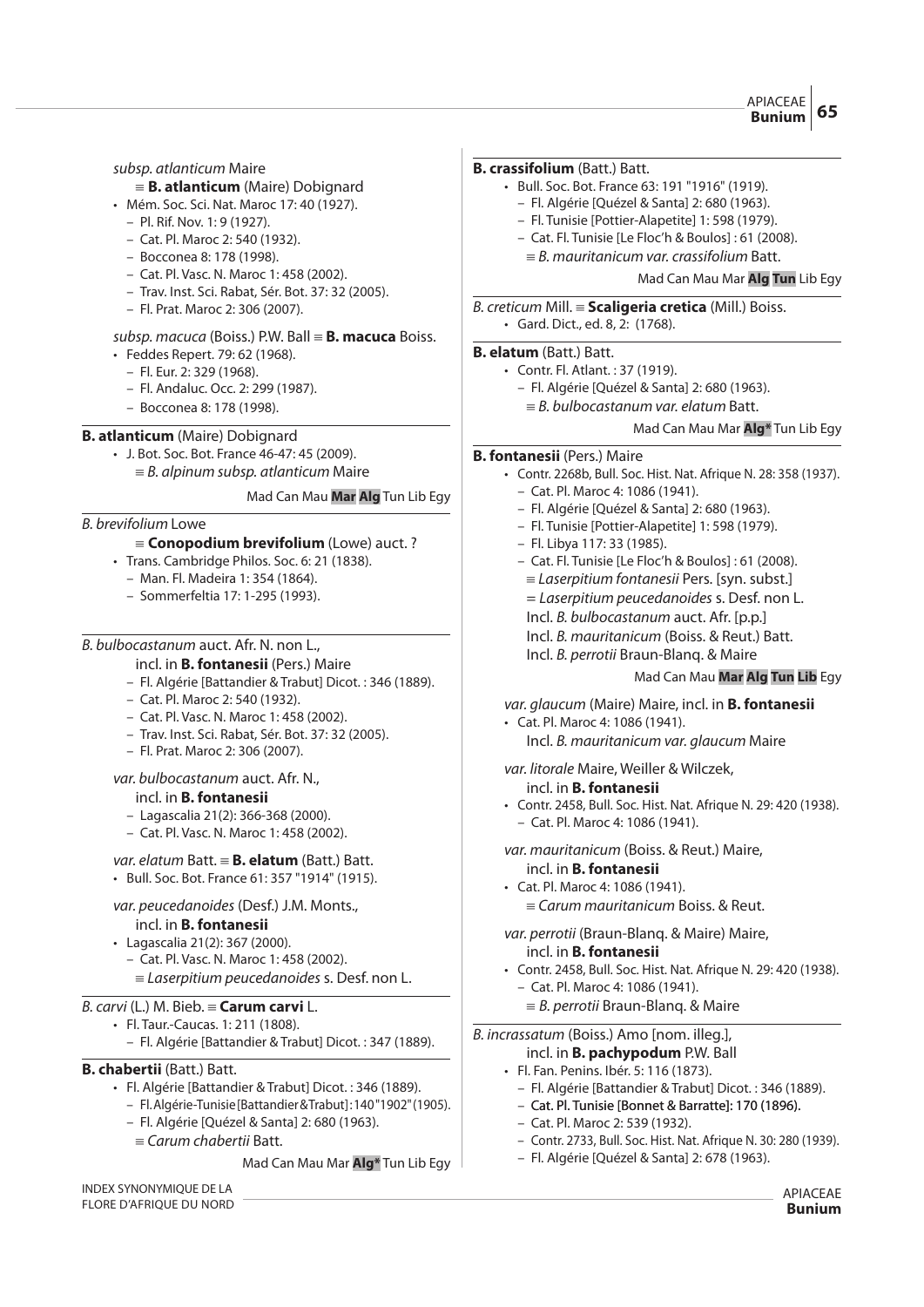- APIACEAE  $\overline{\text{B}}$  **Bunium** 
	- - Fl. Tunisie [Pottier-Alapetite] 1: 597 (1979).
		- Fl. Libya 117: 35 (1985).
		- ${ }$   $=$  Carum incrassatum Boiss.

# **B. macuca** Boiss.

- Elench. Pl. Nov. : 44 (1838).
	- Fl. Algérie [Battandier & Trabut] Dicot. : 346 (1889).
	- Cat. Pl. Maroc 2: 540 (1932).
	- Cat. Fl. Rif Orient. : 47 (1933).
	- Fl. Algérie [Quézel & Santa] 2: 680 (1963).
	- Fl. Iberica 10: 165 (2003).
	- $=$  Carum macuca (Boiss.) Lange
	- $\equiv$  B. alpinum subsp. macuca (Boiss.) P.W. Ball

Mad Can Mau **Mar Alg** Tun Lib Egy

var. abylaeum Font Quer & Maire, incl. in **B. macuca** • Contr. 1021, Bull. Soc. Hist. Nat. Afrique N. 22: 293 (1931).

B. majus Gouan { **Conopodium majus** (Gouan) Loret • Ill. Obs. Bot.: 10 (1773).

# B. mauritanicum (Boiss. & Reut.) Batt.,

- incl. in **B. fontanesii** (Pers.) Maire
- Fl. Algérie [Battandier & Trabut] Dicot. : 346 (1889).
	- Cat. Pl. Tunisie [Bonnet & Barratte]: 170 (1896).
	- Cat. Pl. Maroc 2: 539 (1932).
	- Cat. Fl. Rif Or. : (1933).

 ${\equiv}$  Carum mauritanicum Boiss. & Reut.

var. aphyllum Nègre, incl. in **B. fontanesii**

• Bull. Soc. Sci. Nat. Maroc 40: 281 (1960).

#### var. crassifolium Batt. { **B. crassifolium** (Batt.) Batt. • Bull. Soc. Bot. France 41: 514 (1894).

var. glaucum Maire, incl. in **B. fontanesii** • Cat. Pl. Maroc 2: 539 (1932).

# **B. pachypodum** P.W. Ball

- Feddes Repert. 79: 63 (1968).
	- Fl. Eur. 2: 329 (1968).
	- Fl. Andaluc. Occ. 2: 299 (1987).
	- Ruizia 12: 47 (1993).
	- Cat. Pl. Vasc. N. Maroc 1: 458 (2002).
	- Fl. Iberica 10: 166 (2003).
	- Trav. Inst. Sci. Rabat, Sér. Bot. 37: 32 (2005).
	- Bull. Soc. Bot. Centre-Ouest, n° spéc. 26: 532 (2007).
	- Fl. Prat. Maroc 2: 306 (2007).
	- Cat. Fl. Tunisie [Le Floc'h & Boulos] : 61 (2008). Incl. B. incrassatum (Boiss.) Amo [nom. illeg.]

Mad Can Mau **Mar Alg Tun** Lib Egy

# B. perrotii Braun-Blanq. & Maire,

- incl. in **B. fontanesii** (Pers.) Maire
- Bull. Soc. Hist. Nat. Afrique N. 14: 74 (1923).

| Bunium        |   | Mad   Can   Mau   Mar   Alg |  | Tun |   |  |
|---------------|---|-----------------------------|--|-----|---|--|
| total         |   |                             |  |     |   |  |
| endémique (*) | ۰ | $\overline{\phantom{0}}$    |  |     | - |  |

26 noms, 7 taxons acceptés

# **Bupleurum** L.

• Sp. Pl. 1: 236 (1753).

# B. aciphyllum Webb & Berthel.

# { **B. salicifolium subsp. aciphyllum** (Webb & Berthel.) Sunding & G. Kunkel

- Hist. Nat. Îles Canaries, (Phytogr. Can.) 3(2), 2: 154 (1843). – Îles Canaries [Pitard & Proust] : 199 (1909).
- var. robustum Burch., incl. in **B. salicifolium** R. Br. • Feddes Repert. 8: 552 (1970).
- B. acutifolium auct. Maroc non Boiss.,

# incl. in **B. atlanticum** Murb.

- Spicil. Fl. Marocc. [Ball] : 466 (1878).
- Bocconea 8: 178 (1998).

# **B. album** Maire

- Contr. 436, Bull. Soc. Sci. Nat. Maroc 8: 132 (1928).
	- Cat. Pl. Maroc 2: 530 (1932).
	- Thèse Univ. Sci. Tech. Languedoc 3 : 65 (1976).
	- Bocconea 8: 178 (1998).
	- Trav. Inst. Sci. Rabat, Sér. Bot. 37: 32 (2005).
	- Fl. Prat. Maroc 2: 317 (2007).

# Mad Can Mau **Mar\*** Alg Tun Lib Egy

# **B. antonii** Maire

- Bull. Soc. Sci. Nat. Maroc 8: 133 (1928).
	- Contr. 437, Bull. Soc. Sci. Nat. Maroc 8: 133 (1928).
	- Cat. Pl. Maroc 2: 531 (1932).
	- Thèse Univ. Sci. Tech. Languedoc 3: 67 (1976).
	- Bocconea 8: 178 (1998).
	- Trav. Inst. Sci. Rabat, Sér. Bot. 37: 32 (2005).
	- Fl. Prat. Maroc 2: 319 (2007).
		- Mad Can Mau **Mar\*** Alg Tun Lib Egy

# **B. atlanticum** Murb.

- Contrib. Fl. Tunisie [Murbeck] 5, Acta
- Univ. Lund, ser. 2, 1(4): 47 (1905).
	- Contr. 393, Bull. Soc. Hist. Nat. Afrique N. 19: 49 (1928).
	- Cat. Pl. Maroc 2: 531 (1932).
	- Trav. Inst. Sci. Cherif., sér. Bot. 15: 65-68 (1959).
- Fl. Algérie [Quézel & Santa] 2: 655 (1963).
- Thèse Univ. Sci. Tech. Languedoc 3: 69 (1976).
- Bocconea 8: 178 (1998).
- Cat. Fl. Tunisie [Le Floc'h & Boulos] : 61 (2008). Incl. B. acutifolium auct. Maroc non Boiss. Incl. B. oligactis s. Ball non Boiss. Incl. B. paniculatum auct. Afr. N. non Brot.

var. aiouense Cauwet [nom. nud.] {**subsp. aiouense** • Bull. Soc. Bot. France 122(9): 372 (1976).

var. mairei (Panel. & Vindt) Cauwet & Carbonnier • Bull. Soc. Bot. France 122(9): 372 (1976).

# **subsp. aiouense** Cauwet & Carbonnier

- Bull. Soc. Hist. Nat. Afrique N. 66 (3-4): 27 (1976).
	- Thèse Univ. Sci. Tech. Languedoc 3: 75 (1976).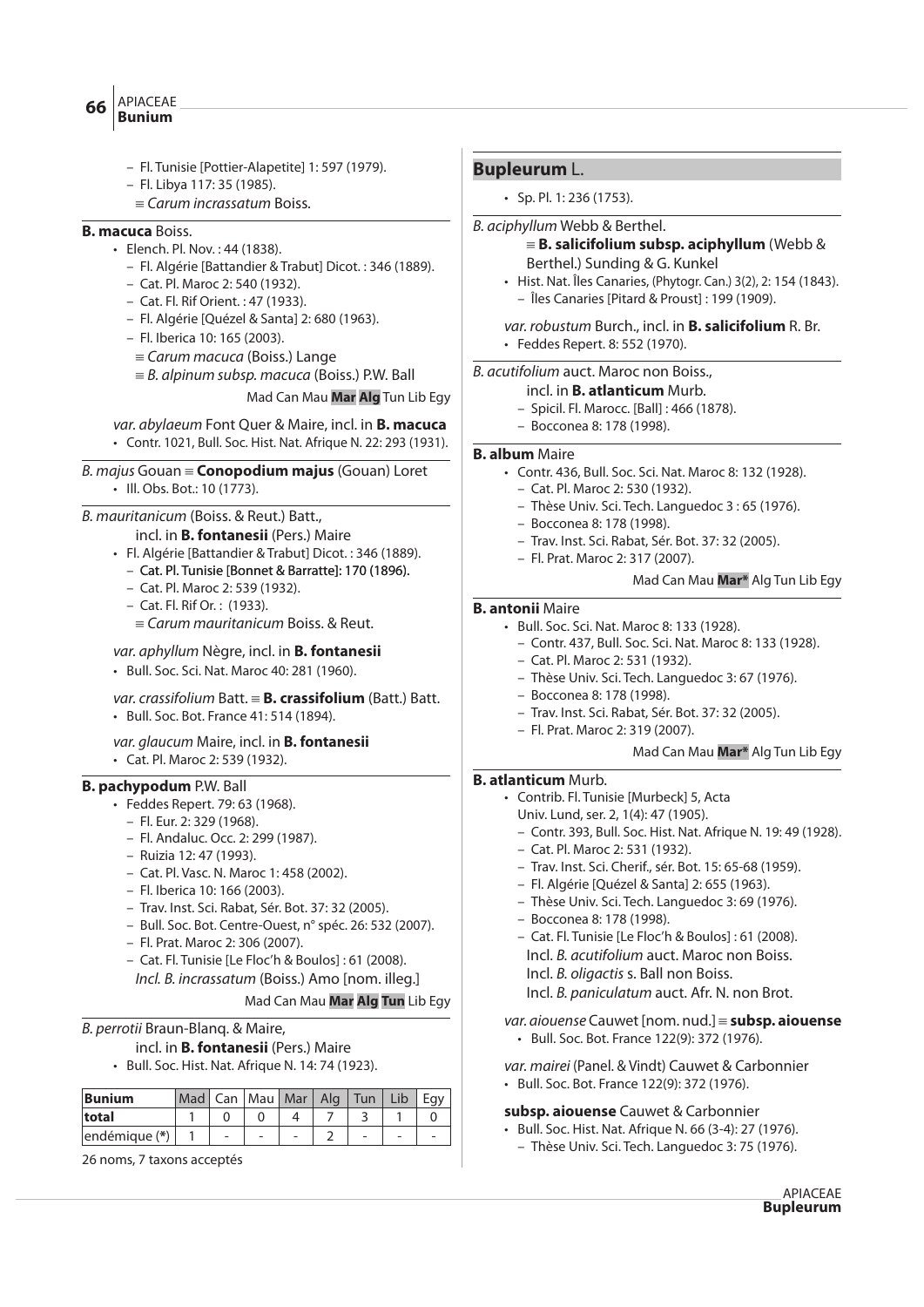- Bocconea 8: 178 (1998).
- Trav. Inst. Sci. Rabat, Sér. Bot. 37: 33 (2005).
- Fl. Prat. Maroc 2: 321 (2007).

Mad Can Mau **Mar\*** Alg Tun Lib Egy

#### **subsp. algeriense** Cauwet & Carbonnier

- Bull. Soc. Hist. Nat. Afrique N. 66 (3-4): 28 (1976).
	- Thèse Univ. Sci. Tech. Languedoc 3: 79 (1976).

#### Mad Can Mau **Mar Alg** Tun Lib Egy

#### **subsp. atlanticum**

- Thèse Univ. Sci. Tech. Languedoc 3: 75 (1976).
- Bull. Soc. Hist. Nat. Afrique N. 66 (3-4): 26 (1976).
- Bocconea 8: 178 (1998).
- Trav. Inst. Sci. Rabat, Sér. Bot. 37: 32 (2005).
- Fl. Prat. Maroc 2: 321 (2007).

# Mad Can Mau **Mar\*** Alg Tun Lib Egy

### subsp. mairei (Panel. & Vindt) Cauwet & Carbonnier [nom. inv.] { **B. atlanticum subsp. mairei (**Panel. & Vindt) Govaerts

- Candollea 31: 33 (1976).
	- Bull. Soc. Hist. Nat. Afrique N. 66 (3-4): 26 (1976).
	- Bocconea 8: 179 (1998).
	- Trav. Inst. Sci. Rabat, Sér. Bot. 37: 33 (2005).
	- Fl. Prat. Maroc 2: 321 (2007).
	- $\equiv$  B. mairei Panel. & Vindt

**subsp. mairei** (Panelatti & Vindt) Govaerts

• World Check list 2(1):14 (1996)

Mad Can Mau **Mar\*** Alg Tun Lib Egy

# B. baboranum Debeaux & E. Rev. ex H. Wolff,

# incl. in **B. montanum** Coss.

• Pflanzenr. [Engler] Umbellif.: 163 (1910).

# **B. balansae** Boiss. & Reut.

- Diagn. Pl. Orient., Ser. 2, 2: 83 (1856).
	- Fl. Algérie [Battandier & Trabut] Dicot. : 355 (1889).
	- Cat. Pl. Maroc 2: 531 (1932).
	- Fl. Algérie [Quézel & Santa] 2: 655 (1963).
	- Thèse Univ. Sci. Tech. Languedoc 3: 84 (1976).
	- Fl. Tunisie [Pottier-Alapetite] 1: 585 (1979).
	- Cat. Pl. Vasc. N. Maroc 1: 453 (2002).
	- Trav. Inst. Sci. Rabat, Sér. Bot. 37: 33 (2005).
	- Fl. Prat. Maroc 2: 320 (2007).
	- Cat. Fl. Tunisie [Le Floc'h & Boulos] : 61 (2008).  $E \equiv B$ . fruticescens var. balansae (Boiss. & Reut.) Batt. Incl. B. melilense Pau

Incl. B. rigescens Maire & Sennen

# Mad Can Mau **Mar Alg Tun** Lib Egy

- var. lazari Maire & Sennen, incl. in **B. balansae**
- Contr. 1239, Bull. Soc. Hist. Nat. Afrique N. 23: 186 (1932).
	- Cat. Pl. Maroc 2: 531 (1932).
	- Cat. Fl. Rif Orient. : 49 (1933).
- var. longiradiatum Faure & Maire, incl. in **B. balansae**
- Contr. 825, Bull. Soc. Hist. Nat. Afrique N. 22: 49 (1931).

#### var. mauritii Maire & Sennen, incl. in **B. balansae**

- Contr.1430, Bull. Soc. Hist. Nat. Afrique N. 24: 213 (1932). – Cat. Pl. Maroc 3: 901 (1934).
	- Diagn. Nouv. Pl. Espagne & Maroc : 157 "1936" (1951).

# var.sessile Clary [nom. superfl.], incl. in **B. balansae**

- Contr. 1239, Bull. Soc. Hist. Nat. Afrique N. 23: 186 (1932).
- Cat. Pl. Maroc 2: 531 (1932).
- Cat. Fl. Rif Orient. : 49 (1933).

#### **B. benoistii** Litard. & Maire

- Mém. Soc. Sci. Nat. Maroc 6: 11 (1924).
	- Cat. Pl. Maroc 2: 530 (1932).
	- Thèse Univ. Sci. Tech. Languedoc 3: 91 (1976).
	- Bocconea 8: 179 (1998).
	- Trav. Inst. Sci. Rabat, Sér. Bot. 37: 33 (2005).
	- Fl. Prat. Maroc 2: 319 (2007).

#### Mad Can Mau **Mar\*** Alg Tun Lib Egy

#### **B. canescens** Schousb.

- Iagttag. Vextrig. Marokko : 127 (1800).
	- Cat. Pl. Maroc 2: 533 (1932).
	- Contr. 3149, Bull. Soc. Hist. Nat. Afrique N. 31: 19 (1940).
	- Thèse Univ. Sci. Tech. Languedoc 3: 94 (1976).
	- Trav. Inst. Sci. Rabat, Sér. Bot. 37: 33 (2005).
	- Fl. Prat. Maroc 2: 320 (2007).

#### Mad Can Mau **Mar\*** Alg Tun Lib Egy

var. handiense Bolle { **B. handiense** (Bolle) G. Kunkel • Bot. Jahrb. Syst. 14: 241 (1892).

B. canescens auct. Canar. non Schousb.,

- incl. in **B. handiense** (Bolle) G. Kunkel
- Îles Canaries [Pitard & Proust] : 199 (1909).

#### B. choulettei Pomel, incl. in **B. oligactis** Boiss.

- Nouv. Mat. Fl. Atlant. 1: 140 (1874).
	- Fl. Algérie [Battandier & Trabut] Dicot. : 354 (1889).
- B. columnae Guss., incl. in **B. tenuissimum** L.
	- Fl. Sic. Prodr. Suppl.: 70 (1832).
	- Cat. Fl. Rif Orient. : 49 (1933).

B. debuenii Caball., incl. in **B. lancifolium** Hornem. • Mem. Real Soc. Esp. Hist. Nat. 8: 273 (1915).

# **B. dumosum** Coss. & Balansa

- Bull. Soc. Bot. France 20: 249 "1873" (1874).
	- Cat. Pl. Maroc 2: 532 (1932).
	- Thèse Univ. Sci. Tech. Languedoc 3: 100 (1976).
	- Bocconea 8: 179 (1998).
	- Trav. Inst. Sci. Rabat, Sér. Bot. 37: 33 (2005).
	- Fl. Prat. Maroc 2: 320 (2007).

#### Mad Can Mau **Mar\*** Alg Tun Lib Egy

# **B. faurelii** Maire

- Contr. 2975, Bull. Soc. Hist. Nat. Afrique N. 30: 344 (1939).
	- Cat. Pl. Maroc 4: 1084 (1941).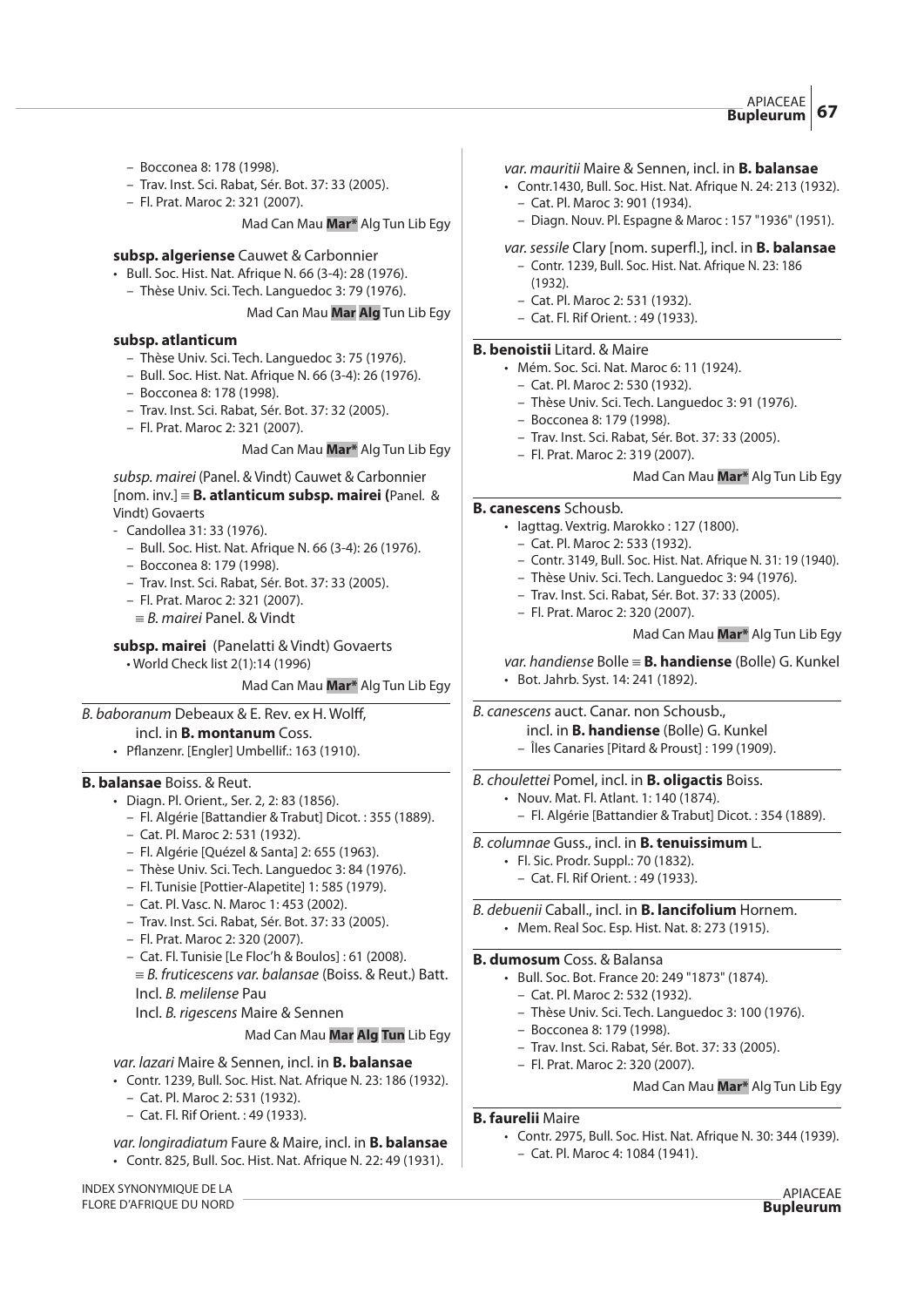#### APIACEAE **Bupleurum <sup>68</sup>**

- Thèse Univ. Sci. Tech. Languedoc 3: 103 (1976).
- Bocconea 8: 179 (1998).
- Trav. Inst. Sci. Rabat, Sér. Bot. 37: 33 (2005).
- Fl. Prat. Maroc 2: 319 (2007).

Mad Can Mau **Mar\*** Alg Tun Lib Egy

- var. tazzertense Quézel, incl. in **B. faurelii**
- Bull. Soc. Hist. Nat. Afrique N. 44: 200 (1954).

# **B. foliosum** DC.

- Prodr. [De Candolle] 4: 133 (1830).
	- Cat. Pl. Maroc 2: 532 (1932).
	- Fl. Eur. 2: 350 (1968).
	- Thèse Univ. Sci. Tech. Languedoc 3: 106 (1976).
	- Fl. Andaluc. Occ. 2: 313 (1987).
	- Ruizia 12: 125 (1993).
	- Bocconea 8: 179 (1998).
	- Cat. Pl. Vasc. N. Maroc 1: 454 (2002).
	- Fl. Iberica 10: 260 (2003).
	- Trav. Inst. Sci. Rabat, Sér. Bot. 37: 33 (2005).
	- Fl. Prat. Maroc 2: 315 (2007).

#### Mad Can Mau **Mar** Alg Tun Lib Egy

# B. fontanesii Guss., incl. in **B. odontites** L.

- Index Sem. Hort. Boccadifalco: 3 (1825).
	- Prodr. Fl. Ciren. : 343 (1931).

# **B. fruticescens** L. [absent Afr. N.]

- Cent. Pl. I : 9 (1755).
	- Thèse Univ. Sci. Tech. Languedoc 3: 111 (1976).
	- Fl. Iberica 10: 255 (2003).
	- Bull. Soc. Bot. Centre-Ouest, n° spéc. 27: 611 (2007).
- B. fruticescens auct. Afr. N., incl. in **pl. sp.**
	- Fl. Atlant. 1: 231 (1798).
	- Spicil. Fl. Marocc. [Ball] : 465 (1878).
	- Cat. Pl. Tunisie [Bonnet & Barratte]: 175 (1896).

#### var. balansae (Boiss. & Reut.) Batt.

- { **B. balansae** Boiss. & Reut.
- Fl. Algérie-Tunisie [Battandier & Trabut]: 150 "1902" (1905).
- subsp.spinosum (Gouan) O. Bolòs & Vigo { **B. spinosum** Gouan
- Butl. Inst. Catalana Hist. Nat. 38: 83 (1974).
	- Cat. Pl. Vasc. N. Maroc 1: (2002).
	- Fl. Iberica 10: 257 (2003).
	- Trav. Inst. Sci. Chérifien, Sér. Bot. 37: 33 (2005).

# **B. fruticosum** L.

- Sp. Pl. 1: 238 (1753).
	- Fl. Atlant. 1: 232 (1798).
	- Fl. Algérie [Battandier & Trabut] Dicot. : 356 (1889).
	- Cat. Pl. Tunisie [Bonnet & Barratte]: 176 (1896).
	- Cat. Pl. Maroc 2: 533 (1932).
	- Fl. Algérie [Quézel & Santa] 2: 654 (1963).
	- Fl. Eur. 2: 350 (1968).
	- Thèse Univ. Sci. Tech. Languedoc 3: 115 (1976).
	- Fl. Tunisie [Pottier-Alapetite] 1: 587 (1979).
	- Fl. Andaluc. Occ. 2: 314 (1987).
- Ruizia 12: 125 (1993).
- Cat. Pl. Vasc. N. Maroc 1: 454 (2002).
- Fl. Iberica 10: 263 (2003).
- Trav. Inst. Sci. Rabat, Sér. Bot. 37: 33 (2005).
- Bull. Soc. Bot. Centre-Ouest, n° spéc. 27: 616 (2007).
- Fl. Prat. Maroc 2: 316 (2007).
- Cat. Fl. Tunisie [Le Floc'h & Boulos] : 61 (2008).

#### Mad Can Mau **Mar Alg Tun** Lib Egy

#### **B. gerardii** All.

- Auct. Syn. Meth. Stirp. Hort. Reg. Taurin. : 81 (1774).
	- Fl. Eur. 2: 348 (1968).
	- Prodr. Fl. Ciren. : 343 (1931).
	- Fl. Libya 117: 69 (1985).
	- Fl. Andaluc. Occ. 2: 310 (1987).
	- Ruizia 12: 112 (1993).
	- Willdenowia 31: 205-308 (2001).
	- Bull. Soc. Bot. Centre-Ouest, n° spéc. 27: 631 (2007).

Mad Can Mau Mar Alg Tun **Lib** Egy

#### var. patens Rchb., incl. in **B. gerardii**

- Icon. Bot. Pl. Crit. 2: 56 (1825).
- Prodr. Fl. Ciren. : 343 (1931).

### **B. gibraltaricum** Lam. ["Gibraltarium"]

- Encycl. [Lamarck] 1(2): 520 (1785).
	- Fl. Atlant. 1: 233 (1798).
	- Spicil. Fl. Marocc. [Ball] : 467 (1878).
	- Fl. Algérie [Battandier & Trabut] Dicot. : 357 (1889).
	- Cat. Pl. Tunisie [Bonnet & Barratte]: 175 (1896).
	- Cat. Pl. Maroc 2: 533 (1932).
	- Fl. Algérie [Quézel & Santa] 2: 654 (1963).
	- Fl. Eur. 2: 350 (1968).
	- Thèse Univ. Sci. Tech. Languedoc 3: 122 (1976).
	- Fl. Tunisie [Pottier-Alapetite] 1: 587 (1979).
	- Fl. Andaluc. Occ. 2: 313 (1987).
	- Ruizia 12: 125 (1993).
	- Cat. Pl. Vasc. N. Maroc 1: 454 (2002).
- Fl. Iberica 10: 262 (2003).
- Trav. Inst. Sci. Rabat, Sér. Bot. 37: 33 (2005).
- Fl. Prat. Maroc 2: 316 (2007).
- Cat. Fl. Tunisie [Le Floc'h & Boulos] : 62 (2008).

Mad Can Mau **Mar Alg Tun** Lib Egy

Mad **Can\*** Mau Mar Alg Tun Lib Egy

APIACEAE **Bupleurum**

B. glaucum Robill. & Cast. ex DC.,

- incl. in **B. semicompositum** L.
	- Fl. Franç. [Lamarck & DC.] 5: 515 (1815). – Spicil. Fl. Marocc. [Ball] : 464 (1878).
	- Bot. Jahrb. 9: 108 (1888).

#### **B. handiense** (Bolle) G. Kunkel

• Cuad. Bot. Canar. 28: 12 "1976" (1977).

– Sommerfeltia 17: 1-295 (1993).  $=$  B. canescens var. handiense Bolle

– Thèse Univ. Sci. Tech. Languedoc 3: 127 (1976).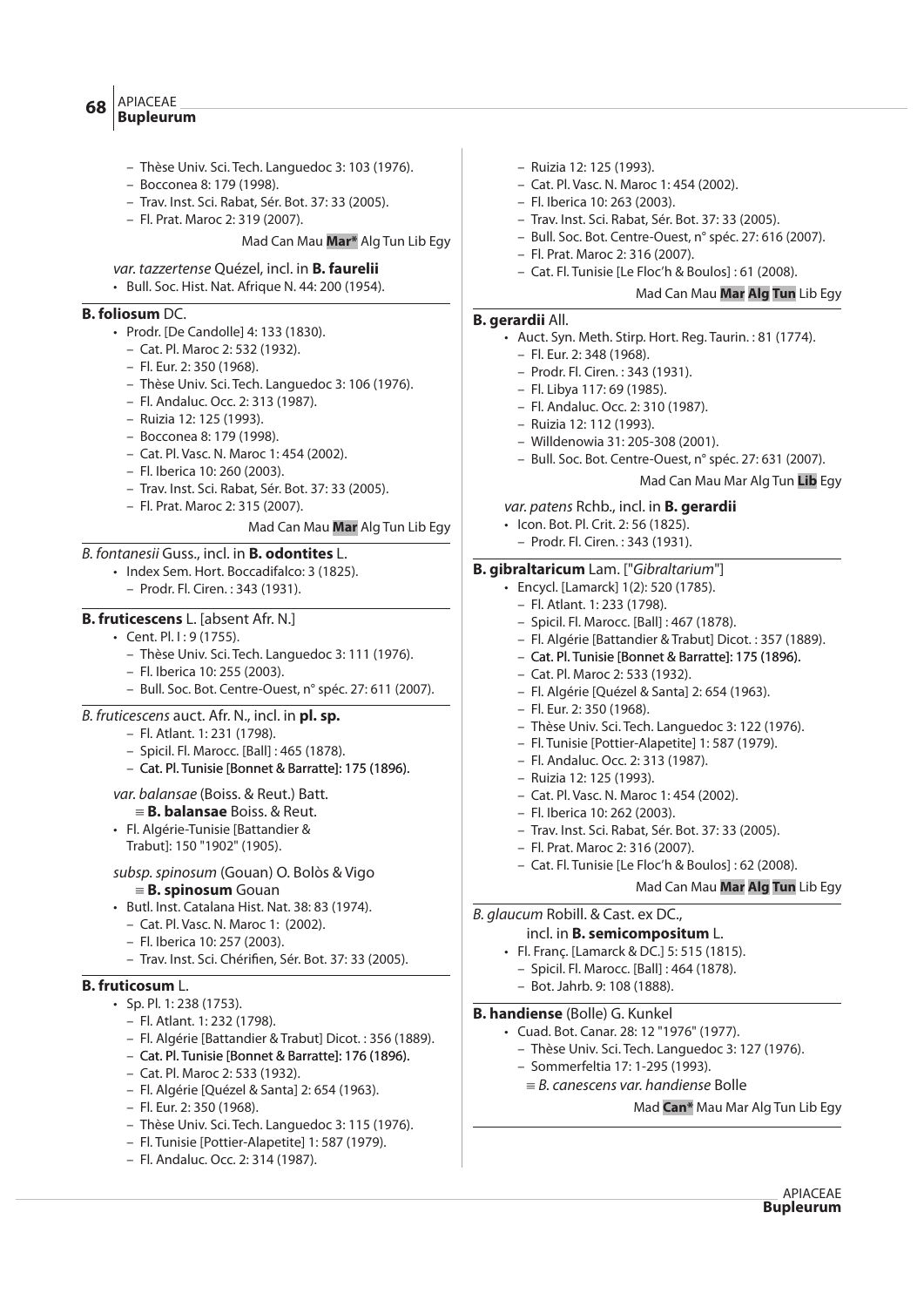B. heterophyllum Link

- incl. in **B. lancifolium** Hornem.
- Enum. Hort. Berol. 1: 262 (1821).
	- Bull. Soc. Bot. France 4: 178 (1857).
	- Fl. Algérie [Battandier & Trabut] Dicot. : 353 (1889).

# B. intermedium (Loisel. ex DC.) Steud.,

incl. in **B. subovatum** Spreng.

- Nomencl. Bot. [Steudel] : 128 (1821).
- Cat. Fl. Rif Orient. : 48 (1933).
	- $\equiv$  B. rotundifolium var. intermedium Loisel. ex DC.

# **B. lancifolium** Hornem.

- Enum. Pl. Hort. Hafn. 1: 267 (1813).
	- Cat. Pl. Maroc 2: 529 (1932).
	- Petite Fl. Régions Arides Maroc Occ. 2: 104 (1962).
	- Fl. Algérie [Quézel & Santa] 2: 653 (1963).
	- Fl. Eur. 2: 346 (1968).
	- Fl. Tunisie [Pottier-Alapetite] 1: 583 (1979).
	- Fl. Libya 117: 62 (1985).
	- Fl. Andaluc. Occ. 2: 309 (1987).
	- Fl. Egypt [Boulos] 2: 160 (2000).
	- Willdenowia 31: 205-308 (2001).
	- Cat. Pl. Vasc. N. Maroc 1: 453 (2002).
	- Fl. Iberica 10: 243 (2003).
	- Trav. Inst. Sci. Rabat, Sér. Bot. 37: 34 (2005).
	- Fl. Prat. Maroc 2: 314 (2007).
	- Cat. Fl. Tunisie [Le Floc'h & Boulos] : 62 (2008). Incl. B. debuenii Caball.
	- Incl. B. heterophyllum Link

# **Mad Can(E)** Mau **Mar Alg Tun Lib Egy**

var. heterophyllum (Link) Maire, incl. in **B. lancifolium**

- Cat. Pl. Maroc 2: 530 (1932).
	- Fl. Tunisie [Pottier-Alapetite] 1: 583 (1979).

#### var. intermedium (Loisel. ex DC.) Maire,

# incl. in **B. subovatum** Spreng.

- Cat. Pl. Maroc 2: 530 (1932).
	- Petite Fl. Régions Arides Maroc Occ. 2: 105 (1962).
	- Fl. Tunisie [Pottier-Alapetite] 1: 583 (1979).

# **B. lateriflorum** Coss. ex Batt.

- Contr. Fl. Atlant. : 39 (1919).
	- Cat. Pl. Maroc 2: 533 (1932).
	- Trav. Inst. Sci. Cherif., Sér. Bot. 15: 42-44 (1959).
	- Thèse Univ. Sci. Tech. Languedoc 3: 130 (1976).
	- Bocconea 8: 179 (1998).
	- Trav. Inst. Sci. Rabat, Sér. Bot. 37: 34 (2005).
	- Fl. Prat. Maroc 2: 320 (2007).

#### Mad Can Mau **Mar\*** Alg Tun Lib Egy

# B. mairei Panelatti & Vindt

# { **B. atlanticum subsp. mairei** (Panelatti &

- Vindt) Cauwet & Carbonnier
- Compt. Rend. Soc. Sci. Nat. & Phys. Maroc, 24: 192 (1959).

#### B. mauritanicum Batt., incl. in **B. oligactis** Boiss.

• Bull. Soc. Bot. France 35: 386 "1888" (1889).

INDEX SYNONYMIQUE DE LA FLORE D'AFRIQUE DU NORD

- Fl. Algérie [Battandier & Trabut] Dicot. : 354 (1889).
- Fl. Algérie [Quézel & Santa] 2: 655 (1963).

# B. melilense Pau, incl. in **B. balansae** Boiss. & Reut.

- Bol. Soc. Arag. Ci. Nat.17: 129 (1918).
	- Cat. Fl. Rif Orient. : 49 (1933).
	- Cat. Pl. Maroc 3: 901 (1934).

#### **B. mesatlanticum** Litard. & Maire

- Mém. Soc. Sci. Nat. Maroc 26: 16 (1930).
- Cat. Pl. Maroc 2: 532 (1932).
- Thèse Univ. Sci. Tech. Languedoc 3: 133 (1976).
- Bocconea 8: 179 (1998).
- Trav. Inst. Sci. Rabat, Sér. Bot. 37: 34 (2005).
- Fl. Prat. Maroc 2: 319 (2007).
	- Mad Can Mau **Mar\*** Alg Tun Lib Egy
- var. plurivittatum Maire [nom. superfl.],
	- incl. in **B. mesatlanticum**
- Contr. 3277, Bull. Soc. Hist. Nat. Afrique N. 31: 105 (1940).
- var. univittatum Maire, incl. in **B. mesatlanticum**
- Contr. 3277, Bull. Soc. Hist. Nat. Afrique N. 31: 105 (1940).

#### **B. montanum** Coss.

- Bull. Soc. Bot. France 3: 706 "1856" (1857).
	- Fl. Algérie [Battandier & Trabut] Dicot. : 355 (1889).
	- Cat. Pl. Maroc 2: 532 (1932).
	- Trav. Inst. Sci. Cherif., Sér. Bot. 15: 35-38 (1959).
	- Fl. Algérie [Quézel & Santa] 2: 655 (1963).
	- Thèse Univ. Sci. Tech. Languedoc 3: 136 (1976).
	- Cat. Pl. Vasc. N. Maroc 1: 453 (2002).
	- Trav. Inst. Sci. Rabat, Sér. Bot. 37: 34 (2005).
	- Fl. Prat. Maroc 2: 320 (2007).
	- Cat. Fl. Tunisie [Le Floc'h & Boulos] : 61 (2008). Incl. B. baboranum Debeaux & E. Rev.
	- Incl. B. oblongifolium Ball

#### Mad Can Mau **Mar Alg Tun(?)** Lib Egy

var. atlanticum Pau & Font Quer incl. in **B. montanum**

- In Font Quer, Iter Marocc. 1927: n°445, in sched. (1928).
- Treb. Inst. Bot. Barcelona 12: 75 (1988).
- var. baboranum (Debeaux & E. Rev. ex H. Wolff) Maire, incl. in **B. montanum**
- Contr. 392, Bull. Soc. Hist. Nat. Afrique N. 19: 48 (1928).  $=$  B. baboranum Debeaux & E. Rev. ex H. Wolff

# var. oblongifolium (Ball) Maire, incl. in **B. montanum**

- Contr. 392, Bull. Soc. Hist. Nat. Afrique N. 19: 48 (1928).
	- Cat. Pl. Maroc 2: 532 (1932).
	- Cat. Fl. Rif Orient. : 48 (1933).
- $\equiv$  B. oblongifolium Ball

# **B. nanum** Poir.

- Encycl. [Lamarck] Suppl. 1 : 750 (1811).
	- Fl. Egypt [Boulos] 2: 162 (2000).
	- $=$  B. nodiflorum subsp. nanum (Poir.) Jafri Incl. B. proliferum Delile

Mad Can Mau Mar Alg Tun **Lib Egy**

APIACEAE **Bupleurum**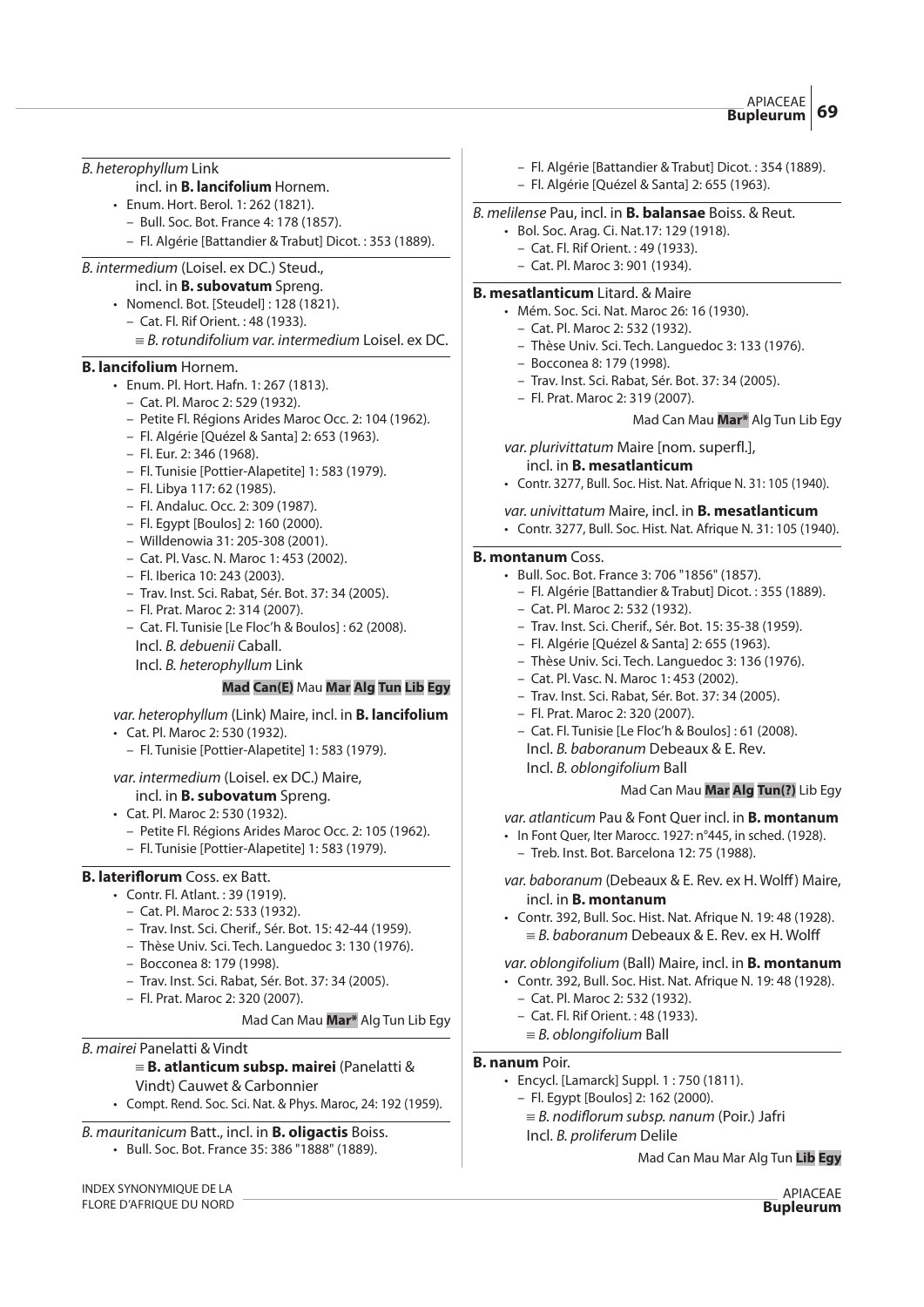| <b>B. nodiflorum</b> Sibth. & Sm.                                                          | <b>B. plantagineum Desf.</b>                                       |
|--------------------------------------------------------------------------------------------|--------------------------------------------------------------------|
| • Fl. Graec. Prodr. 1: 177 (1806).                                                         | · Fl. Atlant. 1: 233, t. 57 (1798).                                |
| - Fl. Libya 117: 66 (1985).                                                                | - Fl. Algérie [Munby]: 28 (1847).                                  |
| - Fl. Egypt [Boulos] 2: 160 (2000).                                                        | - Fl. Algérie [Battandier & Trabut] Dicot.: 356 (1889).            |
| subsp. nanum (Poir.) Jafri $\equiv$ <b>B. nanum</b> Poir.                                  | - Fl. Algérie [Quézel & Santa] 2: 655 (1963).                      |
| · Fl. Libya 117:66 (1985).                                                                 | - Thèse Univ. Sci. Tech. Languedoc 3: 141 (1976).                  |
|                                                                                            | Mad Can Mau Mar Alg* Tun Lib Egy                                   |
| subsp. nodiflorum                                                                          | B. procumbens Desf., incl. in <b>B. tenuissimum</b> L.             |
| - Fl. Libya 117: 67 (1985).                                                                | • Fl. Atlant. 1: 230, t. 56 (1798).                                |
| Mad Can Mau Mar Alg Tun Lib Egy                                                            | - Spicil. Fl. Marocc. [Ball] : 464 (1878).                         |
| B. oblongifolium Ball, incl. in <b>B. montanum</b> Coss.                                   | - Cat. Pl. Tunisie [Bonnet & Barratte]: 174 (1896).                |
| • Spicil. Fl. Marocc. [Ball] : 466 (1878).                                                 | - Fl. Algérie-Tunisie [Battandier & Trabut]: 143 "1902"<br>(1905). |
| <b>B.</b> odontites L.                                                                     |                                                                    |
| • Sp. Pl. 1: 237 (1753).                                                                   | B. protractum Link & Hoffm., incl. in <b>B. subovatum</b> Spreng.  |
| - Fl. Atlant. 1: 229 (1798).                                                               | · Fl. Portug. [Hoffmannsegg] 2: 387 (1834)                         |
| - Fl. Algérie [Battandier & Trabut] Dicot.: 354 (1889).                                    | - Man. Fl. Madeira 1: 355 (1864).                                  |
| - Cat. Pl. Tunisie [Bonnet & Barratte]: 175 (1896).                                        | - Spicil. Fl. Marocc. [Ball] : 464 (1878).                         |
| - Fl. Algérie [Quézel & Santa] 2: 654 (1963).                                              | - Fl. Algérie [Battandier & Trabut] Dicot.: 353 (1889).            |
| - Fl. Tunisie [Pottier-Alapetite] 1: 585 (1979).                                           | - Cat. Pl. Tunisie [Bonnet & Barratte]: 174 (1896).                |
| - Fl. Libya 117: 67 (1985).                                                                | - Îles Canaries [Pitard & Proust]: 198 (1909).                     |
| - Willdenowia 31: 205-308 (2001).                                                          | var. heterophyllum (Link) Boiss.,                                  |
| - Trav. Inst. Sci. Rabat, Sér. Bot. 37: 34 (2005).                                         | incl. in <b>B. lancifolium</b> Hornem.                             |
| - Cat. Fl. Tunisie [Le Floc'h & Boulos] : 62 (2008).                                       | • Fl. Orient. [Boissier] 2: 836 (1872).                            |
| Incl. B. fontanesii Guss.                                                                  | - Cat. Pl. Tunisie [Bonnet & Barratte]: 174 (1896).                |
| Mad Can Mau Mar Alg Tun Lib Egy                                                            |                                                                    |
|                                                                                            | subsp. heterophyllum (Link) Murb.,                                 |
| <b>B. oligactis Boiss.</b>                                                                 | incl. in <b>B. B. lancifolium</b> Hornem.                          |
| • Diagn. Pl. Orient., Ser. 2, 2: 84 (1856).                                                | • Contrib. Fl. Tunisie [Murbeck] 1, Acta                           |
| - Fl. Algérie [Battandier & Trabut] Dicot.: 355 (1889).                                    | Univ. Lund 33: 84 (1897).                                          |
| - Contrib. Fl. Tunisie [Murbeck] 5, Acta Univ. Lund, ser.                                  | $\equiv$ B. heterophyllum Link                                     |
| 2, 1(4): 48 (1905).                                                                        |                                                                    |
| - Cat. Pl. Maroc 2: 531 (1932).                                                            | B. rigescens Maire & Sennen,                                       |
| - Trav. Inst. Sci. Cherif., Sér. Bot. 15: 57-60 (1959).                                    | incl. in <b>B. balansae</b> Boiss. & Reut.                         |
| - Fl. Algérie [Quézel & Santa] 2: 655 (1963).                                              | - Cat. Fl. Rif Orient.: 49 (1933). [nom. nud.]                     |
| - Thèse Univ. Sci. Tech. Languedoc 3: 139 (1976).                                          | • Diagn. Nouv. Pl. Espagne & Maroc: 192"1936" (1951).              |
| Incl. B. choulettei Pomel                                                                  | B. rigidum L.                                                      |
| Incl. B. mauritanicum Batt.                                                                | • Sp. Pl. 1: 238 (1753).                                           |
| Mad Can Mau Mar Alg Tun Lib Egy                                                            | - Fl. Atlant. 1: 231 (1798).                                       |
| var. choulettei (Pomel) Cauwet [nom. inval.],                                              | - Fl. Algérie [Battandier & Trabut] Dicot.: 356 (1889).            |
|                                                                                            | - Cat. Pl. Maroc 2: 533 (1932).                                    |
| incl. in <b>B. oligactis</b><br>· Thèse Univ. Sci. Tech. Languedoc 3: 140 (1976).          | - Fl. Algérie [Quézel & Santa] 2: 654 (1963).                      |
| $\equiv$ B. choulettei Pomel                                                               | - Fl. Eur. 2: 349 (1968).                                          |
|                                                                                            | - Thèse Univ. Sci. Tech. Languedoc 3: 145 (1976).                  |
| B. oligactis s. Ball non Boiss., incl. in <b>B. atlanticum</b> Murb.                       | - Fl. Andaluc. Occ. 2: 310 (1987).                                 |
| - Spicil. Fl. Marocc. [Ball] : 465 (1876).                                                 | - Cat. Pl. Vasc. N. Maroc 1: 453 (2002).                           |
|                                                                                            | - Fl. Iberica 10: 254 (2003).                                      |
| B. paniculatum Brot.                                                                       | - Trav. Inst. Sci. Rabat, Sér. Bot. 37: 34 (2005).                 |
| $\equiv$ <b>B. rigidum subsp. paniculatum</b> (Brot.) H. Wolff                             | - Bull. Soc. Bot. Centre-Ouest, n° spéc. 27: 689 (2007).           |
| · Fl. Lusit. 1: 455 (1804).                                                                | - Fl. Prat. Maroc 2: 320 (2007).                                   |
| - Fl. Algérie [Battandier & Trabut] Dicot.: 355 (1889).                                    | var. angustifolium Lange,                                          |
| - Cat. Pl. Maroc 2: 532 (1932).                                                            | incl. in subsp. paniculatum                                        |
| var. acutifolium auct. Afr. N. non Boiss.                                                  | • Pugill. Pl. Hispan. 4: 231 (1865).                               |
| incl. in <b>B. atlanticum</b> Murb.                                                        | - Cat. Pl. Maroc 2: 533 (1932).                                    |
|                                                                                            | - Cat. Fl. Rif Orient.: 49 (1933).                                 |
| - Fl. Algérie [Battandier & Trabut] Dicot.: 355 (1889).<br>- Cat. Pl. Maroc 2: 532 (1932). |                                                                    |
|                                                                                            |                                                                    |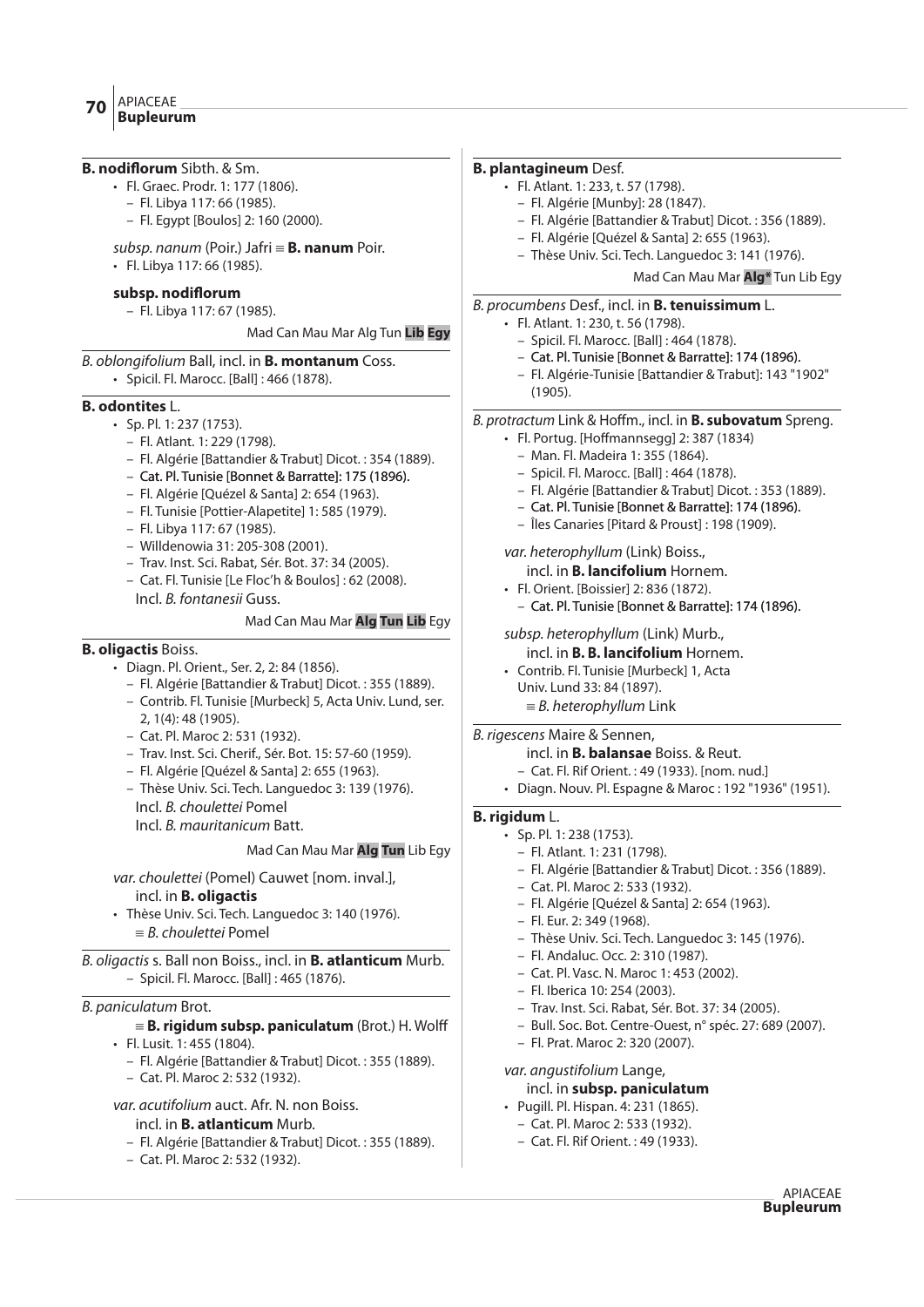#### subsp. paniculatum (Brot.) H.Wolff

- Pflanzenr. [Engler] 43 (iv. 228): 154 (1910).
	- Fl. Eur. 2: 349 (1968).
	- Fl. Andaluc. Occ. 2: 312 (1987).
	- Ruizia 12: 120 (1993).
	- Fl. Iberica 10: 255 (2003).
	- Trav. Inst. Sci. Rabat, Sér. Bot. 37: 34 (2005).
	- Fl. Prat. Maroc 2: 317 (2007).
	- ${\equiv}$  B. paniculatum Brot.

#### Mad Can Mau **Mar** Alg Tun Lib Egy

#### **subsp. rigidum**

- Fl. Eur. 2: 349 (1968).
- Ruizia 12: 118 (1993).
- Fl. Iberica 10: 255 (2003).
- Trav. Inst. Sci. Rabat, Sér. Bot. 37: 34 (2005).
- Fl. Prat. Maroc 2: 317 (2007).

#### Mad Can Mau **Mar Alg** Tun Lib Egy

#### **B. rotundifolium** L.

- Sp. Pl. 1: 236 (1753).
	- Fl. Atlant. 1: 228 (1798).
	- Fl. Algérie [Battandier & Trabut] Dicot. : 353 (1889).
	- Fl. Algérie [Quézel & Santa] 2: 653 (1963).
	- Fl. Eur. 2: 346 (1968).
	- Fl. Andaluc. Occ. 2: 309 (1987).
	- Treb. Inst. Bot. Barcelona 11: 23 (1987).
	- Ruizia 12: 109 (1993).
	- Fl. Iberica 10: 242 (2003).
	- Trav. Inst. Sci. Rabat, Sér. Bot. 37: 34 (2005).
	- Bull. Soc. Bot. Centre-Ouest, n° spéc. 27: 693 (2007).

#### Mad Can Mau **Mar(?) Alg** Tun Lib Egy

#### var. protractum (Link & Hoffm.) Munby,

- incl. in **B. subovatum** Spreng.
- Fl. Algérie [Munby]: 27 (1847).

#### **B. salicifolium** R. Br.

INDEX SYNONYMIQUE DE LA FLORE D'AFRIQUE DU NORD

- Phys. Beschr. Canar. Ins. : 195 (1825).
	- Man. Fl. Madeira 1: 356 (1864).
	- Thèse Univ. Sci. Tech. Languedoc 3: 150 (1976).
	- Sommerfeltia 17: 1-295 (1993).
- var. aciphyllum (Webb & Berthel.) Cauwet [nom. inval.]

#### {**subsp. aciphyllum**

– Thèse Univ. Sci. Tech. Languedoc 3: 154 (1976).

# var. robustum (Burch.) G. Kunkel,

- incl. in **subsp. salicifolium**
- Cuad. Bot. Canar. 25: 25 (1973).
	- Sommerfeltia 17: 1-295 (1993).

# **subsp. aciphyllum** (Webb & Berthel.) Sunding & G. Kunkel

- Cuad. Bot. Canar. 14-15: 50 (1972).
	- Sommerfeltia 17: 1-295 (1993).
	- $\equiv$  B. aciphyllum Webb & Berthel.

#### Mad **Can\*** Mau Mar Alg Tun Lib Egy

#### **subsp. salicifolium**

– Sommerfeltia 17: 1-295 (1993).

**Mad Can** Mau Mar Alg Tun Lib Egy

#### **B. semicompositum** L.

- Demonstr. Pl. : 7 (1753).
	- Fl. Atlant. 1: 230 (1798).
	- Fl. Algérie [Battandier & Trabut] Dicot. : 354 (1889).
	- Cat. Pl. Tunisie [Bonnet & Barratte]: 174 (1896).
	- Îles Canaries [Pitard & Proust] : 199 (1909).
	- Cat. Pl. Maroc 2: 530 (1932).
	- Petite Fl. Régions Arides Maroc Occ. 2: 105 (1962).
	- Fl. Algérie [Quézel & Santa] 2: 654 (1963).
	- Fl. Eur. 2: 348 (1968).
	- Fl. Tunisie [Pottier-Alapetite] 1: 584 (1979).
	- Fl. Sahara, éd. 2 : 359 (1983).
	- Fl. Libya 117: 72 (1985).
	- Fl. Andaluc. Occ. 2: 310 (1987).
	- Boissiera 55: 167 (1998).
	- Fl. Egypt [Boulos] 2: 162 (2000).
	- Willdenowia 31: 205-308 (2001).
	- Cat. Pl. Vasc. N. Maroc 1: 453 (2002).
	- Trav. Inst. Sci. Rabat, Sér. Bot. 37: 34 (2005).
	- Bull. Soc. Bot. Centre-Ouest, n° spéc. 27: 701 (2007).
	- Fl. Prat. Maroc 2: 315 (2007).
	- Cat. Fl. Tunisie [Le Floc'h & Boulos] : 62 (2008).
		- Incl. B. glaucum Robill. & Cast.

# Mad **Can** Mau **Mar Alg Tun Lib Egy**

#### var. glaucum (Robill. & Cast.) Paol., incl. in **B. semicompositum**

- Fl. Italia 2: 155 (1900).
	- Pflanzenr. [Engler] 4, 228: 106 (1910).
	- Contr. Fl. Atlant.: 39 (1919).
	- Prodr. Fl. Ciren. : 342 (1931).
	- Cat. Pl. Maroc 2: 530 (1932).
	- Petite Fl. Régions Arides Maroc Occ. 2: 105 (1962).  $\equiv$  B. glaucum Robill. & Cast.
- var. pseudodontites (Rouy & E.G. Camus) H. Wolff, incl. in **B. semicompositum**
- Pflanzenr. [Engler] 4, 228: 107 (1910).
	- Contr. Fl. Atlant.: 39 (1919).
	- Prodr. Fl. Ciren. : 343 (1931).
	- Cat. Pl. Maroc 2: 530 (1932).

### subsp. pseudodontites Rouy & E.G. Camus, incl. in **B. semicompositum**

• Fl. France [Rouy] 7: 335-336 (1901).

#### **B. spinosum** Gouan

- Ill. Observ. Bot. : 8, t. 2, f. 3 (1773).
	- Fl. Atlant. 1: 232 (1798).
	- Fl. Algérie [Battandier & Trabut] Dicot. : 356 (1889).

APIACEAE **Bupleurum**

- Cat. Pl. Tunisie [Bonnet & Barratte]: 175 (1896).
- Cat. Pl. Maroc 2: 532 (1932).
- Fl. Algérie [Quézel & Santa] 2: 654 (1963).
- Fl. Eur. 2: 349 (1968). – Thèse Univ. Sci. Tech. Languedoc 3: 154 (1976).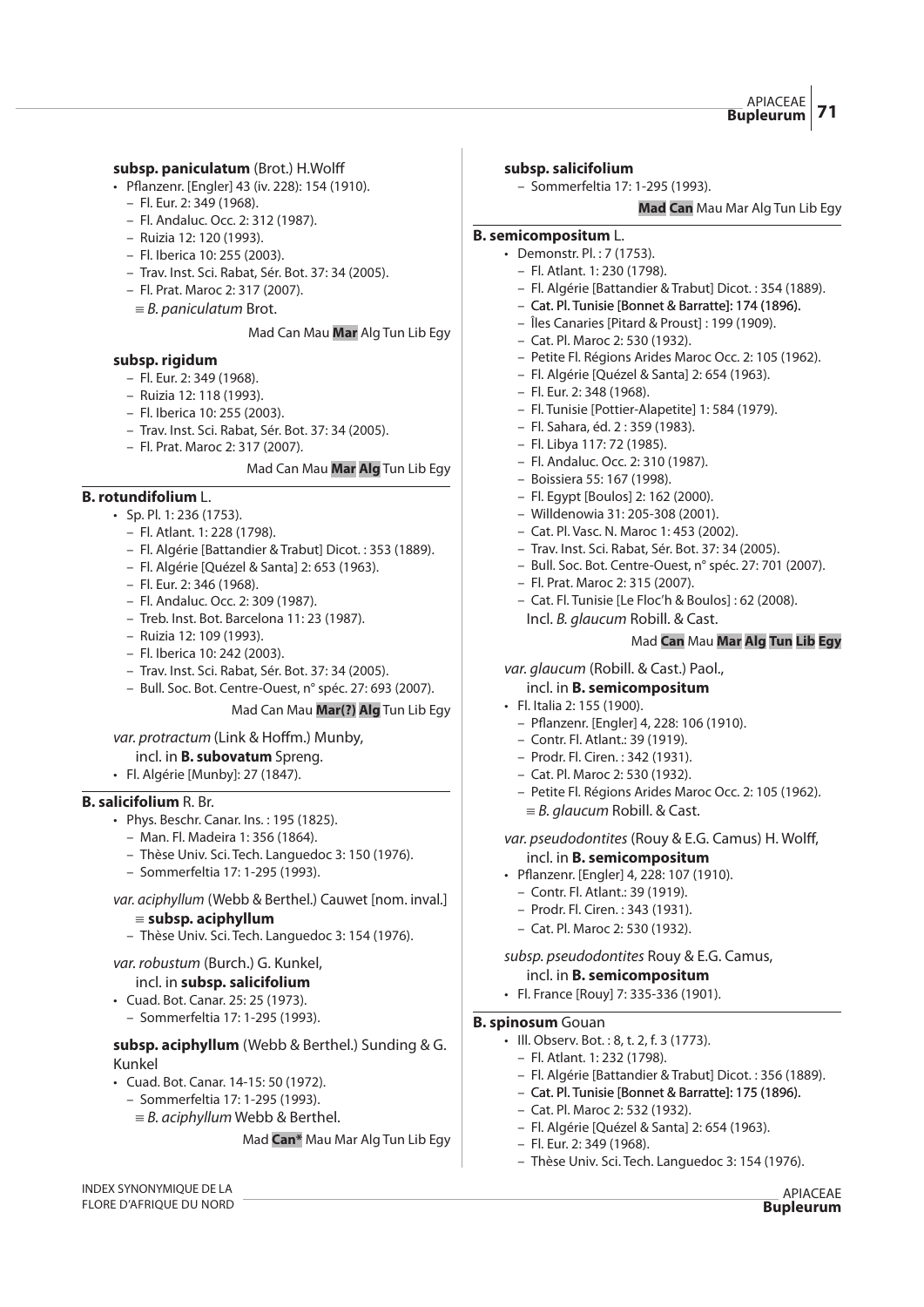#### APIACEAE **Bupleurum <sup>72</sup>**

- Fl. Tunisie [Pottier-Alapetite] 1: 585 (1979).
- Fl. Andaluc. Occ. 2: 312 (1987).
- Ruizia 12: 120 (1993).
- Trav. Inst. Sci. Rabat, Sér. Bot. 37: 33 (2005).
- Fl. Prat. Maroc 2: 316 (2007).
- Cat. Fl. Tunisie [Le Floc'h & Boulos] : 62 (2008).
	- $\equiv$  B. fruticescens subsp. spinosum (Gouan) O. Bolòs & Vigo

# Mad Can Mau **Mar Alg Tun** Lib Egy

# var. lucidum Batt., incl. in **B. spinosum**

- Fl. Algérie-Tunisie [Battandier & Trabut]: 143 "1902" (1905).
	- Cat. Pl. Maroc 2: 533 (1932).

var. mauritanicum Cauwet [nom. nud.],

# incl. in **B. spinosum**

– Thèse Univ. Sci. Tech. Languedoc 3: 160 (1976).

# **B. subovatum** Link ex Spreng.

- Sp. Umbell. : 19 (1818).
	- Fl. Libya 117: 64 (1985).
	- Fl. Egypt [Boulos] 2: 160 (2000).
	- Willdenowia 31: 205-308 (2001).
	- Bull. Soc. Bot. Centre-Ouest, n° spéc. 27: 711 (2007). Incl. B. protractum Hoffmanns. & Link Incl. B. lancifolium var. intermedium (Loisel. ex DC.) Maire
		- Incl. B. intermedium (Loisel. ex DC.) Steud.

# Mad Can Mau **Mar Alg Tun Lib Egy**

# var. heterophyllum (Link) H. Wolff,

- incl. in **B. lancifolium** Hornem.
- Pflanzenr. [Engler] 43: 48 (1910).
	- Prodr. Fl. Ciren. : 341 (1931).
	- $\equiv$  B. heterophyllum Link

# var. longifolium Pamp.,

incl. in **B. lancifolium** Hornem.

• Piantae Tripol. : 162 (1914).

# **B. subspinosum** Maire & Weiller

- Contr. 3150, Bull. Soc. Hist. Nat. Afrique N. 31: 19 (1940).
	- Cat. Pl. Maroc 4: 1084 (1941).
	- Thèse Univ. Sci. Tech. Languedoc 3: 160 (1976).
	- Bocconea 8: 179 (1998).
	- Trav. Inst. Sci. Rabat, Sér. Bot. 37: 34 (2005).
	- Fl. Prat. Maroc 2: 316 (2007).

# Mad Can Mau **Mar\*** Alg Tun Lib Egy

# **B. tenuissimum** L.

- Sp. Pl. : 238 (1753).
	- Cat. Pl. Maroc 2: 530 (1932).
	- Fl. Algérie [Quézel & Santa] 2: 653 (1963).
	- Fl. Eur. 2: 348 (1968).
	- Fl. Tunisie [Pottier-Alapetite] 1: 584 (1979).
	- Fl. Andaluc. Occ. 2: 310 (1987).
	- Ruizia 12: 114 (1993).
	-
	- Willdenowia 31: 205-308 (2001).
	- Fl. Iberica 10: 249 (2003).
- Trav. Inst. Sci. Rabat, Sér. Bot. 37: 34 (2005).
- Bull. Soc. Bot. Centre-Ouest, n° spéc. 27: 714 (2007).
- Fl. Prat. Maroc 2: 315 (2007).
- Cat. Fl. Tunisie [Le Floc'h & Boulos] : 62 (2008).
- Incl. B. columnae Guss.
- Incl. B. procumbens Desf.

# Mad Can Mau **Mar Alg Tun** Lib Egy

var. columnae (Guss.) Gren. & Godr.,

- incl. in **B. tenuissimum**
- Fl. France 1: 723 (1849).
	- Spicil. Fl. Marocc. [Ball] : 464 (1878).
	- Cat. Pl. Maroc 2: 530 (1932).
	- Fl. Tunisie [Pottier-Alapetite] 1: 584 (1979).
	- ${}_{B.}$  columnae Guss.

var. procumbens (Desf.) H. Wolff,

- incl. in **B. tenuissimum**
- Pflanzenr. [Engler] 4, 228: 103 (1910).
	- Fl. Tunisie [Pottier-Alapetite] 1: 584 (1979).

# **B. trichopodum** Boiss. & Spruner

- Ann. Sci. Nat., Bot., sér. 3, 1: 145 (1844).
	- Fl. Lib. Prodr. [E.A. Durand & Barratte]: 107 (1910).
	- Prodr. Fl. Ciren.: 343 (1931).
	- Fl. Eur. 2: 348 (1968).
	- Fl. Libya 117: 71 (1985).
	- Willdenowia 31: 205-308 (2001).
		- Incl. B. trichopodum var. depauperatum Boiss.

Mad Can Mau Mar Alg Tun **Lib** Egy

# var. depauperatum Boiss., incl. in **B. trichopodum**

- Fl. Orient. [Boissier] 2: 846 (1872).
- Prodr. Fl. Ciren.: 343 (1931).

| <b>Bupleurum</b>  | Mad <sup>1</sup> | Can | Mau | Mar | Alg | Tun | Lib | Egy |
|-------------------|------------------|-----|-----|-----|-----|-----|-----|-----|
| total             |                  |     |     | 25  | 14  | 10  | g   |     |
| endémique (*)     | $\overline{a}$   |     |     | 12  |     |     |     |     |
| prés. incert. (?) | $\overline{a}$   |     |     |     |     |     |     |     |
| éteint (E)        | $\overline{a}$   |     |     |     |     |     |     |     |

99 noms, 26 taxons acceptés

# **Butinia** Boiss.

• Elench. Pl. Nov.: 53 (1838).

B. bunioides Boiss.

- { **Conopodium bunioides** (Boiss.) Calest.
- Elench. Pl. Nov. : 54 (1838).

# **Cachrys** L.

- Sp. Pl. 1: 246 (1753).
- C. cristata DC., incl. in **C. sicula** L.
	- Prodr. [De Candolle] 4: 238 (1830).
		- Fl. Eur. 2: 343 (1968).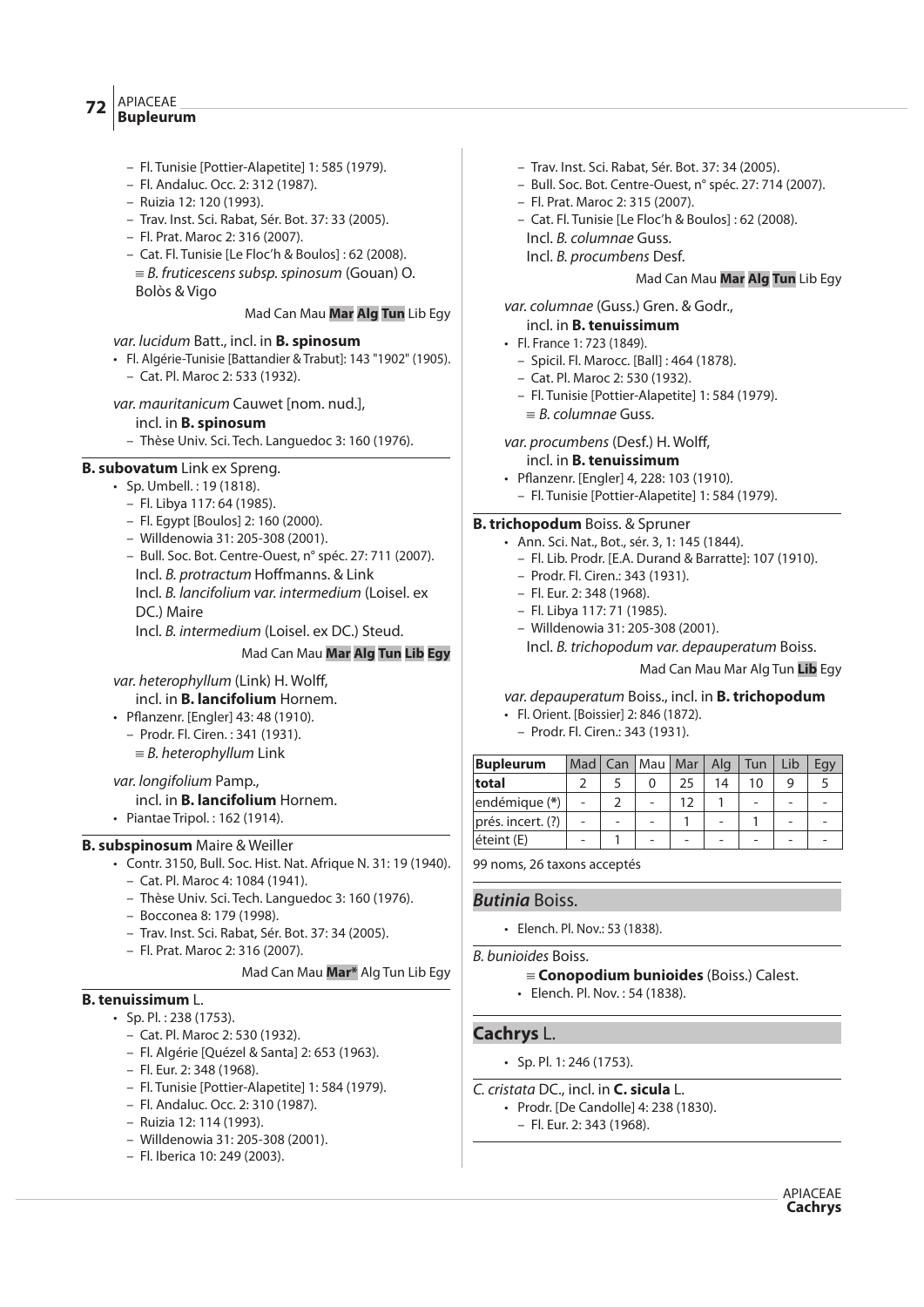C. humilis Schousb., incl. in (?) **C. libanotis** L.

- Iagttag. Vextrig. Marokko: 133 (1800).
	- Mem. Real Soc. Esp. Hist. Nat. 12: 329 (1924).
	- Cat. Pl. Maroc 2: 529 (1932).
	- Cat. Pl. Maroc 4: 1083(1941).

# **C. libanotis** L.

- $\cdot$  Sp. Pl. 1: 346 (1753).
	- Fl. Eur. 2: 343 (1968).
	- Fl. Andaluc. Occ. 2: 307 (1987).
	- Ruizia 12: 101 (1993).
	- Bull. Soc. Échange Pl. Vasc. Eur. Occid. Bassin Médit. 28: 117-118 (2000).
	- Cat. Pl. Vasc. N. Maroc 1: 456 (2002).
	- Trav. Inst. Sci. Rabat, Sér. Bot. 37: 35 (2005).
	- Fl. Prat. Maroc 2: 303 (2007).
	- Cat. Fl. Tunisie [Le Floc'h & Boulos] : 62 (2008).  ${\equiv}$  Hippomarathrum libanotis (L.) W.D.J. Koch Incl. Cachrys humilis Schousb. (?) Incl. C. peucedanoides Desf. (?) Incl. C. pterochlaena var. leiocarpa Coss. Incl. Hippomarathrum bocconei Boiss.
	- Incl. H. libanotis subsp. bocconei (Boiss.) Maire Incl. H. libanotis var. faurei Maire
		-

Mad Can Mau **Mar** Alg Tun Lib Egy

var. leiocarpa (Boiss. & Reut.) Pau [nom. inval.], incl. in **C. libanotis** L.

- Treb. Inst. Bot. Barcelona 12: 131 (1988).
- var. pterochlaena (DC.) Pau [nom. inval.]
	- incl. in **C. sicula** L.
	- Treb. Inst. Bot. Barcelona 12: 132 (1988).  $\equiv$  C. pterochlaena DC.

# C. panacifolia Vahl

- { **Magydaris panacifolia** (Vahl) Lange • Symb. Bot. [Vahl] 1: 25 (1790).
- C. pastinacea Lam. { **Magydaris pastinacea** (Lam.) Fiori • Encycl. [Lamarck] 1(1): 260 (1783).

# C. peucedanoides Desf., incl. in (?) **C. libanotis** L.

- Fl. Atlant. 1: 250 (1798).
	- Fl. Algérie [Munby]: 30 (1847).
	- Fl. Algérie [Battandier & Trabut] Dicot. : 358 (1889).

# C. pterochlaena DC., incl. in **C. sicula** L. • Prodr. [De Candolle] 4: 238 (1830).

#### **C. pungens** Jan ex Guss.

- Fl. Sic. Prodr. 1, app.: 7 (1827).
	- Fl. Eur. 2: 343 (1968).
	- Cat. Pl. Vasc. N. Maroc 1: 456 (2002).
	- Trav. Inst. Sci. Rabat, Sér. Bot. 37: 35 (2005).
	- Fl. Prat. Maroc 2: 304 (2007).
	- $\equiv$ Hippomarathrum pungens (Guss.) Pomel

Mad Can Mau **Mar Alg Tun** Lib Egy

# **C. sicula** L.

- Sp. Pl., ed. 2, 1: 355 (1762).
	- Fl. Atlant. 1: 249 (1798).
	- Fl. Eur. 2: 343 (1968).
	- Fl. Andaluc. Occ. 2: 307 (1987).
	- Ruizia 12: 101 (1993).
	- Bull. Soc. Échange Pl. Vasc. Eur. Occid. Bassin Médit. 28: 117-118 (2000).
	- Cat. Pl. Vasc. N. Maroc 1: 456 (2002).
	- Trav. Inst. Sci. Rabat, Sér. Bot. 37: 35 (2005).
	- Fl. Prat. Maroc 2: 303 (2007).  ${\equiv}$  Hippomarathrum siculum (L.) Hoffmanns. & Link
		- Incl. C. cristata DC.
		- Incl. Hippomarathrum cristatum (DC.) Ball
		- $=$  H. libanotis var. cristatum (DC.) Maire
	- Incl. H. libanotis var. brachylobum Batt.
	- $=$  H. libanotis var. siculum (L.) Fiori
	- Incl. Cachrys libanotis var. pterochlaena DC.
	- Incl. Hippomarathrum pterochlaenum (DC.) Boiss.
	- Incl. H. libanotis subsp. pterochlaenum (DC.) Maire
	- Incl. H. crispatum Pomel
	- Incl. H. bocconei subsp. crispatum (Pomel) Batt.
	- Incl. H. libanotis var. crispatum (Pomel) Maire Incl. H. libanotis var. crispulum Maire
		-

# Mad Can Mau **Mar Alg Tun Lib** Egy

#### C. tomentosa Desf.,

- incl. in **Magydaris pastinacea** (Lam.) Paol. & Bég. • Fl. Atlant. 1: 249 (1798).
- Fl. Algérie [Munby]: 30 (1847).

| <b>Cachrys</b>            | Mad   Can   Mau   Mar   Alg   Tun   Lib   Egy |  |  |  |  |  |  |  |
|---------------------------|-----------------------------------------------|--|--|--|--|--|--|--|
| total                     |                                               |  |  |  |  |  |  |  |
| 12 nome 2 tavone accontór |                                               |  |  |  |  |  |  |  |

13 noms, 3 taxons acceptés

# **Capnophyllum** Gaertn.

• Fruct. Sem. Pl. 2: 32 (1790).

#### C. dichotomum (Desf.) Ball,

- incl. in **Krubera peregrina** (L.) Hoffm.
- Spicil. Fl. Marocc. [Ball] : 474 (1878).
- $\equiv$  Conium dichotomum Desf.

# C. nodiflorum (Schousb.) Drude ex Engl.

- { **Sclerosciadium nodi"orum** (Schousb.) Ball
- Pflanzenw. Afr. 3(2): 822 (1921).
- Boissiera 55: 167 (1998).
	- $\equiv$  Oenanthe nodiflorum Schousb.
- C. peregrinum (L.) Lag. = **Krubera peregrina** (L.) Hoffm.
	- Amen. Nat. Españ. 1(2): 93 (1821).
		- Fl. Algérie [Battandier & Trabut] Dicot. : 366 (1889).
		- Cat. Pl. Maroc 2: 544 (1932).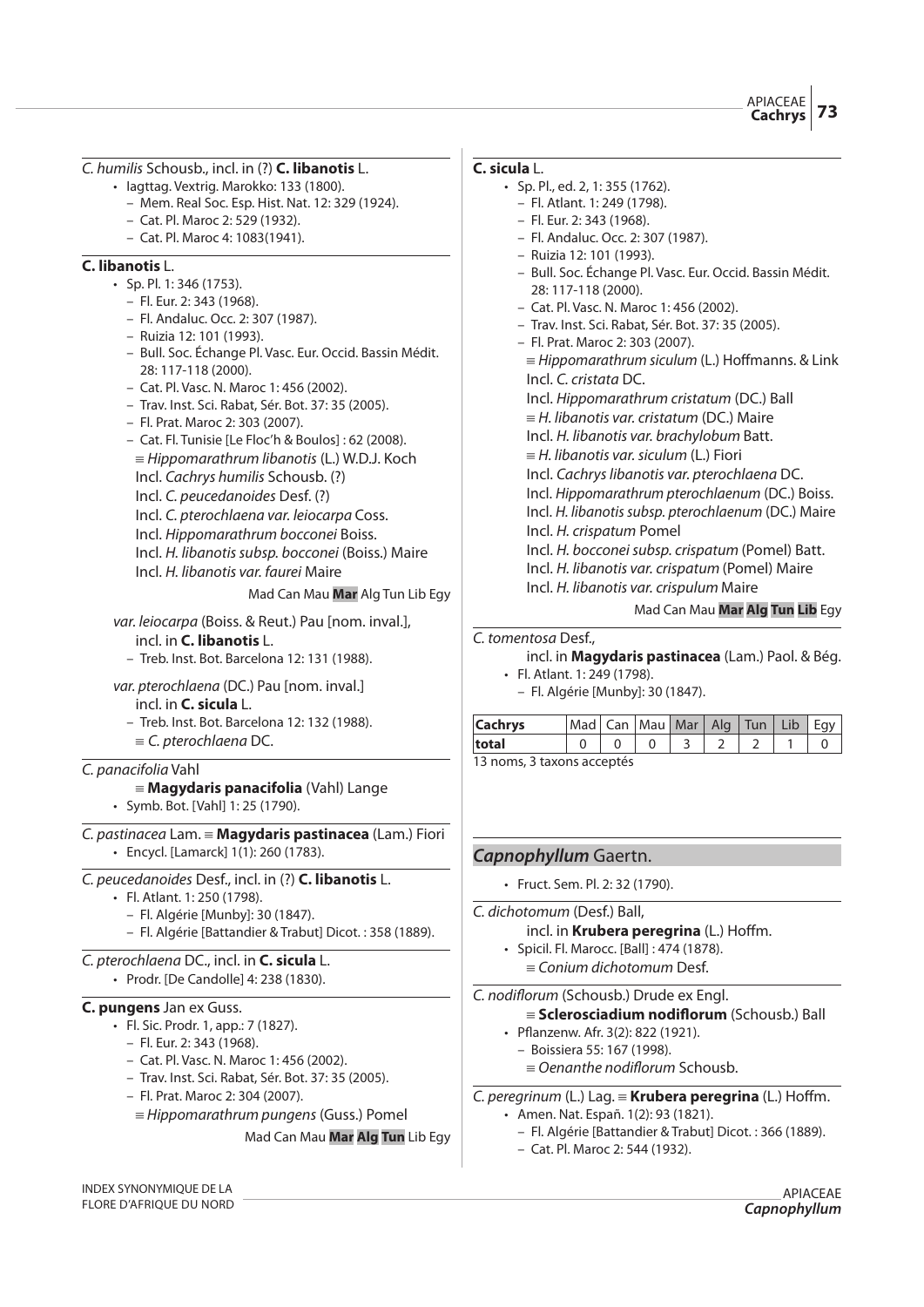# APIACEAE **Capnophyllum <sup>74</sup>**

- Petite Fl. Régions Arides Maroc Occ. 2: 111 (1962).
- Fl. Algérie [Quézel & Santa] 2: 659 (1963).
- Fl. Eur. 2: 358 (1968).
- Fl. Tunisie [Pottier-Alapetite] 1: 606 (1979).
- Fl. Andaluc. Occ. 2: 320 (1987).
- Ruizia 12: 160 (1993).
- Sommerfeltia 17: 1-295 (1993).
- Cat. Fl. Tunisie [Le Floc'h & Boulos] : 62 (2008).
- $=$  Tordylium peregrinum L.

# **Carum** L.

- Sp. Pl. 1: 263 (1753).
- C. ammoides (L.) Ball [nom. illeg.],

incl. in **Ammoides pusilla** (Brot.) Breistr.

• Spicil. Fl. Marocc. [Ball] : 470 (1876).

# **C. asinorum** Litard. & Maire

- Mém. Soc. Sci. Nat. Maroc 26: 18 (1930).
	- Cat. Pl. Maroc 2: 538 (1932).
	- Bocconea 8: 179 (1998).
	- Trav. Inst. Sci. Rabat, Sér. Bot. 37: 35 (2005).
	- Fl. Prat. Maroc 2: 326 (2007).

# Mad Can Mau **Mar\*** Alg Tun Lib Egy

#### **C. atlanticum** (Coss. ex Batt.) Litard. & Maire

- Contr. 394, Bull. Soc. Hist. Nat. Afrique N. 19: 49 (1928).
	- Cat. Pl. Maroc 2: 538 (1932).
	- Bocconea 8: 179 (1998).
	- Trav. Inst. Sci. Rabat, Sér. Bot. 37: 35 (2005).
	- Fl. Prat. Maroc 2: 326 (2007).
		- ${\equiv}$  Meum atlanticum Coss. ex Batt.

#### Mad Can Mau **Mar\*** Alg Tun Lib Egy

- **C. carvi** L. [cult. parfois subspont. Afr. N.]
	- Sp. Pl. 1: 263 (1753).
		- Fl. Algérie [Battandier & Trabut] Dicot. : 347 (1889).
		- Bull. Soc. Bot. France 36: 91-99 (1889).
		- Cat. Pl. Tunisie [Bonnet & Barratte]: 169 (1896).
		- Fl. Eur. 2: 354 (1968).
		- Ruizia 12: 151 (1993).
		- Fl. Iberica 10: 302 (2003).
		- Bull. Soc. Bot. Centre-Ouest, n° spéc. 27: 730 (2007).  $\equiv$  Bunium carvi (L.) M. Bieb.

# **(C)** Mad Can Mau **Mar Alg Tun Lib** Egy

#### C. chabertii Batt. { **Bunium chabertii** (Batt.) Batt. • Bull. Soc. Bot. France 35: 387 "1888" (1889).

# C. dichotomum (L.) Benth. & Hook. f.

- { **Stoibrax dichotomum** (L.) Raf.
- Gen. Pl. [Bentham & Hooker f.] 1(3): 891 (1867). – Spicil. Fl. Marocc. [Ball] : 469 (1878).
- C. foetidum (Coss. & Durieu ex Batt.) Drude { **Selinopsis foetida** Coss. & Durieu ex Batt.
	- Nat. Pflanzenfam. [Engler & Prantl] 3(8): 192 (1898).
		- Cat. Pl. Maroc 2: 539 (1932).
		- Fl. Algérie [Quézel & Santa] 2: 676 (1963).
- Ruizia 12: 152 (1993).
- Bocconea 8: 179 (1998).
- Fl. Iberica 10: 300 (2003).
- Trav. Inst. Sci. Rabat, Sér. Bot. 37: 35 (2005).
- Fl. Prat. Maroc 2: 327 (2007).

# **C. iminouakense** Quézel

- Bull. Soc. Hist. Nat. Afrique N. 44: 200 (1953).
	- Bocconea 8: 179 (1998).
	- Trav. Inst. Sci. Rabat, Sér. Bot. 37: 35 (2005).
	- Fl. Prat. Maroc 2: 326 (2007).

# Mad Can Mau **Mar\*** Alg Tun Lib Egy

# C. incrassatum Boiss.,

- incl. in **Bunium pachypodum** P.W. Ball
- Voy. Bot. Espagne 2: 239 (1840). – Cat. Pl. Tunisie [Bonnet & Barratte]: 170 (1896).

# **C. jahandiezii** Litard. & Maire

- Bull. Soc. Bot. Afrique N. 16: 72 (1925).
	- Cat. Pl. Maroc 2: 538 (1932).
	- Bocconea 8: 180 (1998).
	- Trav. Inst. Sci. Rabat, Sér. Bot. 37: 35 (2005).
	- Fl. Prat. Maroc 2: 326 (2007).

# Mad Can Mau **Mar\*** Alg Tun Lib Egy

# **C. lacuum** Emb.

- Bull. Soc. Sci. Nat. Maroc 15: 209 "1935" (1936).
	- Cat. Pl. Maroc 4: 1086 (1941).
	- Bocconea 8: 180 (1998).
	- Trav. Inst. Sci. Rabat, Sér. Bot. 37: 35 (2005).
	- Fl. Prat. Maroc 2: 327 (2007).

# Mad Can Mau **Mar\*** Alg Tun Lib Egy

- C. macuca (Boiss.) Lange { **Bunium macuca** Boiss.
	- Vidensk. Meddel. Dansk Naturhist. Foren. Kjøbenhavn 1865: 34 (1865).
		- Bull. Soc. Bot. France 35: 387 "1888" (1889).

# C. mauritanicum Boiss. & Reut.,

- incl. in **Bunium fontanesii** (Pers.) Maire
- Pugill. Pl. Afr. Bor. Hispan.: 49 (1852)
- Spicil. Fl. Marocc. [Ball] : 469 (1878).
- Piantae Tripol. : 162 (1914).

# C. montanum auct. Afr. N. non Arcang.

# { **Selinopsis montana** Coss. & Durieu ex Batt.

- Fl. Algérie [Quézel & Santa] 2: 676 (1963).
- Fl. Tunisie [Pottier-Alapetite] 1: 597 (1979).

# C. petroselinum (L.) Benth. & Hook. f.,

# incl. in **Petroselinum crispum** (Mill.) Fuss

- Gen. Pl. [Bentham & Hooker f.] 1(3): 891 (1867) – Spicil. Fl. Marocc. [Ball] : 469 (1878).
	- $\equiv$  Apium petroselinum L.

# **C. proliferum** Maire

- Contr. 114, Bull. Soc. Hist. Nat. Afrique N. 14: 146 (1923) – Cat. Pl. Maroc 2: 538 (1932).
	- Bocconea 8: 180 (1998).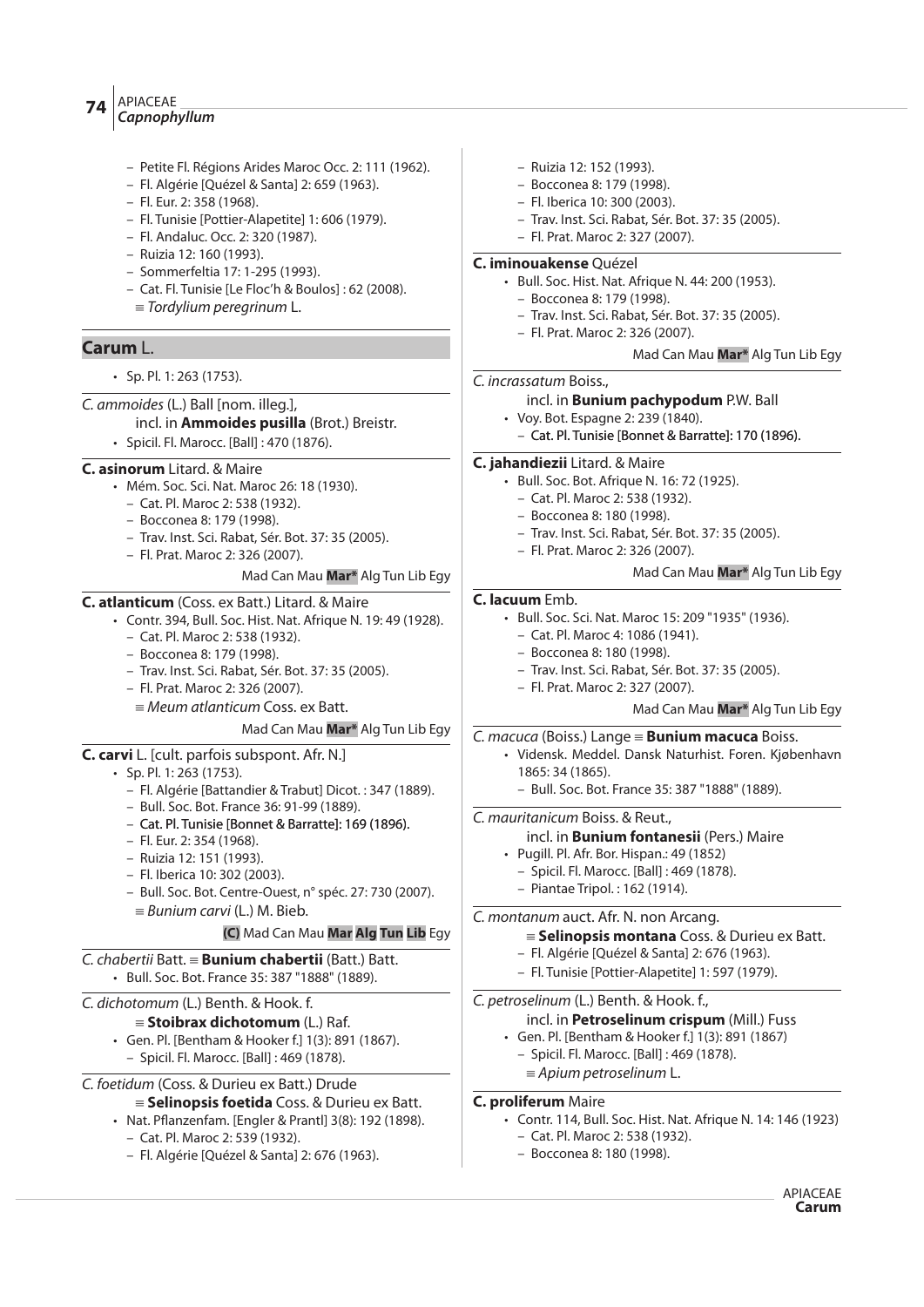- Trav. Inst. Sci. Rabat, Sér. Bot. 37: 35 (2005).
- Fl. Prat. Maroc 2: 326 (2007).

Mad Can Mau **Mar\*** Alg Tun Lib Egy

#### C. ridolfia Benth. & Hook. f.,

- incl. in **Ridol#a segetum** (Guss.) Moris
- Gen. Pl. [Bentham & Hooker f.] 1(3): 891 (1867).

# C. tenuifolium Coss. ex Benth. & Hook. f.

#### incl. in **Conopodium marianum** Lange

- Gen. Pl. [Bentham & Hooker f.] 1(3): 891 (1867).
	- Spicil. Fl. Marocc. [Ball] : 470 (1878).

#### **C. verticillatum** (L.) W.D.J. Koch

- Nova Acta Phys.-Med. Acad. Caes. Leop.-Carol. Nat. Cur. 12(1): 122 (1824).
	- Contr. 596, Mém. Soc. Sci. Nat. Maroc 21-22: 9 (1929).
	- Cat. Pl. Maroc 2: 539 (1932).
	- Cat. Fl. Rif Orient. : 48 (1933).
	- Fl. Eur. 2: 354 (1968).
	- Fl. Andaluc. Occ. 2: 319 (1987).
	- Ruizia 12: 151 (1993).
	- Bocconea 8: 180 (1998).
	- Cat. Pl. Vasc. N. Maroc 1: 450 (2002).
	- Fl. Iberica 10: 300 (2003).
	- Trav. Inst. Sci. Rabat, Sér. Bot. 37: 35 (2005).
	- Bull. Soc. Bot. Centre-Ouest, n° spéc. 27: 742 (2007).
	- Fl. Prat. Maroc 2: 325 (2007).
	- $=$  Sison verticillatum L.

#### Mad Can Mau **Mar** Alg Tun Lib Egy

| <b>Carum</b>  |  | Mad   Can   Mau   Mar   Alg |  | Tun | Lib | Eav |
|---------------|--|-----------------------------|--|-----|-----|-----|
| total         |  |                             |  |     |     |     |
| endémique (*) |  |                             |  |     |     |     |
| cultivé (C)   |  |                             |  |     |     |     |

20 noms, 8 taxons acceptés

# **Caucalis** L.

• Sp. Pl. 1: 240 (1753).

# C. africana Thunb. [nom. illeg.] non (L.) Crantz

- { **Torilis africana** Spreng.
- Prodr. Fl. Cap: 49 (1794).
- C. anthriscus (L.) Desf., incl. in **Torilis japonica** (Houtt.) DC. • Fl. Atlant. 1: 239 (1798).
- C. arvensis Huds. { **Torilis arvensis** (Huds.) Link • Fl. Angl. [Hudson] : 98 (1762).

# C. bifrons (Pomel) Maire,

#### incl. in **Torilis elongata** (Hoffmanns. & Link) Samp.

- Contr. 62, Bull. Soc. Hist. Nat. Afrique N. 13: 216 (1922). – Cat. Pl. Maroc 2: 526 (1932).
	- Petite Fl. Régions Arides Maroc Occ. 2: 99 (1962).
	- Fl. Algérie [Quézel & Santa] 2: 665 (1963).
	- Fl. Tunisie [Pottier-Alapetite] 1: 574 (1979).
	- $\equiv$  Lappularia bifrons Pomel

var. cordisepala (Murb.) Emb. & Maire [nom. superfl.], incl. in **Torilis elongata** (Hoffmanns. & Link) Samp. – Mém. Soc. Sci. Nat. Maroc 22: 35 "1929" (1930). – Contr. 830, Bull. Soc. Hist. Nat. Afrique N. 22: 51 (1931). – Cat. Pl. Maroc 2: 526 (1932). var. heterocarpa (Ball) Maire, incl. in **Torilis elongata** (Hoffmanns. & Link) Samp. • Contr. 830, Bull. Soc. Hist. Nat. Afrique N. 22: 51 (1931). – Cat. Pl. Maroc 2: 526 (1932).  $\equiv$  C. leptophylla var. heterocarpa Ball var. subtuberculata Emb. & Maire, incl. in **Torilis elongata** (Hoffmanns. & Link) Samp. • Mém. Soc. Sci. Nat. Maroc 22: 35 "1929" (1930). – Contr. 830, Bull. Soc. Hist. Nat. Afrique N. 22: 51 (1931). – Cat. Pl. Maroc 2: 526 (1932). C. coerulescens Boiss., incl. in **Torilis elongata** (Hoffmanns. & Link) Samp. • Elench. Pl. Nov.: 53 (1838). – Spicil. Fl. Marocc. [Ball] : 478 (1878). – Fl. Algérie [Battandier & Trabut] Dicot. : 376 (1889). – Cat. Pl. Tunisie [Bonnet & Barratte]: 187 (1896). – Cat. Pl. Maroc 2: 526 (1932). – Cat. Fl. Rif Orient. : 50 (1933). – Fl. Algérie [Quézel & Santa] 2: 664 (1963). – Fl. Tunisie [Pottier-Alapetite] 1: 574 (1979). – Cat. Fl. Tunisie [Le Floc'h & Boulos] : 62 (2008). C. cordisepala Murb., incl. in **Torilis elongata** (Hoffmanns. & Link) Samp. • Contrib. Fl. Tunisie [Murbeck]1, Acta Univ. Lund 33: 85 (1897). C. daucoides L., incl. in **Orlaya grandi"ora** (L.) Ho!m. • Sp. Pl. 1: 241 (1753). – Bol. Soc. Brot., ser. 2, 41: 395-407 (1968).

C. daucoides L. (1767) [nom. illeg.] non L. (1753),

# incl. in **C. platycarpos** L.

- Syst. Nat. ed. 12, 2: 205 (1767).
	- Fl. Atlant. 1: 235 (1798).
	- Spicil. Fl. Marocc. [Ball] : 478 (1878).
	- Fl. Algérie [Battandier & Trabut] Dicot. : 376 (1889).
	- Cat. Pl. Maroc 2: 526 (1932).
	- Cat. Fl. Rif Orient. : 50 (1933).
	- Fl. Algérie [Quézel & Santa] 2: 664 (1963).
	- Fl. Eur. 2: 372 (1968).
	- Bol. Soc. Brot., ser. 2, 41: 395-407 (1968).

#### C. elongata Hoffmanns. & Link

- ${\equiv}$  **Torilis elongata** (Hoffmanns. & Link) Samp.
- Fl. Portug. 2: 392 (1820-1834).

# C. glabra Forssk., incl. in **Daucus littoralis** Sm.

- Fl. Aegypt.-Arab.: 206 (1775).
- C. grandiflora L. ≡ **Orlaya grandiflora** (L.) Hoffm.
	- Sp. Pl. 1: 240 (1753).
	- Bol. Soc. Brot., ser. 2, 41: 395-407 (1968).

INDEX SYNONYMIQUE DE LA FLORE D'AFRIQUE DU NORD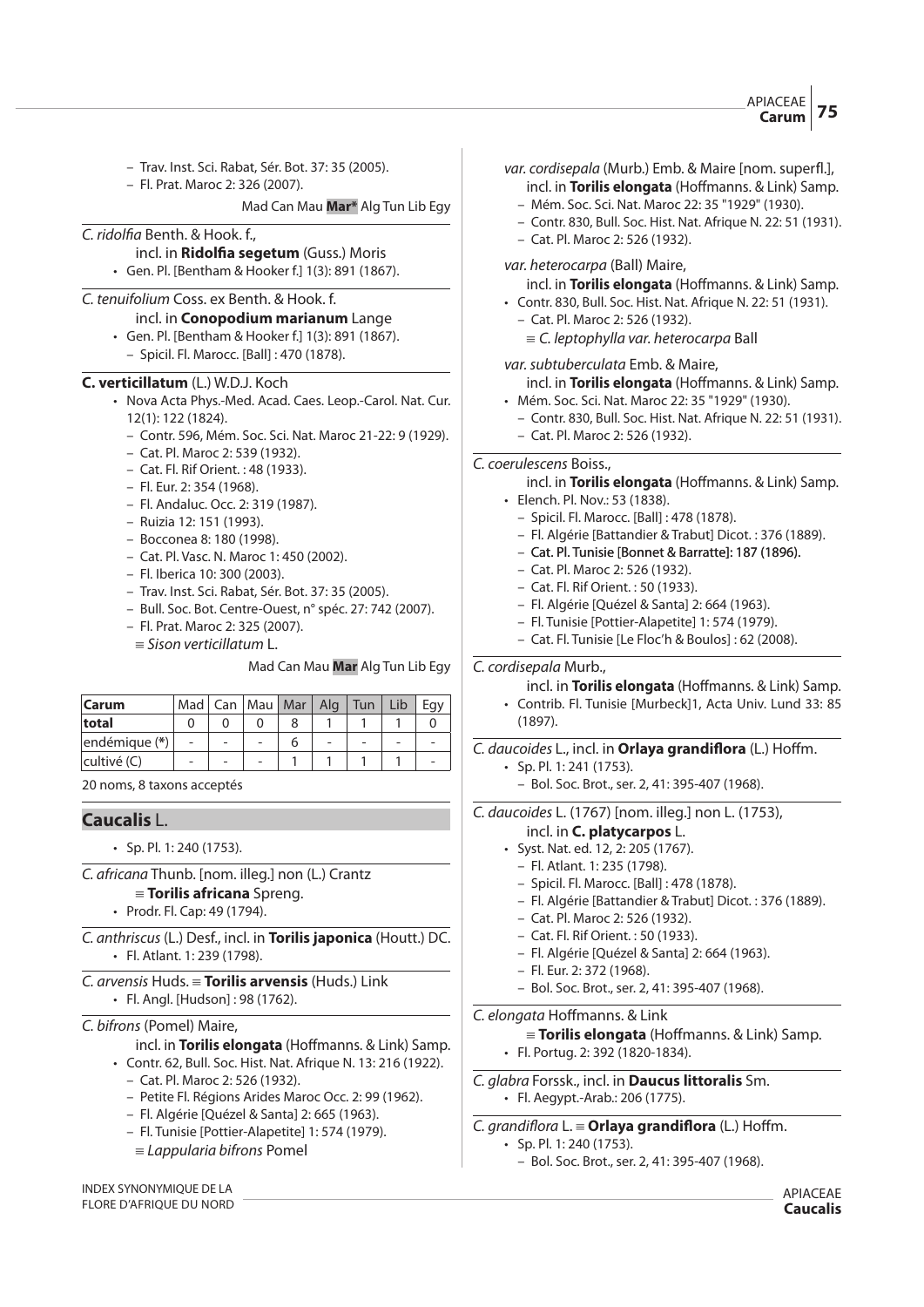C. helvetica Jacq., incl. in **Torilis arvensis** (Huds.) Link **subsp. arvensis** • Hort. Bot. Vindob. 3: 12, t. 16 (1776). C. heterocarpa (Ball) Murb., incl. in **Torilis elongata** (Hoffmanns. & Link) Samp. • Contr. Fl. Tunisie [Murbeck] 4, Acta Univ. Lund 36 (1): 33 (1900).  $\equiv$  C. leptophylla var. heterocarpa Ball C. heterophylla Guss., incl. in **Torilis africana** Spreng. • Fl. Sic. Prodr. 1: 326 (1827). C. homoeophila Coincy, incl. in **Torilis elongata** (Hoffmanns. & Link) Samp. • Bull. Herb. Boissier 4: 571 (1896). – Fl. Algérie-Tunisie [Battandier & Trabut] : 152 "1902" (1905). C. humilis Jacq., incl. in **Torilis leptophylla** (L.) Rchb. f. • Hort. Bot. Vindob. 2: 92, t. 195 (1775). – Fl. Atlant. 1: 239 (1798). – Fl. Algérie [Munby]: 28 (1847). C. infesta (L.) Curtis, incl. in **Torilis arvensis** (Huds.) Link **subsp. arvensis** • Fl. Londin. [Curtis], ed. 2, 4: t. 23 (1778). – Spicil. Fl. Marocc. [Ball]: 478 (1878).  $\equiv$  Scandix infesta L. var. neglecta (Spreng.) Ball { **Torilis arvensis subsp. neglecta** (Spreng.) Thell. • Spicil. Fl. Marocc. [Ball] : 478 (1878).  $\equiv$  Torilis neglecta Spreng. subsp. heterophylla (Guss.) Ball, incl. in **Torilis africana** Spreng. • Spicil. Fl. Marocc. [Ball]: 479 (1878). C. japonica Houtt. { **Torilis japonica** (Houtt.) DC. • Handl. Pl.-Kruidk. 8: 42, t. 45 (1777). C. lappula Grande, incl. in **C. platycarpos** L. • Bull. Ort. Bot. Napoli 5: 194 (1918). – Cat. Pl. Maroc 4: 1082 (1941). C. *latifolia*  $L \equiv$  **Turgenia latifolia** (L.) Hoffm. • Syst. Nat., ed. 12, 2: 205 (1767). – Fl. Atlant. 1: 237 (1798). – Spicil. Fl. Marocc. [Ball] : 477 (1878). – Cat. Pl. Maroc 2: 527 (1932). var. megalocarpa Jahand. & Maire, incl. in **Turgenia latifolia** • Bull. Soc. Hist. Nat. Afrique N. 19: 84 (1928). – Contr. 2467, Bull. Soc. Hist. Nat. Afrique N. 29: 421 (1938). var. multiflora (DC.) Thell., incl. in **Turgenia latifolia** – Contr. 2467, Bull. Soc. Hist. Nat. Afrique N. 29: 421 (1938). – Cat. Pl. Maroc 4: 1083 (1941). var. tuberculata Boiss., incl. in **Turgenia latifolia** – Contr. 2467, Bull. Soc. Hist. Nat. Afrique N. 29: 421 (1938). – Cat. Pl. Maroc 4: 1083 (1941). C. leptophylla L. { **Torilis leptophylla** (L.) Rchb. f. • Sp. Pl. 1: 242 (1753). – Spicil. Fl. Marocc. [Ball] : 478 (1878). – Fl. Algérie [Battandier & Trabut] Dicot. : 376 (1889). – Cat. Pl. Tunisie [Bonnet & Barratte]: 186 (1896). – Prodr. Fl. Ciren. : 340 (1931). – Cat. Pl. Maroc 2: 526 (1932). – Petite Fl. Régions Arides Maroc Occ. 2: 100 (1962). – Fl. Algérie [Quézel & Santa] 2: 665 (1963). – Fl. Tunisie [Pottier-Alapetite] 1: 574 (1979). var. bifrons Batt., incl. in **Torilis leptophylla** (L.) Rchb. f. • Fl. Algérie [Battandier & Trabut] Dicot. : 376 (1889). var. heterocarpa Ball, incl. in **Torilis elongata** (Hoffmanns. & Link) Samp. • Spicil. Fl. Marocc. [Ball]: 478 (1878). C. maritima Gouan [nom. illeg.], incl. in **Pseudorlaya pumila** (L.) Grande • Hort. Reg. Monspel.: 135 (1762). C. maritima Lam. [nom. illeg.], incl. in **C. platycarpos** L. • Fl. Franç. 3: 426 (1779). – Voy. Barbarie 1: 132 (1789). – Fl. Atlant. 1: 238 (1798). – Fl. Algérie [Munby]: 28 (1847). C. mauritanica L. (?), incl. in (?) **Torilis elongata** (Hoffmanns. & Link) Samp.  $\cdot$  Sp. Pl. 1: 241 (1753). – Fl. Atlant. 1: 236 (1798). C. nodosa (L.) Scop. { **Torilis nodosa** (L.) Gaertn. • Fl. Carniol., ed. 2: 1: 192 (1771). – Fl. Atlant. 1: 236 (1798). – Spicil. Fl. Marocc. [Ball]: 478 (1878).  $\equiv$  Tordylium nodosum L. var. heterocarpa Ball, incl. in **Torilis nodosa** (L.) Gaertn. **subsp. nodosa** • Spicil. Fl. Marocc. [Ball]: 478 (1878). var. peduncularis Ten., incl. in **Torilis nodosa** (L.) Gaertn. • Syll. Pl. Fl. Neapol.: 131 (1831). **C. platycarpos** L. • Sp. Pl. 1: 241 (1753). – Fl. Atlant. 1: 237 (1798). – Fl. Eur. 2: 372 (1968). – Edinburgh J. Bot. 48: 190 (1991).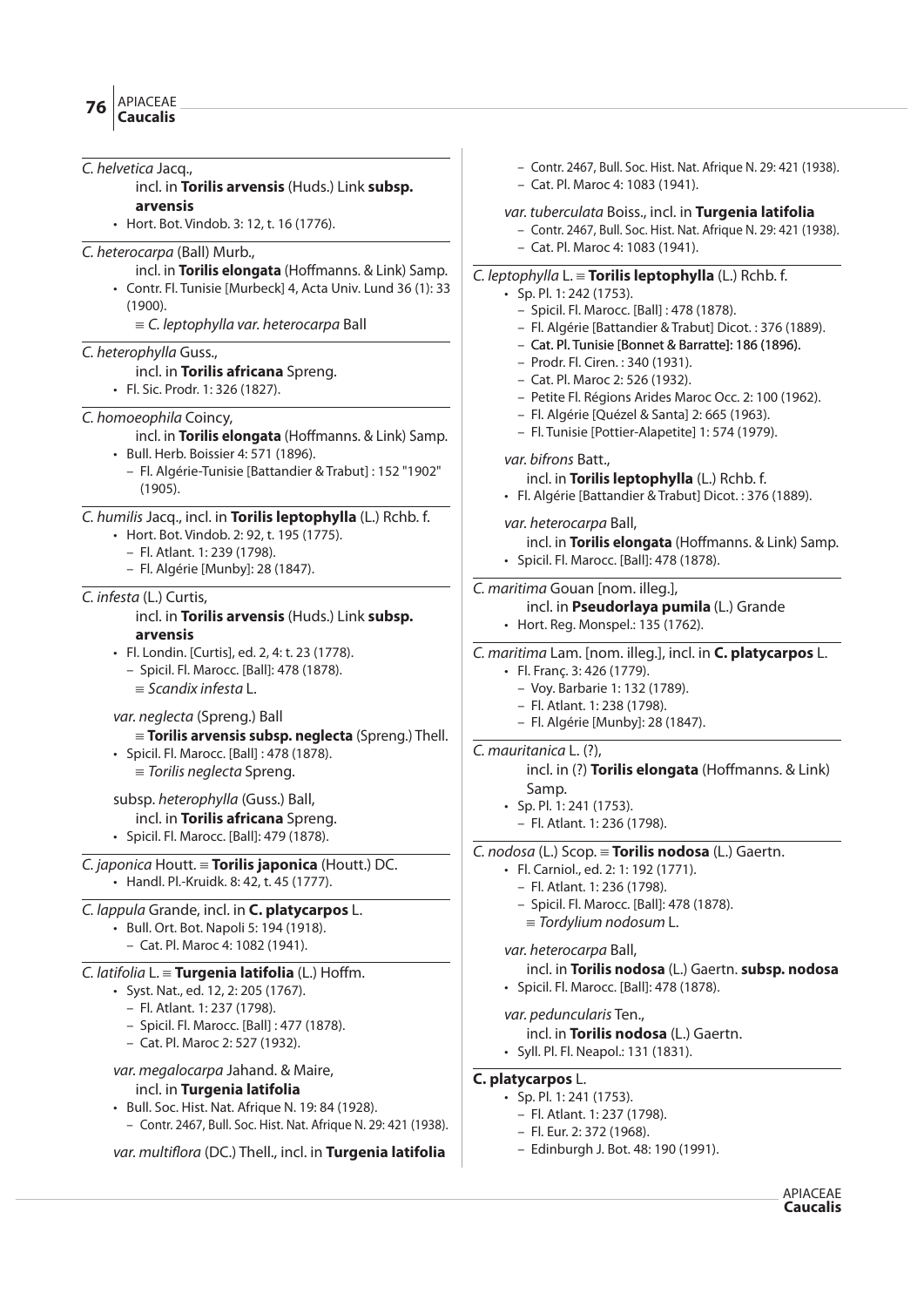### APIACEAE **Caucalis 77**

- Ruizia 12: 216 (1993).
- Bocconea 8: 180 (1998).
- Cat. Pl. Vasc. N. Maroc 1: 466 (2002).
- Fl. Iberica 10: 93 (2003).
- Trav. Inst. Sci. Rabat, Sér. Bot. 37: 36 (2005).
- Bull. Soc. Bot. Centre-Ouest, n° spéc. 27: 751 (2007).
- Fl. Prat. Maroc 2: 296 (2007). Incl. C. daucoides L. (1767) [nom. illeg.] Incl. C. lappula Grande

#### Mad Can Mau **Mar Alg** Tun Lib Egy

C. platycarpos L. (1759) non L. (1753),

- incl. in **Orlaya platycarpos** W.D.J. Koch
	- Amoen. Acad. 4: 480 (1759).

# C. pumila L. { **Pseudorlaya pumila** (L.) Grande

• Syst. Nat., ed. 10, 2: 955 (1759). – Fl. Aegypt.-Arab.: 206 (1775).

C. pumila Gouan, incl. in **Pseudorlaya pumila** (L.) Grande • Fl. Monsp. [Gouan] : 285 (1764).

C. purpurea Ten., incl. in **Torilis africana** Spreng. • Fl. Med. Univ. 1: 209 (1822).

#### C. tenella Delile { **Torilis tenella** (Delile) Rchb. f.

• Descr. Egypte, Hist. Nat.: 58, t.21 (1814).

– Prodr. Fl. Ciren. : 340 (1931).

#### C. virgata Poir. { **Daucus virgatus** (Poir.) Maire

• Voy. Barbarie 2: 133 (1789).

# **Cervaria** Wolf

• Gen. Pl.: 28 (1776).

#### **C. rivini** Gaertn.

- Fruct. Sem. Pl. 1: 91, t. 21 (1788).
	- Bull. Soc. Bot. Centre-Ouest, n° spéc. 27: 771 (2007).  $\equiv$  Selinum cervaria L.

Incl. Peucedanum cervaria (L.) Lapeyr.

Mad Can Mau Mar **Alg** Tun Lib Egy

# **Chaerefolium** Haller

• Hist. Stirp. Helv. 1: 327 (1768).

#### C. anthriscus (L.) Schinz & Thell.,

incl. in **Anthriscus caucalis** M. Bieb.

- Vierteljahrsschr. Naturf. Ges. Zürich 53: 554 (1909)
	- Cat. Pl. Maroc 2: 523 (1932).
	- $=$  Scandix anthriscus L.

C. cerefolium (L.) Schinz & Thell.

# ${\bf A} = {\bf Anthriscus}$  **cerefolium** (L.) Hoffm.

- Vierteljahrsschr. Naturf. Ges. Zürich 53: 554 (1909)
	- Cat. Pl. Maroc 2: 523 (1932).
	- $\equiv$  Scandix cerefolium L.

C.sylvestre (L.) Schinz & Thell.,

INDEX SYNONYMIQUE DE LA FLORE D'AFRIQUE DU NORD

#### incl. in **Anthriscus sylvestris** (L.) Hoffm.

- Vierteljahrsschr. Naturf. Ges. Zürich 53: 554 (1909). – Cat. Pl. Maroc 2: 523 (1932).
	- Contr. 3276, Bull. Soc. Hist. Nat. Afrique N. 31: 104 (1940).

# var. glabricaule Maire,

# incl. in **Anthriscus sylvestris subsp. mollis** (Boiss. & Reut.) Maire

- Contr. 2459, Bull. Soc. Hist. Nat. Afrique N. 29: 420 (1938). – Cat. Pl. Maroc 4: 1082 (1941).
- var. villicaule Maire [nom. superfl.],

#### incl. in **Anthriscus sylvestris subsp. mollis** (Boiss. & Reut.) Maire

– Cat. Pl. Maroc 4: 1082 (1941).

subsp. molle (Boiss. & Reut.) Maire,

- incl. in **Anthriscus sylvestris subsp. mollis** (Boiss. & Reut.) Maire
- Contr. 2459, Bull. Soc. Hist. Nat. Afrique N. 29: 420 (1938). – Cat. Pl. Maroc 4: 1082 (1941).

# **Chaerophyllum** L.

• Sp. Pl. 1: 258 (1753).

C. anthriscus (L.) Crantz { **Anthriscus caucalis** M. Bieb. • Class. Umbellif. Emend.: 76 (1767).

# **C. atlanticum** Coss. ex Batt.

- Contr. Fl. Atlant. [Battandier]: 37 (1919).
	- Contr. 292, Bull. Soc. Sci. Nat. Maroc 15: 35 (1927).
- Cat. Pl. Maroc 2: 523 (1932).
- Bocconea 8: 180 (1998).
- Trav. Inst. Sci. Rabat, Sér. Bot. 37: 36 (2005).
- Fl. Prat. Maroc 2: 292 (2007).

# Mad Can Mau **Mar\*** Alg Tun Lib Egy

C. cerefolium (L.) Crantz

- ${\bf A} = {\bf Anthriscus}$  **cerefolium** (L.) Hoffm.
- Class. Umbellif. Emend.: 76 (1767).

# **C. nodosum** (L.) Crantz,

- Class. Umbellif. Emend.: 76 (1767).
	- Fl. Algérie [Battandier & Trabut] Dicot. : 343 (1889).
	- Edinburgh J. Bot. 58(2) 331-346 (2001).
	- Bull. Soc. Bot. Centre-Ouest, n° spéc. 27: 841 (2007).
	- Index Fl. Afrique N. 2, addenda: 407 (2011).
	- $\equiv$  Scandix nodosa L.
	- $\equiv$  Myrrhoides nodosa (L.) Cannon
	- $=$  Physocaulis nodosus (L.) W.D.J. Koch

#### Mad Can Mau **Mar Alg** Tun Lib Egy

# **C. temulum** L.

- Sp. Pl. 1: 258 (1753).
	- Fl. Algérie [Battandier & Trabut] Dicot. : 343 (1889).
	- Cat. Pl. Tunisie [Bonnet & Barratte]: 177 (1896).
	- Cat. Pl. Maroc 2: 522 (1932).
	- Fl. Algérie [Quézel & Santa] 2: 678 (1963).
	- Fl. Eur. 2: 326 (1968).

APIACEAE **Chaerophyllum**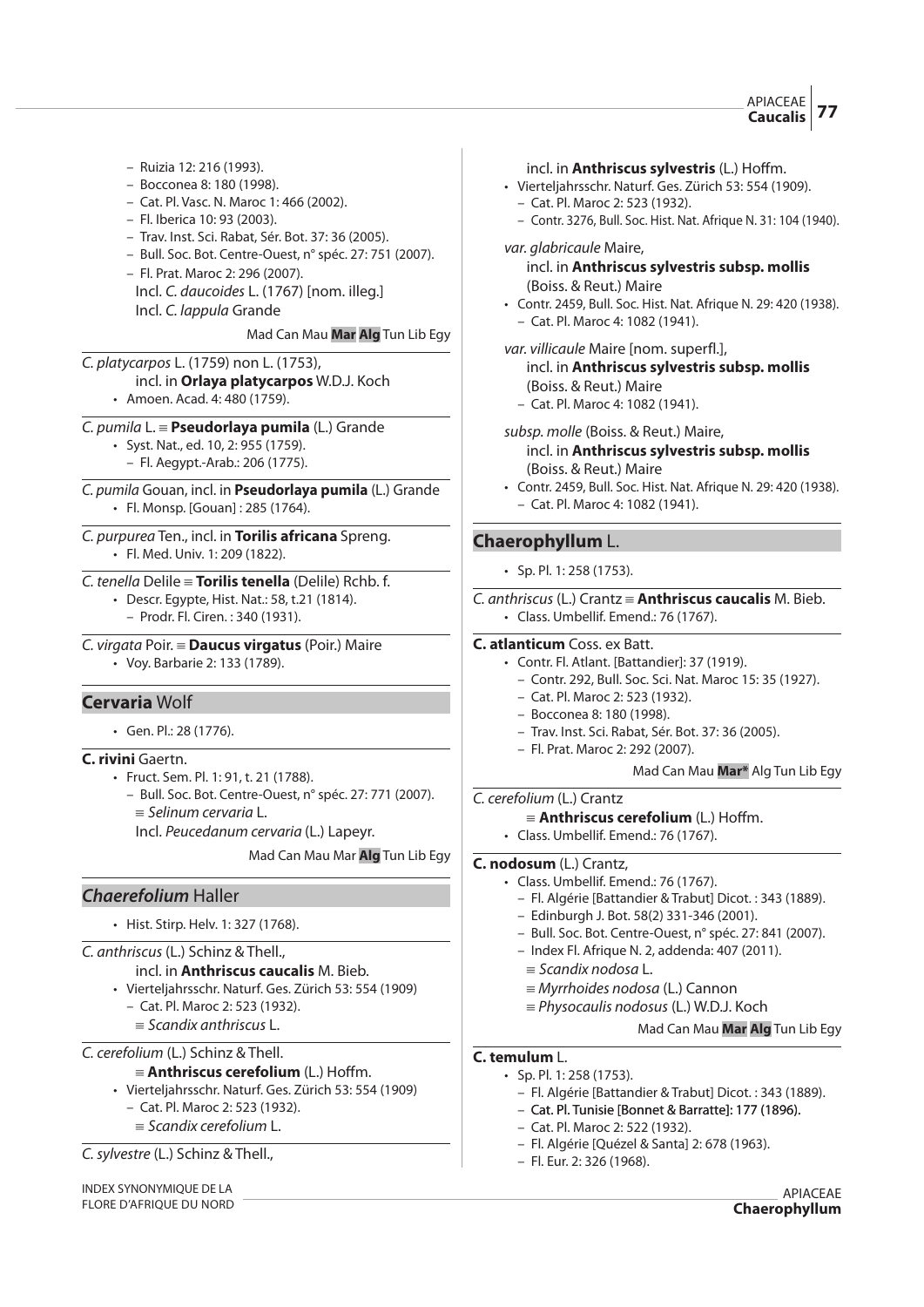# APIACEAE **Chaerophyllum <sup>78</sup>**

- Fl. Tunisie [Pottier-Alapetite] 1: 568 (1979).
- Ruizia 12: 26 (1993).
- Bocconea 8: 180 (1998).
- Cat. Pl. Vasc. N. Maroc 1: 461 (2002).
- Fl. Iberica 10: 66 (2003).
- Trav. Inst. Sci. Rabat, Sér. Bot. 37: 36 (2005).
- Bull. Soc. Bot. Centre-Ouest, n° spéc. 27: 848 (2007).
- Fl. Prat. Maroc 2: 292 (2007).
- Cat. Fl. Tunisie [Le Floc'h & Boulos] : 62 (2008).

# Mad Can Mau **Mar Alg Tun** Lib Egy

| <b>Chaerophyllum</b>   Mad   Can   Mau   Mar   Alg   Tun   Lib   Eqy |  |  |  |  |
|----------------------------------------------------------------------|--|--|--|--|
| total                                                                |  |  |  |  |
| endémique (*)                                                        |  |  |  |  |

5 noms, 3 taxons acceptés

# **Cnidium** Cusson

• Hist. Mém. Soc. Roy. Med. [Jussieu] 1782-1783: 280 (1787).

C. fontanesii auct. Afr. N.,

#### incl. in **Elaeoselinum foetidum** (L.) Boiss.

– Fl. Algérie [Battandier & Trabut] Dicot. : 361 (1889).

# **Conium** L.

- Sp. Pl. 1: 243 (1753).
- C. dichotomum Desf.,
	- incl. in **Krubera peregrina** (L.) Hoffm.
	- Fl. Atlant. 1: 246, t. 66 (1798).

# **C. maculatum** L.

- Sp. Pl. 1: 243 (1753).
	- Fl. Atlant. 1: 246 (1798).
	- Fl. Algérie [Battandier & Trabut] Dicot. : 359 (1889).
	- Cat. Pl. Tunisie [Bonnet & Barratte]: 178 (1896).
	- Îles Canaries [Pitard & Proust] : 198 (1909).
	- Prodr. Fl. Ciren. : 341 (1931).
	- Cat. Pl. Maroc 2: 528 (1932).
	- Petite Fl. Régions Arides Maroc Occ. 2: 102 (1962).
	- Fl. Algérie [Quézel & Santa] 2: 674 (1963).
	- Fl. Eur. 2: 342 (1968).
	- Fl. Tunisie [Pottier-Alapetite] 1: 579 (1979).
	- Fl. Andaluc. Occ. 2: 306 (1987).
	- Ruizia 12: 99 (1993).
	- Sommerfeltia 17: 1-295 (1993).
	- Cat. Pl. Vasc. N. Maroc 1: 456 (2002).
	- Fl. Iberica 10: 149 (2003).
	- Trav. Inst. Sci. Rabat, Sér. Bot. 37: 36 (2005).
	- Bull. Soc. Bot. Centre-Ouest, n° spéc. 27: 866 (2007).
	- Fl. Prat. Maroc 2: 303 (2007).
	- Cat. Fl. Tunisie [Le Floc'h & Boulos] : 62 (2008).

#### **Mad Can** Mau **Mar Alg Tun Lib** Egy

# **Conopodium** W.D.J. Koch

• Nova Acta Phys.-Med. Acad. Caes. Leop.-Carol. Nat. Cur. 12(1): 118 (1824).

# C. bourgaei auct. Afr. N. non Coss.,

- incl. in **C. bunioides** (Boiss.) Calest.
- Cat. Pl. Vasc. N. Maroc 1: 459 (2002).
- Trav. Inst. Sci. Rabat, Sér. Bot. 37: 36 (2005).
- Fl. Prat. Maroc 2: 307 (2007).

# **C. brevifolium** (Lowe) [comb. auct. non identifiés]

 $\equiv$  Bunium brevifolium Lowe

#### **Mad\*** Can Mau Mar Alg Tun Lib Egy

# **C. bunioides** (Boiss.) Calest.

- Webbia 1: 279 (1905).
	- Cat. Pl. Maroc 2: 540 (1932).
	- Cat. Fl. Rif Orient. : 47 (1933).
	- Fl. Eur. 2: 330 (1968).
	- Ruizia 12: 54 (1993).
	- Bocconea 8: 180 (1998).
	- Fl. Iberica 10: 173 (2003).
	- $=$  Butinia bunioides Boiss.

# var. atlantis Humbert & Maire { **subsp. atlantis**

- Contr. 295, Mém. Soc. Sci. Nat. Maroc 15: 35 (1927).
	- Cat. Pl. Maroc 2: 541 (1932).

var. nevadense Maire [nom. superfl.],

- incl. in **subsp. bunioides**
- Contr. 295, Bull. Soc. Sci. Nat. Maroc 15: 35 (1927). – Cat. Pl. Maroc 2: 541 (1932).

# **subsp. atlantis** (Humbert & Maire) Molero

- Lagascalia 21(1): 249 (1999). ["atlanticum"]
	- Bocconea 8: 180 (1998).
	- Cat. Pl. Vasc. N. Maroc 1: 459 (2002).
	- Trav. Inst. Sci. Rabat, Sér. Bot. 37: 36 (2005).
	- Fl. Prat. Maroc 2: 307 (2007).

#### Mad Can Mau **Mar\*** Alg Tun Lib Egy

#### **subsp. bunioides**

#### Mad Can Mau **Mar** Alg Tun Lib Egy

C. capillifolium auct. Afr. N. non (Guss.) Boiss.,

#### incl. in **C. marianum** Lange

- Cat. Pl. Maroc 2: 540 (1932).
- Fl. Algérie [Quézel & Santa] 2: 678 (1963).
- Fl. Eur. 2: 330 (1968).
- Lagascalia 3(1): 3-48 (1973).
- Fl. Andaluc. Occ. 2: 300 (1987).
- Bocconea 8: 180 (1998).
- Cat. Pl. Vasc. N. Maroc 1: 459 (2002).

# **C. glaberrimum** (Desf.) Engstrand

- Bot. Not. 126(2): 153 (1973).
	- Cat. Pl. Vasc. N. Maroc 1: 460 (2002).
	- Trav. Inst. Sci. Rabat, Sér. Bot. 37: 36 (2005).
	- Fl. Prat. Maroc 2: 307 (2007).
	- $\equiv$  Scandix glaberrima Desf.
	- $=$  Balansaea glaberrima (Desf.) Lange
	- Incl. Balansaea fontanesii Boiss. & Reut.

Mad Can Mau **Mar Alg Tun** Lib Egy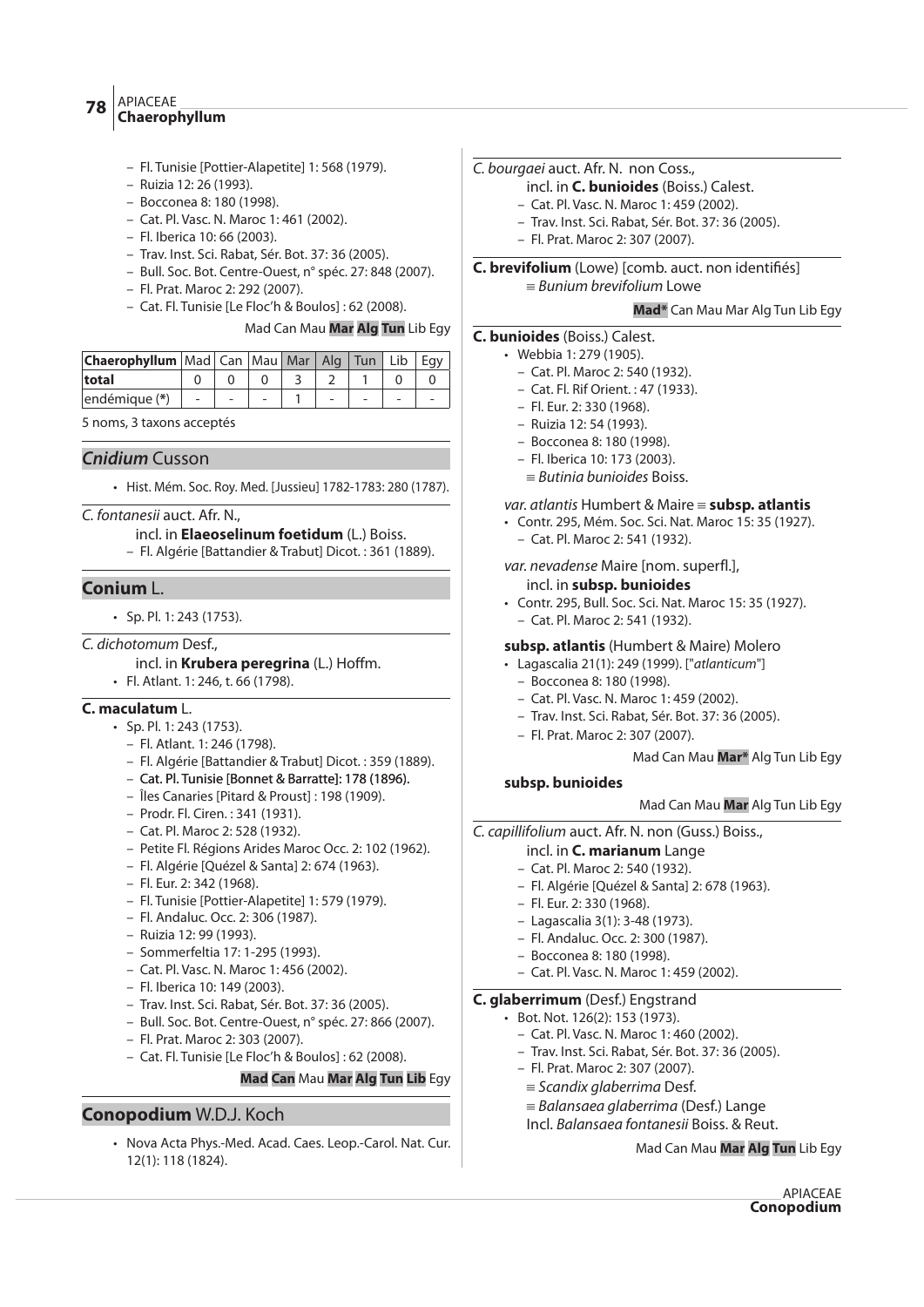APIACEAE **Conopodium 79**

# C. jahandiezi Sennen & Mauricio [nom. nud.],

- incl. in **C. marianum** Lange
- Cat. Fl. Rif Orient. : 47 (1933).

# **C. majus** (Gouan) Loret [Afr. N. ?]

- Fl. Montpellier [Loret & Barrandon] éd. 2: 214 (1886).
	- Cat. Fl. Rif Orient. : 47 (1933).
	- Cat. Pl. Maroc 4: 1087 (1941).
	- Ruizia 12: 49 (1993).
	- Bocconea 8: 180 (1998).
	- Fl. Iberica 10: 176 (2003).
	- Bull. Soc. Bot. Centre-Ouest, n° spéc. 27: 884 (2007).  $\equiv$  *Bunium majus* Gouan
		- Mad Can Mau **Mar(?)** Alg Tun Lib Egy

# **C. marianum** Lange

- Vidensk. Meddel. Dansk Naturhist. Foren. Kjøbenhavn : 232 "1877" (1878).
	- Fl. Iberica 10: 171 (2003).
	- Trav. Inst. Sci. Rabat, Sér. Bot. 37: 37 (2005).
	- Fl. Prat. Maroc 2: 307 (2007).

Incl. C. capillifolium auct. Afr. N.

Incl. C. jahandiezi Sennen & Mauricio

Incl. Geocaryum capillifolium Coss.

Incl. G. tenuifolium Coss.

# Mad Can Mau **Mar Alg** Tun Lib Egy

| Conopodium     | Mad   Can   Mau   Mar |                          | Ala | $\vert$ Tun | Lib | Eav |
|----------------|-----------------------|--------------------------|-----|-------------|-----|-----|
| total          |                       |                          |     |             |     |     |
| $pregence$ (?) |                       |                          |     |             |     |     |
| endémique (*)  |                       | $\overline{\phantom{0}}$ |     |             |     |     |

11 noms, 6 taxons acceptés

# **Coriandrum** L.

• Sp. Pl. 1: 256 (1753).



# **C. sativum** L. [natural. et cult. Afr. N.]

- $\cdot$  Sp. Pl. 1: 256 (1753).
	- Fl. Atlant. 1: 258 (1798).
	- Man. Fl. Madeira 1(3): 376 (1864).
	- Fl. Algérie [Battandier & Trabut] Dicot. : 385 (1889).
	- Cat. Pl. Tunisie [Bonnet & Barratte]: 205 (1896).
	- Îles Canaries [Pitard & Proust] : 198 (1909).
	- Cat. Pl. Maroc 2: 527 (1932).
	- Fl. Algérie [Quézel & Santa] 2: 658 (1963).
	- Fl. Eur. 2: 328 (1968).
	- Fl. Tunisie [Pottier-Alapetite] 1: 576 (1979).
	- Fl. Libya 117: 22 (1985).
	- Sommerfeltia 17: 1-295 (1993).
	- Fl. Egypt [Boulos] 2: 157 (2000).
	- Cat. Pl. Vasc. N. Maroc 1: 457 (2002).

INDEX SYNONYMIQUE DE LA FLORE D'AFRIQUE DU NORD

- Fl. Iberica 10: 138 (2003).
- Fl. Prat. Maroc 2: 302 (2007).
- Cat. Fl. Tunisie [Le Floc'h & Boulos] : 62 (2008).

# **(N) Mad Can** Mau **Mar Alg Tun Lib Egy**

#### C. testiculatum L. { **Bifora testiculata** (L.) DC. • Sp. Pl. 1: 256 (1753).

# **Crithmum** L.

- $\cdot$  Sp. Pl. 1: 246 (1753).
- C. canariense Cav., incl. in **C. maritimum** L. • Anales Ci. Nat. 3: 35 (1801).

C. *latifolium* L. f. = Astydamia latifolia (L. f.) Kuntze • Suppl. Pl. : 180 (1782).

# **C. maritimum** L.

- Sp. Pl. 1: 246 (1753).
	- Fl. Atlant. 1: 248 (1798).
	- Man. Fl. Madeira 1: 359 (1864).
	- Fl. Algérie [Battandier & Trabut] Dicot. : 363 (1889).
	- Cat. Pl. Tunisie [Bonnet & Barratte]: 180 (1896).
	- Iles Canaries [Pitard & Proust] : 203 (1909).
	- Cat. Pl. Maroc 2: 541 (1932).
	- Fl. Algérie [Quézel & Santa] 2: 668 (1963).
	- Fl. Eur. 2: 333 (1968).
	- Fl. Tunisie [Pottier-Alapetite] 1: 599 (1979).
	- Fl. Libya 117: 47 (1985).
	- Fl. Andaluc. Occ. 2: 302 (1987).
	- Ruizia 12: 66 (1993).
	- Sommerfeltia 17: 1-295 (1993).
	- Fl. Egypt [Boulos] 2: 174 (2000).
	- Cat. Pl. Vasc. N. Maroc 1: 451 (2002).
	- Trav. Inst. Sci. Rabat, Sér. Bot. 37: 37 (2005).
	- Fl. Prat. Maroc 2: 308 (2007).
	- Cat. Fl. Tunisie [Le Floc'h & Boulos] : 63 (2008). Incl. C. canariense Cav.

# **Mad Can** Mau **Mar Alg Tun Lib Egy**

C. pyrenaicum L., incl. in **Seseli libanotis** (L.) W.D.J. Koch • Sp. Pl. 1: 46 (1753).

# **Cryptotaenia** DC.

• Coll. Mém. 5: 42 (1829). [nom. conserv.]

# **C. elegans** Webb ex Bolle

- Index Sem. Hort. Bot. Berol. 1861 : 9 (1861).
	- Îles Canaries [Pitard & Proust] : 202 (1909).
	- Sommerfeltia 17: 1-295 (1993).

Mad **Can\*** Mau Mar Alg Tun Lib Egy

# **Ctenodaucus** Pomel

• Nouv. Mat. Fl. Atlant. 2: 145 (1874).

C. virgatus (Poir.) Pomel { **Daucus virgatus** (Poir.) Maire • Nouv. Mat. Fl. Atlant. 1: 145 (1874).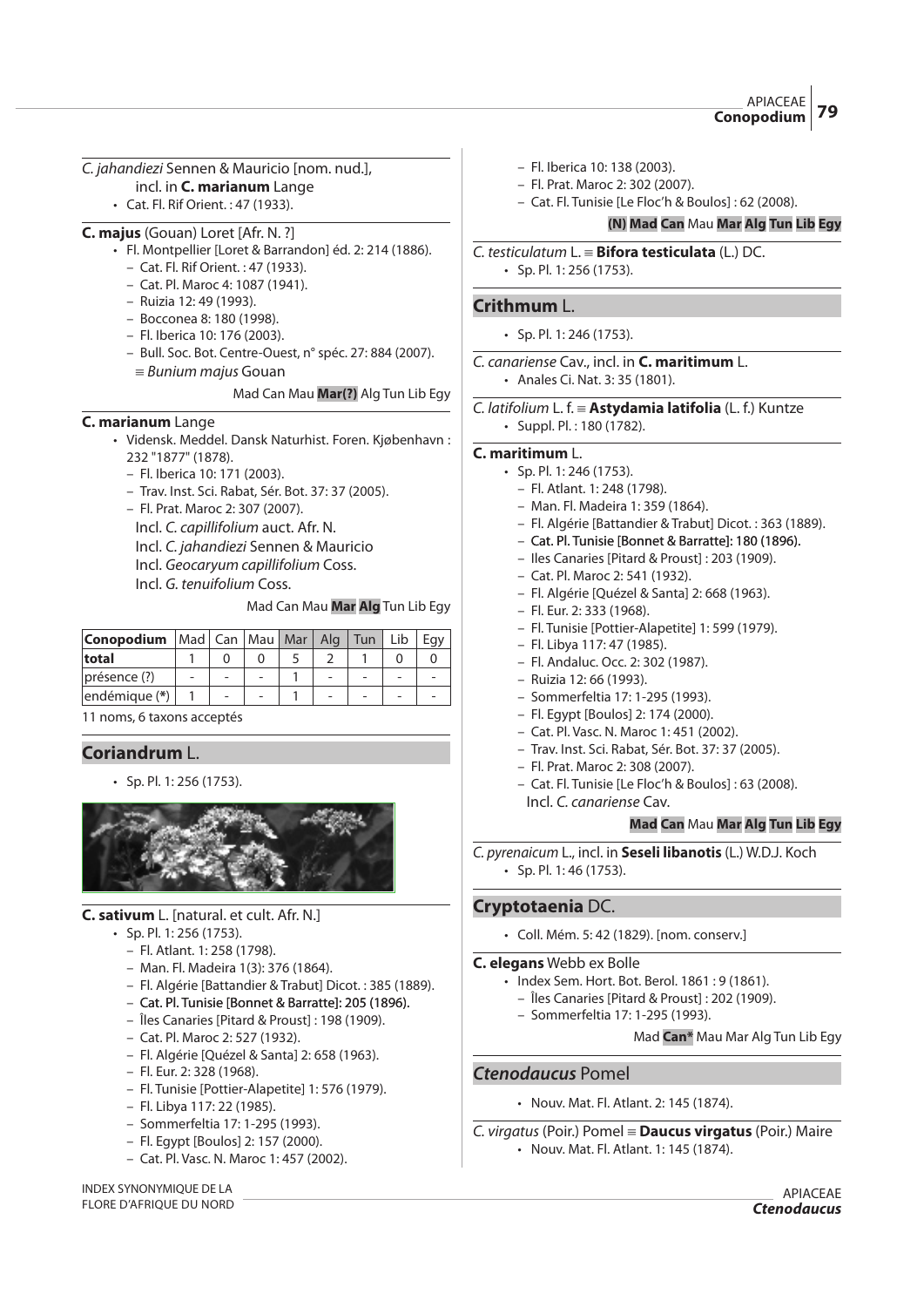# **Cuminum** L.

• Sp. Pl. 1: 254 (1753).

# **C. cyminum** L. [cult. et subspont. Afr. N.]

- Sp. Pl. 1: 254 (1753).
- Fl. Algérie [Battandier & Trabut] Dicot. : 374 (1889).
- Cat. Pl. Tunisie [Bonnet & Barratte]: 185 (1896).
- Prodr. Fl. Ciren. : 343 (1931).
- Cat. Pl. Maroc 2: 534 (1932).
- Fl. Algérie [Quézel & Santa] 2: 667 (1963).
- Fl. Eur. 2: 351 (1968).
- Fl. Tunisie [Pottier-Alapetite] 1: 587 (1979).
- Fl. Libya 117: 74 (1985).
- Fl. Iberica 10: 134 (2003).
- Trav. Inst. Sci. Rabat, Sér. Bot. 37: 37 (2005).
- Bull. Soc. Bot. Centre-Ouest, n° spéc. 27: 949 (2007).
- Fl. Prat. Maroc 2: 301 (2007).
- Cat. Fl. Tunisie [Le Floc'h & Boulos] : 63 (2008).

# **(C)** Mad Can Mau **Mar Alg Tun Lib** Egy

# C. maroccanum P.H. Davis & Hedge,

- incl. in **Ammodaucus leucotrichus** Coss. & Durieu
- Ann. Naturhist. Mus. Wien 75: 43 "1971" (1972).
	- Index Syn. Fl. Afrique N. 2, addenda: 409 (2011).

# **Cyclospermum** Lag.

• Amen. Nat. Esp. 1(2): 101 (1821).

**C. leptophyllum** (Pers.) Sprague ex Britton & P. Wilson

- Sci. Surv. Porto Rico & Virgin Islands 6: 52 (1925).
	- Edinburgh J. Bot. 48: 202 (1991).
	- Sommerfeltia 17: 1-295 (1993).
	- Fl. Iberica 10: 275 (2003).
	- Bull. Soc. Bot. Centre-Ouest, n° spéc. 27: 955 (2007).
	- $\equiv$  Pimpinella leptophylla Pers.

 $\equiv$  Apium leptophyllum (Pers.) F. Muell.

Incl. Sison ammi Jacq. non L.

**Mad(N) Can(N)** Mau Mar Alg Tun **Lib(N) Egy(N)**

# **Danaa** All.

• Fl. Pedem. 2: 34, t. 63 (1785).

# D. gigantea Pau

# { **Petroselinum crispum subsp. giganteum**  (Pau) Dobignard

- Mem. Soc. Esp. Hist. Nat. 12: 330 (1924).
- Contr. 826, Bull. Soc. Hist. Nat. Afrique N. 22: 49 (1931).

# D. verticillata (Waldst. & Kit.) Janch.

- { **Physospermum verticillatum** (Waldst. & Kit.) Vis.
- Mitt. Naturwiss. Ver. Univ. Wien 5: 96 (1907).
	- Mém. Soc. Hist. Nat. Afrique N. Nouv. sér. 1: 57 (1956).
	- Fl. Algérie [Quézel & Santa] 2: 675 (1963).

# **Daucalis** Pomel

- Nouv. Mat. Fl. Atlant. 1: 148 (1874).
- D. leptophylla (L.) Pomel { **Torilis leptophylla** (L.) Rchb. f. • Nouv. Mat. Fl. Atlant. 1: 149 (1874).
	- $=$  Caucalis leptophylla L.

D. mauritanica s. Pomel,

- incl. in **Torilis elongata** (Hoffmanns. & Link) Samp.
- Nouv. Mat. Fl. Atlant. 1: 149 (1874).

# **Daucus** L.

• Sp. Pl. 1: 242 (1753).



D. alatus Poir., incl. in **D. carota** L.

- Voy. Barbarie 2: 135 (1789).
	- Encycl. [Lamarck] Suppl. 2 : 118 (1811).
	- Index Fl. Afrique N. 2, addenda : 408 (2011).

# **D. aureus** Desf.

- Fl. Atlant. 1: 242, t. 61 (1798).
	- Cat. Pl. Tunisie [Bonnet & Barratte]: 190 (1896).
- Cat. Pl. Maroc 2: 551 (1932).
- Fl. Algérie [Quézel & Santa] 2: 663 (1963).
- Fl. Eur. 2: 373 (1968).
- Fl. Tunisie [Pottier-Alapetite] 1: 620 (1979).
- Fl. Libya 117: 132 (1985).
- Fl. Andaluc. Occ. 2: 334 (1987).
- Ruizia 12: 230 (1993).
- Sommerfeltia 17: 1-295 (1993).
- Bocconea 8: 180 (1998).
- Fl. Egypt [Boulos] 2: 184 (2000).
- Cat. Pl. Vasc. N. Maroc 1: 467 (2002).
- Fl. Iberica 10: 120 (2003).
- Trav. Inst. Sci. Rabat, Sér. Bot. 37: 37 (2005).
- Bull. Soc. Bot. Centre-Ouest, n° spéc. 27: 962 (2007).
- Fl. Prat. Maroc 2: 298 (2007).
- Cat. Fl. Tunisie [Le Floc'h & Boulos] : 63 (2008).
- $=$  Platyspermum aureum (Desf.) Pomel

Incl. Ammiopsis aristidis Coss. ex Batt.

Incl. Ammiopsis daucoides Boiss.

# Mad **Can** Mau **Mar Alg Tun Lib Egy**

var. tuberculatus Chab., incl. in **D. aureus** Desf.

- Bull. Soc. Bot. France 38: 385 "1891" (1892).
- Contr. 2464, Bull. Soc. Hist. Nat. Afrique N. 29: 421 (1938).

# **D. bicolor** Sm. [Afr. N. ?]

- Fl. Graec. Prodr. 1: 184 (1806).
	- Anales Jard. Bot. Madrid 37(2): 495 (1981).
	- Bull. Soc. Bot. Centre-Ouest, n° spéc. 27: 964 (2007).

Mad Can Mau Mar Alg Tun Lib **Egy(?)**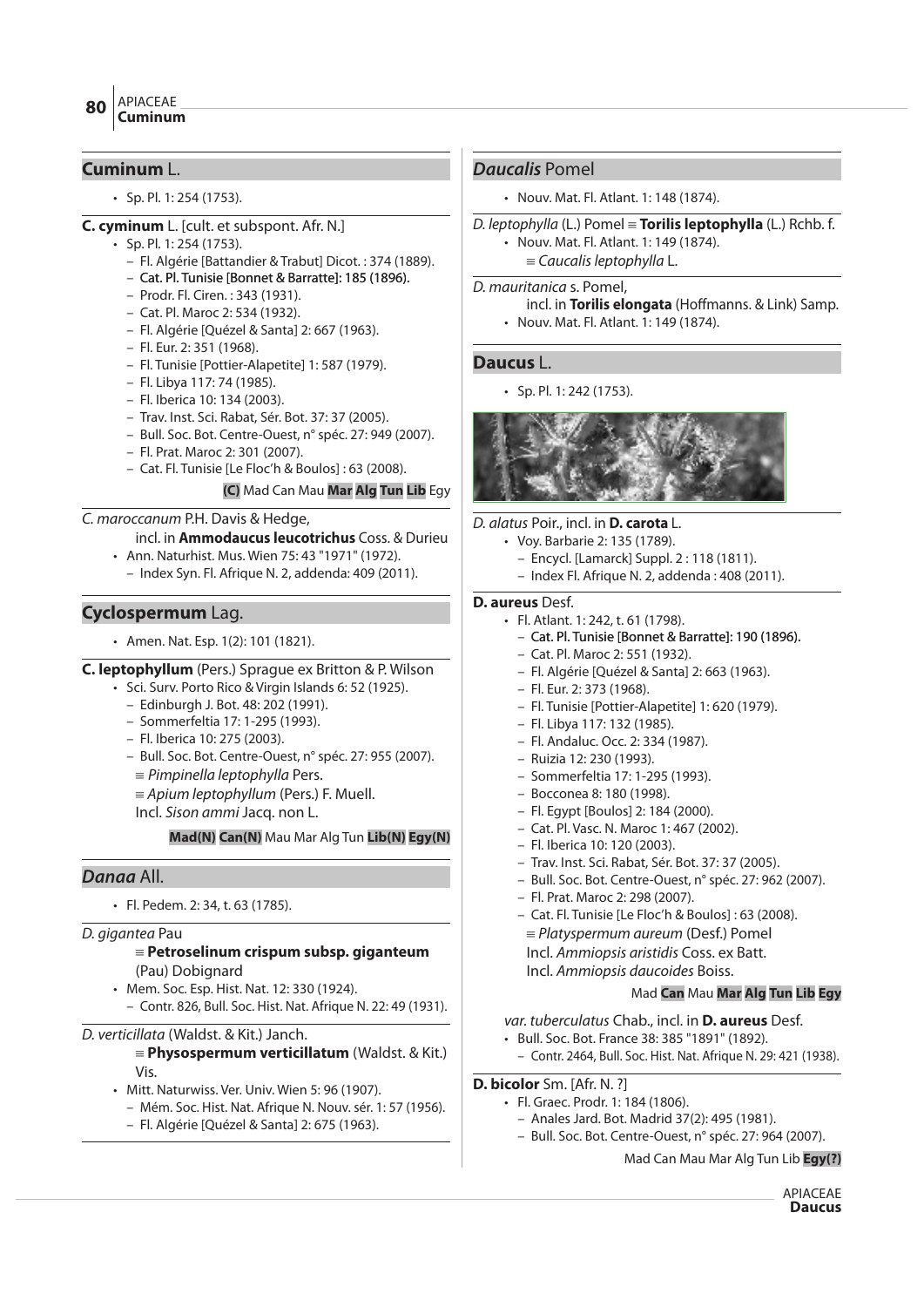D. biseriatus Murb.

- { **Pseudorlaya biseriata** (Murb.) Sáenz de Rivas • Contrib. Fl. Tunisie [Murbeck] 5, Acta Univ. Lund, ser. 2, 1(4): 51 (1905).
	- Cat. Pl. Maroc 2: 551 (1932).
	- Fl. Algérie [Quézel & Santa] 2: 663 (1963).
	- Fl. Sahara, éd. 2 : 362 (1983).
	- Candollea 47(2): 397-481 (1992).
	- Trav. Inst. Sci. Chérifien, Sér. Bot. 37: 37 (2005).
	- Fl. Prat. Maroc 2: 298 (2007).

#### **D. capillifolius** Gilli

- Oesterr. Bot. Z. 104: 574 (1958).
	- Anales Jard. Bot. Madrid 37(2): 492 (1981).
	- Fl. Libya 117: 136 (1985).
	- Trav. Inst. Sci. Rabat, Sér. Bot. 37: 37 (2005).

#### Mad Can Mau Mar Alg Tun **Lib\*** Egy

# **D. carota** L.

- Sp. Pl. 1: 242 (1753).
	- Fl. Atlant. 1: 240 (1798).
	- Man. Fl. Madeira 1(3): 367 (1864).
	- Fl. Algérie [Battandier & Trabut] Dicot. : 382 (1889).
	- Cat. Pl. Tunisie [Bonnet & Barratte]: 188 (1896).
	- Iles Canaries [Pitard & Proust] : 206 (1909).
	- Cat. Pl. Maroc 2: 550 (1932).
	- Fl. Algérie [Quézel & Santa] 2: 662 (1963).
	- Fl. Eur. 2: 374 (1968).
	- Anales Jard. Bot. Madrid 37(2): 486 (1981).
	- Fl. Libya 117: 133 (1985).
	- Fl. Andaluc. Occ. 2: 335 (1987).
	- Cat. Pl. Vasc. N. Maroc 1: 467 (2002).
	- Fl. Iberica 10: 101 (2003).
	- Bull. Soc. Bot. Centre-Ouest, n° spéc. 27: 968 (2007).
	- Fl. Prat. Maroc 2: 299 (2007).
	- Cat. Fl. Tunisie [Le Floc'h & Boulos] : 63 (2008).
	- Incl. D. alatus Poir.

var. brachycentrus Maire, incl. in **subsp. carota**

- Contr. 829, Bull. Soc. Hist. Nat. Afrique N. 22: 50 (1931).
	- Cat. Pl. Maroc 2: 550 (1932).

# var. commutatus Paol. { **subsp. commutatus**

- Fl. Italia [Fiori & Paoletti] 2(1): 186 (1900).
	- Bull. Soc. Bot. Centre-Ouest, n° spéc. 27: 1044 (2007).

# var. excelsus Maire, incl. in **subsp. carota**

- Contr. 503, Bull. Soc. Hist. Nat. Afrique N. 20: 23 (1929). – Cat. Pl. Maroc 2: 550 (1932).
- var. fontanesii (Thell.) Reduron { **subsp. fontanesii**
- Bull. Soc. Bot. Centre-Ouest, n° spéc. 27: 1055 (2007).

# var. gummifer Syme = **subsp. gummifer**

- Engl. Bot., ed. 3(B), 4: 157, t. 616 (1865).
	- Bull. Soc. Bot. Centre-Ouest, n° spéc. 27: 1059 (2007).

# var. herculeus (Pau) Maire, incl. in **subsp. maximus**

• Contr. 1432, Bull. Soc. Hist. Nat. Afrique N. 24: 214 (1932).  $\equiv$  D. herculeus Pau

- var. hipponensis Maire, incl. in **subsp. drepanensis** • Contr.1243, Bull. Soc. Hist. Nat. Afrique N. 23: 187 (1932).
- var. maritimus (Lam.) Steud. { **subsp. maritimus**
- Nomencl. Bot.: 265 (1821).
	- Fl. Iberica 10: 106 (2003).
	- $\equiv$  D. maritimus Lam.

var. mauritanicus (L.) Spreng., incl. in **subsp. maximus**

- Syst. Veg. [Roemer & Schultes] 6: 473 (1820).
	- Index Fl. Afrique N. 2, addenda: 408 (2011).
	- $\equiv$  D. mauritanicus L. [lecto. n°340.2 herb. Linné]

var. maximus (Desf.) Barratte { **subsp. maximus**

• Cat. Pl. Tunisie [Bonnet & Barratte]: 188 (1896).

#### var. petroselinifolius Alleiz., incl. in **subsp. maritimus**

• Bull. Soc. Hist. Nat. Afrique N. 12: 94 (1921).

var.serotinus(Pomel) Batt., incl. in **subsp. maximus**

• Fl. Algérie [Battandier & Trabut] Dicot. : 382 (1889).  $\equiv$  D. serotinus Pomel

var.serratus(Moris) Lange, incl. in **subsp. maritimus**  $\cdot$  Pugil. Pl. Hispan. 4: 236 (1865).

- Fl. Algérie [Battandier & Trabut] Dicot. : 382 (1889).
- Bull. Soc. Bot. Centre-Ouest, n° spéc. 27: 1005 (2007).  $\equiv$  D. serratus Moris

var. tenuiflorus Alleiz., incl. in **subsp. maximus** 

• Bull. Soc. Hist. Nat. Afrique N. 12: 94 (1921).

# **subsp. azoricus** Franco [Afr. N. ?]

- Nova Fl. Port. 1: 546 (1971).
	- Cat. Pl. Vasc. N. Maroc 1: 468 (2002).
	- Trav. Inst. Sci. Rabat, Sér. Bot. 37: 37 (2005).
	- Index Fl. Afrique N. 2, addenda : 408 (2011).

Mad Can Mau **Mar(?)** Alg Tun Lib Egy

subsp. bocconei (Guss.) Bonnier,

# incl. in **subsp. drepanensis**

- Fl. Compl. France, Suisse, Belgique 4: 81 (1921).
	- Contr. 1243, Bull. Soc. Hist. Nat. Afrique N. 23: 187 (1932).
	- Cat. Pl. Maroc 4: 1090 (1941).

#### **subsp. carota**

- Cat. Pl. Maroc 2: 550 (1932).
- Fl. Algérie [Quézel & Santa] 2: 662 (1963).
- Fl. Eur. 2: 374 (1968).
- Fl. Tunisie [Pottier-Alapetite] 1: 619 (1979).
- Anales Jard. Bot. Madrid 37(2): 487 (1981).
- Fl. Andaluc. Occ. 2: 335 (1987).
- Anales Jard. Bot. Madrid 59: 370 "2001" (2002).
- Cat. Pl. Vasc. N. Maroc 2: 468 (2002).
- Fl. Iberica 10: 104 (2003).
- Trav. Inst. Sci. Rabat, Sér. Bot. 37: 37 (2005).
- Bull. Soc. Bot. Centre-Ouest, n° spéc. 27: 982 (2007).
- Fl. Prat. Maroc 2: 299 (2007).
- Cat. Fl. Tunisie [Le Floc'h & Boulos] : 63 (2008).

# Incl. D.sylvestris Mill. **Mad Can** Mau **Mar Alg Tun** Lib Egy

INDEX SYNONYMIQUE DE LA FLORE D'AFRIQUE DU NORD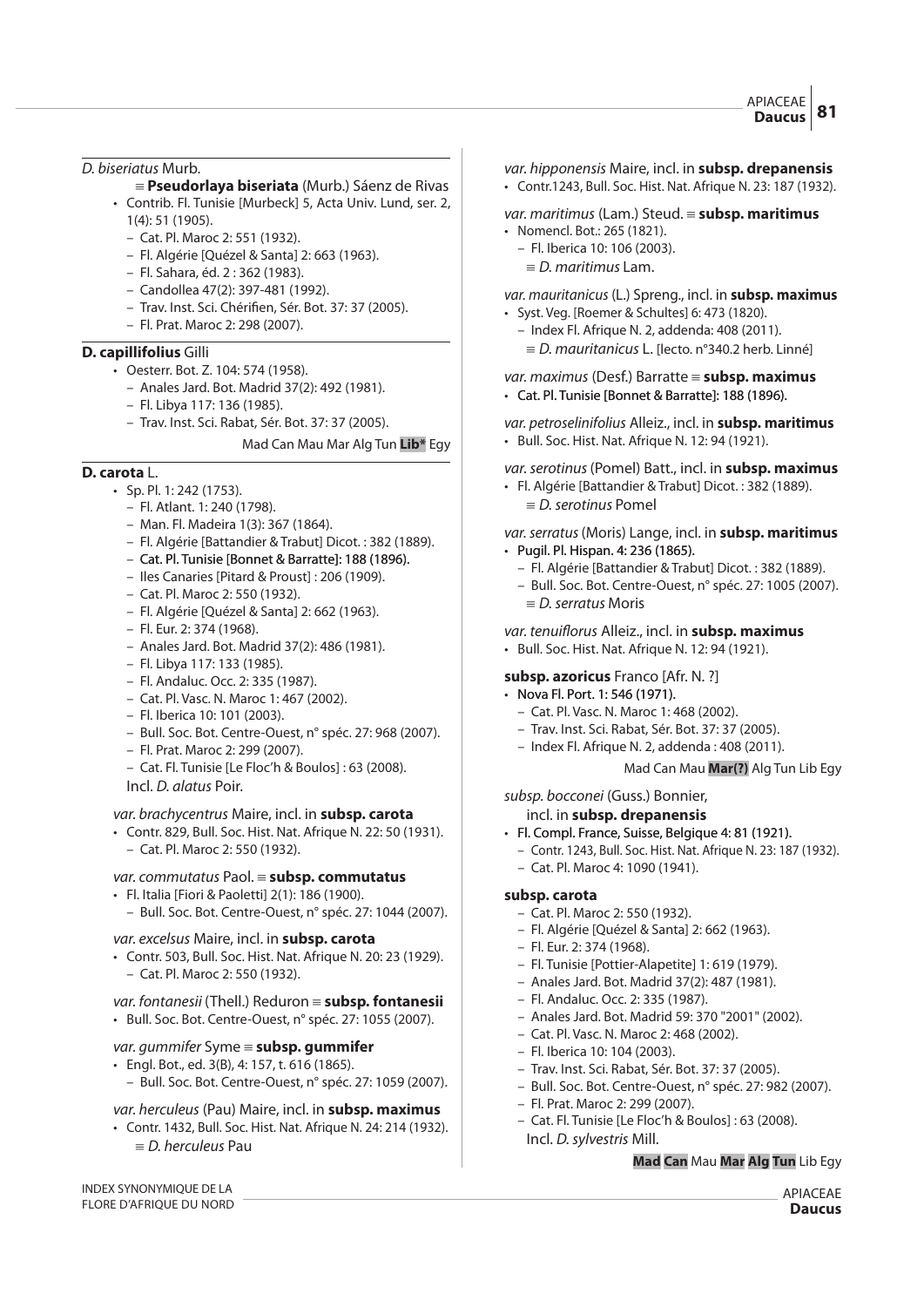#### APIACEAE **Daucus <sup>82</sup>**

- **subsp. commutatus** (Paol.) Thell.
- Repert. Spec. Nov. Regni Veg. 22: 312 (1926).
	- Fl. Eur. 2: 374 (1968).
	- Anales Jard. Bot. Madrid 59: 374 "2001" (2002).
	- Fl. Iberica 10: 114 (2003).
	- Bull. Soc. Bot. Centre-Ouest, n° spéc. 27: 1040 (2007).
	- Cat. Fl. Tunisie [Le Floc'h & Boulos] : 63 (2008).
	- $E = D$ . carota var. commutatus Paol.
	- Incl. D. paralias Pomel
	- Incl. D. mauritanicus L. [p. p.]
	- Incl. D. gingidium subsp. mauritanicus s. auct. pl.
		- Mad Can Mau Mar **Alg Tun** Lib Egy

# subsp. dentatus (Bertol.) Fiori (?) incl. in **D. carota** L.

- Fl. Anal. Italia [Fiori & Paoletti] 2: 186 (1900).
	- Nuova Fl. Anal. Italia [Fiori] 2: 76 (1925).
	- Fl. Algérie [Quézel & Santa] 2: 662 (1963).
	- $\equiv$  D. dentatus Bertol.

# **subsp. drepanensis** (Tod. ex Lojac.) Heywood

- Feddes Repert. 79: 68 (1968).
	- Fl. Eur. 2: 374 (1968).
	- Bull. Soc. Bot. Centre-Ouest, n° spéc. 27: 1046 (2007).
	- $\equiv$  D. drepanensis Tod. ex Lojac.
	- Incl. D. gingidium L.
	- Incl. D. bocconei Guss.
	- Incl. D. carota subsp. bocconei (Guss.) Bonnier
	- Incl. D. siculus Tineo
	- Incl. D. carota subsp. siculus (Tineo) Maire
	- Incl. D. polygamus Gouan

# Mad Can Mau **Mar Alg Tun(?)** Lib Egy

# **subsp. fontanesii** Thell.

- Repert. Spec. Nov. Regni Veg. 22: 314 (1926).
	- Contr. 1243, Bull. Soc. Hist. Nat. Afrique N. 23: 187 (1932).
	- Cat. Pl. Maroc 2: 550 (1932).
	- Cat. Fl. Rif Orient. : 51 (1933).
	- Anales Jard. Bot. Madrid 59: 373 "2001" (2002).
	- Trav. Inst. Sci. Rabat, Sér. Bot. 37: 38 (2005).
	- Fl. Prat. Maroc 2: 299 (2007).
	- $E = D$ . gingidium subsp. fontanesii (Thell.) Onno Incl. D. hispidus s. Desf. non Mill.
	- Incl. D. carota subsp. hispidus (Desf.) Heywood
	- Incl. D. gingidium var. hispidus (Desf.) Ball
	- Incl. D. gummifer subsp. hispidus (Desf.) Arcang.

# Mad **Can** Mau **Mar Alg Tun Lib** Egy

# subsp. gummifer auct. Maghreb,

# incl. in subsp. **fontanesii**

- Fl. Libya 117: 134 (1985).
- Bocconea 8: 181 (1998).
- Cat. Pl. Vasc. N. Maroc 2: 468 (2002).
- Trav. Inst. Sci. Rabat, Sér. Bot. 37: 38 (2005).

# **subsp. gummifer** (Syme) Hook. f. [Afr. N. ?]

- Student Fl. Brit. Isl., ed. 3: 185 (1884).
	- Fl. Eur. 2: 374 (1968).
- Ruizia 12: 226 (1993).
- Anales Jard. Bot. Madrid 59: 372 "2001" (2002).
- Fl. Iberica 10: 112 (2003).
- Bull. Soc. Bot. Centre-Ouest, n° spéc. 27: 1051 (2007).
	- $E = D$ . carota var. gummifer Syme

# Mad Can Mau **Mar(?)** Alg Tun Lib Egy

# **subsp. hispanicus** (Gouan) Thell.

- Repert. Spec. Nov. Regni Veg. 22: 312 (1926).
	- Cat. Pl. Maroc 2: 550 (1932).
	- Cat. Fl. Rif Orient. : 51 (1933).
	- Fl. Algérie [Quézel & Santa] 2: 662 (1963).
	- Fl. Eur. 2: 374 (1968).
	- Fl. Andaluc. Occ. 2: 336 (1987).
	- Ruizia 12: 226 (1993).
	- Anales Jard. Bot. Madrid 59: 371 "2001" (2002).
	- Trav. Inst. Sci. Rabat, Sér. Bot. 37: 38 (2005).
	- Bull. Soc. Bot. Centre-Ouest, n° spéc. 27: 1070 (2007).
	- Fl. Prat. Maroc 2: 299 (2007).
	- Cat. Fl. Tunisie [Le Floc'h & Boulos] : 63 (2008).
		- $\equiv$  D. hispanicus Gouan
		- Incl. D. gingidium subsp. gummifer (Lam.) Onno
		- Incl. D. gummifer Lam. [nom. illeg.]
		- Incl. D. jolensis Pomel

# Mad Can Mau **Mar Alg Tun** Lib Egy

# subsp. hispidus (Desf.) Heywood,

# incl. in **subsp. fontanesii**

- Feddes Repert. 79: 68 (1968).
	- Fl. Eur. 2: 374 (1968).
	- Cat. Fl. Tunisie [Le Floc'h & Boulos] : 63 (2008).
	- $E = D$ . hispidus s. Desf. non Mill.

# **subsp. maritimus** (Lam.) Batt.

- Fl. Algérie [Battandier & Trabut] Dicot. : 382 (1889).
	- Cat. Pl. Maroc 2: 550 (1932).
	- Cat. Fl. Rif Orient. : 51 (1933).
	- Fl. Algérie [Quézel & Santa] 2: 662 (1963).
	- Fl. Eur. 2: 374 (1968).
	- Fl. Tunisie [Pottier-Alapetite] 1: 619 (1979).
	- Anales Jard. Bot. Madrid 37(2): 488 (1981).
	- Fl. Libya 117: 134 (1985).
	- Ruizia 12: 226 (1993).
	- Trav. Inst. Sci. Rabat, Sér. Bot. 37: 38 (2005).
	- Bull. Soc. Bot. Centre-Ouest, n° spéc. 27: 1003 (2007).
	- Cat. Fl. Tunisie [Le Floc'h & Boulos] : 63 (2008).  $\equiv$  D. maritimus Lam.
		- $E = D$ . carota var. maritimus (Lam.) Steud.
		- Incl. D. carota subsp. petroselinifolius Alleiz.

Incl. D. parviflorus subsp. breviumbellatus

Incl. D. parviflorus subsp. micranthus (Pomel) Le

**Mad(?) Can** Mau **Mar Alg Tun Lib** Egy

APIACEAE **Daucus**

- Incl. D. micranthus Pomel
- Incl. D. neglectus Lowe (?)

(Barratte) Le Houér.

Houér.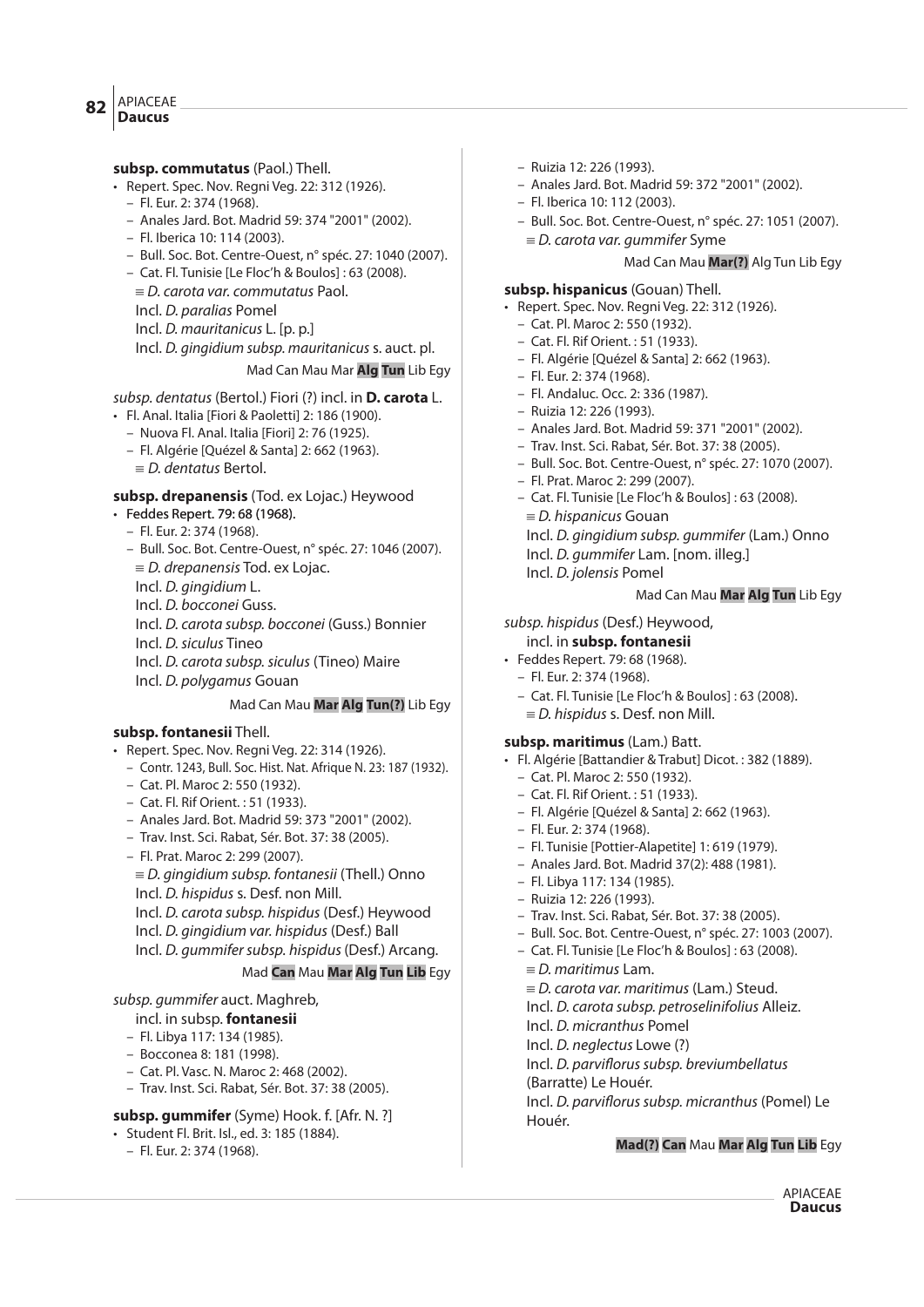APIACEAE **Daucus 83**

subsp. mauritanicus s. Quézel & Santa [nom. inval.], incl. in **subsp. commutatus** – Fl. Algérie [Quézel & Santa] 2: 663 (1963). **subsp. maximus** (Desf.) Ball • Spicil. Fl. Marocc. [Ball] : 476 (1878). – Contr. 1432, Bull. Soc. Hist. Nat. Afrique N. 24: 214 (1932). – Cat. Pl. Maroc 2: 550 (1932). – Fl. Algérie [Quézel & Santa] 2: 662 (1963). – Fl. Eur. 2: 374 (1968). – Fl. Tunisie [Pottier-Alapetite] 1: 618 (1979). – Fl. Andaluc. Occ. 2: 336 (1987). – Ruizia 12: 226 (1993). – Sommerfeltia 17: 1-295 (1993). – Anales Jard. Bot. Madrid 59: 370 "2001" (2002). – Cat. Pl. Vasc. N. Maroc 1: 468 (2002). – Fl. Iberica 10: 106 (2003). – Trav. Inst. Sci. Rabat, Sér. Bot. 37: 38 (2005). – Bull. Soc. Bot. Centre-Ouest, n° spéc. 27: 1010 (2007). – Fl. Prat. Maroc 2: 300 (2007). – Cat. Fl. Tunisie [Le Floc'h & Boulos] : 63 (2008).  $\equiv$  D. maximus Desf. Incl. D. parviflorus Desf. Incl. D. carota subsp. parviflorus (Desf.) Thell. Incl. D. mauritanicus L. Incl. D. herculeus Pau Incl. D.serotinus Pomel Mad **Can** Mau **Mar Alg Tun** Lib Egy subsp. parviflorus (Desf.) Thell., incl. in **subsp. maximus** (Desf.) Ball • Mém. Soc. Sci. Nat. Cherbourg 38: 405 (1912). – Fl. Algérie [Quézel & Santa] 2: 662 (1963). – Cat. Pl. Vasc. N. Maroc 1: 468 (2002). – Bull. Soc. Bot. Centre-Ouest, n° spéc. 27: 1010 (2007).  $\equiv$  D. parviflorus Desf. **subsp. sativus** Schübl. & Martens [cult. Afr. N.] • Fl. Würtemb.: 179 (1834). – Fl. Iberica 10: 108 (2003). – Bull. Soc. Bot. Centre-Ouest, n° spéc. 27: 1017 (2007). subsp. siculus (Tineo) Maire, incl. in subsp. **drepanensis** • Contr. 1243, Bull. Soc. Hist. Nat. Afrique N. 23: 187 (1932).  $\equiv$  D. siculus Tineo **D. crinitus** Desf. • Fl. Atlant. 1: 242, t. 62 (1798). – Cat. Pl. Tunisie [Bonnet & Barratte]: 188 (1896). – Cat. Pl. Maroc 2: 550 (1932). – Fl. Algérie [Quézel & Santa] 2: 662 (1963). – Fl. Eur. 2: 374 (1968). – Fl. Tunisie [Pottier-Alapetite] 1: 617 (1979). – Anales Jard. Bot. Madrid 37(2): 492 (1981). – Fl. Andaluc. Occ. 2: 335 (1987). – Ruizia 12: 234 (1993). – Cat. Pl. Vasc. N. Maroc 1: 468 (2002). – Fl. Iberica 10: 123 (2003). – Trav. Inst. Sci. Rabat, Sér. Bot. 37: 38 (2005). – Fl. Prat. Maroc 2: 298 (2007). – Cat. Fl. Tunisie [Le Floc'h & Boulos] : 63 (2008). Mad Can Mau **Mar Alg Tun** Lib Egy var. comosus Murb., incl. in **D. crinitus** Desf. • Contr. Fl. Maroc [Murbeck] 2: 17 (1923). – Cat. Pl. Maroc 2: 550 (1932). – Cat. Fl. Rif Orient. : 51 (1933). – Contr.1643, Bull. Soc. Hist. Nat. Afrique N. 25: 303 (1934). D. dentatus Bertol., **incl. in D. carota** L. s. l. • Fl. Ital. [Bertoloni] 3: 168 (1837). – Index Fl. Afrique N. 2, addenda : 408 (2011). D. drepanensis Tod. ex Lojac. { **D. carota subsp. drepanensis** (Lojac.) Heywood • Fl. Sicul. [Lojacono]1(2): 298 (1891). – Bull. Soc. Bot. Centre-Ouest, n° spéc. 27: 1049 (2007). **D. durieua** Lange • Prodr. Fl. Hispan. 3: 23 (1874). – Cat. Pl. Maroc 2: 551 (1932). – Cat. Fl. Rif Orient. : 41 (1933). – Contr. 3532, Bull. Soc. Hist. Nat. Afrique N. 36: (1945). – Fl. Algérie [Quézel & Santa] 2: 660 (1963). – Fl. Eur. 2: 373 (1968). – Fl. Tunisie [Pottier-Alapetite] 1: 621 (1979). – Anales Jard. Bot. Madrid 37(2): 496 (1981). – Fl. Libya 117: 131 (1985). – Fl. Andaluc. Occ. 2: 332 (1987). – Ruizia 12: 229 (1993). – Cat. Pl. Vasc. N. Maroc 1: 467 (2002). – Fl. Iberica 10: 98 (2003). – Trav. Inst. Sci. Rabat, Sér. Bot. 37: 38 (2005). – Fl. Prat. Maroc 2: 297 (2007). – Cat. Fl. Tunisie [Le Floc'h & Boulos] : 63 (2008). Mad **Can** Mau **Mar Alg Tun Lib** Egy D. fontanesii (Thell.) Sennen [nom. inval.], incl. in **D. carota subsp. fontanesii** Thell. – Diagn. Nouv. Pl. Espagne & Maroc : 191 "1936" (1951). var. melillensis Sennen, incl. in **D. carota subsp. fontanesii** Thell. • Diagn. Nouv. Pl. Espagne & Maroc : 191 "1936" (1951). D. gingidium s. Ball, incl. in **D. carota subsp. hispanicus** (Gouan) Thell. – Spicil. Fl. Marocc. [Ball] : 476 (1878). D. gingidium L., incl. in **D. carota subsp. drepanensis** (Lojac.) Heywood • Sp. Pl. 1: 242 (1753). – Bull. Soc. Bot. Centre-Ouest, n° spéc. 27: 1085 (2007). var. africanus Pau & Font Quer, incl. in **D. carota subsp. hispanicus** (Gouan) Thell.

INDEX SYNONYMIQUE DE LA FLORE D'AFRIQUE DU NORD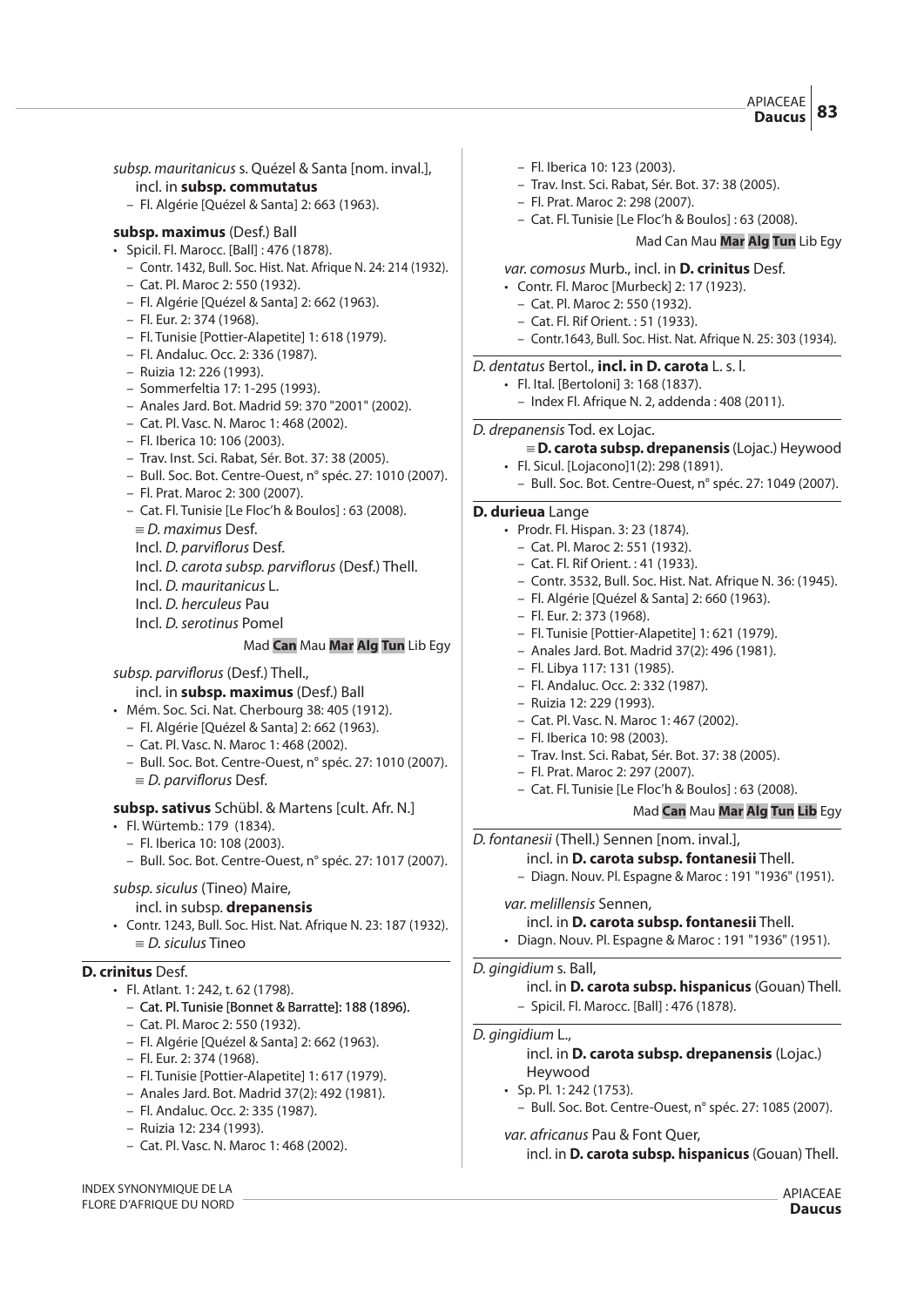# APIACEAE **Daucus <sup>84</sup>**

 $E = D$ . hispidus s. Desf. non Mill.

| • In Font Quer, Iter Marocc. 1927: n°462, in sched. (1928).                                                                                                                                                                                                                            | D. guttatus Sibth. & Sm.                                                                                                                                                                                   |
|----------------------------------------------------------------------------------------------------------------------------------------------------------------------------------------------------------------------------------------------------------------------------------------|------------------------------------------------------------------------------------------------------------------------------------------------------------------------------------------------------------|
| - Treb. Inst. Bot. Barcelona 12: 76 (1988).                                                                                                                                                                                                                                            | • Fl. Graec. Prodr. [Sibthorp & Smith] 1: 184 (1806).                                                                                                                                                      |
| var. hispidus (Desf.) Ball,<br>incl. in D. carota subsp. fontanesii Thell.<br>· Spicil. Fl. Marocc. [Ball] : 477 (1878).<br>$\equiv$ <i>D. hispidus s. Desf. non Mill.</i>                                                                                                             | - Prodr. Fl. Ciren.: 352 (1931).<br>- Fl. Eur. 2: 373 (1968).<br>- Anales Jard. Bot. Madrid 37(2): 490 (1981).<br>- Fl. Libya 117: 135 (1985).<br>- Fl. Egypt [Boulos] 2: 183 (2000).                      |
| subsp. fontanesii (Thell.) Onno                                                                                                                                                                                                                                                        | Incl. D. setulosus Guss. ex DC.                                                                                                                                                                            |
| $\equiv$ D. carota subsp. fontanesii Thell.                                                                                                                                                                                                                                            | Mad Can Mau Mar Alg Tun Lib Egy                                                                                                                                                                            |
| • Beih. Bot. Zentralbl. 56(B): 103 (1936).<br>- Fl. Tunisie [Pottier-Alapetite] 1: 618 (1979).<br>subsp. gummifer (All.) Onno,<br>incl. in D. carota subsp. hispanicus (Gouan) Thell.<br>· Beih. Bot. Zentralbl. 56(B): 83 (1936).<br>- Fl. Tunisie [Pottier-Alapetite] 1: 617 (1979). | D. herculeus Pau,<br>incl. in D. carota subsp. maximus (Desf.) Ball<br>· In Font Quer, Iter Marocc. 1930: n°494, in sched. (1932).<br>- Treb. Inst. Bot. Barcelona 12: 132 (1988).<br>D. hispanicus Gouan, |
| subsp. mauritanicus auct. Tun.,                                                                                                                                                                                                                                                        | incl. in D. carota subsp. hispanicus (Gouan) Thell.                                                                                                                                                        |
| incl. in D. carota subsp. commutatus (Paol.) Thell.                                                                                                                                                                                                                                    | · III. Observ. Bot.: 9 (1773).                                                                                                                                                                             |
| - Fl. Tunisie [Pottier-Alapetite] 1: 618 (1979).                                                                                                                                                                                                                                       | - Bull. Soc. Bot. Centre-Ouest, n° spéc. 27: 1076 (2007).                                                                                                                                                  |
| subsp. polygamus (Gouan) Onno,                                                                                                                                                                                                                                                         | D. hispidissimus Sennen, incl. in D. muricatus (L.) L.                                                                                                                                                     |
| incl. in D. carota subsp. drepanensis (Lojac.)                                                                                                                                                                                                                                         | • Diagn. Nouv. Pl. Espagne & Maroc: 191 "1936" (1951).                                                                                                                                                     |
| Heywood                                                                                                                                                                                                                                                                                | D. hispidus Desf. non Mill. (1768) [nom. illeg.],                                                                                                                                                          |
| • Beih. Bot. Zentralbl. 56(B): 100 (1936).                                                                                                                                                                                                                                             | incl. in D. carota subsp. fontanesii Thell.                                                                                                                                                                |
| - Fl. Tunisie [Pottier-Alapetite] 1: 618 (1979).                                                                                                                                                                                                                                       | · Fl. Atlant. 1: 243, t. 63 (1798).                                                                                                                                                                        |
| D. glaber (Forssk.) Thell. [nom. illeg.] non Čelak,                                                                                                                                                                                                                                    | - Bull. Soc. Bot. Centre-Ouest, n° spéc. 27: 1068 (2007).                                                                                                                                                  |
| incl. in <b>D. littoralis</b> Sm.                                                                                                                                                                                                                                                      | D. jolensis Pomel,                                                                                                                                                                                         |
| · Mém. Soc. Sci. Cherbourg 38: 407 (1912).                                                                                                                                                                                                                                             | incl. in D. carota subsp. hispanicus (Gouan) Thell.                                                                                                                                                        |
| D. glaberrimus Desf.                                                                                                                                                                                                                                                                   | • Nouv. Mat. Fl. Atlant. 1: 146 (1874).                                                                                                                                                                    |
| · Fl. Atlant. 1: 244 (1798).                                                                                                                                                                                                                                                           | D. jordanicus Post                                                                                                                                                                                         |
| - Fl. Algérie [Battandier & Trabut] Dicot.: 383 (1889).                                                                                                                                                                                                                                | • J. Linn. Soc., Bot. 24: 431 (1888).                                                                                                                                                                      |
| - Index Fl. Afrique N. 2, addenda: 408 (2011).                                                                                                                                                                                                                                         | - Anales Jard. Bot. Madrid 37(2): 491 (1981).                                                                                                                                                              |
| Mad Can Mau Mar Alg Tun Lib Egy                                                                                                                                                                                                                                                        | - Fl. Libya 117: 138 (1985).                                                                                                                                                                               |
| D. gracilis Steinh.                                                                                                                                                                                                                                                                    | Mad Can Mau Mar Alg Tun Lib Egy                                                                                                                                                                            |
| · Ann. Sci. Nat., Bot., sér. 2, 9: 203 (1838).                                                                                                                                                                                                                                         | D. laserpitioides DC., incl. in D. virgatus (Poir.) Maire                                                                                                                                                  |
| - Fl. Algérie [Battandier & Trabut] Dicot. : 380 (1889).                                                                                                                                                                                                                               | • Prodr. [De Candolle] 4: 210 (1830).                                                                                                                                                                      |
| - Fl. Algérie [Quézel & Santa] 2: 663 (1963).                                                                                                                                                                                                                                          | - Fl. Algérie [Battandier & Trabut] Dicot.: 379 (1889).                                                                                                                                                    |
| - Anales Jard. Bot. Madrid 37(2): 489 (1981).                                                                                                                                                                                                                                          | - Bull. Soc. Bot. France 35: 387 "1888" (1889).                                                                                                                                                            |
| Mad Can Mau Mar Alg* Tun Lib Egy                                                                                                                                                                                                                                                       | - Cat. Pl. Tunisie [Bonnet & Barratte]: 187 (1896).                                                                                                                                                        |
| D. grandiflorus Desf., incl. in D. muricatus (L.) L.                                                                                                                                                                                                                                   | - Contr. 2033, Bull. Soc. Hist. Nat. Afrique N. 27: 228 (1936).                                                                                                                                            |
| · Fl. Atlant. 1: 241, t. 59 (1798).                                                                                                                                                                                                                                                    | Incl. Laserpitium daucoides Desf.                                                                                                                                                                          |
| - Contr. 2271b, Bull. Soc. Hist. Nat. Afrique N. 28: 360 (1937).                                                                                                                                                                                                                       | var. apterus Batt., incl. in D. virgatus (Poir.) Maire                                                                                                                                                     |
| D. gummifer Lam. [nom. illeq.],<br>incl. in D. carota subsp. hispanicus (Gouan) Thell.                                                                                                                                                                                                 | • Bull. Soc. Bot. France 35: 387 "1888" (1889).                                                                                                                                                            |
| • Encycl. [Lamarck] 1(2): 634 (1785).                                                                                                                                                                                                                                                  | var. stenopterus Batt., incl. in D. virgatus (Poir.) Maire                                                                                                                                                 |
| - Fl. Algérie [Battandier & Trabut] Dicot.: 381 (1889).                                                                                                                                                                                                                                | · Fl. Algérie [Battandier & Trabut] Dicot.: 379 (1889).                                                                                                                                                    |
| - Cat. Pl. Tunisie [Bonnet & Barratte]: 188 (1896).                                                                                                                                                                                                                                    | <b>D. littoralis</b> Sm.                                                                                                                                                                                   |
| - Prodr. Fl. Ciren.: 351 (1931).                                                                                                                                                                                                                                                       | • Fl. Graec. Prodr. [Sibthorp & Smith] 1: 185 (1806).                                                                                                                                                      |
| - Bull. Soc. Bot. Centre-Ouest, n° spéc. 27: 1070 (2007).                                                                                                                                                                                                                              | - Anales Jard. Bot. Madrid 37(2): 495 (1981).                                                                                                                                                              |
| subsp. hispidus (Desf.) Arcang.,                                                                                                                                                                                                                                                       | - Fl. Libya 117: 138 (1985).                                                                                                                                                                               |
| incl. in D. carota subsp. fontanesii Thell.                                                                                                                                                                                                                                            | - Fl. Egypt [Boulos] 2: 183 (2000).                                                                                                                                                                        |
| • Comp. Fl. Ital., ed. 2: 616 (1894).                                                                                                                                                                                                                                                  | - Bull. Soc. Bot. Centre-Ouest, n° spéc. 27: 1093 (2007).                                                                                                                                                  |
| - Bull. Soc. Bot. Centre-Ouest, n° spéc. 27: 1055 (2007).                                                                                                                                                                                                                              | Incl. Caucalis glabra Forssk.                                                                                                                                                                              |

Mad Can Mau Mar Alg Tun **Lib Egy**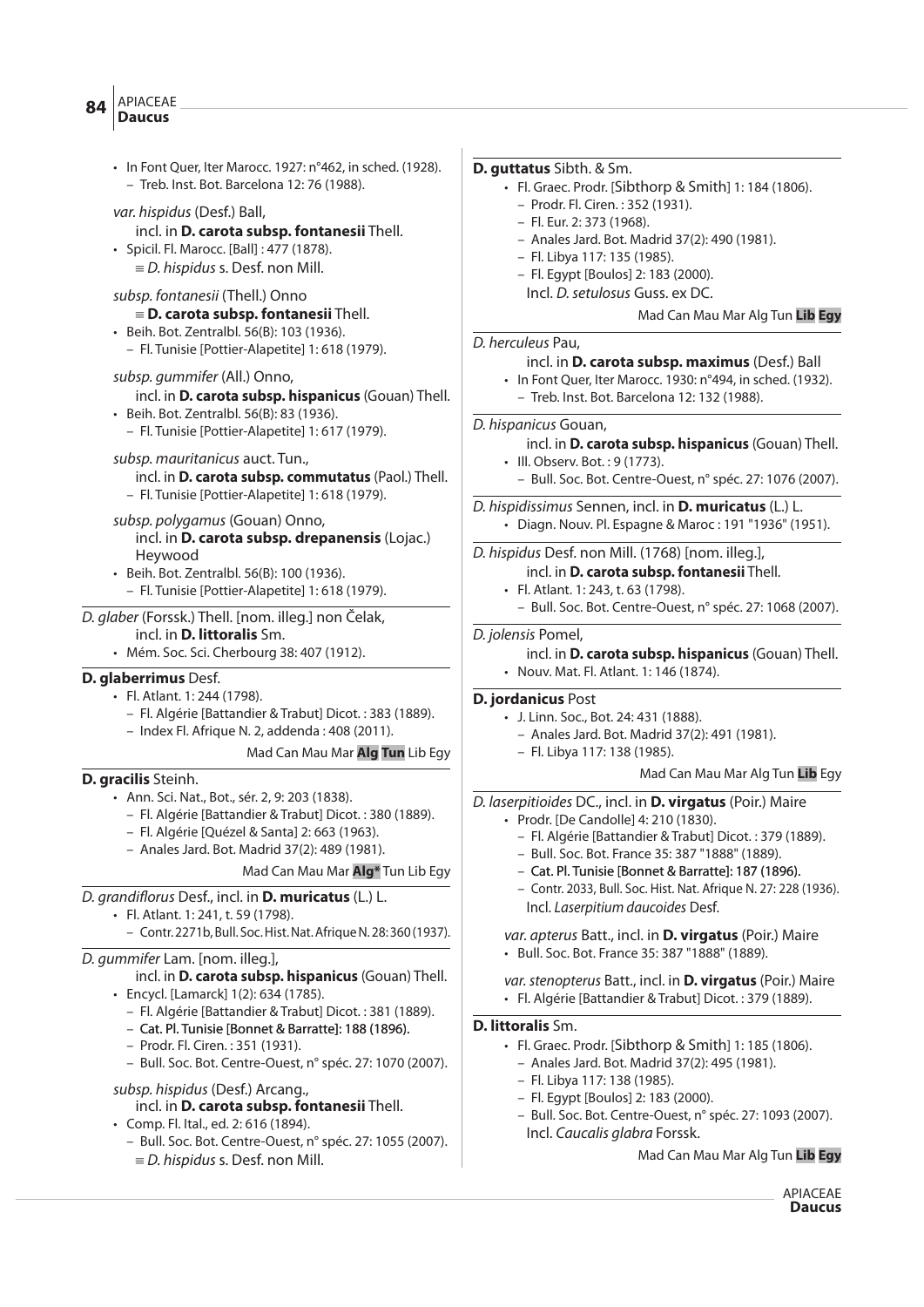var. forsskalii Boiss., incl. in **D. littoralis**

- Fl. Orient. 2: 1074 (1872).
	- Fl. Egypt [Boulos] 2: 184 (2000).

# var. glabra (Forssk.) Hosni, incl. in **D. littoralis**

- Taeckholmia 12: 54 (1991).
	- $=$  Caucalis glabra Forssk.

#### D. maritimus Lam.

# { **D. carota subsp. maritimus** (Lam.) Batt.

- Encycl. [Lamarck] 1: 634 (1785).
	- Bull. Soc. Bot. Centre-Ouest, n° spéc. 27: 1008 (2007).

#### D. mauritanicus L.,

# incl. in **D. carota** L. **subsp. maximus** (Desf.) Ball

- Sp. Pl., ed. 2. 1: 348 (1762).
	- In Font Quer, Iter Marocc. 1927: n°461, in sched. (1928).
	- Treb. Inst. Bot. Barcelona 12: 76 (1988).
	- Bull. Soc. Bot. Centre-Ouest, n° spéc. 27: 994 (2007).

#### D. mauritii (Maire) Sennen, incl. in **D. muricatus** (L.) L.

- Diagn. Nouv. Pl. Espagne & Maroc : 191 "1936" (1951).
	- $E = D$ . muricatus var. mauritii Sennen ex Maire

# D. maximus Desf. { **D. carota subsp. maximus** (Desf.) Ball

- Fl. Atlant. 1: 241 (1798).
	- Spicil. Fl. Marocc. [Ball] : 476 (1878).
	- Fl. Algérie [Battandier & Trabut] Dicot. : 382 (1889).
	- Bull. Soc. Bot. Centre-Ouest, n° spéc. 27: 1015 (2007).

#### D. micranthus Pomel,

#### incl. in **D. carota subsp. maritimus** (Lam.) Batt.

• Nouv. Mat. Fl. Atlant. 1: 116 (1874).

# D. minusculus Pau

#### { **Pseudorlaya minuscula** (Pau) M. Laínz

• In Font Quer, Bol. Real Soc. Esp. Hist. Nat. 14: 428 (1914).

# **D. muricatus** (L.) L.

- Sp. Pl., ed. 2, 1: 349 (1762).
	- Fl. Atlant. 1: 243 (1798).
	- Fl. Algérie [Battandier & Trabut] Dicot. : 383 (1889).
	- Cat. Pl. Tunisie [Bonnet & Barratte]: 189(1896).
	- Cat. Pl. Maroc 2: 551 (1932).
	- Petite Fl. Régions Arides Maroc Occ. 2: 116 (1962).
	- Fl. Algérie [Quézel & Santa] 2: 663 (1963).
	- Fl. Eur. 2: 373 (1968).
	- Fl. Tunisie [Pottier-Alapetite] 1: 619 (1979).
	- Anales Jard. Bot. Madrid 37(2): 494 (1981).
	- Fl. Libya 117: 132 (1985).
	- Fl. Andaluc. Occ. 2: 333 (1987).
	- Ruizia 12: 230 (1993).
	- Cat. Pl. Vasc. N. Maroc 1: 467 (2002).
	- Fl. Iberica 10: 118 (2003).
	- Trav. Inst. Sci. Rabat, Sér. Bot. 37: 38 (2005).
	- Bull. Soc. Bot. Centre-Ouest, n° spéc. 27: 1095 (2007).
	- Fl. Prat. Maroc 2: 299 (2007).
	- Cat. Fl. Tunisie [Le Floc'h & Boulos] : 63 (2008).
	- $=$  Artedia muricata L.
	- $=$  Platyspermum muricatum (L.) Hoffm. Incl. D. grandiflorus Desf.

INDEX SYNONYMIQUE DE LA FLORE D'AFRIQUE DU NORD

- Incl. D. hispidissimus Sennen
- Incl. D. mauritii Sennen

Incl. Platyspermum grandiflorum (Desf.) Pomel

Mad Can Mau **Mar Alg Tun Lib** Egy

var. decumbens Batt., incl. in **D. muricatus**

• Fl. Algérie [Battandier & Trabut] Dicot. : 384 (1889).

#### var. erectus Batt., incl. in **D. muricatus**

- Fl. Algérie [Battandier & Trabut] Dicot. : 384 (1889).
	- Contr.1827, Bull. Soc. Hist. Nat. Afrique N. 26: 206 (1935). – Cat. Pl. Maroc 4: 1090 (1941).
- var. hispidissimus Sennen ex Maire [nom. nud.], incl. in **D. muricatus**
- Contr.1827, Bull. Soc. Hist. Nat. Afrique N. 26: 206 (1935).  $E = D$ . hispidissimus Sennen

#### var. mauritii Sennen ex Maire, incl. in **D. muricatus**

- Contr.1827, Bull. Soc. Hist. Nat. Afrique N. 26: 206 (1935).
	- Cat. Pl. Maroc 4: 1090 (1941).
	- $\equiv$  D. mauritii (Maire) Sennen

# D. neglectus Lowe (?),

- incl. in (?) **D. carota subsp. maritimus** (Lam.) Batt.
- Trans. Camb. Phil. Soc. 6: 20 (1838).
- Man. Fl. Madeira 1(3): 369 (1864).
- D. paralias Pomel,

#### incl. in **D. carota subsp. commutatus** (Paol.) Thell.

• Nouv. Mat. Fl. Atlant. 1: 145 (1874).

### D. parviflorus Desf.,

- incl. in **D. carota subsp. maximus** (Desf.) Ball
- Fl. Atlant. 1: 241, t. 60 (1798).
	- Fl. Algérie [Battandier & Trabut] Dicot. : 382 (1889).
	- Cat. Pl. Tunisie [Bonnet & Barratte]: 189 (1896).
	- Îles Canaries [Pitard & Proust] : 206 (1909).
	- Piantae Tripol. : 163 (1914).
	- Cat. Pl. Maroc 2: 550 (1932).
	- Bull. Soc. Bot. Centre-Ouest, n° spéc. 27: 1010 (2007).

var. breviumbellatus Baratte,

- incl. in **D. carota subsp. maximus** (Desf.) Ball
- $\cdot$  Cat. Pl. Tunisie [Bonnet & Barratte]: 189 (1896).

var. glabra Le Houér. (?) [nom. inval.],

incl. in (?) **D. carota subsp. maritimus** (Lam.) Batt. • Bull. Soc. Bot. France 107: 24 (1960).

var. micranthus (Pomel) Batt.

- incl. in **D. carota subsp. maritimus** (Desf.) Ball
- Fl. Algérie [Battandier & Trabut] Dicot. : 383 (1889).
- $\equiv$  D. micranthus Pomel
- var. pubescens Le Houér. (?) [nom. inval.], incl. in (?) **D. carota subsp. maritimus**
- Bull. Soc. Bot. France 107: 24 (1960).

subsp. breviumbellatus (Barratte) Le Houér. [nom. inval.], incl. in **D. carota subsp. maximus** (Desf.) Ball

• Bull. Soc. Bot. France 107: 24 (1960).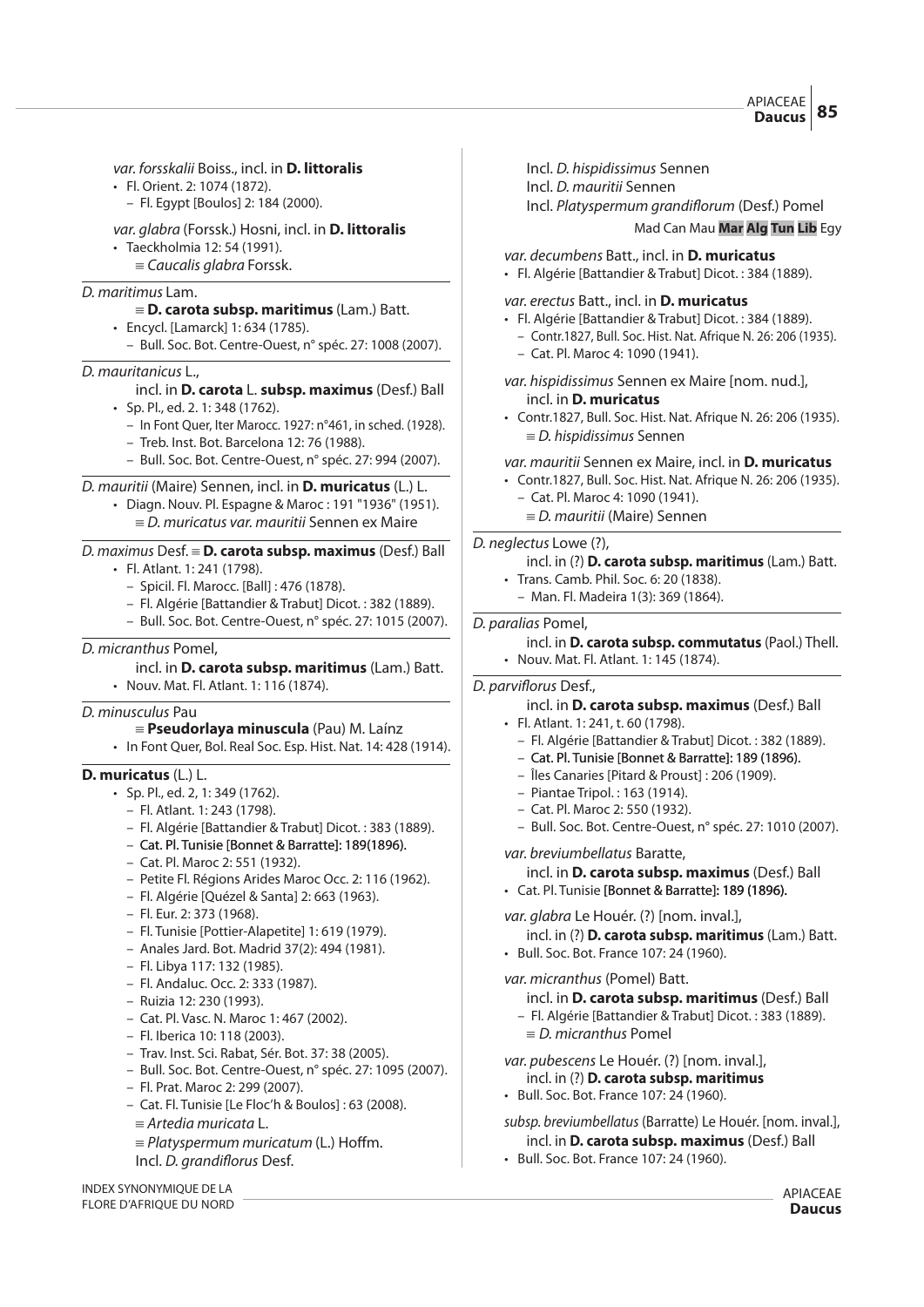subsp. micranthus (Pomel) Le Houér. [nom. inval.], incl. in **D. carota subsp. maritimus** (Lam.) Batt. • Bull. Soc. Bot. France 107: 24 (1960).  $\equiv$  D. micranthus Pomel D. polygamus Gouan, incl. in (?) **D. carota subsp. drepanensis** (Tod. ex Lojac.) Heywood • Ill. Observ. Bot. : 9 (1773). – Bull. Soc. Bot. Centre-Ouest, n° spéc. 27: 1087 (2007). D. pubescens auct. Afr. N. non W.J.D. Koch, incl. in **D. sahariensis** Murb. – Fl. Algérie [Battandier & Trabut] Dicot. : 384 (1889). – Cat. Pl. Tunisie [Bonnet & Barratte]: 190 (1896). – Bull. Herb. Boissier, sér. 2, 3: 777 (1903). D. pumilus (L.) Hoffmanns. & Link, incl. in **Pseudorlaya pumila** (L.) Grande • Fl. Portug. 2: 398 (1820-1834). – Spicil. Fl. Marocc. [Ball] : 477 (1878). – Cat. Pl. Maroc 2: 552 (1932).  $\equiv$  Caucalis pumila L. subsp. maritimus (Gouan) Maire, incl. in **Pseudorlaya pumila** (L.) Grande • Cat. Pl. Maroc 2: 552 (1932). – Contr.1433, Bull. Soc. Hist. Nat. Afrique N. 24: 214 (1932).  $=$  Caucalis maritima Gouan subsp. microcarpus (Loret & Barrandon) Maire, incl. in **Pseudorlaya pumila** (L.) Grande • Cat. Pl. Maroc 2: 552 (1932). – Contr. 2465, Bull. Soc. Hist. Nat. Afrique N. 29: 421 (1938).  $\equiv$  Orlaya maritima var. microcarpa Loret & Barrandon subsp. minusculus (Pau ex Font Quer) Maire

- { **Pseudorlaya minuscula** (Font Quer) M. Laínz
- Contr. 1433, Bull. Soc. Hist. Nat. Afrique N. 24: 214 (1932).
	- Cat. Pl. Maroc 3: 902 (1934).
	- $E = D$ . minusculus Pau ex Font Quer

#### **D. reboudii** Coss. ex Batt.

• Fl. Algérie [Battandier & Trabut] Dicot. : 379 (1888).

- Contr. Fl. Atlant. : 40-41 (1919).
- Fl. Algérie [Quézel & Santa] 2: 660 (1963).
- Fl. Tunisie [Pottier-Alapetite] 1: 616 (1979).
- Cat. Fl. Tunisie [Le Floc'h & Boulos] : 63 (2008).

Mad Can Mau Mar **Alg Tun** Lib Egy

#### **D. sahariensis** Murb.

- Contrib. Fl. Tunisie [Murbeck] 1, Acta Univ. Lund 33: 88 (1897).
	- Fl. Algérie-Tunisie [Battandier & Trabut] : 155 "1902" (1905).
	- Cat. Pl. Maroc 2: 551 (1932).
	- Fl. Algérie [Quézel & Santa] 2: 663 (1963).
	- Fl. Tunisie [Pottier-Alapetite] 1: 620 (1979).
	- Anales Jard. Bot. Madrid 37(2): 491 (1981).
- Fl. Sahara, éd. 2 : 362 (1983).
- Fl. Libya 117: 143 (1985).
- Bocconea 8: 181 (1998).
- Fl. Egypt [Boulos] 2: 184 (2000).
- Trav. Inst. Sci. Rabat, Sér. Bot. 37: 38 (2005).
- Fl. Prat. Maroc 2: 299 (2007).
- Cat. Fl. Tunisie [Le Floc'h & Boulos] : 63 (2008). Incl. D. pubescens auct. Afr. N. non W.D.J. Koch Incl. Platyspermum pubescens Pomel

# Mad Can Mau **Mar Alg Tun Lib** Egy**(S)**

var. elongatus Hochr., incl. in **D. sahariensis** • Annuaire Conserv. Jard. Bot. Genève 7-8: 188 (1904).

D.serotinus Pomel, incl. in **D. carota** L.

• Nouv. Mat. Fl. Atlant. 1: 117 (1874).

#### D. serratus Moris,

- incl. in **D. carota subsp. maritimus** (Lam.) Batt.
- Mem. Accad. Sci. Torino 2: 304 (1840).
	- Fl. Sardoa 2: 261 (1837-1859).

#### **D. setifolius** Desf.

- Fl. Atlant. 1: 244, t. 65 (1798).
	- Fl. Algérie [Battandier & Trabut] Dicot. : 380 (1889).
	- Cat. Pl. Tunisie [Bonnet & Barratte]: 188 (1896).
	- Cat. Pl. Maroc 2: 549 (1932).
	- Fl. Algérie [Quézel & Santa] 2: 660 (1963).
	- Fl. Eur. 2: 374 (1968).
	- Fl. Tunisie [Pottier-Alapetite] 1: 616 (1979).
	- Anales Jard. Bot. Madrid 37(2): 498 (1981).
	- Fl. Andaluc. Occ. 2: 334 (1987).
	- Ruizia 12: 232 (1993).
	- Cat. Pl. Vasc. N. Maroc 1: 469 (2002).
	- Fl. Iberica 10: 122 (2003).
	- Trav. Inst. Sci. Rabat, Sér. Bot. 37: 38 (2005).
	- Fl. Prat. Maroc 2: 298 (2007).
	- Cat. Fl. Tunisie [Le Floc'h & Boulos] : 64 (2008).
	- Incl. D. setulosus s. Ball non Guss.
	- $\equiv$  Pomelia setifolia (Desf.) Durando

### **subsp. setifolius**

- Trav. Inst. Sci. Chéri#en, Sér. Bot. 22: 144 (1961).
- Trav. Inst. Sci. Rabat, Sér. Bot. 37: 39 (2005).
- Fl. Prat. Maroc 2: 298 (2007).
- Cat. Fl. Tunisie [Le Floc'h & Boulos] : 64 (2008).

# Mad Can Mau **Mar Alg Tun** Lib Egy

#### **subsp. tangerinus** Sauvage (?)

- Trav. Inst. Sci. Chérifien, Sér. Bot. 22: 144 (1961).
	- Bocconea 8: 181 (1998).
	- Trav. Inst. Sci. Rabat, Sér. Bot. 37: 39 (2005).
	- Fl. Prat. Maroc 2: 298 (2007).

#### Mad Can Mau **Mar\*** Alg Tun Lib Egy

D.setulosus Guss. ex DC., incl. in **D. guttatus** Sm. • Prodr. [De Candolle] 4: 211 (1830).

D.setulosus s. Ball non Guss., incl. in **D. setifolius** Desf.

• Spicil. Fl. Marocc. [Ball]: 475 (1878).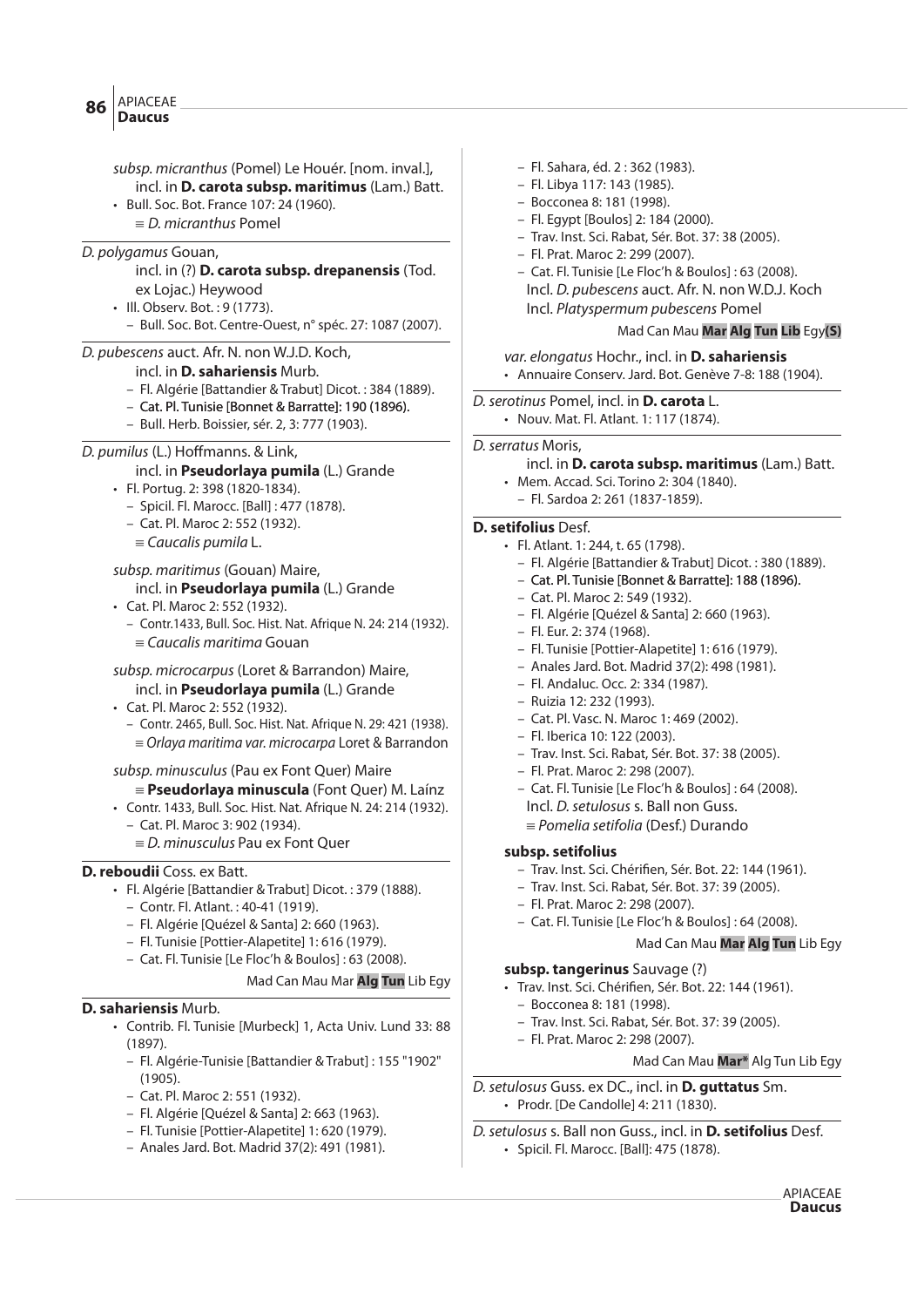# D. siculus Tineo.

# incl. in **D. carota subsp. drepanensis** (Lojac.) Heywood

- Pl. Rar. Sicil. 1: 6 (1817).
	- Fl. Algérie [Battandier & Trabut] Dicot. : 381 (1889).
	- Bull. Soc. Bot. Centre-Ouest, n° spéc. 27: 1050 (2007).

D.sylvestris Mill., incl. in **D. carota** L. **subsp. carota** • Gard. Dict., ed. 8, sp. 1 (1768).

# **D. syrticus** Murb.

- Contrib. Fl. Tunisie [Murbeck] 1, Acta Univ. Lund 33: 87 (1897).
	- Fl. Algérie-Tunisie [Battandier & Trabut] : 155 "1902" (1905).
	- Prodr. Fl. Ciren. : 352 (1931).
	- Fl. Tunisie [Pottier-Alapetite] 1: 620 (1979).
	- Anales Jard. Bot. Madrid 37(2): 491 (1981).
	- Fl. Libya 117: 140 (1985).
	- Fl. Egypt [Boulos] 2: 184 (2000).
	- Cat. Fl. Tunisie [Le Floc'h & Boulos] : 64 (2008).

# Mad Can Mau Mar Alg **Tun Lib Egy**

# **D. tenuisectus** Coss. ex Batt.

- Contr. Fl. Atlant. : 40 (1919).
	- Cat. Pl. Maroc 2: 550 (1932).
	- Contr. 2271, Bull. Soc. Hist. Nat. Afrique N. 28: 360 (1937).
	- Anales Jard. Bot. Madrid 37(2): 493 (1981).
	- Bocconea 8: 181 (1998).
	- Trav. Inst. Sci. Rabat, Sér. Bot. 37: 39 (2005).
	- Fl. Prat. Maroc 2: 299 (2007).

#### Mad Can Mau **Mar\*** Alg Tun Lib Egy

# **D. virgatus** (Poir.) Maire

- Bull. Soc. Hist. Nat. Afrique N. 23: 187 (1932).
	- Contr. 2033, Bull. Soc. Hist. Nat. Afrique N. 27: 228 (1936).
	- Fl. Algérie [Quézel & Santa] 2: 660 (1963).
	- Fl. Tunisie [Pottier-Alapetite] 1: 616 (1979).
	- Cat. Fl. Tunisie [Le Floc'h & Boulos] : 64 (2008).
		- $=$  Caucalis virgata Poir.
	- ${\equiv}$  Ctenodaucus virgatus (Poir.) Pomel
	- Incl. D. laserpitioides DC.

Incl. Laserpitium daucoides Desf.

Mad Can Mau Mar **Alg Tun** Lib Egy

#### D. visnaga L. { **Visnaga daucoides** Gaertn. • Sp. Pl. 1: 242 (1753).

| <b>Daucus</b>           | Mad | Can   Mau   Mar   Alg |    | Tun | Lib |  |
|-------------------------|-----|-----------------------|----|-----|-----|--|
| total                   |     |                       | 16 |     |     |  |
| endémique (*)           |     |                       |    |     |     |  |
| $ $ prés. incert. $(?)$ |     |                       |    |     |     |  |

109 noms, 25 taxons acceptés

# **Deverra** DC.

• Collect. Mém. Compl. Prodr., 5 (Umbell.): 45 (1829).



#### **D. battandieri** (Maire) Chrtek

- Preslia 56(2): 98 (1984).
	- Mitt. Bot. Staatssamml. München 22: 585 (1986). – Bocconea 8: 181 (1998).
	- Trav. Inst. Sci. Rabat, Sér. Bot. 37: 39 (2005).
	- Fl. Prat. Maroc 2: 323 (2007).
	- $\equiv$  Pituranthos battandieri Maire
	- $\equiv$  P. denudatus subsp. battandieri (Maire) Jafri
	- Incl. P. battandieri subsp. abbreviatus Maire
	- Incl. P. battandieri subsp. leptactis Maire
	- Incl. P. battandieri subsp. robustus (Maire) Maire
	- Incl. P. tuszonii Andr.

# Mad Can Mau **Mar Alg** Tun Lib Egy

#### D. chlorantha Coss. & Durieu,

- incl. in **D. denudata** (Viv.) Pfisterer & Podlech
- Bull. Soc. Bot. France 2: 249 (1855).
	- Fl. Algérie [Battandier & Trabut] Dicot. : 350 (1889).
- Cat. Pl. Tunisie [Bonnet & Barratte]: 172 (1896).

#### **D. denudata** (Viv.) Pfisterer & Podlech

- Mitt. Bot. Staatssamml. München 22: 587 (1986).
	- Boissiera 55: 166 (1998).
	- Cat. Pl. Vasc. N. Maroc 1: 449 (2002).
	- Trav. Inst. Sci. Rabat, Sér. Bot. 37: 39 (2005).
	- Fl. Prat. Maroc 2: 323 (2007).
	- Cat. Fl. Tunisie [Le Floc'h & Boulos] : 64 (2008).
		- $=$  Pituranthos denudatus Viv.
		- Incl. D. chlorantha Coss. & Durieu
		- Incl. Pituranthos chloranthus (Coss. & Durieu)
		- Benth. & Hook.
		- Incl. P. chloranthus subsp. robustus Maire
		- Incl. P. chloranthus subsp. cossonianus Maire
	- Incl. P. crassifolius Andr.
	- Incl. D. pituranthos DC.

# **subsp. denudata**

– Mitt. Bot. Staatssamml. München 22: 588 (1986).

# Mad Can **Mau Mar Alg Tun Lib** Egy

#### D. fallax Batt. & Trab.,

- incl. in **D. scoparia** Coss. & Durieu **subsp. scoparia** • Bull. Soc. Bot. France 53: xxvii "1906" (1907).
- D. intermedia L. Chevall.

# { **D. triradiata subsp. intermedia** (L. Chevall.) Pfisterer & Podlech

- Bull. Herb. Boissier, sér. 2, 3: 770 (1903).
- Fl. Algérie-Tunisie [Battandier & Trabut] : 409 "1902" (1905).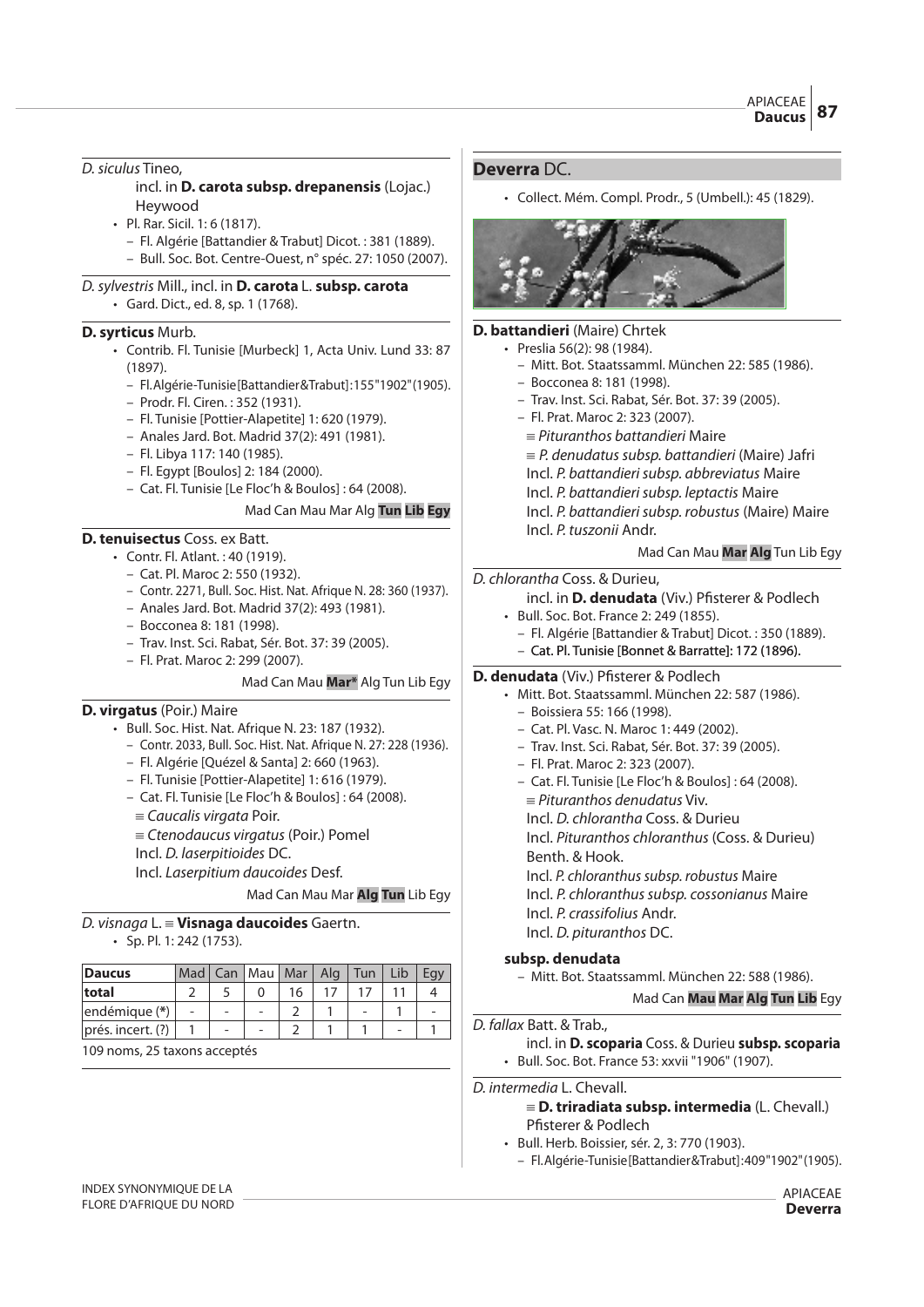#### APIACEAE **Deverra <sup>88</sup>**

# **D. juncea** Ball

- Spicil. Fl. Marocc. [Ball] : 468 (1878).
	- Mitt. Bot. Staatssamml. München 22: 594 (1986).
	- Bocconea 8: 181 (1998).
	- Trav. Inst. Sci. Rabat, Sér. Bot. 37: 39 (2005).
	- Fl. Prat. Maroc 2: 323 (2007).

Incl. Pituranthos scoparius var. junceus (Ball) Maire

Mad Can Mau **Mar\*** Alg Tun Lib Egy

# D. pituranthos DC. [nom. illeg.],

incl. in **D. denudata** (Viv.) Pfisterer & Podlech

- Prodr. [De Candolle] 4: 144 (1830).
	- Bull. Soc. Bot. France 12: 281 "1865" (1866).

# **D. reboudii** Coss. & Durieu

- Bull. Soc. Bot. France 9: 296 (1862).
	- Fl. Algérie [Battandier & Trabut] Dicot. : 351 (1889).
	- Mitt. Bot. Staatssamml. München 22: 590 (1986).
	- Bocconea 8: 181 (1998).
	- Trav. Inst. Sci. Rabat, Sér. Bot. 37: 39 (2005).
	- $=$  Pituranthos reboudii (Coss. & Durieu) Schinz

Mad Can Mau **Mar Alg** Tun Lib Egy

# D. rholfsiana Asch.,

incl. in **D. scoparia subsp. tripolitana** (Andr.) Pfisterer & Podlech

• Quer Durch Afrika [Rohlfs] 2: 2821 (1875).

# **D. scoparia** Coss. & Durieu

- Bull. Soc. Bot. France 2: 248 (1855).
	- Fl. Algérie [Battandier & Trabut] Dicot. : 351 (1889).
	- Cat. Pl. Tunisie [Bonnet & Barratte]: 172 (1896).
	- Mitt. Bot. Staatssamml. München 22: 591 (1986).
	- Cat. Pl. Vasc. N. Maroc 1: 450 (2002).
	- Trav. Inst. Sci. Rabat, Sér. Bot. 37: 39 (2005).
	- Fl. Prat. Maroc 2: 322 (2007).
	- Cat. Fl. Tunisie [Le Floc'h & Boulos] : 64 (2008).
	- $=$  Pituranthos scoparius (Coss. & Durieu) Benth. & Hook. ex Schinz

Incl. D. fallax Batt. & Trab.

Incl. D. virgata Coss. & Durieu

Incl. Pituranthos scoparius var. muratianus Maire Incl. P. virgatus (Coss. & Dur.) Hochr.

# **subsp. scoparia**

– Mitt. Bot. Staatssamml. München 22: 592 (1986).

– Boissiera 55: 166 (1998).

# Mad Can **Mau Mar Alg Tun** Lib Egy

- subsp. tripolitana (Andr.) Pfisterer & Podlech
- Mitt. Bot. Staatssamml. München 22: 594 (1986).
	- $\equiv$  Pituranthos tripolitanus Andr.
	- Incl. P. rholfsianus (Asch.) Schinz
	- Incl. Deverra rholfsiana Asch.

# Mad Can Mau Mar Alg Tun **Lib\*** Egy

# **D. tortuosa** (Desf.) DC.

- Prodr. [De Candolle] 4: 143 (1830).
	- Bull. Soc. Bot. France 4: 178 (1857).
- Cat. Pl. Tunisie [Bonnet & Barratte]: 172 (1896).
- Fl. Algérie-Tunisie [Battandier & Trabut] : 142 "1902" (1905).
- Mitt. Bot. Staatssamml. München 22: 595 (1986).
- Fl. Egypt [Boulos] 2: 167 (2000).
- Cat. Fl. Tunisie [Le Floc'h & Boulos] : 64 (2008).
	- $=$  Bubon tortuosus Desf.
	- $=$  Pituranthos tortuosus (Desf.) Asch. & Schweinf.

# Mad Can Mau Mar Alg **Tun Lib Egy**

# var. rigidior DC., incl. in **D. tortuosa**

• Prodr. [De Candolle] 4: 144 (1830).

var. virgata DC., incl. in **D. tortuosa**

- Prodr. [De Candolle] 4: 143 (1830).
	- Bull. Soc. Bot. France 4: 179 (1857).
	- Cat. Pl. Tunisie [Bonnet & Barratte]: 172 (1896).

# **D. triradiata** Hochst. ex Boiss.

- Fl. Orient. [Boissier] 2: 861 "1872" (1873).
	- Mitt. Bot. Staatssamml. München 22: 597 (1986).
	- Fl. Egypt [Boulos] 2: 167 (2000).
	- $\equiv$  Pituranthos triradiatus (Hochst. ex Boiss.) Aschers. & Schweinf.

# subsp. intermedia (L. Chevall.) Pfisterer & Podlech

- Mitt. Bot. Staatssamml. München 22: 599 (1986).
	- Index Syn. Fl Afrique N. 2, addenda: 409 (2011).  $\equiv$  D. intermedia L. Chevall.
	- $\equiv$  Pituranthos intermedius (L. Chevall.) Wolff
	- $\equiv$  P. chloranthus subsp. intermedius (Chevall.) Maire
	- Incl. P. chloranthus var. chevallieri Maire & Weiller

# Mad Can Mau **Mar Alg** Tun Lib Egy

# **subsp. triradiata**

– Mitt. Bot. Staatssamml. München 22: 597 (1986).

Mad Can Mau Mar Alg Tun Lib **Egy**

- D. virgata Coss. & Durieu [nom. nud.],
	- incl. in **D. scoparia** Coss. & Durieu
	- Pl. Alg. exsicc. [Balansa] n°1004 (1853).

| Deverra                 |   |  | Mad   Can   Mau   Mar   Alg   Tun |  |  |  | Lib |  |  |  |
|-------------------------|---|--|-----------------------------------|--|--|--|-----|--|--|--|
| total                   |   |  |                                   |  |  |  |     |  |  |  |
| endémique (*)           | ۰ |  | -                                 |  |  |  |     |  |  |  |
| 17.22222 0.42222 0.4222 |   |  |                                   |  |  |  |     |  |  |  |

17 noms, 9 taxons acceptés

# **Dichoropetalum** Fenzl

• Pug. Pl. Nov. Syr.: 17 (1842).

**D. munbyi** (Boiss.) Pimenov & Kljuykov

- Willdenowia 37: 482 (2007).
- $=$  Peucedanum munbyi Boiss.

# Mad Can Mau **Mar Alg** Tun Lib Egy

# **Drusa** DC.

• Ann. Mus. Natl. Hist. Nat. 10: 466, 470 (1807).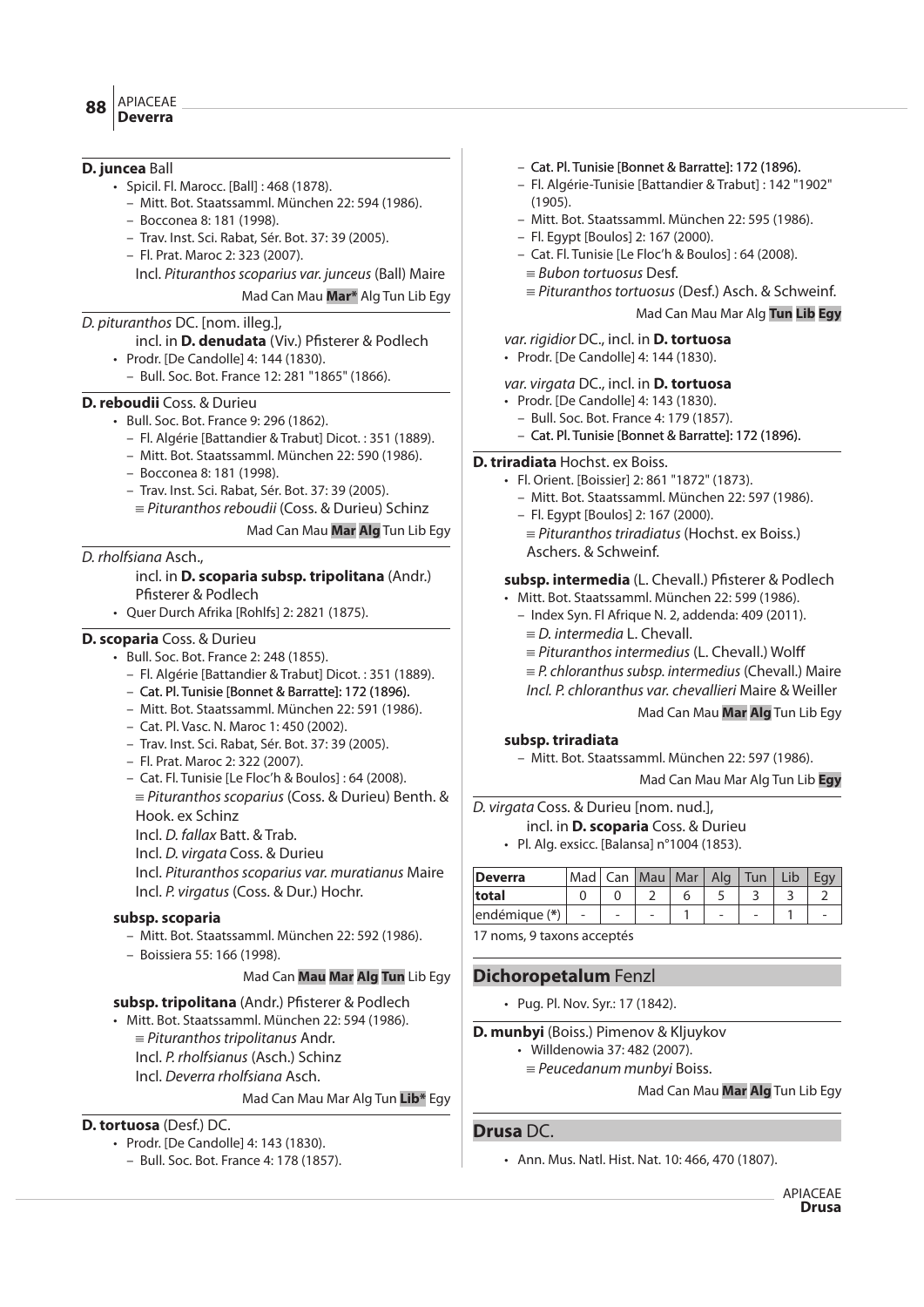# **D. glandulosa** (Poir.) H. Wolff ex Engl.,

- Pflanzenw. Afr. 3, 11: 795 (1921).
	- Sommerfeltia 17: 1-295 (1993).
	- $\equiv$  Sicyos glandulosa Poir.

#### **Mad Can** Mau **Mar** Alg Tun Lib Egy

# D. oppositifolia DC. [nom. illeg.],

- incl. in **D. D. glandulosa** (Poir.) Engl.
- Ann. Mus. Natl. Hist. Nat. 10: 466, t. 38 (1807).
	- Îles Canaries [Pitard & Proust] : 197 (1909).
	- Bull. Soc. Hist. Nat. Afrique N. 15: 142 (1924).
	- Contr. 500, Bull. Soc. Hist. Nat. Afrique N. 20: 23 (1929).
	- Cat. Pl. Maroc 2: 518 (1932).
	- Bocconea 8: 181 (1998).
	- Trav. Inst. Sci. Rabat, Sér. Bot. 37: 40 (2005).
- Fl. Prat. Maroc 2: 286 (2007).
	- Incl. D. glandulosa (Poir.) H. Wolff ex Engl.

#### **Ducrosia** Boiss.

• Ann. Sci. Nat., Bot. sér. 3, 1: 341 (1844).

**D. ismaelis** Asch. [éteint ?]

- Verh. Bot. Vereins Prov. Brandenb. 21: 67 "1879" (1880).
- Fl. Egypt [Boulos] 2: 176 (2000).

Mad Can Mau Mar Alg Tun Lib **Egy\***

# **Echinophora** L.

• Sp. Pl. 1: 239 (1753).

#### **E. spinosa** L.

- Sp. Pl. 1: 239 (1753).
	- Fl. Atlant. 1: 234 (1798).
	- Fl. Algérie [Battandier & Trabut] Dicot. : 357 (1889).
	- Bull. Soc. Hist. Nat. Afrique N. 14: 310 (1923).
	- Fl. Algérie [Quézel & Santa] 2: 655 (1963).
	- Fl. Eur. 2: 324 (1968).
	- Ruizia 12: 24 (1993).
	- Fl. Iberica 10: 61 (2003).
	- Bull. Soc. Bot. Centre-Ouest, n° spéc. 27: 1112 (2007).

Mad Can Mau Mar **Alg(P)** Tun Lib Egy

# **Elaeoselinum** W.D.J. Koch ex DC.

• Prodr. [De Candolle] 4: 215 (1830).

#### **E. asclepium** (L.) Bertol.

- Fl. Ital. 3: 383 (1838).
	- Fl. Eur. 2: 368 (1968).
	- Ruizia 12: 191 (1993).
	- Lagascalia 13(2): 216 (1985).
	- Fl. Iberica 10: 373 (2003).
	- $=$  Thapsia asclepium L.

#### var. australe Font Quer, incl. in **subsp. meoides**

- Mem. Acad. Cienc. Barcelona 25(14): 14 (1936).
	- Cat. Pl. Maroc 4: 1089 (1941).

var. meoides (Desf.) Fiori { **subsp. meoides** • Nuova Fl. Anal. Ital. 2: 84 (1925).

# **subsp. asclepium** [absent Afr. N.]

- Fl. Eur. 2: 368 (1968).
- Fl. Iberica 10: 373 (2003).

#### **subsp. meoides** (Desf.) Maire

- Cat. Pl. Maroc 2: 548 (1932).
	- Fl. Algérie [Quézel & Santa] 2: 657 (1963).
	- Trav. Inst. Sci. Chéri#en, Sér. Bot.18: 47 (1959).
	- Fl. Algérie [Quézel & Santa] 2: 657 (1963).
	- Fl. Eur. 2: 368 (1968).
	- Fl. Tunisie [Pottier-Alapetite] 1: 611 (1979).
	- Fl. Libya 117: 109 (1985).
	- Bull. Soc. Bot. Centre-Ouest, n° spéc. 27: 1147 (2007).
	- Cat. Fl. Tunisie [Le Floc'h & Boulos] : 64 (2008).
	- $=$  Laserpitium meoides Desf.
	- $E$ . meoides (Desf.) DC.
	- Incl. E. cadevallii Sennen & Mauricio
	- Incl. E. cuatrecasasii Sennen & Mauricio

#### Mad Can Mau **Mar Alg Tun Lib** Egy

E. cadevallii Sennen & Mauricio [nom. nud.], incl. in **E. asclepium subsp. meoides** (Desf.) Maire

- Cat. Fl. Rif Orient. : 145 (1933). – Trav. Inst. Sci. Chéri#en, Sér. Bot. 18: 39 (1959).
- E. cuatrecasasii Sennen & Mauricio [nom. nud.],
	- incl. in **E. asclepium subsp. meoides** (Desf.) Maire • Cat. Fl. Rif Orient. : 145 (1933).
		- Trav. Inst. Sci. Chéri#en, Sér. Bot. 18: 40 (1959).

#### **E. exinvolucratum** Coss. & Balansa (?)

- Bull. Soc. Bot. France 20: 249 (1873).
	- Spicil. Fl. Marocc. [Ball] : 480 (1878).
	- Cat. Pl. Maroc 2: 548 (1932).
	- Trav. Inst. Sci. Chéri#en, Sér. Bot. 18: 41 (1959).
	- Bocconea 8: 182 (1998).
	- Trav. Inst. Sci. Rabat, Sér. Bot. 37: 40 (2005).
	- Fl. Prat. Maroc 2: 333 (2007).

#### Mad Can Mau **Mar\*** Alg Tun Lib Egy

#### **E. foetidum** (L.) Boiss.

- Elench. Pl. Nov. : 51 (1838).
	- Spicil. Fl. Marocc. [Ball] : 481 (1878).
	- Cat. Pl. Maroc 2: 548 (1932).
	- Fl. Eur. 2: 368 (1968).
	- Trav. Inst. Sci. Chéri#en, Sér. Bot. 18: 31 (1959).
	- Lagascalia 13(2): 222 (1985).
	- Fl. Andaluc. Occ. 2: 325 (1987).
	- Ruizia 12: 192 (1993).
	- Cat. Pl. Vasc. N. Maroc 1: 463 (2002).
	- Fl. Iberica 10: 375 (2003).
	- Trav. Inst. Sci. Rabat, Sér. Bot. 37: 40 (2005).
	- Fl. Prat. Maroc 2: 334 (2007).
	- Incl. Cnidium fontanesii auct.  $\equiv$  Thapsia foetida L.

Mad Can Mau **Mar** Alg Tun Lib Egy

INDEX SYNONYMIQUE DE LA FLORE D'AFRIQUE DU NORD

APIACEAE **Elaeoselinum**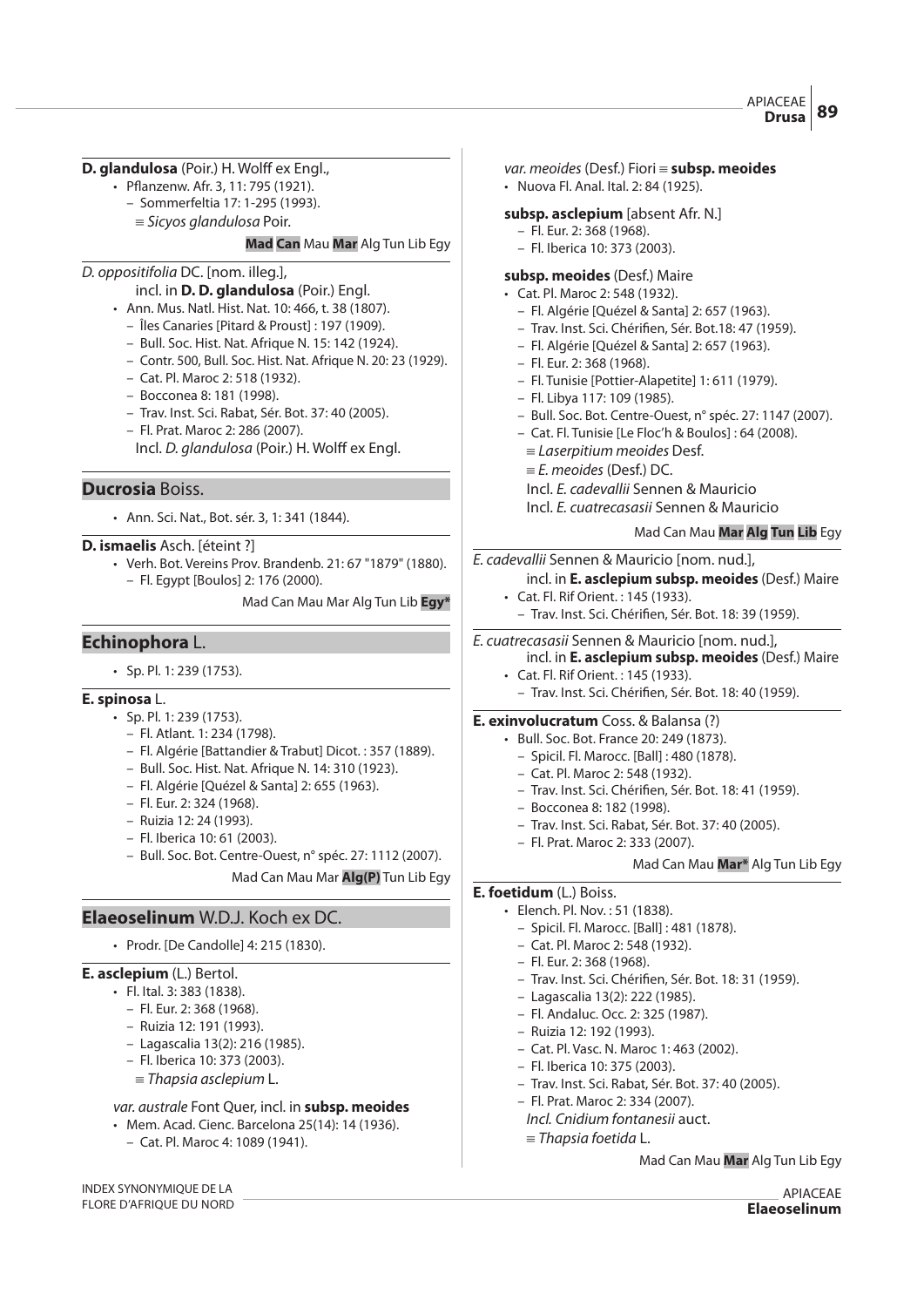var. brachylobum Pau, incl. in **E. foetidum**

- In Font Quer, Iter Marocc. 1930 n°492, in sched. (1932).
	- Cat. Pl. Maroc 4: 1089 (1941).
	- Trav. Inst. Sci. Chéri#en, Sér. Bot. 18: 33 (1959).
	- Treb. Inst. Bot. Barcelona 12: 132 (1988).

# **E. fontanesii** Boiss.

- Voy. Bot. Espagne 2: 263 (1844).
	- Fl. Algérie [Battandier & Trabut] Dicot. : 373 (1889).
	- Cat. Pl. Tunisie [Bonnet & Barratte]: 185 (1896).
	- Trav. Inst. Sci. Chéri#en, Sér. Bot.18: 35 (1959).
	- Petite Fl. Régions Arides Maroc Occ. 2: 114 (1962).
	- Lagascalia 13(2): 225 (1985).
	- Cat. Pl. Vasc. N. Maroc 1: 463 (2002).
	- Trav. Inst. Sci. Rabat, Sér. Bot. 37: 40 (2005).
	- Fl. Prat. Maroc 2: 333 (2007).
	- Incl. E. humile Ball
	- Incl. E. laxum Pomel
	- Incl. E. tenuifolium auct.
	- Incl. E. thapsioides (Desf.) Maire
	- Incl. Laserpitium thapsioides Desf.

Mad Can Mau **Mar Alg Tun** Lib Egy

# E. gummiferum (Desf.) Samp.

# { **Margotia gummifera** (Desf.) Lange

- Bol. Soc. Brot. 24: 51 (1908).
	- Fl. Eur. 2: 368 (1968).
	- Cat. Fl. Tunisie [Le Floc'h & Boulos] : 64 (2008).

# E. humile Ball, incl. in **E. fontanesii** Boiss.

- Spicil. Fl. Marocc. [Ball] : 479 (1878).
	- Cat. Pl. Maroc 2: 548 (1932).
	- Trav. Inst. Sci. Chéri#en, Sér. Bot. 18: 38 (1959).
	- Bocconea 8: 182 (1998).

# E. humile auct. Maroc non Ball, incl. in **Thapsia villosa** L.

- Contr. 3157, Bull. Soc. Hist. Nat. Afrique N. 31: 22 (1940).
- Cat. Pl. Maroc 4: 1089 (1941).

# E. laxum Pomel, incl. in **E. fontanesii** Boiss.

• Nouv. Mat. Fl. Atlant. 1: 151 (1874).

# **E. mangenotianum** Emb. (?)

- Bull. Soc. Sci. Nat. Maroc 15: 211 (1935).
	- Contr. 2036, Bull. Soc. Hist. Nat. Afrique N. 27: 230 (1936).
	- Cat. Pl. Maroc 4: 1090 (1941).
	- Trav. Inst. Sci. Chéri#en, Sér. Bot. 18: 42 (1959).
	- Trav. Inst. Sci. Rabat, Sér. Bot. 37: 43 (2005).
	- Fl. Prat. Maroc 2: 331 (2007).

# Mad Can Mau **Mar\*** Alg Tun Lib Egy

# E. meoides (Desf.) DC.

# { **E. asclepium subsp. meoides** (Desf.) Maire

- Prodr. [De Candolle] 4: 215 (1830).
	- Fl. Algérie [Battandier & Trabut] Dicot. : 373 (1889).
	- Cat. Pl. Tunisie [Bonnet & Barratte]: 186 (1896).
	- Piantae Tripol. : 16 (1914).
	- Lagascalia 13(2): 214 (1985).
	- Bocconea 8: 182 (1998).
- Cat. Pl. Vasc. N. Maroc 1: 463 (2002).
- Trav. Inst. Sci. Rabat, Sér. Bot. 37: 40 (2005).
- Fl. Prat. Maroc 2: 333 (2007).
- $=$  Laserpitium meoides Desf.

# E. tenuifolium auct. Maroc non Lag.,

- incl. in **E. fontanesii** Boiss.
- Cat. Fl. Rif Orient. : 145 (1933).
- Cat. Pl. Maroc 4: 1089 (1941).

# E. thapsioides (Desf.) Maire non DC.,

# incl. in **E. fontanesii** Boiss.

- Bull. Soc. Hist. Nat. Afrique N. 19: 28 (1928).
	- Cat. Pl. Maroc 2: 547 (1932).
	- Cat. Fl. Rif Orient. : 50 (1933).
	- Fl. Algérie [Quézel & Santa] 2: 657 (1963).
- Fl. Tunisie [Pottier-Alapetite] 1: 611 (1979).
- Cat. Fl. Tunisie [Le Floc'h & Boulos] : 64 (2008).
- $=$  Laserpitium thapsioides Desf.

# **E. tunetanum** Brullo, Miniss. & Terrasi (?)

- Bocconea 16(2): 573 (2003).
	- Cat. Fl. Tunisie [Le Floc'h & Boulos] : 64 (2008).

Mad Can Mau Mar Alg **Tun\*** Lib Egy

| <b>Elaeoselinum</b>   Mad   Can   Mau   Mar   Alg   Tun |  |  |  |  |
|---------------------------------------------------------|--|--|--|--|
| total                                                   |  |  |  |  |
| endémique (*)                                           |  |  |  |  |
| sp. incertain (?)                                       |  |  |  |  |
|                                                         |  |  |  |  |

19 noms, 7 taxons acceptés

# **Eryngium** L.

• Sp. Pl. 1: 232 (1753).



# E. antiatlanticum Jury,

incl. in **E. tricuspidatum subsp. subintegrum** (Maire & Weiller) Dobignard

• Lagascalia 18(2): 274 (1996).

# **E. aquifolium** Cav.

- Anales Ci. Nat. 3: 32 (1801).
	- Cat. Pl. Maroc 2: 520 (1932).
	- Mém. Soc. Sci. Nat. Phys. Maroc, Bot. sér. 2: 30 (1962).
	- Fl. Eur. 2: 322 (1968).
	- Fl. Andaluc. Occ. 2: 290 (1987).
	- Bocconea 8: 182 (1998).
	- Fl. Iberica 10: 50 (2003).
	- Trav. Inst. Sci. Rabat, Sér. Bot. 37: 40 (2005).
	- Fl. Prat. Maroc 2: 290 (2007).

Mad Can Mau **Mar** Alg Tun Lib Egy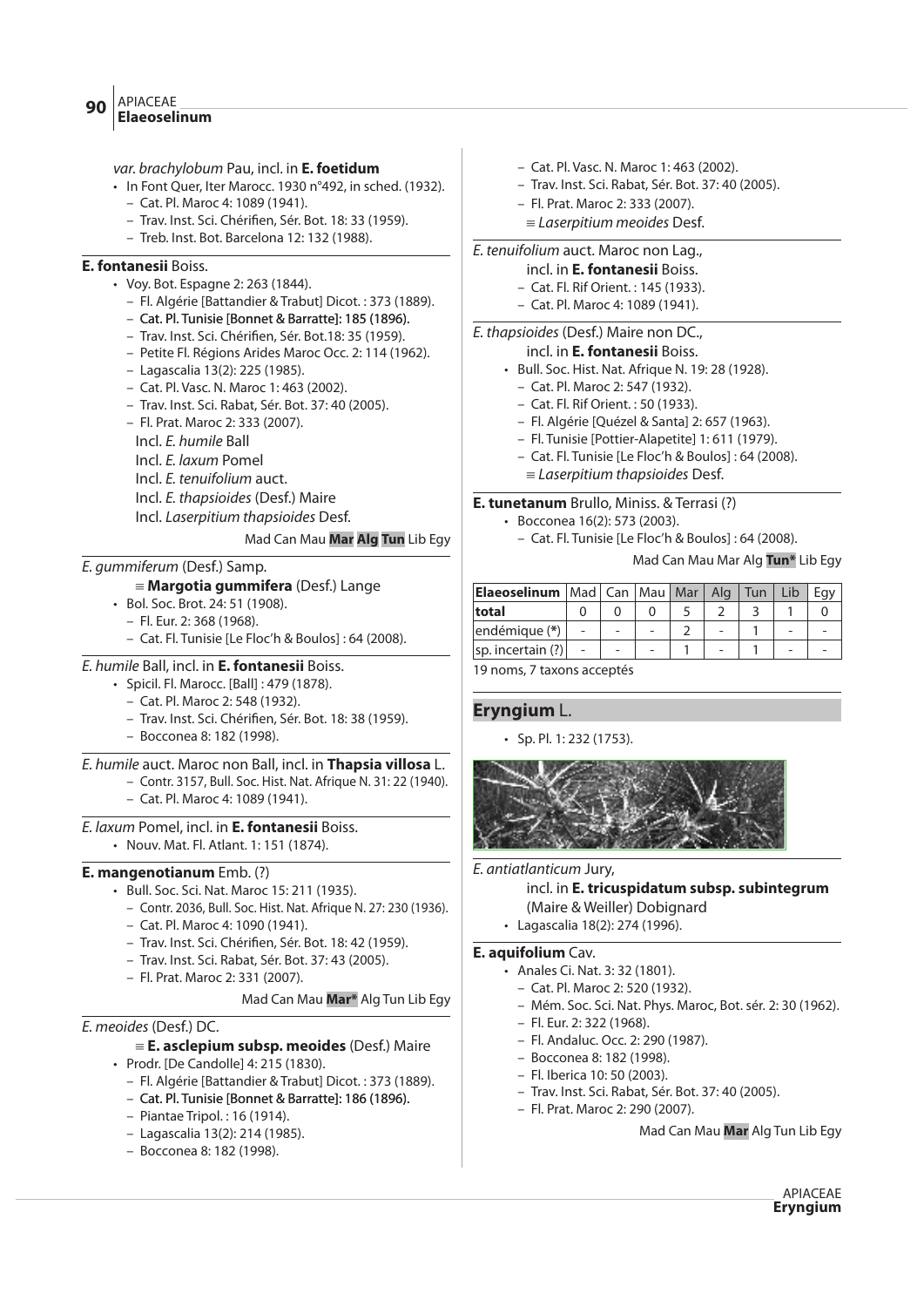#### var. barbarum Jahand. & Maire, incl. in **E. aquifolium** Cav.

- Bull. Soc. Hist. Nat. Afrique N. 16: 72 (1925).
	- Cat. Pl. Maroc 2: 520 (1932)
	- Mém. Soc. Sci. Nat. Phys. Maroc, Bot. sér. 2: 32 (1962).

#### **E. argyreum** Maire

- Contr. 149, Bull. Soc. Hist. Nat. Afrique N. 15: 82 (1924).
	- Cat. Pl. Maroc 2: 522 (1932).
	- Mém. Soc. Sci. Nat. Phys. Maroc, Bot. sér. 2: 26 (1962).
	- Bocconea 8: 182 (1998).
	- Cat. Pl. Vasc. N. Maroc 1: 471 (2002).
	- Trav. Inst. Sci. Rabat, Sér. Bot. 37: 41 (2005).
	- Fl. Prat. Maroc 2: 288 (2007).

#### Mad Can Mau **Mar\*** Alg Tun Lib Egy

#### **E. atlanticum** Batt. & Pit.

- Explor. Sci. Maroc [Pitard], Bot. : 45 "1912" (1913).
	- Cat. Pl. Maroc 2: 519 (1932).
	- Mém. Soc. Sci. Nat. Phys. Maroc, Bot. sér. 2: 40 (1962).
	- Bocconea 8: 182 (1998).
	- Cat. Pl. Vasc. N. Maroc 1: 471 (2002).
	- Trav. Inst. Sci. Rabat, Sér. Bot. 37: 41 (2005).
	- Fl. Prat. Maroc 2: 287 (2007).

#### Mad Can Mau **Mar\*** Alg Tun Lib Egy

#### E. barrelieri Boiss., incl. in **E. pusillum** L.

#### • Ann. Sci. Nat., Bot., sér. 3 1: 125 (1844).

- Fl. Algérie [Battandier & Trabut] Dicot. : 338 (1889).
- Cat. Pl. Tunisie [Bonnet & Barratte]: 167 (1896).
- Piantae Tripol. : 164 (1914).
- Cat. Pl. Maroc 2: 518 (1932).
- Mém. Soc. Sci. Nat. Phys. Maroc, Bot. sér. 2: 38 (1962).
- Fl. Algérie [Quézel & Santa] 2: 650 (1963).
- Fl. Eur. 2: 321 (1968).
- Fl. Tunisie [Pottier-Alapetite] 1: 565 (1979).
- Fl. Libya 117: 9 (1985).
- Bocconea 8: 182 (1998).
- Cat. Pl. Vasc. N. Maroc 1: 471 (2002).
- Trav. Inst. Sci. Rabat, Sér. Bot. 37: 41 (2005).
- Fl. Prat. Maroc 2: 290 (2007).
- Cat. Fl. Tunisie [Le Floc'h & Boulos] : 65 (2008).

#### **E. bourgatii** Gouan [nom. cons.]

- Ill. Observ. Bot.: 7, t. 3 (1773).
	- Cat. Pl. Maroc 2: 519 (1932).
	- Mém. Soc. Sci. Nat. Phys. Maroc, Bot. sér. 2: 61 (1962).
	- Fl. Eur. 2: 323 (1968).
	- Taxon 50: 585-586 (2001).
	- Cat. Pl. Vasc. N. Maroc 1: 472 (2002).
	- Fl. Iberica 10: 54 (2003).
	- Trav. Inst. Sci. Rabat, Sér. Bot. 37: 41 (2005).
	- Bull. Soc. Bot. Centre-Ouest, n° spéc. 28: 1180 (2007).
	- Fl. Prat. Maroc 2: 291 (2007).
		- Incl. E. pallescens Mill. [nom. rej.]

#### Mad Can Mau **Mar** Alg Tun Lib Egy

var. atlanticum Ball, incl. in **E. bourgatii**

- J. Bot. 11: 334 (1873).
	- Mém. Soc. Sci. Nat. Phys. Maroc., Bot. sér. 2: 62 (1962).

INDEX SYNONYMIQUE DE LA FLORE D'AFRIQUE DU NORD

#### var. hispanicum Lange, incl. in **E. bourgatii**

- Prodr. Fl. Hispan. [Willkomm & Lange] 3: 12 (1874).
	- Contr. 290, Bull. Soc. Sci. Nat. Maroc 15: 35 (1927).
	- Font Quer, Iter Marocc. 1929 n° 327, in sched. (1930).
	- Cat. Pl. Maroc 2: 520 (1932).
	- Mém. Soc. Sci. Nat. Phys. Maroc., Bot. sér. 2: 60 (1962).

#### E. bovei Boiss.

#### { **E. tricuspidatum subsp. bovei** (Boiss.) Breton

- Ann. Sci. Nat., Bot. sér. 3, 1: 124 (1844).
	- Cat. Pl. Vasc. N. Maroc 1: 472 (2002).

#### **E. caespitiferum** Font Quer & Pau

- Cavanillesia 4: 30 (1931).
	- Cat. Pl. Maroc 2: 520 (1932).
	- Mém. Soc. Sci. Nat. Phys. Maroc, Bot. sér. 2: 32 (1962).
	- Bocconea 8: 182 (1998).
	- Anales Jard. Bot. Madrid 58(2): 368 (2001).
	- Cat. Pl. Vasc. N. Maroc 1: 472 (2002).
	- Trav. Inst. Sci. Rabat, Sér. Bot. 37: 41 (2005).
	- Fl. Prat. Maroc 2: 290 (2007).

#### Mad Can Mau **Mar\*** Alg Tun Lib Egy

# **E. campestre** L.

- Sp. Pl. 1: 233 (1753).
	- Fl. Algérie [Battandier & Trabut] Dicot. : 339 (1889).
	- Cat. Pl. Tunisie [Bonnet & Barratte]: 168 (1896).
	- Prodr. Fl. Ciren.: 337 (1931. – Cat. Pl. Maroc 2: 519 (1932).
	- Cat. Fl. Rif Orient.: 46 (1933).
	- Petite Fl. Régions Arides Maroc Occ. 2: 96 (1962).
	- Mém. Soc. Sci. Nat. Phys. Maroc, Bot. sér. 2: 63 (1962).
	- Fl. Algérie [Quézel & Santa] 2: 652 (1963).
	- Fl. Eur. 2: 323 (1968).
	- Fl. Tunisie [Pottier-Alapetite] 1: 566 (1979).
	- Fl. Libya 117: 10 (1985).
	- Fl. Andaluc. Occ. 2: 293 (1987).
	- Fl. Egypt [Boulos] 2: 155 (2000).
	- Cat. Pl. Vasc. N. Maroc 1: 472 (2002).
	- Fl. Iberica 10: 58 (2003).
	- Trav. Inst. Sci. Rabat, Sér. Bot. 37: 41 (2005).
	- Bull. Soc. Bot. Centre-Ouest, n° spéc. 28: 1188 (2007).
	- Fl. Prat. Maroc 2: 290 (2007).
	- Cat. Fl. Tunisie [Le Floc'h & Boulos] : 65 (2008).

### Mad Can Mau **Mar Alg Tun Lib Egy**

APIACEAE **Eryngium**

var. algeriense Chab., incl. in **E. campestre**

var. virens Link, incl. in **E. campestre**

– Cat. Pl. Maroc 2: 519 (1932).

• Encycl. [Lamarck] 4(2): 758 (1798). – Cat. Pl. Maroc 2: 519 (1932).

• Linnaea 10: 570 (1834).

**E. corniculatum** Lam.

- Bull. Soc. Bot. France 36: 23 (1889).
	- Mém. Soc. Sci. Nat. Phys. Maroc, Bot. sér. 2: 65 (1962).

– Mém. Soc. Sci. Nat. Phys. Maroc, Bot. sér. 2: 65 (1962).

– Mém. Soc. Sci. Nat. Phys. Maroc, Bot. sér. 2: 36 (1962).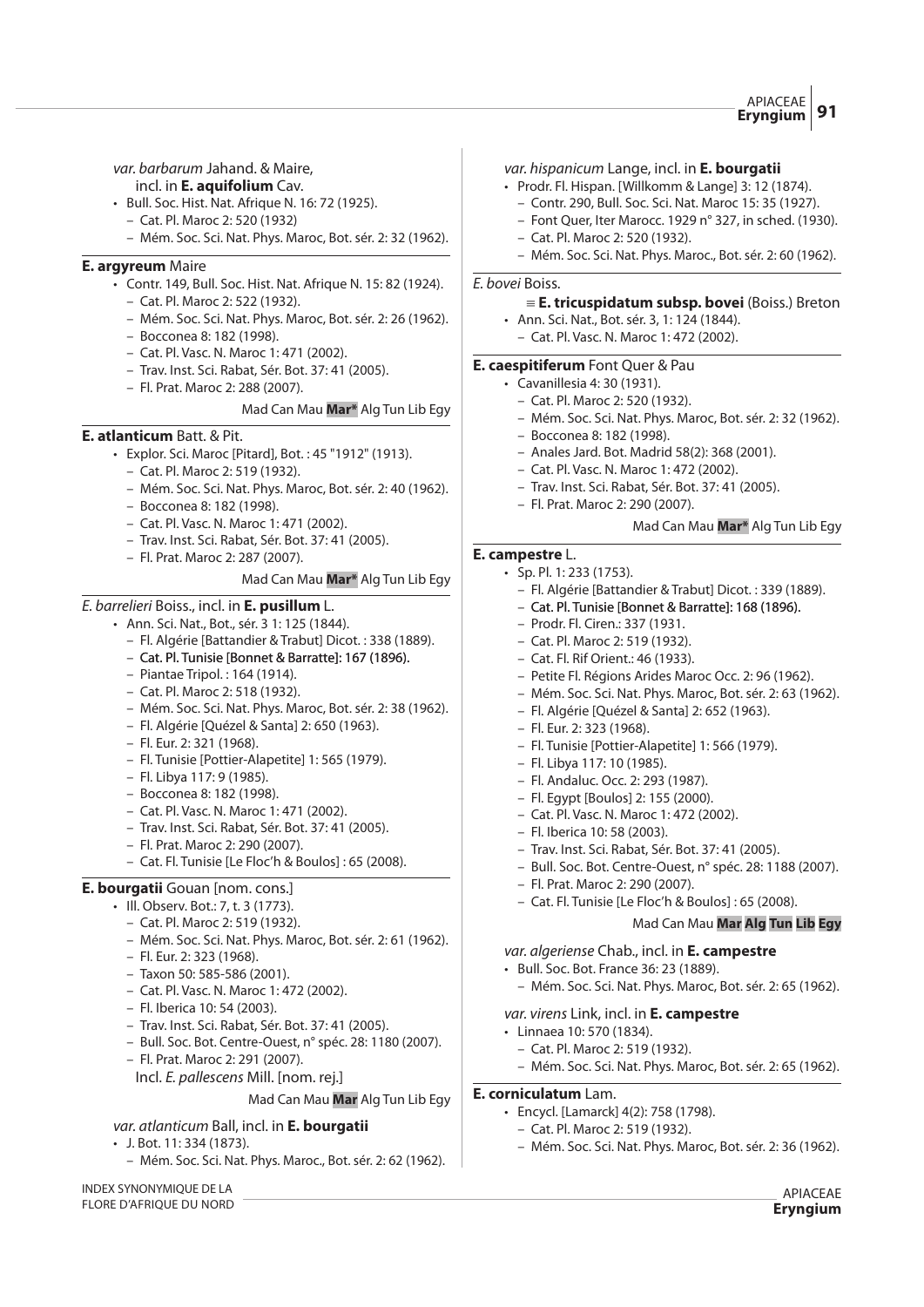APIACEAE

# **Eryngium <sup>92</sup>**

- Fl. Eur. 2: 323 (1968).
- Fl. Andaluc. Occ. 2: 293 (1987).
- Bocconea 8: 182 (1998).
- Cat. Pl. Vasc. N. Maroc 1: 471 (2002).
- Fl. Iberica 10: 59 (2003).
- Trav. Inst. Sci. Rabat, Sér. Bot. 37: 41 (2005).
- Fl. Prat. Maroc 2: 287 (2007).

Mad Can Mau **Mar** Alg Tun Lib Egy

# **E. creticum** Lam.

- Encycl. [Lamarck] 4(2): 754 (1798).
- Fl. Egypt [Boulos] 2: 155 (2000).

#### Mad Can Mau Mar Alg Tun Lib **Egy**

# **E. dichotomum** Desf.

- Fl. Atlant. 1: 226, t. 55 (1798).
	- Fl. Algérie [Battandier & Trabut] Dicot. : 339 (1889).
	- Cat. Pl. Tunisie [Bonnet & Barratte]: 168 (1896).
	- Cat. Pl. Maroc 2: 521 (1932).
	- Cat. Fl. Rif Orient.: 46 (1933).
	- Mém. Soc. Sci. Nat. Phys. Maroc, Bot. sér. 2: 51 (1962).
	- Fl. Algérie [Quézel & Santa] 2: 652 (1963).
	- Fl. Eur. 2: 322 (1968).
	- Fl. Tunisie [Pottier-Alapetite] 1: 566 (1979).
	- Cat. Fl. Tunisie [Le Floc'h & Boulos] : 65 (2008).

#### Mad Can Mau **Mar(?) Alg Tun** Lib Egy

#### var. attenuatum Maire, incl. in **E. dichotomum**

- Contr. 112, Bull. Soc. Hist. Nat. Afrique N. 14: 146 (1923).
	- Mém. Soc. Sci. Nat. Phys. Maroc, Bot. sér. 2: 53 (1962).

# var. ficariaefolium Ball, incl. in **E. variifolium** Coss.

• J. Bot. 11: 334 (1873).

var. variifolium (Coss.) Wolff = **E. variifolium** Coss.  $\cdot$  Pflanzeinr. [Engler] Umbellif., IV(61): 134 (1913).

# **E. dilatatum** Lam.

- Encycl. [Lamarck] 4(2): 755 (1798).
	- Cat. Pl. Maroc 2: 520 (1932).
	- Mém. Soc. Sci. Nat. Phys. Maroc, Bot. sér. 2: 58 (1962).
	- Fl. Eur. 2: 323 (1968).
	- Fl. Andaluc. Occ. 2: 292 (1987).
	- Bocconea 8: 182 (1998).
	- Cat. Pl. Vasc. N. Maroc 1: 472 (2002).
	- Fl. Iberica 10: 51 (2003).
	- Trav. Inst. Sci. Rabat, Sér. Bot. 37: 41 (2005).
- Fl. Prat. Maroc 2: 291 (2007).

#### Mad Can Mau **Mar** Alg Tun Lib Egy

#### E. ×embergeri Sennen & Mauricio [nom. nud.]

# $=$  E. dichotomum Desf.  $\times$  E. tricuspidatum L.

– Cat. Fl. Rif Orient.: 46 (1933).

# **E. glaciale** Boiss.

- Notice Abies Pinsapo: 11 (02.1838).
	- Biblioth. Universelle Genève 13: 409 (04.1838).
	- Elench. Pl. Nov. : 44 (06.1838).
	- Cat. Pl. Maroc 2: 520 (1932).
	- Mém. Soc. Sci. Nat. Phys. Maroc, Bot. sér. 2: 58 (1962).
- Fl. Eur. 2: 323 (1968).
- Bocconea 8: 182 (1998).
- Cat. Pl. Vasc. N. Maroc 1: 472 (2002).
- Fl. Iberica 10: 53 (2003).
- Trav. Inst. Sci. Rabat, Sér. Bot. 37: 41 (2005).
- Fl. Prat. Maroc 2: 291 (2007).

#### Mad Can Mau **Mar** Alg Tun Lib Egy

#### **E. glomeratum** Lam.

- Encycl. [Lamarck] 4(2): 755 (1798).
	- Cat. Pl. Tunisie [Bonnet & Barratte]: 168 (1896).
	- Fl. Algérie-Tunisie [Battandier & Trabut]: 137 "1902" (1905).
	- Mém. Soc. Sci. Nat. Phys. Maroc, Bot. sér. 2: 66 (1962).
	- Fl. Tunisie [Pottier-Alapetite] 1: 566 (1979).
	- Fl. Egypt [Boulos] 2: 155 (2000).
	- Cat. Fl. Tunisie [Le Floc'h & Boulos] : 65 (2008).

#### Mad Can Mau Mar Alg **Tun** Lib **Egy**

# **E. ilicifolium** Lam.

- Encycl. [Lamarck] 4(2): 757 (1798).
	- Fl. Atlant. 1: 225 (1798).
	- Spicil. Fl. Marocc. [Ball]: 462 (1878).
	- Fl. Algérie [Battandier & Trabut] Dicot. : 340 (1889).
	- Cat. Pl. Tunisie [Bonnet & Barratte]: 169 (1896).
	- Cat. Pl. Maroc 2: 521 (1932).
	- Cat. Fl. Rif Orient.: 46 (1933).
	- Petite Fl. Régions Arides Maroc Occ. 2: 95 (1962).
	- Mém. Soc. Sci. Nat. Phys. Maroc, Bot. sér. 2: 28 (1962).
	- Fl. Algérie [Quézel & Santa] 2: 650 (1963).
	- Fl. Eur. 2: 322 (1968).
	- Fl. Tunisie [Pottier-Alapetite] 1: 567 (1979).
	- Fl. Sahara, éd. 2 : 359 (1983).
	- Fl. Andaluc. Occ. 2: 290 (1987).
	- Cat. Pl. Vasc. N. Maroc 1: 471 (2002).
	- Fl. Iberica 10: 44 (2003).
	- Trav. Inst. Sci. Rabat, Sér. Bot. 37: 41 (2005).
	- Fl. Prat. Maroc 2: 288 (2007).
	- Cat. Fl. Tunisie [Le Floc'h & Boulos] : 65 (2008).

#### Mad Can Mau **Mar Alg Tun** Lib Egy

Mad Can Mau **Mar Alg Tun Lib** Egy

APIACEAE **Eryngium**

#### **E. maritimum** L.

- Sp. Pl. 1: 233 (1753).
	- Fl. Atlant. 1: 224 (1798).
	- Cat. Pl. Tunisie [Bonnet & Barratte]: 169 (1896).
	- Cat. Pl. Maroc 2: 521 (1932).
	- Cat. Fl. Rif Orient.: 46 (1933).
	- Mém. Soc. Sci. Nat. Phys. Maroc, Bot. sér. 2: 42 (1962).
	- Fl. Algérie [Quézel & Santa] 2: 650 (1963).
	- Fl. Eur. 2: 322 (1968).

– Fl. Libya 117: 10 (1985). – Fl. Andaluc. Occ. 2: 291 (1987). – Cat. Pl. Vasc. N. Maroc 1: 471 (2002).

– Fl. Iberica 10: 57 (2003).

– Fl. Prat. Maroc 2: 289 (2007).

– Fl. Tunisie [Pottier-Alapetite] 1: 567 (1979).

– Trav. Inst. Sci. Rabat, Sér. Bot. 37: 41 (2005).

– Cat. Fl. Tunisie [Le Floc'h & Boulos] : 65 (2008). – Bull. Soc. Bot. Centre-Ouest, n° spéc. 28: 1201 (2007).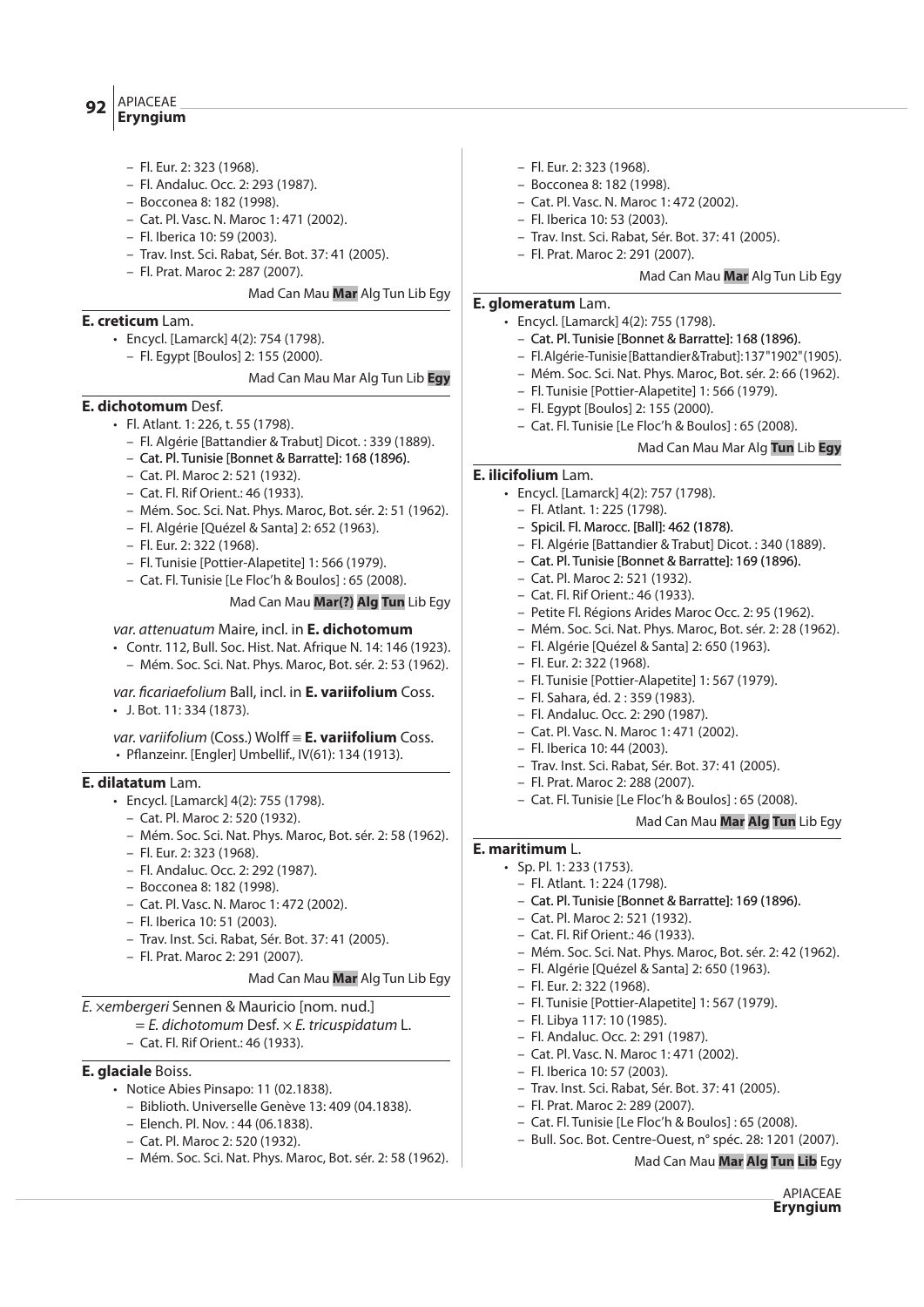### **E. maroccanum** Pit.

- Contr. Fl. Maroc [Pitard] : 17 (1918).
	- Cat. Pl. Maroc 2: 521 (1932).
	- Mém. Soc. Sci. Nat. Phys. Maroc, Bot. sér. 2: 45 (1962).
	- Bocconea 8: 182 (1998).
	- Trav. Inst. Sci. Rabat, Sér. Bot. 37: 41 (2005).

Mad Can Mau **Mar\*** Alg Tun Lib Egy

#### E. mauritanicum Pomel,

# incl. in **E. tricuspidatum subsp. mauritanicum** (Pomel) Batt.

• Nouv. Mat. Fl. Atlant. 1: 138 (1874).

### **E.** ×**mohamedanii** Font Quer & Pau

### = **E. bourgatii** Gouan × **E. caespitiferum** Font Quer & Pau

- Cavanillesia 4: 31 (1931).
	- Cat. Pl. Maroc 2: 520 (1932).
	- Mém. Soc. Sci. Nat. Phys. Maroc, Bot. sér. 2: 58 (1962).
	- Cat. Pl. Vasc. N. Maroc 1: 472 (2002).
	- Trav. Inst. Sci. Rabat, Sér. Bot. 37: 42 (2005).
	- Fl. Prat. Maroc 2: 291 (2007).

#### Mad Can Mau **Mar\*** Alg Tun Lib Egy

# **E. planum** L. [advent. Afr. N. ?]

- Sp. Pl. 1: 233 (1753).
	- Fl. Atlant. 1: 226 (1798).
	- Bull. Soc. Bot. France 39: 166 (1892).
	- Fl. Algérie-Tunisie [Battandier & Trabut]: 137 "1902" (1905).
	- Bull. Soc. Bot. Centre-Ouest, n° spéc. 28: 1235 (2007).

#### Mad Can Mau Mar **Alg(E)** Tun Lib Egy

# **E. pusillum** L.

- Sp. Pl. 1: 233 (1753).
	- Fl. Atlant. 1: 223 (1798).
	- Anales Jard. Bot. Madrid 42: 319-324 (1986)
	- Bull. Soc. Bot. Centre-Ouest, n° spéc. 28: 1209 (2007). Incl. E. barrelieri Boiss.

#### Mad Can Mau **Mar Alg Tun Lib** Egy

# **E. tenue** Lam.

- Encycl. [Lamarck] 4(2): 755 (1798).
	- Fl. Atlant. 1: 227 (1798).
	- Fl. Algérie [Battandier & Trabut] Dicot. : 338 (1889).
	- Cat. Pl. Maroc 2: 519 (1932).
	- Mém. Soc. Sci. Nat. Phys. Maroc, Bot. sér. 2: 34 (1962).
	- Fl. Eur. 2: 321 (1968).
	- Fl. Andaluc. Occ. 2: 289 (1987).
	- Cat. Pl. Vasc. N. Maroc 1: 471 (2002).
	- Fl. Iberica 10: 42 (2003).
	- Trav. Inst. Sci. Rabat, Sér. Bot. 37: 41 (2005).
	- Fl. Prat. Maroc 2: 287 (2007).

#### Mad Can Mau **Mar** Alg Tun Lib Egy

# **E. tricuspidatum** L.

- Demonstr. Pl. : 8 (1753).
	- Fl. Atlant. 1: 224 (1798).
	- Cat. Pl. Tunisie [Bonnet & Barratte]: 168 (1896).

INDEX SYNONYMIQUE DE LA FLORE D'AFRIQUE DU NORD

- Cat. Pl. Maroc 2: 521 (1932).
- Petite Fl. Régions Arides Maroc Occ. 2: 95 (1962).
- Mém. Soc. Sci. Nat. Phys. Maroc, Bot. sér. 2: 47 (1962).
- Fl. Algérie [Quézel & Santa] 2: 652 (1963).
- Fl. Eur. 2: 322 (1968).
- Fl. Tunisie [Pottier-Alapetite] 1: 567 (1979).
- Fl. Andaluc. Occ. 2: 292 (1987).
- Cat. Pl. Vasc. N. Maroc 1: 472 (2002).
- Fl. Iberica 10: 44 (2003).
- Trav. Inst. Sci. Rabat, Sér. Bot. 37: 41 (2005).
- Fl. Prat. Maroc 2: 289 (2007).
- Cat. Fl. Tunisie [Le Floc'h & Boulos] : 65 (2008).
- Bull. Soc. Bot. Centre-Ouest, n° spéc. 28: 1239 (2007).

#### var. bovei (Boiss.) Batt. { **subsp. bovei**

- Fl. Algérie [Battandier & Trabut] Dicot. : 340 (1889).
- Cat. Pl. Tunisie [Bonnet & Barratte]: 169 (1896).

var. montanum Chab., incl. in **subsp. tricuspidatum** • Bull. Soc. Bot. France 38: 385 "1891" (1892).

var.subintegrum Maire & Weiller

#### { **subsp. subintegrum**

• Contr. 3147, Bull. Soc. Hist. Nat. Afrique N. 31: 18 (1940). – Mém. Soc. Sci. Nat. Phys. Maroc, Bot. sér. 2: 50 (1962).

#### **subsp. bovei** (Boiss.) Breton

- Mém. Soc. Sci. Nat. Phys. Maroc, Bot. sér. 2: 51 (1962).
	- Fl. Algérie [Quézel & Santa] 2: 652 (1963).
	- Fl. Tunisie [Pottier-Alapetite] 1: 567 (1979).
	- $E$ . bovei Boiss.

#### Mad Can Mau Mar **Alg Tun** Lib Egy

#### **subsp. mauritanicum** (Pomel) Batt.

- Fl. Algérie [Battandier & Trabut] Dicot. : 340 (1889).
- Contr. 823, Bull. Soc. Hist. Nat. Afrique N. 22: 49 (1931).
- Cat. Pl. Maroc 2: 521 (1932).
- Cat. Fl. Rif Orient.: 46 (1933).
- Mém. Soc. Sci. Nat. Phys. Maroc, Bot. sér. 2: 50 (1962).
- Fl. Algérie [Quézel & Santa] 2: 652 (1963).
- Bocconea 8: 182 (1998).
- Trav. Inst. Sci. Rabat, Sér. Bot. 37: 42 (2005).
- Fl. Prat. Maroc 2: 290 (2007).
- $E$ . mauritanicum Pomel

# Mad Can Mau **Mar Alg** Tun Lib Egy

#### **subsp. subintegrum** (Maire & Weiller) Dobignard

- J. Bot. Soc. Bot. France 28: 36 (2004).
	- Trav. Inst. Sci. Rabat, Sér. Bot. 37: 42 (2005).
	- Fl. Prat. Maroc 2: 289 (2007).
		- $E$ . tricuspidatum var. subintegrum Maire & Weiller
		- Incl. E. antiatlanticum Jury

Mad Can Mau **Mar\*** Alg Tun Lib Egy

APIACEAE **Eryngium**

#### **subsp. tricuspidatum**

- Cat. Pl. Maroc 2: 521 (1932).
- Mém. Soc. Sci. Nat. Phys. Maroc, Bot. sér. 2: 49 (1962).
- Fl. Algérie [Quézel & Santa] 2: 652 (1963). – Fl. Tunisie [Pottier-Alapetite] 1: 567 (1979).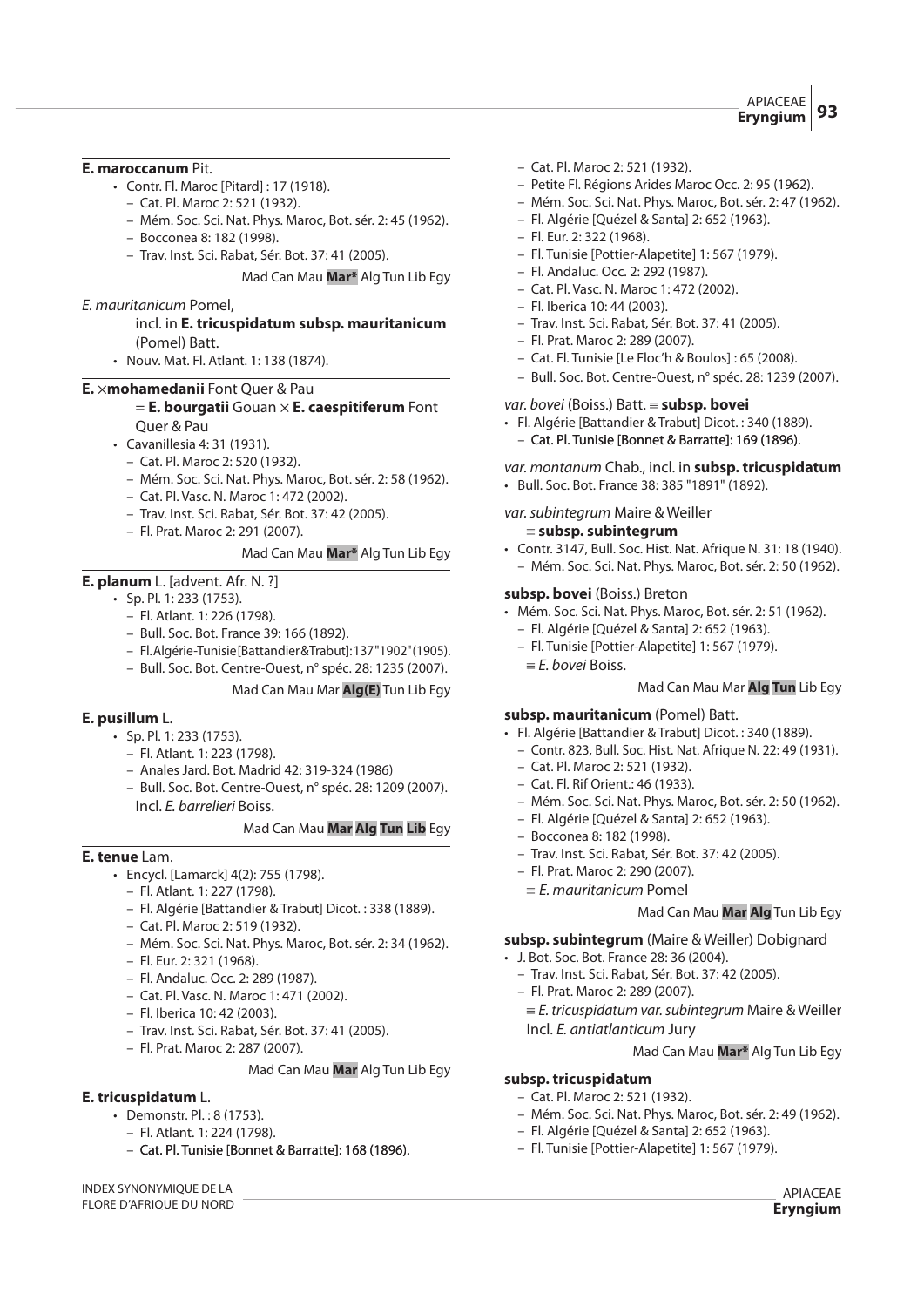- Trav. Inst. Sci. Rabat, Sér. Bot. 37: 41 (2005).
- Fl. Prat. Maroc 2: 290 (2007).

#### Mad Can Mau **Mar Alg Tun** Lib Egy

# **E. triquetrum** Vahl

- Symb. Bot. [Vahl] 2: 46 (1791).
	- Fl. Atlant. 1: 225 (1798).
	- Fl. Algérie [Battandier & Trabut] Dicot. : 338 (1889).
	- Cat. Pl. Tunisie [Bonnet & Barratte]: 168 (1896).
	- Cat. Pl. Maroc 2: 519 (1932).
	- Cat. Fl. Rif Orient.: 46 (1933).
	- Petite Fl. Régions Arides Maroc Occ. 2: 96 (1962).
	- Fl. Algérie [Quézel & Santa] 2: 650 (1963).
	- Fl. Eur. 2: 322 (1968).
	- Fl. Tunisie [Pottier-Alapetite] 1: 565 (1979).
	- Cat. Pl. Vasc. N. Maroc 1: 472 (2002).
	- Trav. Inst. Sci. Rabat, Sér. Bot. 37: 42 (2005).
	- Fl. Prat. Maroc 2: 288 (2007).
	- Cat. Fl. Tunisie [Le Floc'h & Boulos] : 65 (2008).

# var. carles-tolra Sennen & Mauricio [nom. nud.], incl. in **subsp. triquetrum**

- Cat. Fl. Rif Orient.: 46 (1933).
- var. xauense Pau { **subsp. xauense**
- Mem. Soc. Esp. Hist. Nat. 12: 277 (1924).

#### **subsp. triquetrum**

- Cat. Pl. Maroc 2: 519 (1932).
- Mém. Soc. Sci. Nat. Phys. Maroc, Bot. sér. 2: 55 (1962). Mad Can Mau **Mar Alg Tun** Lib Egy

#### **subsp. xauense** (Pau) Jovet & Sauvage

- Bull. Soc. Sci. Nat. Phys. Maroc 38: 195 (1958).
	- Mém. Soc. Sci. Nat. Phys. Maroc, Bot. sér. 2: 56 (1956).
	- Bocconea 8: 183 (1998).
	- J. Bot. Soc. Bot. France 46-47: 46 (2009).
		- $E$ . triquetrum var. xauense Pau

#### Mad Can Mau **Mar\*** Alg Tun Lib Egy

# **E. variifolium** Coss.

- Bull. Soc. Bot. France 22: 59 (1875).
	- Cat. Pl. Maroc 2: 521 (1932).
	- Mém. Soc. Sci. Nat. Phys. Maroc, Bot. sér. 2: 46 (1962).
	- Bocconea 8: 183 (1998).
	- Trav. Inst. Sci. Rabat, Sér. Bot. 37: 42 (2005).
	- Fl. Prat. Maroc 2: 289 (2007).

 $\equiv$  E. dichotomum var. variifolium (Coss.) Wolff Incl. E. dichotomum var. ficariaefolium Ball

#### Mad Can Mau **Mar\*** Alg Tun Lib Egy

| <b>Eryngium</b>   |                | Mad   Can   Mau   Mar |    | Alg | Tun | Lib |  |
|-------------------|----------------|-----------------------|----|-----|-----|-----|--|
| total             |                | ი                     | 20 | 10  |     |     |  |
| endémique (*)     | $\overline{a}$ |                       | 8  |     |     |     |  |
| éteint (E)        | -              |                       |    |     |     |     |  |
| prés. incert. (?) | $\overline{a}$ |                       |    |     |     |     |  |

43 noms, 26 taxons acceptés

# **Falcaria** Fabr.

• Enum. [Fabricius]: 34 (1759). [nom. conserv.]

#### F. rivinii Host, incl. in **F. vulgaris** Bernh.

• Fl. Austriac. 1: 381 (1827). – Fl. Algérie [Battandier & Trabut] Dicot. : 349 (1889).

### **F. vulgaris** Bernh. [Afr. N. ?]

- Syst. Verz. [Bernhardi] : 176 (1800).
- Fl. Eur. 2: 354 (1968).
- Ruizia 12: 148 (1993).
- Fl. Iberica 10: 295 (2001).
- Bull. Soc. Bot. Centre-Ouest, n° spéc. 28: 1252 (2007).
- Incl. F. rivinii Host
- Incl. Sium falcaria L.

#### Mad Can Mau Mar **Alg(E)** Tun Lib Egy

# **Ferula** L.

• Sp. Pl. 1: 246 (1753).



#### **F. assa-foetida** L. [autrefois cult. Afr. N.]

- Sp. Pl. 1: 248 (1753).
	- Prodr. Fl. Ciren. : 349 (1931).
	- Fl. Libya 117: 97 (1985).

#### Mad Can Mau Mar Alg Tun **Lib(C)** Egy

#### **F. atlantica** Elalaoui & Cauwet

- Thèse Fac. Sci. Rabat: 151 (1993). [nom. inval.]
- Bocconea 8: 183 (1998). [nom. inval.]
- Rev. Cytol. Biol. Veg. Le Botaniste 27: 16 "2004" (2005).

# Mad Can Mau **Mar\*** Alg Tun Lib Egy

# F. bolivari Pau, incl. in **F. tingitana** L.

- Mem. Real Soc. Esp. Hist. Nat. 12: 332 (1924).
	- Contr.1022, Bull. Soc. Hist. Nat. Afrique N. 22: 293 (1931).
	- Cat. Pl. Maroc 2: 546 (1932).
	- Bocconea 8: 183 (1998).

F. brevifolia Link ex Schult.,

# incl. in **F. communis subsp. brevifolia** (Link ex Schult.) Elalaoui ex Dobignard

- Syst. Veg. [Roemer & Schultes] 6: 592 (1820).
	- $E = F$ . communis var. brevifolia (Link ex Schult.) Mariz

#### F. campestris Besser

- { **Ferulago campestris** (Besser) Grecescu
- Syst. Veg. [Schultes] 6: 591 (1820).

# **F. communis** L.

- Sp. Pl. 1: 246 (1753).
- Fl. Atlant. 1: 251 (1798).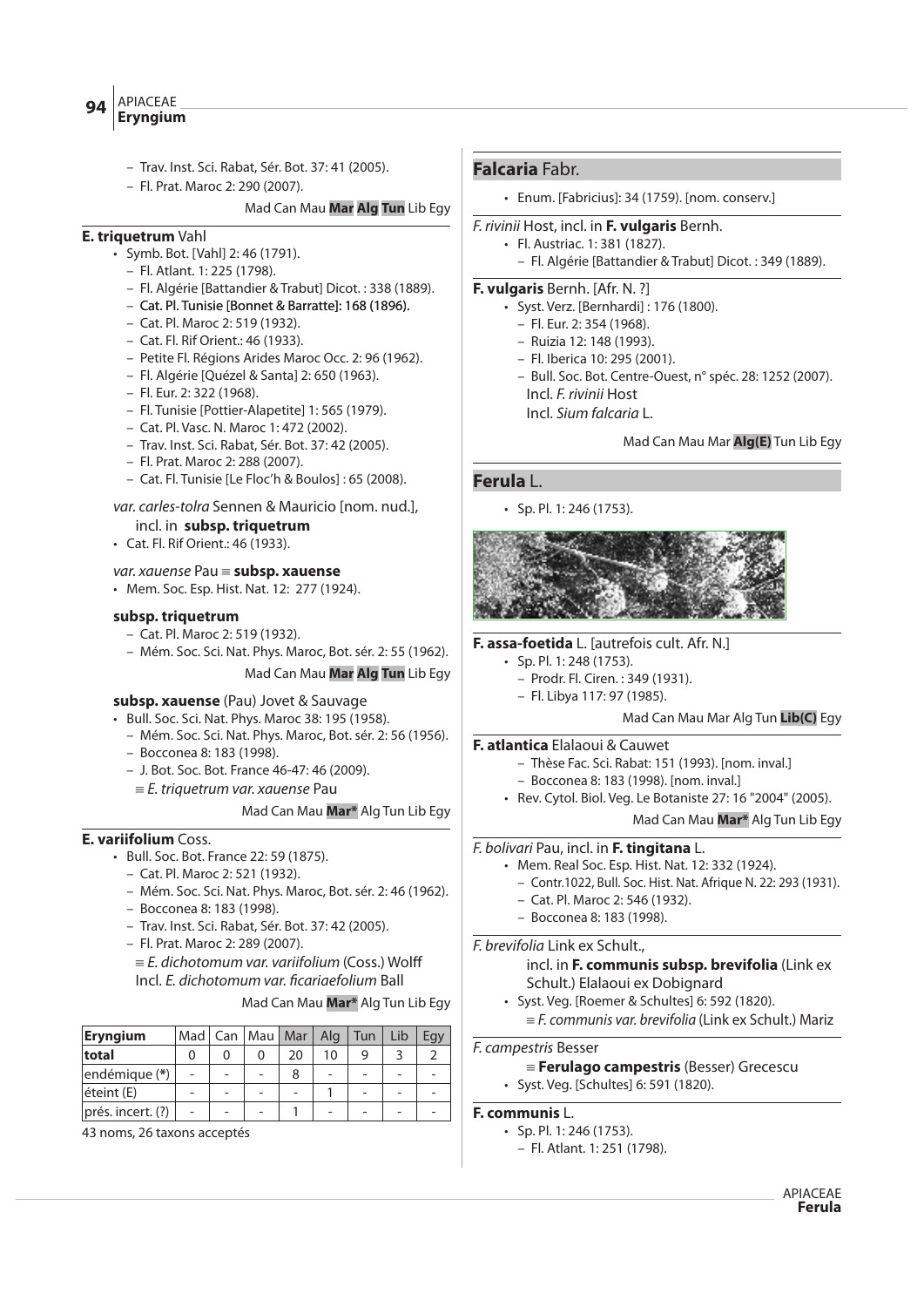- Cat. Pl. Tunisie [Bonnet & Barratte]: 181 (1896).
- Prodr. Fl. Ciren. : 348 (1931).
- Cat. Pl. Maroc 2: 545 (1932).
- Petite Fl. Régions Arides Maroc Occ. 2: 112 (1962).
- Fl. Algérie [Quézel & Santa] 2: 670 (1963).
- Fl. Eur. 2: 359 (1968).
- Fl. Tunisie [Pottier-Alapetite] 1: 607 (1979).
- Fl. Libya 117: 98 (1985).
- Fl. Andaluc. Occ. 2: 321 (1987).
- Ruizia 12: 165 (1993).
- Cat. Pl. Vasc. N. Maroc 1: 461 (2002).
- Trav. Inst. Sci. Rabat, Sér. Bot. 37: 42 (2005).
- Bull. Soc. Bot. Centre-Ouest, n° spéc. 28: 1266 (2007).
- Fl. Prat. Maroc 2: 330 (2007).
- Cat. Fl. Tunisie [Le Floc'h & Boulos] : 65 (2008). Incl. F. ferulago L.

#### f. ellipsocarpa Maire, incl. in **subsp. brevifolia**

• Contr. 1824, Bull. Soc. Hist. Nat. Afrique N. 26: 206(1935).

#### f.strongylocarpa Maire, incl. in **subsp. brevifolia**

• Contr. 1824, Bull. Soc. Hist. Nat. Afrique N. 26: 206(1935).

#### var. brevifolia (Link ex Schult.) Mariz,

#### { **subsp. brevifolia**

- Bol. Soc. Brot. 12: 207 (1895).
	- Contr. 828, Bull. Soc. Hist. Nat. Afrique N. 22: 50 (1931).
	- Contr. 1824, Bull. Soc. Hist. Nat. Afrique N. 26: 206(1935).

# var. genuina (Gren. & Godr.) Burnat [nom. superfl.],

- incl. in **subsp. communis** – Cat. Pl. Maroc 2: 545 (1932).
- Petite Fl. Régions Arides Maroc Occ. 2: 112 (1962).
- Fl. Tunisie [Pottier-Alapetite] 1: 607 (1979).

#### var. gummifera Batt., incl. in **subsp. brevifolia** • Fl. Algérie [Battandier & Trabut] Dicot. : 367 (1889).

#### var. intermedia Elalaoui & Cauwet [nom. inval.],

- incl. in **subsp. communis**
- Thèse Fac. Sci. Rabat: 153 (1993).
- Rev. Cytol. Biol. Vég. Le Botaniste 27: 16 "2004" (2005).

# var. littoralis Elalaoui & Cauwet [nom. inval.],

- incl. in **subsp. brevifolia**
- Thèse Fac. Sci. Rabat: 154 (1993).
- Rev. Cytol. Biol. Vég. Le Botaniste 27: 16 "2004" (2005).
- var. sousseensis Elalaoui & Cauwet [nom. inval.],
- Thèse Fac. Sci. Rabat: 153 (1993).

# **subsp. brevifolia** (Link ex Schult.) Elalaoui ex Dobignard **comb. & stat. nov.**

- Index Fl. Afrique N. 2: 95 (2011).
	- $E = F$ . brevifolia Link ex Schult. [basion.]
	- Syst. Veg. [Roemer & Schultes] 6: 592 (1820).
	- Thèse Fac. Sci. Rabat: 154 (1993). [nom. inval.]
	- Rev. Cytol. Biol. Vég. Le Botaniste 27: 16 "2004" (2005). [nom. inval.]

#### Mad **Can** Mau **Mar Alg** Tun Lib Egy

#### INDEX SYNONYMIQUE DE LA FLORE D'AFRIQUE DU NORD

#### **subsp. communis**

– Fl. Algérie [Quézel & Santa] 2: 670 (1963). Incl. F. communis var. genuina

#### Mad Can Mau **Mar Alg Tun Lib** Egy

- subsp. glauca (L.) Rouy & Camus = F. glauca L.
- Fl. Fr. [Rouy & E.G. Camus] 7: 398 (1901).
- Bocconea 8: 183 (1998).

#### **subsp. linkii** (Webb) Reduron & Dobignard, **comb. & stat. nov.**

- Index Fl. Afrique N. 2: 95 (2011).  $E = F$ . linkii Webb [basion.]
	- Hist. Nat. Îles Canaries (Phytogr. Can.) 3(2), 2: 160 (1843).

Mad **Can\*** Mau Mar Alg Tun Lib Egy

subsp. sousseensis Elalaoui & Cauwet [nom. inval.],

- incl. in **subsp. communis** L.
- Bocconea 8: 183 (1998).
- Rev. Cytol. Biol. Vég. Le Botaniste 27: 16 "2004" (2005).

#### F. cossoniana Batt. & Trab. [nom. illeg.],

#### incl. in **F. longipes** Coss. ex Bonnet & Maury

- Bull. Soc. Bot. France 35: 340 "1888" (1889).
	- Cat. Pl. Maroc 2: 546 (1932).
	- Contr. 2978, Bull. Soc. Hist. Nat. Afrique N. 30: 345 (1939).
	- Hammadas sud-Maroc.: 116 (1954).
	- Fl. Algérie [Quézel & Santa] 2: 670 (1963).
	- Fl. Sahara, éd. 2 : 359 (1983).
	- Fl. Libya 117: 100 (1985).
	- Rev. Cytol. Biol. Vég. Le Botaniste 27: 16 "2004" (2005).
	- Trav. Inst. Sci. Rabat, Sér. Bot. 37: 42 (2005).
- Fl. Prat. Maroc 2: 329 (2007).

# F. ferulago L., incl. in **F. communis** L.

- Sp. Pl. 1: 247 (1753)
	- Fl. Atlant. 1: 251 (1798).
	- Fl. Algérie [Munby]: 30 (1847).
- Bull. Soc. Bot. Centre-Ouest, n° spéc. 28: 1281 (2007).

#### **F. fontqueri** Jury

- Lagascalia 18(2): 279 (1996).
	- Cat. Pl. Vasc. N. Maroc 1: 462 (2002).
	- Trav. Inst. Sci. Rabat, Sér. Bot. 37: 42 (2005).
	- Fl. Prat. Maroc 2: 330 (2007).

#### Mad Can Mau **Mar\*** Alg Tun Lib Egy

#### **F. glauca** L.

- Sp. Pl. 1: 247 (1753).
	- Fl. Algérie [Battandier & Trabut] Dicot. : 367 (1889).
	- Cat. Pl. Maroc 2: 545 (1932).
	- Bull. Soc. Bot. Centre-Ouest, n° spéc. 28: 1283 (2007).
	- $E = F$ . communis subsp. glauca (L.) Rouy & Camus

# Mad Can Mau **Mar(?) Alg** Tun Lib Egy

#### **F. gouliminensis** Elalaoui & Cauwet

- Thèse Fac. Sci. Rabat: 158 (1993).
	- Bocconea 8: 183 (1998).
- Rev. Cytol. Biol. Veg. Le Botaniste 27: 16 "2004" (2005).

#### Mad Can Mau **Mar\*** Alg Tun Lib Egy

APIACEAE **Ferula**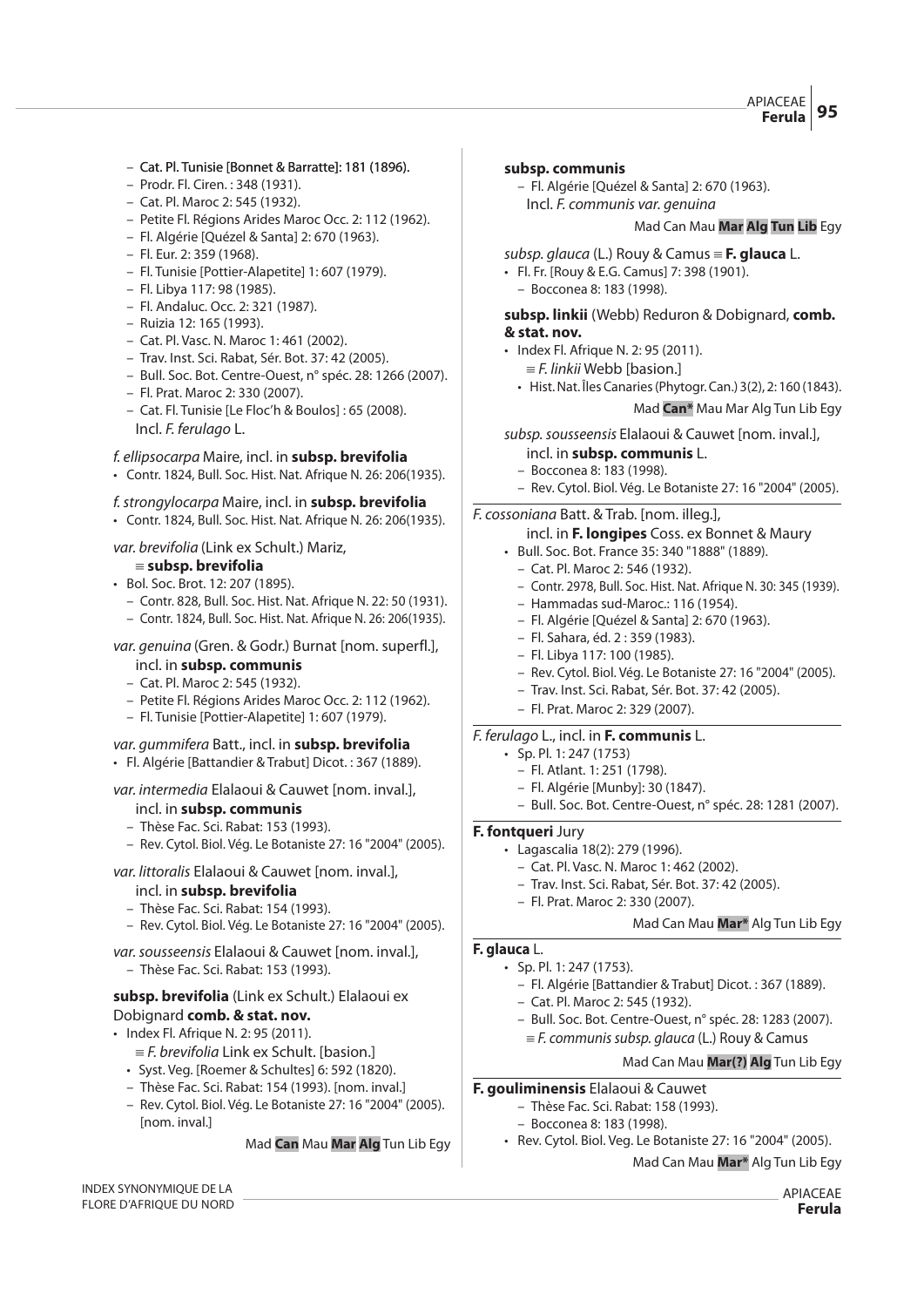#### **F. lancerotensis** Parl. ex Hartung

- Geol. Verh. Ins. Lanzarote & Fuerteventura: 145 (1857).
	- Îles Canaries [Pitard & Proust] : 205 (1909).
	- Bot. Jahrb. Syst. 14: 242 (1892).
	- Sommerfeltia 17: 1-295 (1993).

### Mad **Can\*** Mau Mar Alg Tun Lib Egy

# **F. latipinna** Santos

- Veg. Fl. La Palma: 232 (1983).
	- Sommerfeltia 17: 1-295 (1993).

Mad **Can\*** Mau Mar Alg Tun Lib Egy

#### F. linkii Webb,

#### incl. in **F. communis subsp. linkii** (Webb) Reduron & Dobignard

- Hist. Nat. Îles Canaries (Phytogr. Can.) 3(2), 2: 160 (1843).
	- Îles Canaries [Pitard & Proust] : 205 (1909).
	- Sommerfeltia 17: 1-295 (1993).

# **F. longipes** Coss. ex Bonnet & Maury,

- J. Bot. [Morot] 2: 314 (1888).
	- Fl. Algérie [Battandier & Trabut] Dicot. : 368 (1889).
	- Bull. Soc. Bot. France 35: 388 "1888" (1889).
	- Fl. Algérie-Tunisie [Battandier & Trabut]: 149 "1902"  $(1905)$

Incl. F. cossoniana Batt. & Trab.

### Mad Can Mau **Mar Alg** Tun **Lib** Egy

# F. loscosii auct. Afr. N. non Lange,

incl. in **F. longipes** Coss. ex Bonnet & Maury

– Acta Bot. Barcin. 45: 197 (1998).

# subsp. cossoniana (Batt.) Cauwet & Elalaoui [nom. inval.], incl. in **F. longipes**

– Acta Bot. Barcinon. 48: 197 (1998).

#### F. lutea (Poir.) Maire { **Ferulago lutea** (Poir.) Grande

- Contr. 2031, Bull. Soc. Hist. Nat. Afrique N. 27: 227 (1936).
	- Cat. Pl. Maroc 4: 1088 (1941).
	- Fl. Algérie [Quézel & Santa] 2: 668 (1963).
	- Fl. Tunisie [Pottier-Alapetite] 1: 608 (1979).
	- Fl. Libya 117: 101 (1985).

# var. microcarpa (Maire) Maire, incl. in **Ferulago lutea**

• Cat. Pl. Maroc 4: 1088 (1941).

 $E$ . sulcata var. microcarpa Maire

# var. mouretii (Maire) Maire,

# incl. in **Ferulago biumbellata** Pomel

• Cat. Pl. Maroc 4: 1088 (1941).

 $E$  sulcata var. mouretii Maire

# **F. marmarica** Asch. & Schweinf.

- Bull. Herb. Boissier 1: 649 (1893).
	- Fl. Lib. Prodr [E.A. Durand & Barratte]: 109 (1910).
	- Prodr. Fl. Ciren. : 349 (1931).
	- Fl. Libya 117: 101 (1985).
	- Fl. Egypt [Boulos] 2: 177 (2000).

#### Mad Can Mau Mar Alg Tun **Lib Egy**

#### **F. sauvagei** El Alaoui & Cauwet

- Thèse Fac. Sci. Rabat: 157 (1993). [nom. inval.]
- Bocconea 8: 183 (1998). [nom. inval.]
- Rev. Cytol. Biol. Veg. Le Botaniste 27: 16 "2004" (2005). Mad Can Mau **Mar\*** Alg Tun Lib Egy

# F.sulcata Desf., incl. in **Ferulago lutea** (Poir.) Grande

- Fl. Atlant. 1: 252, t. 67 (1798).
	- Fl. Algérie [Battandier & Trabut] Dicot. : 368 (1889).
	- Cat. Pl. Tunisie [Bonnet & Barratte]: 183 (1896).
	- Fl. Lib. Prodr [E.A. Durand & Barratte]: 110 (1910).
	- Prodr. Fl. Ciren. : 349 (1931).
	- Cat. Pl. Maroc 2: 545 (1932).
	- Contr. 2031, Bull. Soc. Hist. Nat. Afrique N. 27: 227 (1936).

#### var. biumbellata (Pomel) Batt.

- { **Ferulago biumbellata** Pomel
- Fl. Algérie [Battandier & Trabut] Dicot. : 368 (1889).

var. crassicosta (Pomel) Batt.,

incl. in **Ferulago lutea** (Poir.) Grande

• Fl. Algérie [Battandier & Trabut] Dicot. : 368 (1889).  $=$  Ferulago crassicosta Pomel

var. leptocarpa (Pomel) Batt.,

incl. in **Ferulago lutea** (Poir.) Grande

• Fl. Algérie [Battandier & Trabut] Dicot. : 368 (1889).  $=$  Ferulago leptocarpa Pomel

var. microcarpa Maire,

incl. in **Ferulago lutea** (Poir.) Grande

• Contr. 1825, Bull. Soc. Hist. Nat. Afrique N. 23: 205 (1935).

var. mouretii Maire,

- incl. in **Ferulago biumbellata** Pomel
- Contr.1023, Bull. Soc. Hist. Nat. Afrique N. 22: 293 (1931).
- Cat. Pl. Maroc 2: 545 (1932).

var. parvifolia (Pomel) Batt.,

- incl. in **Ferulago lutea** (Poir.) Grande
- Fl. Algérie [Battandier & Trabut] Dicot. : 368 (1889).
	- Cat. Pl. Maroc 2: 545 (1932).
	- $\equiv$  Ferulago parvifolia Pomel

var.scabra (Pomel) Batt. { **Ferulago scabra** Pomel

• Fl. Algérie [Battandier & Trabut] Dicot. : 368 (1889).

# **F. tingitana** L.

- Sp. Pl. 1: 247 (1753).
	- Fl. Atlant. 1: 250 (1798).
	- Fl. Algérie [Battandier & Trabut] Dicot.: 367 (1889).
	- Cat. Pl. Tunisie [Bonnet & Barratte]: 182 (1896).
	- Prodr. Fl. Ciren. : 348 (1931).
	- Cat. Pl. Maroc 2: 546 (1932).
	- Fl. Algérie [Quézel & Santa] 2: 670 (1963).
	- Fl. Eur. 2: 359 (1968).
	- Fl. Tunisie [Pottier-Alapetite] 1: 608 (1979).
	- Fl. Libya 117: 98 (1985).
	- Fl. Andaluc. Occ. 2: 321 (1987).
	- Ruizia 12: 166 (1993).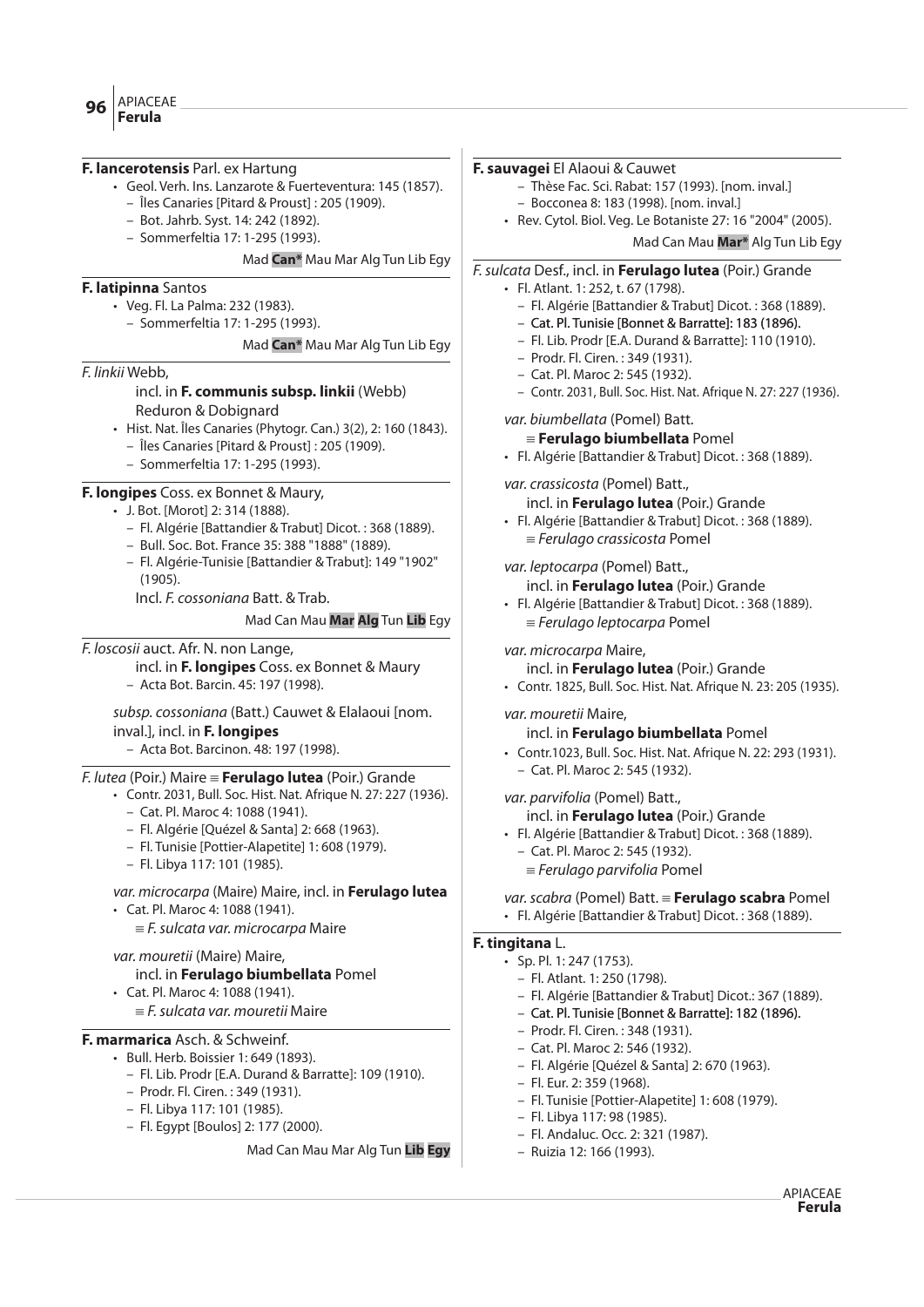APIACEAE **Ferula** 

- Cat. Pl. Vasc. N. Maroc 1: 462 (2002).
- Fl. Iberica 10: 333 (2003).
- Trav. Inst. Sci. Rabat, Sér. Bot. 37: 42 (2005).
- Fl. Prat. Maroc 2: 330 (2007).
- Bull. Soc. Bot. Centre-Ouest, n° spéc. 28: 1288 (2007).
- Cat. Fl. Tunisie [Le Floc'h & Boulos] : 65 (2008).
	- Incl. F. bolivari Pau

#### Mad Can Mau **Mar Alg Tun Lib** Egy

var. vesceritensis Coss. & Durieu ex Batt.

- { **F. vesceritensis** Coss. & Durieu ex Batt.
- Bull. Soc. Bot. France 33: 478 "1886" (1887).
	- Cat. Pl. Tunisie [Bonnet & Barratte]: 182 (1896).
	- Piantae Tripol. : 164 (1914).

#### **F. tunetana** Pomel ex Batt.

- Bull. Soc. Bot. France 33: 478 "1886" (1887).
	- Cat. Pl. Tunisie [Bonnet & Barratte]: 182 (1896).
	- Fl. Algérie-Tunisie [Battandier & Trabut] : 149 "1902" (1905).
	- Fl. Tunisie [Pottier-Alapetite] 1: 608 (1979).
	- Cat. Fl. Tunisie [Le Floc'h & Boulos] : 65 (2008).

#### Mad Can Mau Mar Alg **Tun\*** Lib Egy

#### **F. vesceritensis** Coss. & Durieu ex Batt.

- Fl. Algérie [Battandier & Trabut] Dicot.: 368 (1889).
	- Contr. 2032, Bull. Soc. Hist. Nat. Afrique N. 27: 227 (1936).
	- Fl. Algérie [Quézel & Santa] 2: 670 (1963).
	- Fl. Sahara, éd. 2 : 359 (1983).
	- $E = F$ . tingitana var. vesceritensis Coss. & Durieu ex Batt.

#### Mad Can Mau Mar **Alg Tun Lib** Egy

| <b>Ferula</b>     | Mad I | Can | Mau | Mar | Alg. | Tun | Lib | Egy |
|-------------------|-------|-----|-----|-----|------|-----|-----|-----|
| total             |       |     |     |     | h    |     |     |     |
| endémique (*)     |       |     |     |     |      |     |     |     |
| cultivé (C)       |       |     |     |     |      |     |     |     |
| prés. incert. (?) |       |     |     |     |      | -   |     |     |

50 noms, 16 taxons acceptés

#### **Ferulago** W.D.J. Koch

• Nova Acta Phys.-Med. Acad. Caes. Leop.-Carol. Nat. Cur. 12(1): 97 (1824).

#### **F. biumbellata** Pomel

- Nouv. Mat. Fl. Atlant. 1: 142 (1874).
	- Boissiera 30: 80 (1979).
	- Bocconea 8: 183 (1998).
	- Trav. Inst. Sci. Rabat, Sér. Bot. 37: 43 (2005).
	- Fl. Prat. Maroc 2: 331 (2007).
	- $\equiv$  Ferula sulcata var. biumbellata (Pomel) Batt. Incl. Ferula sulcata var. mouretii Maire
		- Mad Can Mau **Mar Alg** Tun Lib Egy

#### **F. campestris** (Besser) Grecescu

- Consp. Fl. Roman.: 252 (1898).
	- Boissiera 30: 87 (1979).
- INDEX SYNONYMIQUE DE LA FLORE D'AFRIQUE DU NORD
- Bocconea 8: 183 (1998).
- Trav. Inst. Sci. Rabat, Sér. Bot. 37: 43 (2005).
- Bull. Soc. Bot. Centre-Ouest, n° spéc. 28: 1295 (2007).
- Fl. Prat. Maroc 2: 331 (2007).
- J. Bot. Soc. Bot. France 46-47: 46 (2009).
- $=$  Ferula campestris Besser

#### Mad Can Mau **Mar** Alg Tun Lib Egy

F. crassicosta Pomel, incl. in **F. lutea** (Poir.) Grande • Nouv. Mat. Fl. Atlant. 1: 143 (1874).

F. leptocarpa Pomel, incl. in **F. lutea** (Poir.) Grande • Nouv. Mat. Fl. Atlant. 1: 143 (1874).

#### **F. lutea** (Poir.) Grande

- Bull. Orto Bot. Regia Univ. Napoli 4: 366 (1914).
	- Fl. Eur. 2: 360 (1968).
	- Boissiera 30: 112 (1979).
	- Bocconea 8: 183 (1998).
	- Cat. Pl. Vasc. N. Maroc 1: 462 (2002).
	- Trav. Inst. Sci. Rabat, Sér. Bot. 37: 43 (2005).
	- Fl. Prat. Maroc 2: 331 (2007).
	- Cat. Fl. Tunisie [Le Floc'h & Boulos] : 65 (2008).
		- $\equiv$  Ligusticum luteum Poir.
	- $=$  Ferula lutea (Poir.) Maire
	- Incl. Ferula sulcata Desf.
	- Incl. Ferulago crassicosta Pomel
	- Incl. F. leptocarpa Pomel
	- Incl. F. parvifolia Pomel
	- Incl. F.sulcata (Desf.) Pomel

# Mad Can Mau **Mar Alg Tun Lib** Egy

F. parvifolia Pomel, incl. in **F. lutea** (Poir.) Grande • Nouv. Mat. Fl. Atlant. 2 : 311 (1875).

#### **F. scabra** Pomel

- Nouv. Mat. Fl. Atlant. 1: 144 (1874).
	- Boissiera 30: 135 (1979).
- Bocconea 8: 184 (1998).
- Trav. Inst. Sci. Rabat, Sér. Bot. 37: 43 (2005).
- Fl. Prat. Maroc 2: 331 (2007).
- $=$  Ferula sulcata var. scabra (Pomel) Batt.

Mad Can Mau **Mar Alg** Tun Lib Egy

F.sulcata (Desf.) Pomel, incl. in **F. lutea** (Poir.) Grande

- Nouv. Mat. Fl. Atlant. 1: 142 (1874).
	- $\equiv$  Ferula sulcata Desf.

| Ferulago                   | Mad   Can   Mau   Mar   Alg   Tun   Lib |  |  |  |  |
|----------------------------|-----------------------------------------|--|--|--|--|
| total                      |                                         |  |  |  |  |
| 8 noms, 4. taxons acceptés |                                         |  |  |  |  |

#### **Foeniculum** Mill.

• Gard. Dict. ed. 4 (1754).

F. capillaceum Gilib. [nom. inval.], incl. in **F. vulgare** Mill.

- Fl. Lit. Inch. 2: 40 (1782).
- Piantae Tripol. : 164 (1914).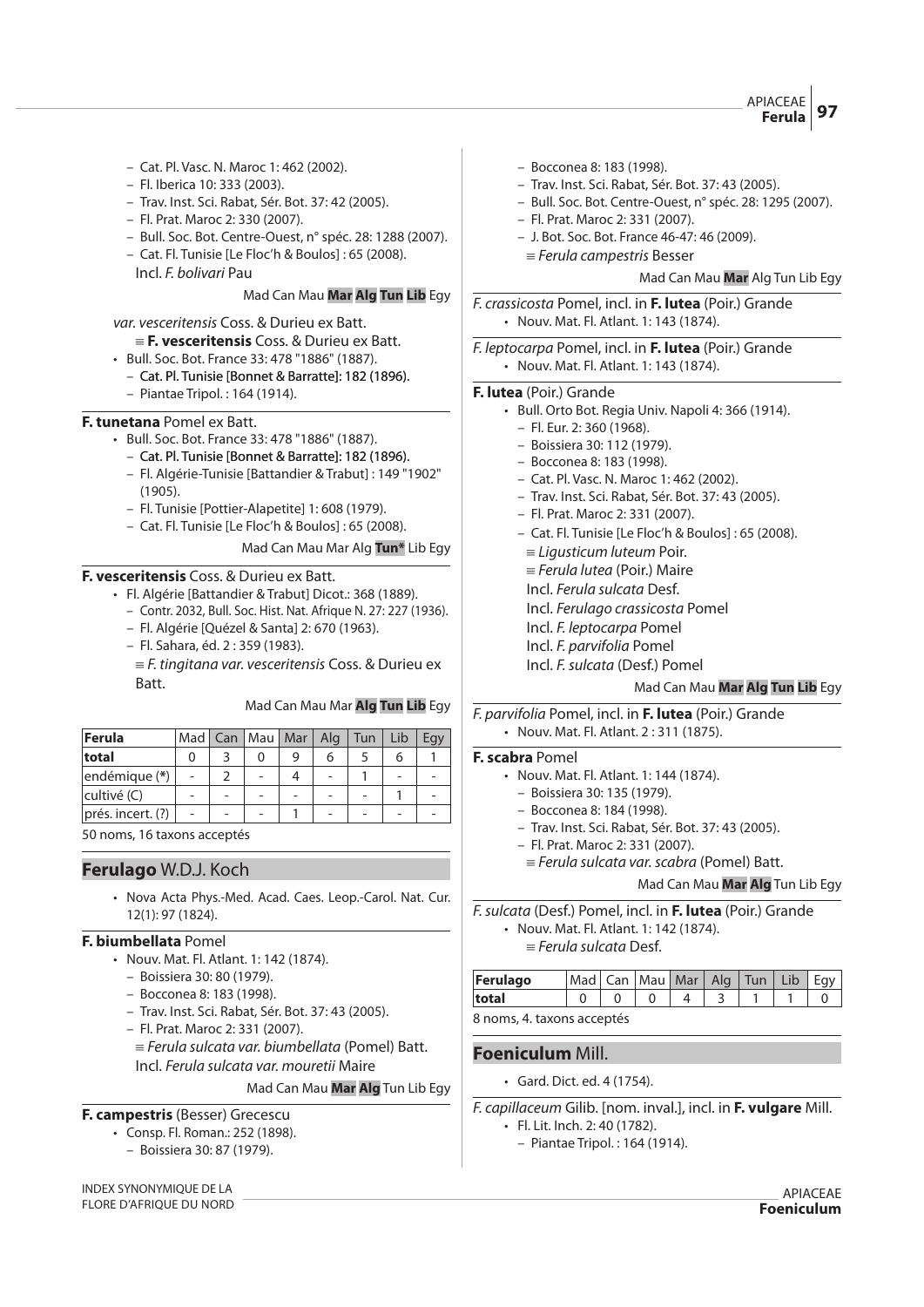| F. dulce Mill., incl. in <b>F. vulgare</b> Mill.<br>· Gard. Dict. ed. 8, n°2 (1768). |
|--------------------------------------------------------------------------------------|
|                                                                                      |
| <i>F. piperitum</i> (Ucria) Sweet,                                                   |
| incl. in F. vulgare subsp. piperitum (Ucria) Bég.                                    |
| • Hort. Brit. [Sweet] 1: 187 (1826).                                                 |
| - Îles Canaries [Pitard & Proust] : 203 (1909).                                      |
| $\equiv$ Anethum piperitum Ucria                                                     |
| <b>F. scoparium</b> Quézel                                                           |
| • Bull. Soc. Hist. Nat. Afrique N. 48: 91 (1957).                                    |
| Mad Can Mau Mar Alg Tun Lib(T*) Egy                                                  |
| F. subinodorum Maire, Weiller & Wilczek,                                             |
| • Contr. 1823, Bull. Soc. Hist. Nat. Afrique N. 26: 205 (1935).                      |
| - Bull. Soc. Hist. Nat. Afrique N. 26: 121 (1935).                                   |
| $\equiv$ F. vulgare subsp. subinodorum (Maire et al.) Ibn                            |
| Tattou                                                                               |
| Mad Can Mau Mar* Alg Tun Lib Egy                                                     |

# **F. vulgare** Mill.

- Gard. Dict., ed. 8 : 1 (1768).
	- Spicil. Marocc. [Ball]: 471 (1878).
	- Fl. Algérie [Battandier & Trabut] Dicot.: 362 (1889).
	- Cat. Pl. Tunisie [Bonnet & Barratte]: 180 (1896).
	- Îles Canaries [Pitard & Proust] : 203 (1909).
	- Cat. Pl. Maroc 2: 543 (1932).
	- Petite Fl. Régions Arides Maroc Occ. 2: 110 (1962).
	- Fl. Algérie [Quézel & Santa] 2: 671 (1963).
	- Fl. Eur. 2: 341 (1968).
	- Fl. Tunisie [Pottier-Alapetite] 1: 603 (1979).
	- Fl. Libya 117: 53 (1985).
	- Fl. Andaluc. Occ. 2: 305 (1987).
	- Contrib. Etud. Gen. Foeniculum, Actes éd. Rabat : 21- 36 (1997).
	- Fl. Egypt [Boulos] 2: 174 (2000).
	- Cat. Pl. Vasc. N. Maroc 1: 455 (2002).
	- Fl. Iberica 10: 232 (2003).
	- Trav. Inst. Sci. Rabat, Sér. Bot. 37: 43 (2005).
	- Fl. Prat. Maroc 2: 313 (2007).
	- Cat. Fl. Tunisie [Le Floc'h & Boulos] : 65 (2008).

# var. capillaceum (Gilib.) Burnat, incl. in **subsp. vulgare**

- Fl. Alpes Marit. 4: 179 (1906).
	- Prodr. Fl. Ciren.: 348 (1931).
	- Cat. Pl. Maroc 2: 543 (1932).

#### var. dulce (Mill.) Batt. & Trab., incl. in **subsp. vulgare**

• Fl. Algérie-Tunisie [Battandier & Trabut]: 147 "1902" (1905).  $E = F$ . dulce Mill.

#### var. inodorum Maire, incl. in **subsp. vulgare**

• Contr.1823, Bull. Soc. Hist. Nat. Afrique N. 26: 205 (1935).

# var. piperitum (Ucria) Ball { **subsp. piperitum**

- Spicil. Marocc. [Ball]: 472 (1878).
	- Fl. Algérie [Battandier & Trabut] Dicot. : 362 (1889).
	- Prodr. Fl. Ciren. : 348 (1931).
- var. subinodorum (Maire & al.) Maire,
	- {**F. subinodorum** Maire, Weiller & Wilczek
- Cat. Pl. Maroc 4: 1087 (1941).

#### subsp. capillaceum (Gilib.) Holmboe,

- incl. in **subsp. vulgare**
- Stud. Veg. Cypr. : 140 (1914).
	- Fl. Algérie [Quézel & Santa] 2: 672 (1963).
	- Fl. Tunisie [Pottier-Alapetite] 1: 604 (1979).
- $E$ . capillaceum Gilib.
- subsp. dulce auct. Alg. [nom. inval.],

#### incl. in **subsp. vulgare**

– Fl. Algérie [Quézel & Santa] 2: 672 (1963).

### **subsp. piperitum** (Ucria) Bég.

- Ann. Mus. Civ. Stor. Nat. Genova, ser. 3, 3: 447 (1907).
	- Cat. Pl. Maroc 2: 543 (1932).
	- Fl. Algérie [Quézel & Santa] 2: 671 (1963).
	- Fl. Tunisie [Pottier-Alapetite] 1: 604 (1979).
	- Fl. Andaluc. Occ. 2: 305 (1987).
	- Ruizia 12: 91 (1993).
	- Fl. Egypt [Boulos] 2: 174 (2000).
	- Cat. Pl. Vasc. N. Maroc 1: 455 (2002).
	- Trav. Inst. Sci. Rabat, Sér. Bot. 37: 43 (2005).
	- Bull. Soc. Bot. Centre-Ouest 28: 1322 (2007).
	- Fl. Prat. Maroc 2: 313 (2007).
	- Cat. Fl. Tunisie [Le Floc'h & Boulos] : 65 (2008).
		- $=$  Anethum piperitum Ucria

#### Mad **Can** Mau **Mar Alg Tun Lib Egy**

subsp. subinodorum (Maire et al.) Ibn Tattou

- {**F. subinodorum** Maire, Weiller & Wilczek
- Bocconea 8: 184 (1998).
	- Trav. Inst. Sci. Rabat, Sér. Bot. 37: 44 (2005).
	- Fl. Prat. Maroc 2: 313 (2007).

#### **subsp. vulgare**

- Sommerfeltia 17: 1-295 (1993).
- Fl. Egypt [Boulos] 2: 174 (2000).
- Trav. Inst. Sci. Rabat, Sér. Bot. 37: 43 (2005).
- Fl. Prat. Maroc 2: 313 (2007).
- Cat. Fl. Tunisie [Le Floc'h & Boulos] : 65 (2008).

# **Mad Can** Mau **Mar Alg Tun Lib Egy**

| Foeniculum    |  | Mad   Can   Mau   Mar   Alg   Tun   Lib |  |  | Fav |
|---------------|--|-----------------------------------------|--|--|-----|
| total         |  |                                         |  |  |     |
| endémique (*) |  |                                         |  |  |     |

14 noms, 3 taxons acceptés + Tibesti 1**\***

#### **Geocaryum** Coss.

• Notes Pl. Crit.: 112 (1851).

G. capillifolium Coss.,

# incl. in **Conopodium marianum** Lange

- Notes Pl. Crit.: 113 (1851)
	- Fl. Algérie [Battandier & Trabut] Dicot. : 344 (1889).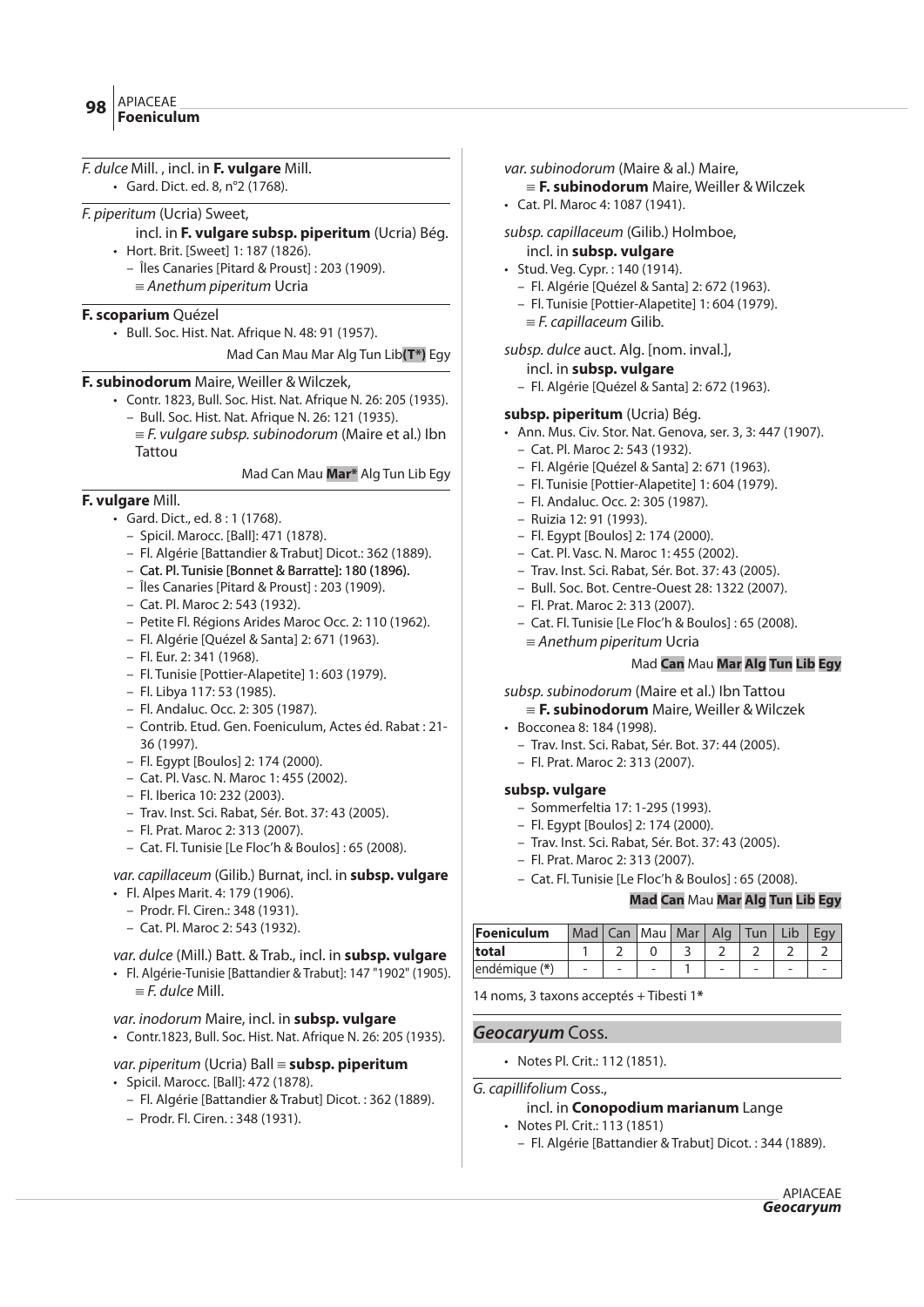G. tenuifolium Coss. [nom. nud.]

- incl. in **Conopodium marianum** Lange
- Bull. Soc. Bot. France 2: 643 (1855).

# **Gliopsis** Rauschert

• Taxon 31(3): 556 (1982).

- G. herbanica (Bolle) Rauschert,
	- {**Rutheopsis herbanica** (Bolle) A. Hansen & Sunding
	- Taxon 31(3): 556 (1982).

# **Hasselquistia** L.

• Cent. Pl. 1: 9 (1755).

H. aegyptiaca L. { **Tordylium aegyptiacum** (L.) Poir.

• Cent. Pl. 1: 9 (1755).

# **Helosciadium** W.D.J. Koch

• Nova Acta Phys.-Med. Acad. Caes. Leop.-Carol. Nat. Cur. 12(1): 125 (1824).

#### **H. crassipes** W.D.J. Koch

- Nova Acta Phys.-Med. Acad. Caes. Leop.-Carol. Nat. Cur. 12(1): 126 (1824).
	- Cat. Pl. Tunisie [Bonnet & Barratte]: 173 (1896).
	- Fl. Algérie [Quézel & Santa] 2: 673 (1963).
	- Fl. Tunisie [Pottier-Alapetite] 1: 590 (1979).
	- Edinburgh J. Bot. 58(2): 301-330 (2001). (2001).
	- Bull. Soc. Bot. Centre-Ouest, n° spéc. 28: 1347 (2007).
	- $=$  Apium crassipes (W.D.J. Koch) Rchb. f.

# Mad Can Mau Mar **Alg Tun** Lib **Egy**

# **H. inundatum** (L.) W.D.J. Koch

- Nova Acta Phys.-Med. Acad. Caes. Leop.-Carol. Nat. Cur. 12(1): 126 (1824).
	- Cat. Pl. Tunisie [Bonnet & Barratte]: 173 (1896).
	- Cat. Pl. Maroc 2: 534 (1932).
	- Fl. Algérie [Quézel & Santa] 2: 673 (1963).
	- Fl. Tunisie [Pottier-Alapetite] 1: 589 (1979).
	- Edinburgh J. Bot. 58(2): 301-330 (2001). (2001).
	- Bull. Soc. Bot. Centre-Ouest, n° spéc. 28: 1353 (2007).  $\equiv$  Apium inundatum (L.) Rchb. f.
	- $\equiv$  Sison inundatum L.

# Mad Can Mau **Mar Alg Tun** Lib Egy

# **H. nodiflorum** (L.) W.D.J. Koch

- Nova Acta Phys.-Med. Acad. Caes. Leop.-Carol. Nat. Cur. 12(1): 126 (1824).
	- Man. Fl. Madeira 1: 348 (1864).
	- Cat. Pl. Tunisie [Bonnet & Barratte]: 173 (1896).
	- Îles Canaries [Pitard & Proust] : 200 (1909).
	- Prodr. Fl. Ciren. : 344 (1931).
	- Cat. Pl. Maroc 2: 534 (1932).
	- Contr. 2456, Bull. Soc. Hist. Nat. Afrique N. 29: 420 (1938).
	- Fl. Algérie [Quézel & Santa] 2: 673 (1963).

INDEX SYNONYMIQUE DE LA FLORE D'AFRIQUE DU NORD

- Fl. Tunisie [Pottier-Alapetite] 1: 589 (1979).
- Fl. Sahara, éd. 2 : 359 (1983).
- Edinburgh J. Bot. 58(2): 301-330 (2001). (2001).
- Bull. Soc. Bot. Centre-Ouest, n° spéc. 28: 1361 (2007).  $\equiv$  Sium nodiflorum L.
	- $\equiv$  Apium nodiflorum (L.) Lag.
	- Incl. Sium radiatum Viv.

#### **Mad Can** Mau **Mar Alg Tun Lib Egy**

var. ochreatum (DC.) Bab., incl. in **H. nodi"orum**

- Man. Brit. Bot., ed. 8: 157 (1881).
	- Îles Canaries [Pitard & Proust] : 200 (1909).
	- Cat. Pl. Maroc 2: 534 (1932).
	- Cat. Fl. Rif Orient. : 48 (1933).
	- Bull. Soc. Bot. Centre-Ouest, n° spéc. 28: 1368 (2007).  $\equiv$  Sium repens var. ochreatum DC.

# var. radiatum (Viv.) Coss., incl. in **H. nodi"orum**

- Bull. Soc. Bot. France 12: 277 "1865" (1866).
	- Prodr. Fl. Ciren. : 344 (1931).
	- $\equiv$  Sium radiatum Viv.

# var. repentiforme Rouy & E.G. Camus,

- $ind.$  in **H. nodiflorum**
- Fl. France [Rouy & E.G. Camus] 7: 363 (1901).
	- Îles Canaries [Pitard & Proust] : 200 (1909).
	- Cat. Fl. Rif Orient. : 48 (1933).
	- Cat. Pl. Maroc 4: 1085 (1941).
	- Bull. Soc. Bot. Centre-Ouest, n° spéc. 28: 1383 (2007).

# **H. repens** (Jacq.) W.D.J. Koch

- Nova Acta Phys.-Med. Acad. Caes. Leop.-Carol. Nat. Cur. 12(1): 126 (1824).
	- Îles Canaries [Pitard & Proust] : 200 (1909).
	- Bull. Soc. Hist. Nat. Afrique N. 12: 184 (1921).
	- Cat. Pl. Maroc 2: 534 (1932).
	- Cat. Fl. Rif Orient. : 48 (1933).
	- Bull. Soc. Bot. Centre-Ouest, n° spéc. 28: 1370 (2007).
		- $=$  Sium repens Jacq.
		- $\equiv$  Apium repens (Jacq.) Lag.

# Mad **Can** Mau **Mar** Alg Tun Lib Egy

| Helosciadium   Mad   Can   Mau   Mar   Alg   Tun   Lib   Egy |  |  |  |  |
|--------------------------------------------------------------|--|--|--|--|
| total                                                        |  |  |  |  |
| 9 noms. 4 taxons accentés.                                   |  |  |  |  |

9 noms, 4 taxons acceptés

# **Heracleum** L.

• Sp. Pl. 1: 249 (1753).

H. absinthifolium Vent. { **Zosima absinthifolia** (Vent.) Link • Choix Pl. : t. 7 (1803).

- H. algeriense Coss. ex Batt. & Trab.,
	- { **H. sphondylium subsp. algeriense** (Coss. ex Batt. & Trab.) Dobignard
	- Fl. Algérie-Tunisie [Battandier & Trabut]: 149 "1902" (1905). – Fl. Algérie, Suppl. Phanérog.: 49 (1910).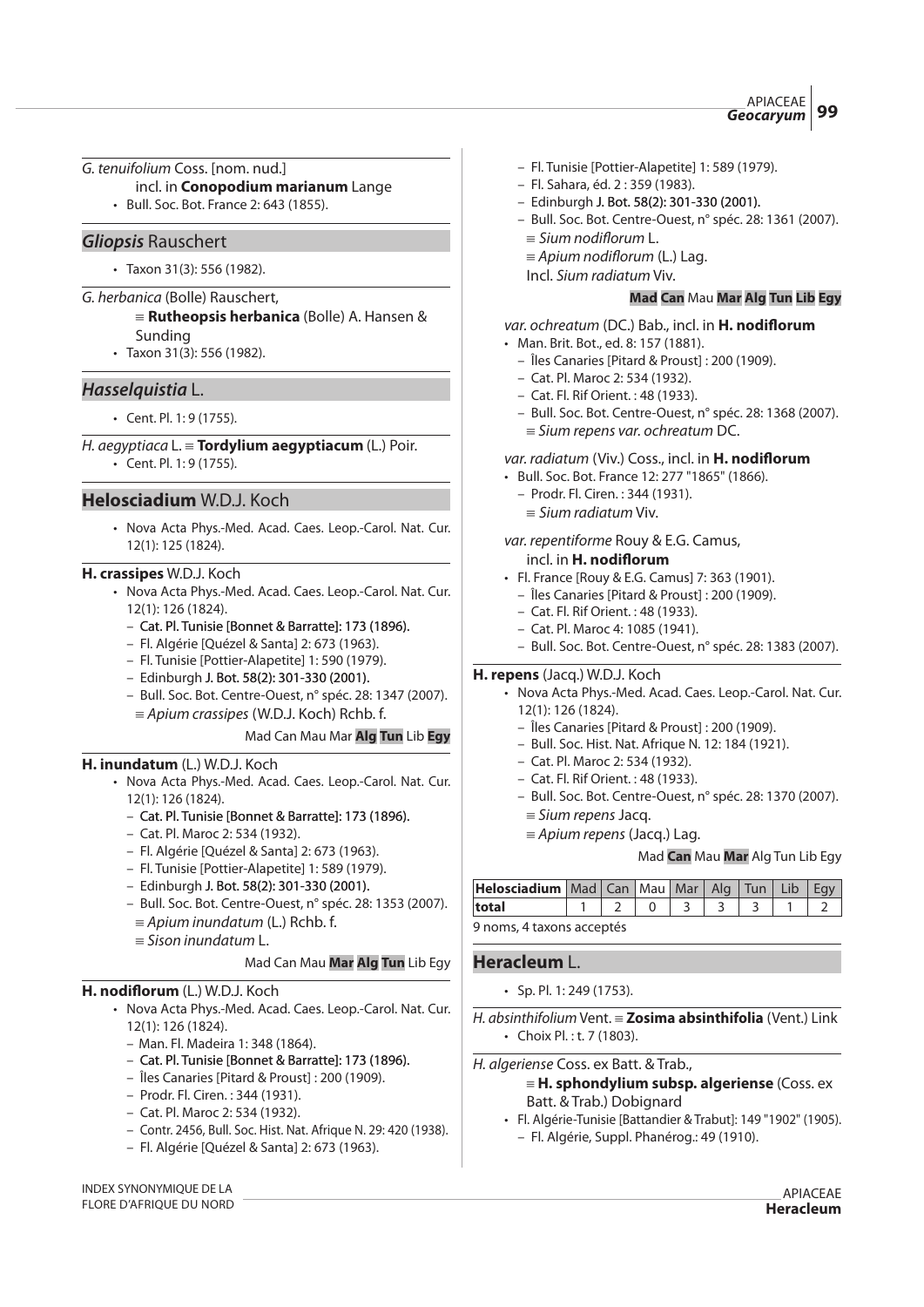#### H. granatense Boiss.

- { **H. sphondylium subsp. granatense** (Boiss.) Briq.
- Elench. Pl. Nov.: 49 (1838).

#### H. lecokii Godr. [absent Afr. N.],

- Fl. France [Grenier & Godron] 1: 695 (1849).
	- Contr.115, Bull. Soc. Hist. Nat. Afrique N. 14: 148 (1923).

#### var. aurasiacum Maire

- { **H. sphondylium subsp. aurasiacum** (Maire) Dobignard
- Contr.150, Bull. Soc. Hist. Nat. Afrique N. 15: 84 (1924).

#### **H. sphondylium** L.

- Sp. Pl. 1: 249 (1753).
	- Fl. Algérie [Battandier & Trabut] Dicot. : 370 (1889).
	- Cat. Pl. Maroc 2: 547 (1932).
	- Fl. Algérie [Quézel & Santa] 2: 670 (1963).
	- Cat. Pl. Vasc. N. Maroc 1: 462 (2002).
	- Fl. Iberica 10: 365 (2003).
	- Trav. Inst. Sci. Rabat, Sér. Bot. 37: 44 (2005).
	- Bull. Soc. Bot. Centre-Ouest, n° spéc. 28: 1393 (2007).
	- Fl. Prat. Maroc 2: 332 (2007).
	- Index Syn. Fl. Afrique N 2, addenda: 100 (2011).

#### var. antiatlanticum Maire, incl. in **subsp. suaveolens**

- Contr. 2270, Bull. Soc. Hist. Nat. Afrique N. 25: 359 (1937).
	- Cat. Pl. Maroc 4: 1088 (1941).

#### var. atlanticum Coss. ex Batt.,

- incl. in **subsp. algeriense**
- Fl. Algérie [Battandier & Trabut] Dicot. : 370 (1889).

# var. aurasiacum Maire [nom. inval.],

#### {**subsp. aurasiacum**

– Fl. Algérie [Quézel & Santa] 2: 670 (1963).

#### var. mesatlanticum Quézel,

#### incl. in **subsp. embergeri**

• Bull. Soc. Hist. Nat. Afrique N. 44: 262 (1953).

#### var. rotundatum Maire, incl. in **subsp. granatense**

• Contr. 2270, Bull. Soc. Hist. Nat. Afrique N. 25: 359 (1937). – Cat. Pl. Maroc 4: 1088 (1941).

# var. suaveolens Litard. & Maire = **subsp. suaveolens**

- Mém. Soc. Sci. Nat. Maroc 6: 12 (1924).
	- Contr.1543, Bull. Soc. Hist. Nat. Afrique N. 24: 268 (1932).

# – Cat. Pl. Maroc 4: 1088 (1941).

# var. triphyllum Emb. & Maire,

#### incl. in **subsp. suaveolens**

- Contr. 2270, Bull. Soc. Hist. Nat. Afrique N. 25: 359 (1937).
	- Bull. Soc. Sci. Nat. Maroc 17: 214 "1937" (1938).
	- Cat. Pl. Maroc 4: 1088 (1941).

#### **subsp. algeriense** (Batt. & Trab.) Dobignard **stat. & comb. nov.**

- Index Syn. Fl. Afrique N 2: 100 (2011).
	- $=$  H. algeriense Coss. ex Batt. & Trab. [basion.] Fl. Algérie-Tunisie [Battandier & Trabut]: 149 "1902" (1905).

# Mad Can Mau Mar **Alg\*** Tun Lib Egy

# **subsp. aurasiacum** (Maire) Dobignard **stat. & comb. nov.**

- Index Syn. Fl. Afrique N, 2: 100 (2011).
	- $=$  H. lecogii var. aurasiacum Maire [basion.]
	- Bull. Soc. Hist. Nat. Afrique N. 15: 84 (1924).
	- Incl. H.sphondylium subsp. lecokii auct. Alg.

#### Mad Can Mau Mar **Alg\*** Tun Lib Egy

#### **subsp. embergeri** Maire

- Contr. 2270, Bull. Soc. Hist. Nat. Afrique N. 25: 359 (1937).
	- Cat. Pl. Maroc 4: 1088 (1941).
	- Bocconea 8: 184 (1998). – Trav. Inst. Sci. Rabat, Sér. Bot. 37: 44 (2005).
	-
	- Fl. Prat. Maroc 2: 333 (2007).

# Mad Can Mau **Mar\*** Alg Tun Lib Egy

# **subsp. granatense** (Boiss.) Briq.,

- Candollea 2: 24 (1924).
	- Fl. Iberica 10: 368 (2003).
	- Trav. Inst. Sci. Chérifien, Sér. Bot. 37: 44 (2005).
	- Fl. Prat. Maroc 2: 332 (2007).
	- $=$  H. granatense Boiss.

Mad Can Mau **Mar** Alg Tun Lib Egy

subsp. lecogii auct. Alg. non Godr.,

- incl. in **subsp. aurasiacum**
- Fl. Algérie [Quézel & Santa] 2: 670 (1963).

# subsp. montanum auct. Maroc,

#### incl. in **H. sphondylium pl. subsp.**

– Cat. Pl. Maroc 4: 1088 (1941).

# **subsp. suaveolens** (Litard. & Maire) Dobignard **stat. & comb. nov.**

- Index Syn. Fl. Afrique N 2: 100 (2011).
	- $=$  H. sphondylium var. suaveolens Litard. & Maire • Mém. Soc. Sci. Nat. Maroc 6: 12 (1924).
	- Incl. H.sphondylium var. antiatlanticum Maire
	- Incl. H.sphondylium var. triphyllum Emb. & Maire

#### Mad Can Mau **Mar\*** Alg Tun Lib Eg

| <b>Heracleum</b> |  | Mad Can Mau Mar Alg Tun |  | Lib |  |
|------------------|--|-------------------------|--|-----|--|
| total            |  |                         |  |     |  |
| endémique (*)    |  |                         |  |     |  |

23 noms, 5 taxons acceptés

# **Hippomarathrum** Hoffmanns. & Link

- Fl. Portug. [Hoffmannsegg] 2: 411 (1820-1834).
- H. bocconei Boiss., incl. in **Cachrys libanotis** L.
	- Ann. Sci. Nat., Bot. sér. 3, 2: 74 (1844)
		- Fl. Algérie-Tunisie [Battandier & Trabut]: 145 (1905).
	- var. brachylobum Batt., incl. in **Cachrys sicula** L. • Fl. Algérie [Battandier & Trabut] Dicot. : 358 (1889).
	-

# var. denticulatum Andr., incl. in **Cachrys libanotis**

• Index Horti Bot. Univ. Budapest. : 81 (1938).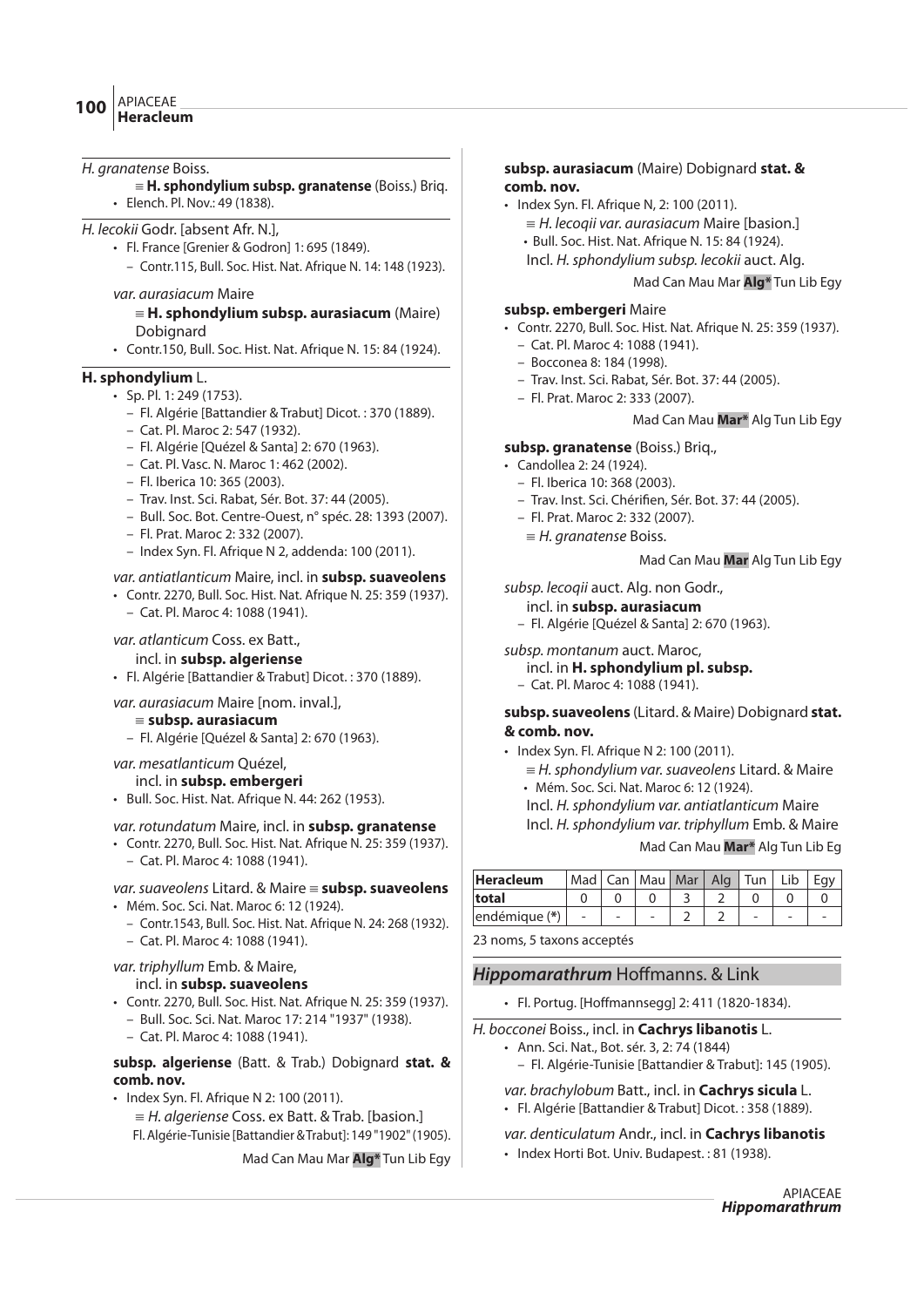subsp. crispatum (Pomel) Batt., incl. in **Cachrys sicula** L. • Fl. Algérie [Battandier & Trabut] Dicot. : 358 (1889).  $\equiv$  C. crispatum Pomel

- H. brachylobum (Batt.) Sennen & Mauricio, incl. in **Cachrys sicula** L. • Cat. Fl. Rif Orient. : 49 (1933).
- H. crispatum Pomel, incl. in **Cachrys sicula** L. • Nouv. Mat. Fl. Atlant. 1: 151 (1874).
	- Cat. Fl. Rif Orient. : 49 (1933).
- H. cristatum (DC.) Ball { **Cachrys sicula** L. • Spicil. Fl. Marocc. [Ball] : 462 (1878).
- H. libanotis (L.) W.D.J. Koch ex DC. { **Cachrys libanotis** L.
	- Podr. [DC.] 4: 237 (1830).
		- Cat. Pl. Maroc 2: 528 (1932).
		- Petite Fl. Régions Arides Maroc Occ. 2: 104 (1962).
		- Fl. Algérie [Quézel & Santa] 2: 659 (1963).
		- Fl. Tunisie [Pottier-Alapetite] 1: 579 (1979).

# var. crispatum (Pomel) Maire, incl. in **Cachrys sicula** L.

- Contr.1642, Bull. Soc. Hist. Nat. Afrique N. 25: 302 (1934).
	- Cat. Pl. Maroc 4: 1083 (1941).
	- $=$  Cachrys crispata Pomel

# var. crispulum Maire, incl. in **Cachrys sicula** L.

• Contr.1642, Bull. Soc. Hist. Nat. Afrique N. 25: 302 (1934).

# var. cristatum (DC.) Maire, incl. in **Cachrys sicula** L.

- Contr.1642, Bull. Soc. Hist. Nat. Afrique N. 25: 302 (1934). – Cat. Pl. Maroc 4: 1083 (1941).
	- $=$  Cachrys cristata DC.

# var. faurei Maire, incl. in **Cachrys libanotis** L.

- Contr.1429, Bull. Soc. Hist. Nat. Afrique N. 24: 213 (1932). – Cat. Pl. Maroc 4: 1083 (1941).
- var. pungens (Guss.) Fiori,

# incl. in **Cachrys pungens** Jan ex Guss.

- Fl. Anal. Ital. [Fiori & Paoletti] 2: 206 (1900).
	- Cat. Pl. Maroc 2: 528 (1932).
	- Contr. 1642, Bull. Soc. Hist. Nat. Afrique N. 25: 302 (1934).
	- Fl. Tunisie [Pottier-Alapetite] 1: 579 (1979).

# var.siculum (L.) Fiori, incl. in **Cachrys sicula** L.

- Fl. Anal. Ital. [Fiori & Paoletti] 2: 206 (1900).
	- Mém. Soc. Sci. Nat. Maroc 22: 21-53 "1929" (1930).
	- Cat. Pl. Maroc 2: 528 (1932).
	- Contr. 2027, Bull. Soc. Hist. Nat. Afrique N. 27: 225 (1936).

#### subsp. bocconei (Boiss.) Maire, incl. in **Cachrys libanotis** L.

- Contr.1642, Bull. Soc. Hist. Nat. Afrique N. 25: 302 (1934).
	- Cat. Pl. Maroc 4: 1083 (1941).
	- Fl. Algérie [Quézel & Santa] 2: 659 (1963).
	- Fl. Tunisie [Pottier-Alapetite] 1: 579 (1979).

# subsp. pterochlaenum (Boiss.) Maire,

# incl. in **Cachrys sicula** L.

• Contr.1642, Bull. Soc. Hist. Nat. Afrique N. 25: 302 (1934). – Cat. Pl. Maroc 4: 1083 (1941).

# **H. polyodon** Coss. & Durieu

- - Bull. Soc. Bot. France 2: 183 (1855). – Fl. Algérie [Battandier & Trabut] Dicot. : 341 (1889).
		- Fl. Algérie [Quézel & Santa] 2: 653 (1963).
		- Fl. Eur. 2: 345 (1968).
		- Ruizia 12: 106 (1993).
		- Fl. Iberica 10: 159 (2003).

Mad Can Mau Mar **Alg** Tun Lib Egy

INDEX SYNONYMIQUE DE LA FLORE D'AFRIQUE DU NORD

#### APIACEAE **Hehenackeria**

- Trav. Inst. Sci. Chéri#en, Sér. Bot. 22:140 (1961).
- Fl. Algérie [Quézel & Santa] 2: 659 (1963). – Fl. Tunisie [Pottier-Alapetite] 1: 580 (1979).
- 

# H. pterochlaenum DC. ex Boiss., incl. in **Cachrys sicula** L.

- Ann. Sci. Nat., Bot. sér. 3, 2: 74 (1844).
	- Spicil. Fl. Marocc. [Ball] 16: (1876).
	- Fl. Algérie [Battandier & Trabut] Dicot. : 358 (1889).
	- Fl. Algérie-Tunisie [Battandier & Trabut]: 145 "1902" (1905).

#### H. pungens (Guss.) Pomel

- { **Cachrys pungens** Jan ex Guss.
- Nouv. Mat. Fl. Atlant. 1: 152 (1874).

# H. siculum (L.) Hoffmanns. & Link = **Cachrys sicula** L.

- $\cdot$  Fl. Port. [Hoffmannsegg] 2: 411 (1834).
- Nouv. Mat. Fl. Atlant. 1: 152 (1874).
- Cat. Pl. Tunisie [Bonnet & Barratte]: 178 (1896).
- Piantae Tripol. : 165 (1914).

# **Hohenackeria** Fisch. & C.A. Mey.

• Index Sem. Hort. Petrop. 2: 38 (1835).



H. bupleurifolia Fisch. & C.A. Mey.,

- incl. in **H. exscapa** (Steven) Koso-Pol.
- Index Sem. Hort. Petrop. 2: 38 (1836).
	- Ann. Sci. Nat., Bot., sér. 4, 5: 137-140 (1856).
	- Cat. Pl. Maroc 2: 529 (1932).
	- Cat. Fl. Rif Orient. : 46 (1933).
	- Fl. Algérie [Quézel & Santa] 2: 653 (1963).
	- Fl. Eur. 2: 345 (1968).

# **H. exscapa** (Steven) Koso-Pol.

- Trudy Bot. Sada Imp. Yur'evsk. Univ. 15(2-3): 120 (1914).
	- Fl. Eur. 2: 345 (1968).
	- Ruizia 12: 105 (1993).
	- Cat. Pl. Vasc. N. Maroc 1: 452 (2002).
	- Fl. Iberica 10: 159 (2003).
	- Trav. Inst. Sci. Rabat, Sér. Bot. 37: 44 (2005).
	- Fl. Prat. Maroc 2: 304 (2007).
	- $\equiv$  Valerianella exscapa Steven
	- Incl. H. bupleurifolia Fisch. & C.A. Mey.

#### Mad Can Mau **Mar Alg** Tun Lib Egy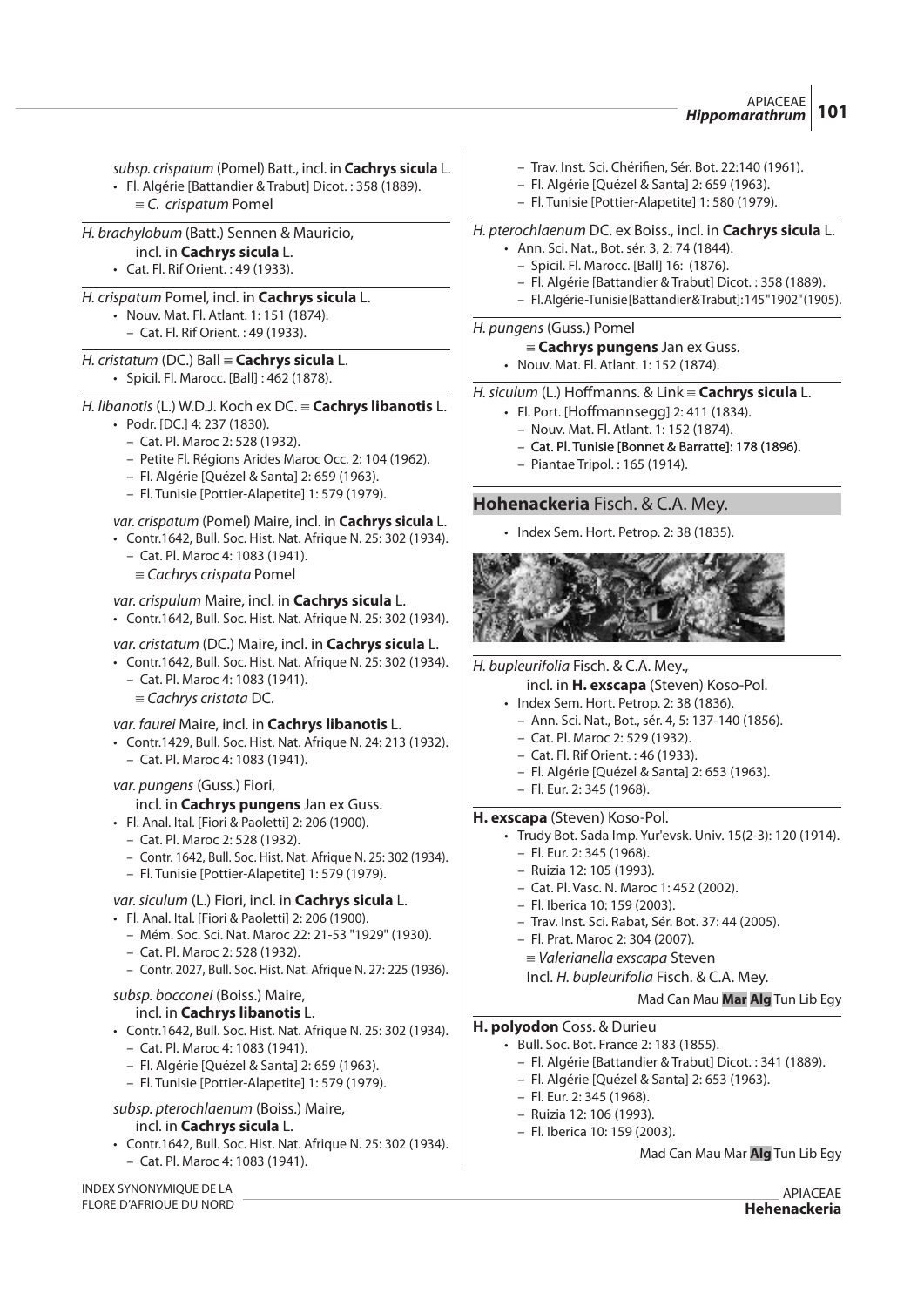# **Imperatoria** L.

• Sp. Pl. 1: 259 (1753).

# **I. hispanica** Boiss.

- Elench. Pl. Nov. : 48 (1838).
	- Gen. Umbell., Kew Gard.: 156p (1993).

– J. Bot. Soc. Bot. France 1: 91-104 (1997).  $=$  Peucedanum hispanicum (Boiss.) Endl. Incl. Peucedanum atlanticum Pomel Incl. Peucedanum hispanicum var. atlanticum (Pomel) Maire

Mad Can Mau **Mar Alg** Tun Lib Egy

I. ostruthium auct. Mader. non L., incl. in **I. lowei** Coss. • Man. Fl. Madeira 1(3): 360 (1864).

#### **I. lowei** Coss.

• Bull. Soc. Bot. France 15: 99 "1868" (1869). – Sommerfeltia 17: 1-295 (1993).

**Mad\*** Can Mau Mar Alg Tun Lib Egy

# **Krubera Hoffm.**

• Gen. Pl. Umbell.: 103 (1814).

# **K. peregrina** (L.) Hoffm.

- Gen. Pl. Umbell. : 104 (1814).
	- Man. Fl. Madeira 1(3): 361 (1864).
	- Cat. Pl. Tunisie [Bonnet & Barratte]: 183 (1896).
	- Îles Canaries [Pitard & Proust] : 204 (1909).
	- Cat. Pl. Vasc. N. Maroc 1: 451 (2002).
	- Fl. Iberica 10: 330 (2003).
	- Trav. Inst. Sci. Rabat, Sér. Bot. 37: 44 (2005).
	- Bull. Soc. Bot. Centre-Ouest, n° spéc. 28: 1581 (2007).
	- Fl. Prat. Maroc 2: 329 (2007).
	- $=$  Tordylium peregrinum L.
	- $\equiv$  Capnophyllum peregrinum (L.) Lag.
	- Incl. Conium dichotomum Desf.
	- Incl. Capnophyllum dichotomum (Desf.) Ball

**Mad Can** Mau **Mar Alg** Tun Lib Egy

# **Kundmannia** Scop.

• Intr. Hist. Nat.: 116 (1777). [nom. conserv.]

# **K. sicula** (L.) DC.

- Prodr. [De Candolle] 4: 143 (1830).
	- Fl. Algérie [Battandier & Trabut] Dicot. : 364 (1889).
	- Cat. Pl. Tunisie [Bonnet & Barratte]: 180 (1896).
	- Cat. Pl. Maroc 2: 544 (1932).
	- Cat. Fl. Rif Orient. : 49 (1933).
	- Petite Fl. Régions Arides Maroc Occ. 2: 110 (1962).
	- Fl. Algérie [Quézel & Santa] 2: 676 (1963).
	- Fl. Eur. 2: 342 (1968).
	- Fl. Tunisie [Pottier-Alapetite] 1: 605 (1979).
	- Fl. Andaluc. Occ. 2: 306 (1987).
	- Ruizia 12: 94 (1993).
- Cat. Pl. Vasc. N. Maroc 1: 455 (2002).
- Fl. Iberica 10: 234 (2003).
- Trav. Inst. Sci. Rabat, Sér. Bot. 37: 44 (2005).
- Bull. Soc. Bot. Centre-Ouest, n° spéc. 28: 1587 (2007).
- Fl. Prat. Maroc 2: 314 (2007).
- Cat. Fl. Tunisie [Le Floc'h & Boulos] : 66 (2008).
	- $\equiv$  Sium siculum L.

#### Mad Can Mau **Mar Alg Tun** Lib Egy

#### var. involucrata Andr., incl. in **K. sicula**

• Index Horti Bot. Univ. Budapest 1938: 85 (1938).

# **Lagoecia** L.

• Sp. Pl. 1: 203 (1753).

**L. cuminoides** L.

- Sp. Pl. 1: 203 (1753).
	- Fl. Lib. Prodr. [E.A. Durand & Barratte]: 102 (1910).
	- Prodr. Fl. Ciren.: 338 (1931).
	- Fl. Eur. 2: 324 (1968).
	- Fl. Libya 117: 14 (1985).
	- Fl. Iberica 10: 198 (2003).
	- Bull. Soc. Bot. Centre-Ouest, n° spéc. 28: 1593 (2007).

Mad Can Mau Mar Alg Tun **Lib** Egy

# **Lappularia** Pomel

- Nouv. Mat. Fl. Atlant. 1: 149 (1874).
- L. bifrons Pomel,

incl. in **Torilis elongata** (Hoffmanns. & Link) Samp. • Nouv. Mat. Fl. Atlant. 1: 150 (1874).

L. infesta (L.) Pomel, incl. in Torilis arvensis (Huds.) Link • Nouv. Mat. Fl. Atlant. 1: 150 (1874).

#### L. neglecta (Spreng.) Pomel

{ **Torilis arvensis subsp. neglecta** (Spreng.) Thell. • Nouv. Mat. Fl. Atlant. 1: 150 (1874).

L. nodosa (L.) Pomel { **Torilis nodosa** (L.) Gaertn. • Nouv. Mat. Fl. Atlant. 1: 150 (1874).

# **Laserpitium** L.

- Sp. Pl. 1: 248 (1753).
- L. chironium L. { **Opopanax chironium** (L.) W.D.J. Koch • Sp. Pl. 1: 249 (1753).

L. daucoides Desf., incl. in **Daucus virgatus** (Poir.) Maire • Fl. Atlant. 1: 253 (1798).

#### **L. emilianum** Emb.

- Bull. Soc. Sci. Nat. Maroc 15: 213 (1935).
	- Cat. Pl. Maroc 4: 1089 (1941).
	- Bocconea 8: 184 (1998).
	- Trav. Inst. Sci. Rabat, Sér. Bot. 37: 45 (2005).
	- Fl. Prat. Maroc 2: 334 (2007).

Mad Can Mau **Mar\*** Alg Tun Lib Egy

APIACEAE **Laserpitium**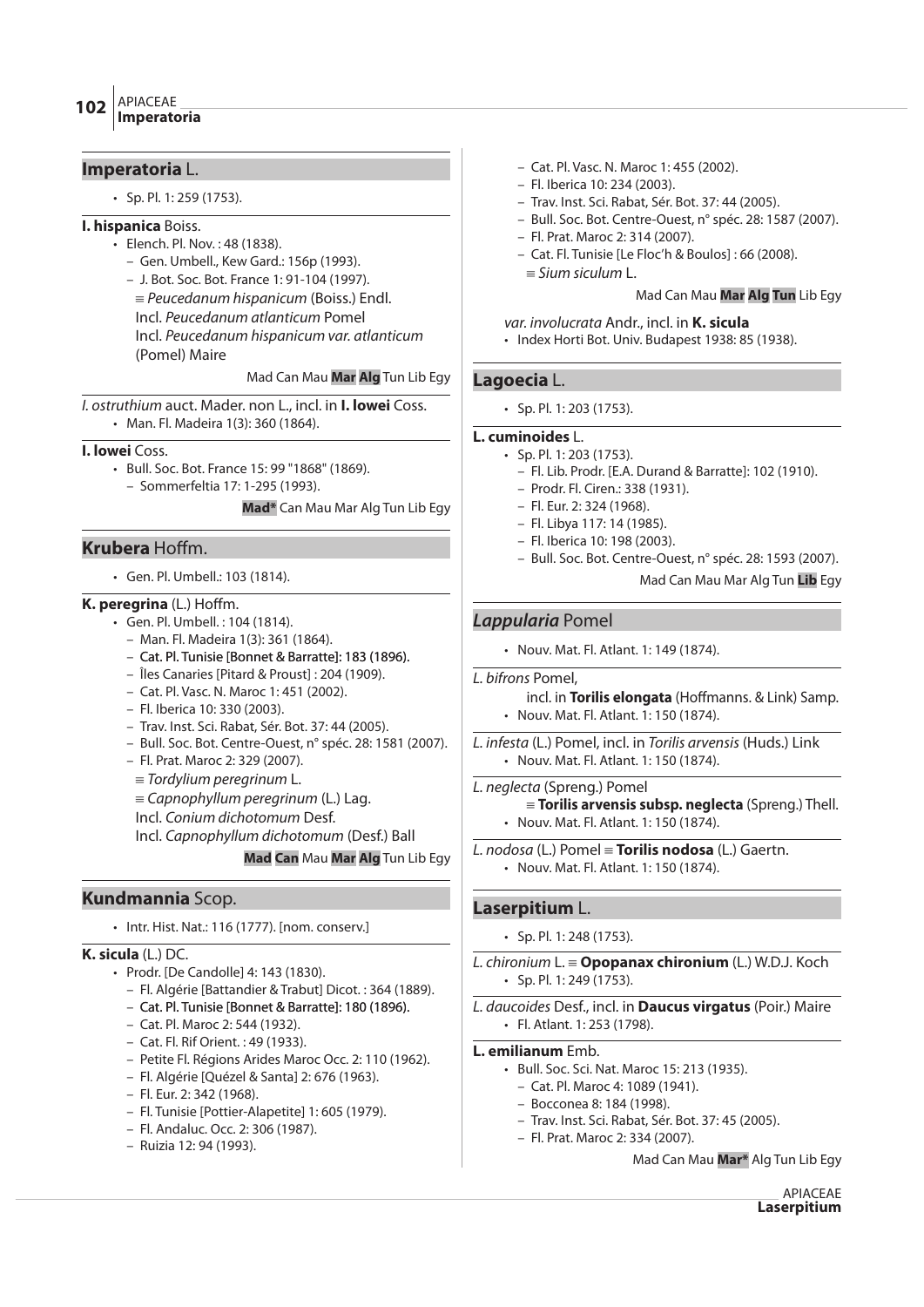L. fontanesii Pers. { **Bunium fontanesii** (Pers.) Maire • Syn. Pl. (Persoon) 1: 313 (1805).

- L. gummiferum Desf. { **Margotia gummifera** (Desf.) Lange • Fl. Atlant. 1: 254, t. 72 (1798).
- L. latifolium auct. Afr. N. non L., incl. in **Astydamia latifolia** (L. f.) O. Kuntze – Bocconea 8: 184 (1998).
- L. meoides Desf. { **Elaeoselinum meoides** (Desf.) DC. • Fl. Atlant. 1: 253 (1798).
- L. peucedanoides Desf. non L., incl. in **Bunium fontanesii** (Pers.) Maire
	- Fl. Atlant. 1: 254 (1798).
- L. thapsioides Desf.,
	- incl. in **Elaeoselinum fontanesii** Boiss.
	- Fl. Atlant. 1: 252 (1798).
- L. verticillatum Waldst. & Kit.
	- { **Physospermum verticillatum** (Waldst. & Kit.) Vis.
	- Descr. Icon. Pl. Hung. 2: 186, t. 171 (1804).

# **Leiotulus** Ehrenb.

• Linnaea 4: 399 (1829).

# **L. alexandrinus** Ehrenb.

- Linnaea 4: 399 (1829).
	- Feddes Repert. 105(3-4): 141-155 (1994). Incl. Malabaila suaveolens Delile ex Coss. Incl. Malabaila numidica Coss.

# Mad Can Mau **Mar Alg Tun Lib Egy**

# **Levisticum** Hill

• Brit. Herb. [Hill]: 423 (1756).

# L. latifolium (L. f.) Batt. { **Astydamia latifolia** (L. f.) Kuntze

- Contr. Fl. Atlant. : 40 (1919).
	- Contr. 2463, Bull. Soc. Hist. Nat. Afrique N. 29: 421 (1938).
	- Cat. Pl. Maroc 4: 1087 (1941).
	- Patrim. Vég. Prov. Sahar. Maroc: 42 (1991).

# var. ifniense (Caball.) Maire,

- incl. in **Astydamia latifolia** (L. f.) Kuntze
- Contr. 2030, Bull. Soc. Hist. Nat. Afrique N. 27: 227 (1936).
	- Cat. Pl. Maroc 4: 1087 (1941).

# **Libanotis** Hall. ex Zinn

- Cat. Pl. Hort. Gott.: 226 (1757).
- L. pyrenaica (L.) O. Schwarz [Afr. N. ?],

# incl. in **Seseli libanotis** (L.) W.D.J. Koch

- Mitt. Thür. Bot. Ges. 1: 108 (1949).
	- Bull. Soc. Bot. Centre-Ouest, n° spéc. 28: 1683 (2007).  $=$  Crithmum pyrenaicum L.

# **Ligusticum** L.

• Sp. Pl. 1: 250 (1753).

# L. luteum Poir. { **Ferulago lutea** (Poir.) Grande

• Voy. Barbarie 2: 136 (1789).

# **Magydaris** W.D.J. Koch

• Collect. Mém. 5 [Umbell.]: 68 (1829).

# **M. panacifolia** (Vahl) Lange

- Prodr. Fl. Hispan. [Willkomm & Lange] 3: 62 (1874).
	- Cat. Pl. Maroc 2: 529 (1932).
	- Fl. Algérie [Quézel & Santa] 2: 667 (1963).
	- Fl. Eur. 2: 345 (1968).
	- Fl. Tunisie [Pottier-Alapetite] 1: 581 (1979).
	- Fl. Andaluc. Occ. 2: 308 (1987).
	- Ruizia 12: 105 (1993).
	- Cat. Pl. Vasc. N. Maroc 1: 457 (2002).
	- Fl. Iberica 10: 156 (2003).
	- Trav. Inst. Sci. Rabat, Sér. Bot. 37: 45 (2005).
	- Fl. Prat. Maroc 2: 304 (2007). – Cat. Fl. Tunisie [Le Floc'h & Boulos] : 66 (2008).
	- $\equiv$  Cachrys panacifolia Vahl
	- Incl. M. panacina DC.

# Mad Can Mau **Mar Alg Tun** Lib Egy

# M. panacina DC. [nom. illeg.],

- incl. in **M. panacifolia** (Vahl) Lange
- Prodr. [De Candolle] 4: 241 (1830).
	- Spicil. Fl. Marocc. [Ball] : 472 (1878).
	- Fl. Algérie [Battandier & Trabut] Dicot. : 361 (1889).
	- Cat. Pl. Tunisie [Bonnet & Barratte]: 179 (1896).

# **M. pastinacea** (Lam.) Paol. & Bég.

- Fl. Anal. Ital. [Fiori & Béguinot] 2: 205 (1900).
	- Cat. Pl. Maroc 2: 529 (1932).
	- Fl. Algérie [Quézel & Santa] 2: 667 (1963).
	- Fl. Eur. 2: 344 (1968).
	- Fl. Tunisie [Pottier-Alapetite] 1: 581 (1979).
	- Cat. Pl. Vasc. N. Maroc 1: 457 (2002).
	- Fl. Iberica 10: 156 (2003).
	- Trav. Inst. Sci. Rabat, Sér. Bot. 37: 45 (2005).
	- Fl. Prat. Maroc 2: 304 (2007).
	- Bull. Soc. Bot. Centre-Ouest, n° spéc. 29: 1731 (2008).
	- Cat. Fl. Tunisie [Le Floc'h & Boulos] : 66 (2008).
	- $\equiv$  Cachrys pastinacea Lam.
	- Incl. Cachrys tomentosa Desf.
	- Incl. M. tomentosa (Desf.) DC.

# Mad Can Mau **Mar Alg Tun** Lib Egy

M. tomentosa (Desf.) DC.,

# incl. in **M. pastinacea** (Lam.) Paol. & Bég.

- Prodr. [De Candolle] 4: 241 (1830).
	- Spicil. Fl. Marocc. [Ball] : 472 (1878).
	- Fl. Algérie [Battandier & Trabut] Dicot. : 360 (1889).
	- Cat. Pl. Tunisie [Bonnet & Barratte]: 179 (1896).
	- $=$  Cachrys tomentosa Desf.

INDEX SYNONYMIQUE DE LA FLORE D'AFRIQUE DU NORD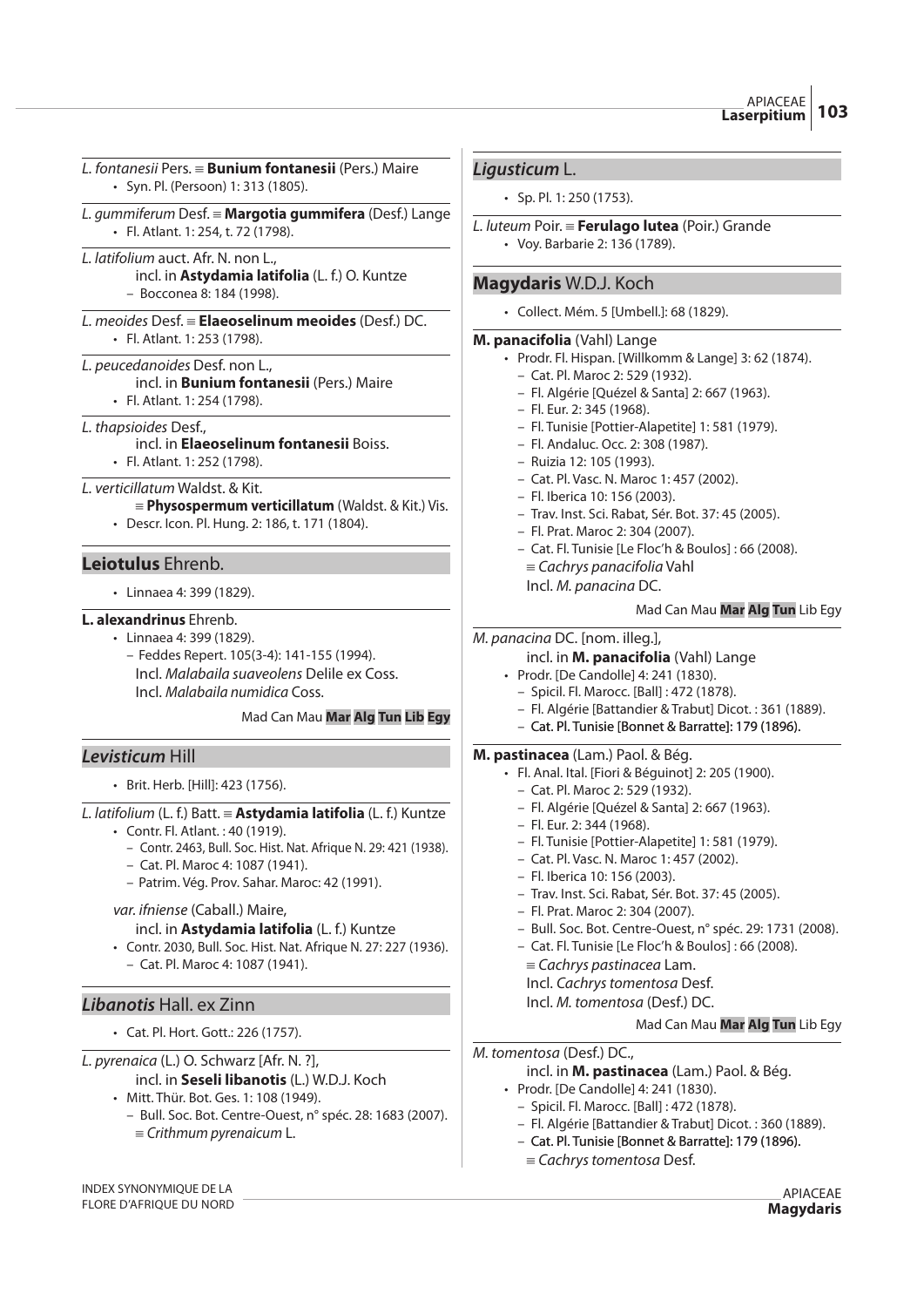# **Malabaila** Hoffm.

• Gen. Pl. Umbell.: 125, t. 1 (1814).

#### M. numidica Coss.,

#### incl. in **Leiotulus alexandrinus** Ehrenb.

- Bull. Soc. Bot. France 9: 297 (1862).
	- Fl. Algérie [Battandier & Trabut] Dicot. : 370 (1889).
	- Cat. Pl. Tunisie [Bonnet & Barratte]: 183 (1896).
	- Piantae Tripol. : 165 (1914).
	- Cat. Fl. Rif Orient. : 50 (1933).
	- Contr. 2977, Bull. Soc. Hist. Nat. Afrique N. 30: 345 (1939).

# M.suaveolens Delile ex Coss.,

- incl. in **Leiotulus alexandrinus** Ehrenb.
- Bull. Soc. Bot. France 19: 82 "1872" (1873).
	- Cat. Pl. Maroc 4: 1089 (1941).
	- Fl. Algérie [Quézel & Santa] 2: 668 (1963).
	- Fl. Tunisie [Pottier-Alapetite] 1: 605 (1979).
	- Fl. Libya 117: 105 (1985).
	- Bocconea 8: 184 (1998).
	- Fl. Egypt [Boulos] 2: 179 (2000).
	- Fl. Prat. Maroc 2: 334 (2007).
	- Cat. Fl. Tunisie [Le Floc'h & Boulos] : 66 (2008).
	- $\equiv$  Tordylium suaveolens Delile

#### var. numidica (Coss.) Maire,

#### incl. in **Leiotulus alexandrinus** Ehrenb.

- Contr. 2977, Bull. Soc. Hist. Nat. Afrique N. 30: 345 (1939).
	- Cat. Pl. Maroc 4: 1089 (1941).
	- Fl. Algérie [Quézel & Santa] 2: 668 (1963).
	- Fl. Tunisie [Pottier-Alapetite] 1: 605 (1979).

# **Margotia** Boiss.

• Elench. Pl. Nov.: 52 (1838).

# **M. gummifera** (Desf.) Lange

- Prodr. Fl. Hispan. [Willkomm & Lange] 3: 25 (1874).
	- Cat. Pl. Tunisie [Bonnet & Barratte]: 185 (1896).
	- Cat. Pl. Maroc 2: 547 (1932).
	- Fl. Algérie [Quézel & Santa] 2: 656 (1963).
	- Fl. Tunisie [Pottier-Alapetite] 1: 609 (1979).
	- Lagascalia 13(2): 229 (1985).
	- Ruizia 12: 195 (1993).
	- Bocconea 8: 184 (1998).
	- Cat. Pl. Vasc. N. Maroc 1: 464 (2002).
	- Fl. Iberica 10: 380 (2003).
	- Trav. Inst. Sci. Rabat, Sér. Bot. 37: 45 (2005).
	- Fl. Prat. Maroc 2: 334 (2007).
	- $\equiv$  Laserpitium gummiferum Desf.
	- $E$ laeoselinum gummiferum (Desf.) Samp.
	- Incl. M. laserpitioides Boiss.

#### Mad Can Mau **Mar Alg Tun** Lib Egy

M. laserpitioides Boiss., incl. in **M. gummifera** (Desf.) Lange • Elench. Pl. Nov.: 52 (1838).

- Cat. Pl. Tunisie [Bonnet & Barratte]: 185 (1896).
- Fl. Algérie-Tunisie [Battandier & Trabut]: 150 "1902" (1905).

# **Melanoselinum** Hoffm.

• Gen. Pl. Umbell. : 156 (1814).

# **M. decipiens** (Schrad. & J.C. Wendl.) Hoffm.

- Gen. Pl. Umbell. : 156 (1814).
	- Man. Fl. Madeira 1(3): 362 (1864).
	- Sommerfeltia 17: 1-295 (1993).
	- $\equiv$  Selinum decipiens Schrad. & J.C. Wendl.

#### **Mad\*** Can Mau Mar Alg Tun Lib Egy

# **Meum** Mill.

• Gard. Dict., ed. 4 (1754).

#### **M. athamanticum** Jacq.

- Fl. Austriac. [Jacquin] 4: t. 303 (1776).
	- Mém. Soc. Sci. Nat. Maroc 26: 17 (1931).
	- Cat. Pl. Maroc 2: 544 (1932).
	- Fl. Eur. 2: 342 (1968).
	- Ruizia 12: 96 (1993).
	- Bocconea 8: 184 (1998).
	- Fl. Iberica 10: 238 (2003).
	- Trav. Inst. Sci. Rabat, Sér. Bot. 37: 45 (2005).
	- Bull. Soc. Bot. Centre-Ouest, n° spéc. 29: 1738 (2008).
	- = Athamanta meum L.

Incl. M. nevadense Boiss.

#### Mad Can Mau **Mar** Alg Tun Lib Egy

- subsp. nevadense (Boiss.) Nyman [nom nud.]
	- Mém. Soc. Sci. Nat. Maroc 26: 17 (1931).
	- ${\equiv}$  *M. nevadense* Boiss.

# M. atlanticum Coss. ex Batt.

{**Carum atlanticum** (Coss. ex Batt.) Litard. & Maire • Contr. Fl. Atlant. : 39 (1919).

M. nevadense Boiss., incl. in **M. athamanticum** Jacq. • Voy. Bot. Espagne 2: 732 (1845).

M.segetum Guss. {**Ridol#a segetum** (Guss.) Moris • Fl. Sic. Prodr. 1: 346 (1827).

# **Monizia** Lowe

• Hooker's J. Bot. Kew Gard. Misc. 8: 295 (1856).

#### **M. edulis** Lowe

- Hooker's J. Bot. Kew Gard. Misc. 8: 295 (1856).
	- Man. Fl. Madeira 1(3): 365 (1864)
	- Sommerfeltia 17: 1-295 (1993).

**Mad\*** Can Mau Mar Alg Tun Lib Egy

# **Myrrhoides** Heist. ex Fabr.

• Enum. [Fabricius]: 37 (1759).

M. nodosa (L.) Cannon

# {**Chaerophyllum nodosum** (L.) Crantz

• Feddes Repert. 79: 65 (1968).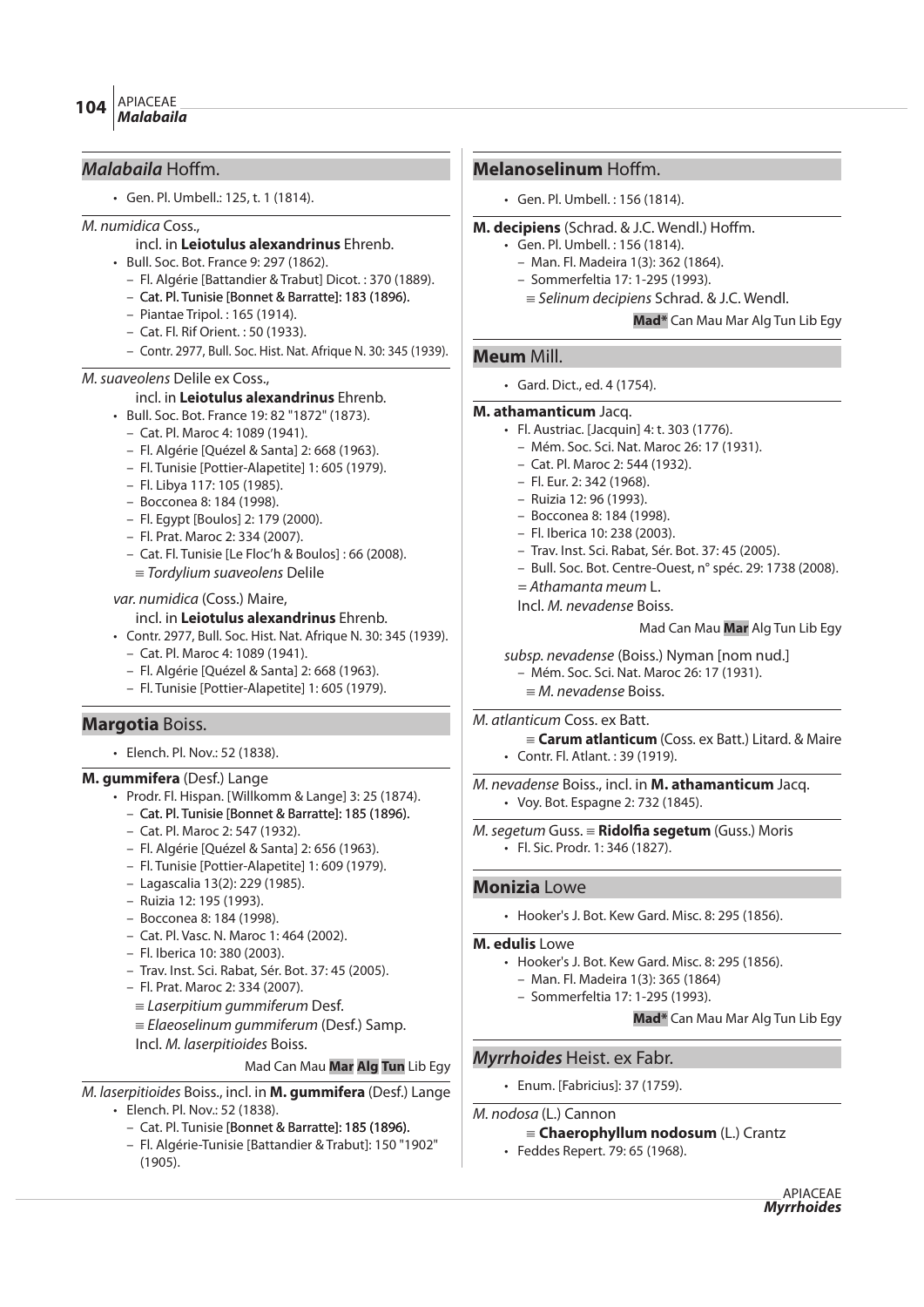- Fl. Eur. 2: 324 (1968).
- Feddes Repert. 79: 65 (1968).
- Edinburgh J. Bot. 58(2) 331-346 (2001).
- Fl. Iberica 10: 63 (2003).
- Trav. Inst. Sci. Rabat, Sér. Bot. 37: 45 (2005).
- Fl. Prat. Maroc 2: 291 (2007).
- $\equiv$  Scandix nodosa L.

# **Oenanthe** L.

• Sp. Pl. 1: 254 (1753).

O. anomala Coss. & Durieu, incl. in **O. virgata** Poir.

- Notes Pl. Crit. : 133 (1851).
	- Nouv. Mat. Fl. Atlant. 1: 141 (1874).
	- Fl. Algérie [Battandier & Trabut] Dicot. : 365 (1889).
	- Cat. Pl. Tunisie [Bonnet & Barratte]: 181 (1896).

#### O. apiifolia Brot., incl. in **O. crocata** L.

- Fl. Lusit. 1: 420 (1804).
	- Spicil. Fl. Marocc. [Ball] : 473 (1878).

#### O. callosa Salzm. ex DC.

#### { **O. pimpinelloides subsp. callosa** (Salzm. ex DC.) Maire

- Prodr. [De Candolle] 4: 137 (1830).
	- Spicil. Fl. Marocc. [Ball] : 473 (1878).

#### **O. crocata** L.

- Sp. Pl. 1: 254 (1753).
	- Cat. Pl. Maroc 2: 543 (1932).
	- Fl. Eur. 2: 339 (1968).
	- Fl. Andaluc. Occ. 2: 303 (1987).
	- Ruizia 12: 85 (1993).
	- Cat. Pl. Vasc. N. Maroc 1: 455 (2002).
	- Fl. Iberica 10: 220 (2003).
	- Trav. Inst. Sci. Rabat, Sér. Bot. 37: 45 (2005).
	- Bull. Soc. Bot. Centre-Ouest, n° spéc. 29: 1805 (2008).
	- Fl. Prat. Maroc 2: 312 (2007).

Incl. O. apiifolia Brot.

#### Mad Can Mau **Mar** Alg Tun Lib Egy

**Mad\*** Can Mau Mar Alg Tun Lib Egy

#### **O. divaricata** (R. Br.) Mabb.

- Bot. Macaron. 6: 63 "1978" (1980). – Sommerfeltia 17: 1-295 (1993).
	- $=$  Selinum divaricatum R. Br.
	- Incl. O. pteridifolia Lowe

# **O. #stulosa** L.

- Sp. Pl. 1: 254 (1753).
	- Fl. Algérie [Battandier & Trabut] Dicot. : 364 (1889).
	- Cat. Pl. Tunisie [Bonnet & Barratte]: 181 (1896).
	- Cat. Pl. Maroc 2: 542 (1932).
	- Fl. Algérie [Quézel & Santa] 2: 672 (1963).
	- Fl. Eur. 2: 338 (1968).
	- Fl. Tunisie [Pottier-Alapetite] 1: 602 (1979).
	- Fl. Andaluc. Occ. 2: 304 (1987).
	- Ruizia 12: 79 (1993).
- Bocconea 8: 184 (1998).
- Cat. Pl. Vasc. N. Maroc 1: 454 (2002).
- Fl. Iberica 10: 217 (2003).
- Trav. Inst. Sci. Rabat, Sér. Bot. 37: 46 (2005).
- Fl. Prat. Maroc 2: 311 (2007).
- Bull. Soc. Bot. Centre-Ouest, n° spéc. 29: 1816 (2008).
- Cat. Fl. Tunisie [Le Floc'h & Boulos] : 66 (2008).

#### Mad Can Mau **Mar Alg Tun** Lib Egy

# **O. globulosa** L.

- Sp. Pl. 1: 255 (1753).
	- Fl. Atlant. 1: 257 (1798).
	- Fl. Algérie [Battandier & Trabut] Dicot. : 364 (1889).
	- Cat. Pl. Tunisie [Bonnet & Barratte]: 181 (1896).
	- Cat. Pl. Maroc 2: 542 (1932).
	- Fl. Algérie [Quézel & Santa] 2: 672 (1963).
	- Fl. Eur. 2: 338 (1968).
	- Fl. Tunisie [Pottier-Alapetite] 1: 602 (1979).
	- Fl. Andaluc. Occ. 2: 303 (1987).
	- Ruizia 12: 79 (1993).
	- Cat. Pl. Vasc. N. Maroc 1: 455 (2002).
	- Fl. Iberica 10: 216 (2003).
	- Trav. Inst. Sci. Rabat, Sér. Bot. 37: 46 (2005).
	- Fl. Prat. Maroc 2: 311 (2007).
	- Bull. Soc. Bot. Centre-Ouest, n° spéc. 29: 1830 (2008).
	- Cat. Fl. Tunisie [Le Floc'h & Boulos] : 66 (2008). Incl. O. kunzei Willk.

#### Mad Can Mau **Mar Alg Tun** Lib Egy

#### subsp. kunzei (Willk.) Nyman, incl. in **O. globulosa**

- Consp. Fl. Eur. : 299 (1879).
- Fl. Eur. 2: 338 (1968).
- Cat. Pl. Vasc. N. Maroc 1: 455 (2002).

# O. kunzei Willk., incl. in **O. globulosa** L.

• Flora 34: 725 (1851).

#### **O. lachenalii** C.C. Gmel.

- Fl. Bad. 1: 678 (1805).
	- Fl. Algérie [Battandier & Trabut] Dicot. : 365 (1889).
	- Fl. Algérie [Quézel & Santa] 2: 673 (1963).
	- Fl. Eur. 2: 339 (1968).
	- Fl. Andaluc. Occ. 2: 303 (1987).
	- Ruizia 12: 83 (1993).
	- Fl. Iberica 10: 220 (2001).
	- Cat. Pl. Vasc. N. Maroc 1: 455 (2002).
	- Fl. Prat. Maroc 2: 312 (2007).
	- Bull. Soc. Bot. Centre-Ouest, n° spéc. 29: 1843 (2008). Mad Can Mau **Mar(?) Alg** Tun Lib Egy

# O. maroccana Pau & Font Quer,

incl. in **O. pimpinelloides subsp. callosa** (Salzm. ex DC.) Maire

• In Font Quer, Iter Marocc. n° 297, in sched. "1928" (1929). – Cavanillesia 2: 94 (1929).

> APIACEAE **Oenanthe**

– Treb. Inst. Bot. Barcelona 12: 98 (1988).

# O. media Griseb., incl. in **O. silaifolia** M. Bieb.

• Spic. Fl. Rumel. 1: 352 (1843).

INDEX SYNONYMIQUE DE LA FLORE D'AFRIQUE DU NORD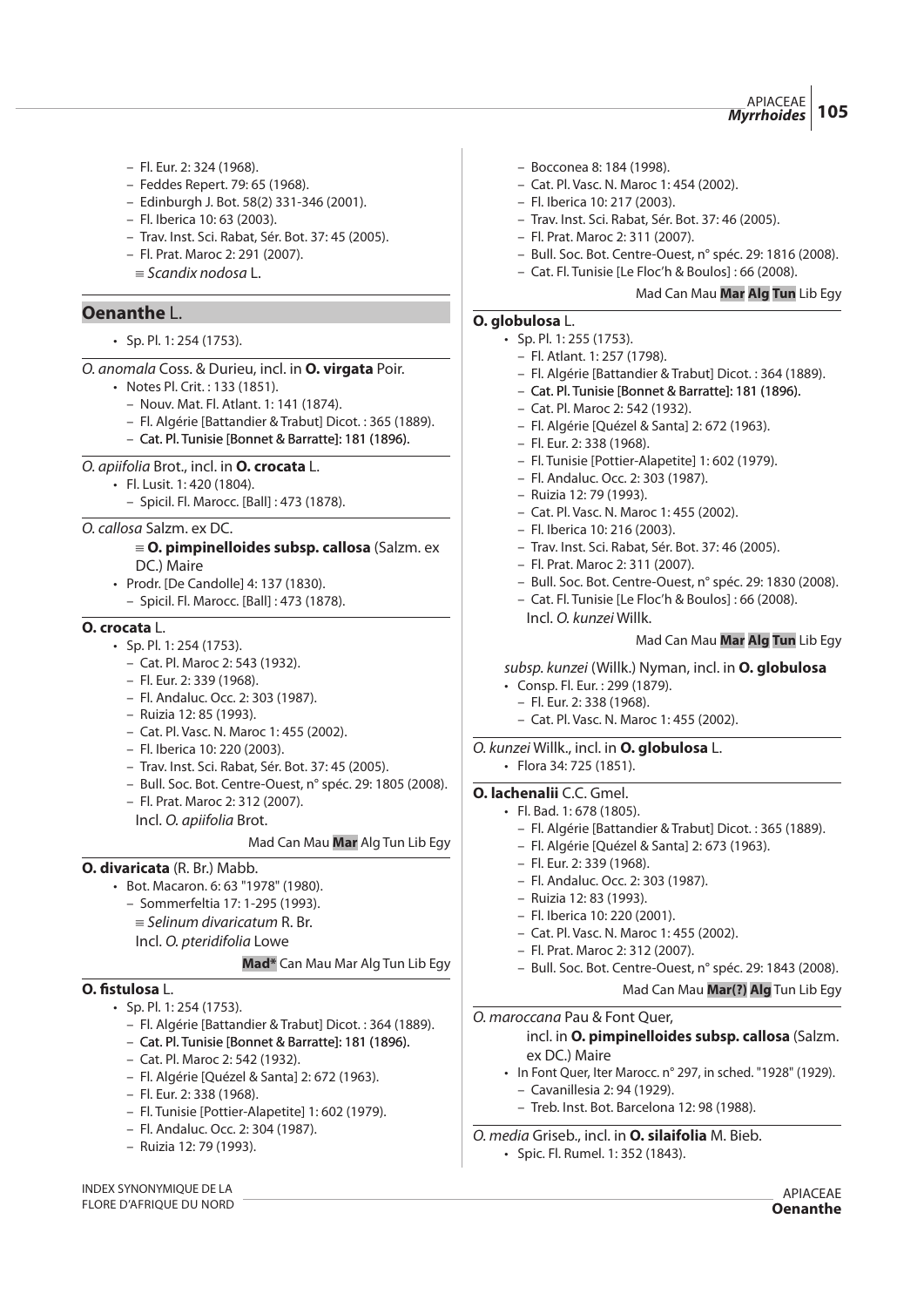### O. nodiflora Schousb.

- { **Sclerosciadium nodi"orum** (Schousb.) Ball
- Actes Soc. Roy. Sci. Kjöbenhavn.: 135 (1800).

# **O. peucedanifolia** Pollich

- Hist. Pl. Palat. 1: 289, t. 3 (1776).
	- Fl. Algérie [Battandier & Trabut] Dicot. : 365 (1889).
	- Fl. Algérie [Quézel & Santa] 2: 672 (1963).
	- Fl. Eur. 2: 339 (1968).
	- Ruizia 12: 83 (1993).
	- Bull. Soc. Bot. Centre-Ouest, n° spéc. 29: 1852 (2008).

Mad Can Mau Mar **Alg** Tun Lib Egy

#### O. peucedanifolia auct. Maroc non Pollich,

# incl. in **O. pimpinelloides subsp. callosa**

- (Salzm. ex DC.) Maire
- Cat. Pl. Maroc 2: 543 (1932).
- Bocconea 8: 185 (1998).

# **O. pimpinelloides** L.

- Sp. Pl. 1: 255 (1753).
	- Cat. Pl. Maroc 2: 542 (1932).
	- Fl. Eur. 2: 338 (1968).
	- Fl. Andaluc. Occ. 2: 305 (1987).
	- Ruizia 12: 81 (1993).
	- Cat. Pl. Vasc. N. Maroc 1: 454 (2002).
	- Bull. Soc. Bot. Centre-Ouest, n° spéc. 29: 1843 (2008).

# **subsp. callosa** (Salzm. ex DC.) Maire

- Cat. Pl. Maroc 2: 542 (1932).
	- Bocconea 8: 185 (1998).
	- $\equiv$  O. callosa Salzm. ex DC.
	- Incl. O. peucedanifolia auct. Maroc
	- Incl. O. subcallosa Maire
	- Incl. O. maroccana Pau & Font Quer

# Mad Can Mau **Mar\*** Alg Tun Lib Egy

# O. pteridifolia Lowe,

# incl. in **Oenanthe divaricata** (R. Br.) Mabb.

- Trans. Camb. Phil. Soc.: 30 (1831).
	- Man. Fl. Madeira 1: 357 (1864).

# **O. silaifolia** M. Bieb.

- Fl. Taur.-Caucas. 3: 232 (1819).
	- Fl. Algérie [Battandier & Trabut] Dicot. : 365 (1889).
	- Cat. Pl. Tunisie [Bonnet & Barratte]: 181 (1896).
	- Cat. Pl. Maroc 2: 543 (1932).
	- Fl. Algérie [Quézel & Santa] 2: 673 (1963).
	- Fl. Eur. 2: 339 (1968).
	- Fl. Tunisie [Pottier-Alapetite] 1: 602 (1979).
	- Ruizia 12: 81 (1993).
	- Bocconea 8: 185 (1998).
	- Fl. Iberica 10: 219 (2003).
	- Trav. Inst. Sci. Rabat, Sér. Bot. 37: 46 (2005).
	- Fl. Prat. Maroc 2: 312 (2007).
	- Bull. Soc. Bot. Centre-Ouest, n° spéc. 29: 1877 (2008).
	- Cat. Fl. Tunisie [Le Floc'h & Boulos] : 66 (2008). Incl. O. media Griseb.

# Mad Can Mau **Mar Alg Tun** Lib Egy

# var. media (Griseb.) Beck, incl. in **O. silaifolia**

- Fl. Nieder-Österr. 2(1): 641 (1892).
	- Cat. Pl. Maroc 2: 543 (1932).
	- Fl. Algérie [Quézel & Santa] 2: 673 (1963).

# O.subcallosa Maire,

incl. in **O. pimpinelloides subsp. callosa** (Salzm. ex DC.) Maire

• Contr. 502, Bull. Soc. Hist. Nat. Afrique N. 20: 23 (1929).

# **O. virgata** Poir.

- Encycl. [Lamarck] 4(2): 529 (1798).
	- Cat. Pl. Maroc 2: 543 (1932).
	- Fl. Algérie [Quézel & Santa] 2: 672 (1963).
	- Fl. Tunisie [Pottier-Alapetite] 1: 603 (1979).
	- Bocconea 8: 185 (1998).
	- Cat. Pl. Vasc. N. Maroc 1: 454 (2002).
	- Trav. Inst. Sci. Rabat, Sér. Bot. 37: 46 (2005).
	- Fl. Prat. Maroc 2: 311 (2007).
	- Cat. Fl. Tunisie [Le Floc'h & Boulos] : 66 (2008). Incl. O. anomala Coss. & Durieu Incl. Oenosciadium anomalum (Coss. & Durieu)
	- Pomel

# Mad Can Mau **Mar Alg Tun** Lib Egy

|  |  |  | Mad   Can   Mau   Mar   Alg   Tun |  |
|--|--|--|-----------------------------------|--|

22 noms, 9 taxons acceptés

# **Oenosciadium** Pomel

- Nouv. Mat. Fl. Atlant. 1: 141 (1874).
- O. anomalum (Coss. & Durieu) Pomel,
	- incl. in **Oenanthe virgata** Poir.
	- Nouv. Mat. Fl. Atlant. 1: 141 (1874).

# **Opopanax** W.D.J. Koch

• Nova Acta Phys.-Med. Acad. Caes. Leop.-Carol. Nat. Cur. 12(1): 96 (1824).

#### **O. chironium** (L.) W.D.J. Koch [Afr. N. ?]

- Nova Acta Phys.-Med. Acad. Caes. Leop.-Carol. Nat. Cur. 12(1): 96 (1824).
	- Fl. Lib. Prodr.: 110 (1910).
	- Prodr. Fl. Ciren. : 349 (1931).
	- Fl. Eur. 2: 360 (1968).
	- Fl. Libya 117: 103 (1985).
	- Ruizia 12: 172 (1993).
	- Fl. Iberica 10: 344 (2003).
	- Bull. Soc. Bot. Centre-Ouest, n° spéc. 29: 1888 (2008).
	- $\equiv$  Laserpitium chironium L.
	- Incl. Pastinaca opopanax L.

Mad Can Mau Mar Alg Tun **Lib(?)** Egy

- 
- 
- 
- 
-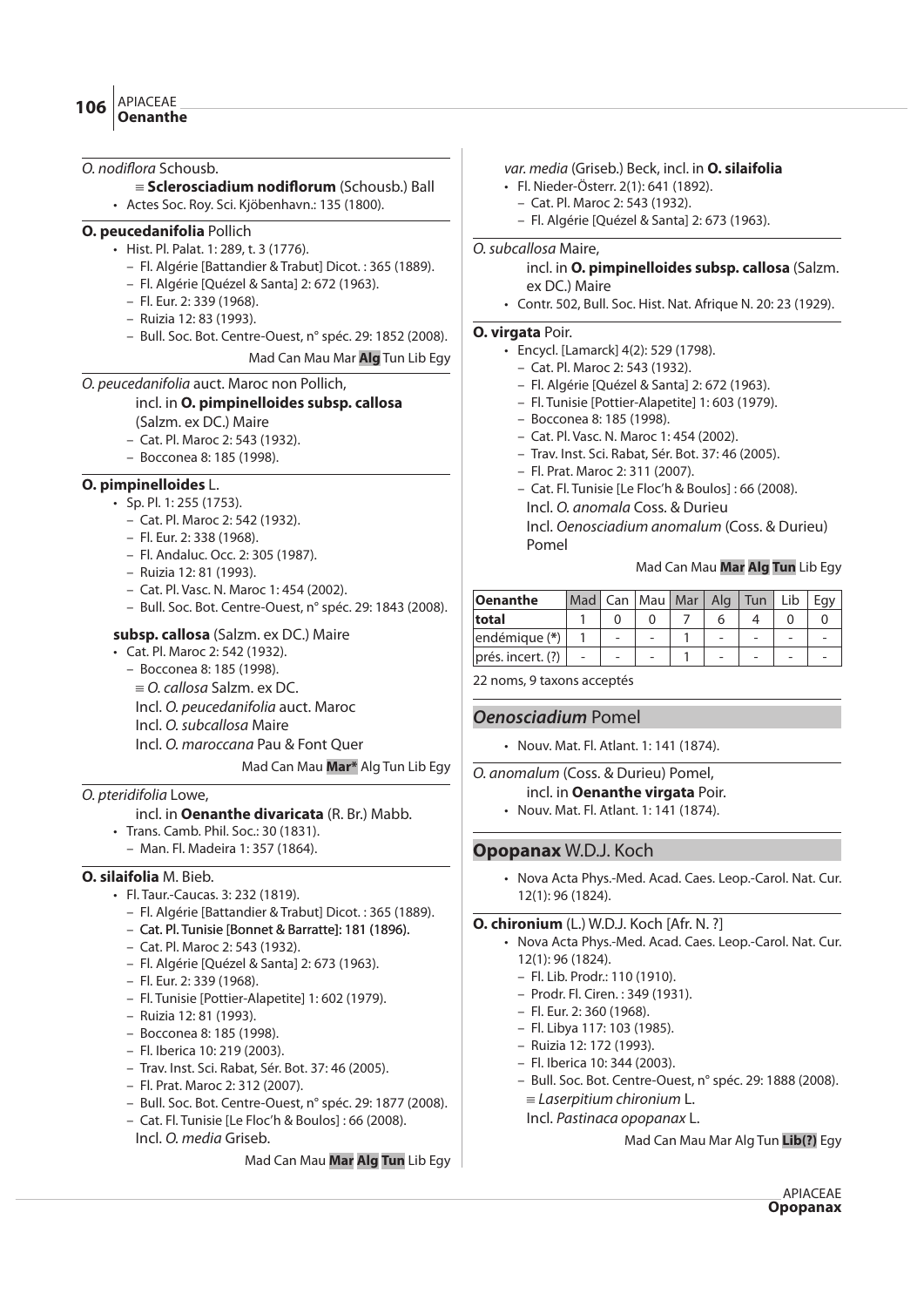# **Orlaya** Hoffm.

• Gen. Pl. Umbell.: 58 (1814).

# O. daucoides Greuter,

- incl. in **O. platycarpos** (L.) W.D.J. Koch
- Boissiera 13: 92 (1967).
	- Fl. Andaluc. Occ. 2: 332 (1987).
	- Ruizia 12: 222 (1993).
	- Willdenowia 25: 6 (1995).
	- Cat. Pl. Vasc. N. Maroc 1: 466 (2002).
	- Fl. Iberica 10: 126 (2003).
	- Trav. Inst. Sci. Rabat, Sér. Bot. 37: 46 (2005).
	- Fl. Prat. Maroc 2: 300 (2007).
	- Cat. Fl. Tunisie [Le Floc'h & Boulos] : 66 (2008).
- **O. grandiflora** (L.) Hoffm. [advent., éteint Afr. N. ?]
	- Gen. Pl. Umbell. : 58 (1814).
		- Fl. Algérie [Battandier & Trabut] Dicot. : 378 (1889).
		- Fl. Algérie [Quézel & Santa] 2: 664 (1963).
		- Fl. Eur. 2: 373 (1968).
		- Ruizia 12: 220 (1993).
		- Fl. Iberica 10: 126 (2003).
		- Bull. Soc. Bot. Centre-Ouest, n° spéc. 29: 1910 (2008).  $\equiv$  Caucalis grandiflora L.

Incl. Caucalis daucoides L. (1753).

Mad Can Mau Mar **Alg(E)** Tun Lib Egy

# O. kochii Heywood, incl. in **O. platycarpos** W.D.J. Koch

- Agron. Lusit. 22: 13 (1960).
	- Fl. Eur. 2: 372 (1968).

O. maritima (Gouan) W.D.J. Koch [nom. illeg.],

incl. in **Pseudorlaya pumila** (L.) Grande

- Nova Acta Phys.-Med. Acad. Caes. Leop.-Carol. Nat. Cur. 12(1): 79 (1824).
	- Fl. Algérie [Battandier & Trabut] Dicot. : 378 (1889).
	- Cat. Pl. Tunisie [Bonnet & Barratte]: 187 (1896).
	- Cat. Fl. Rif Orient. : 51 (1933).
	- Fl. Algérie [Quézel & Santa] 2: 664 (1963).
	- $\equiv$  Caucalis maritima Gouan

var. breviaculeata Boiss., incl. in **Pseudorlaya pumila**

- Fl. Orient. [Boissier] 2: 1071 (1873).
	- Fl. Lib. Prodr.: 113 (1910).
	- Prodr. Fl. Ciren. : 351 (1931).

# var. microcarpa Loret & Barrandon,

- incl. in **Pseudorlaya pumila**
- Fl. Montpellier 1: 265 (1876).

var. tarhunensis Pamp., incl. in **Pseudorlaya pumila** • Piantae Tripol. : 165 (1914).

# **O. platycarpos** W.D.J. Koch,

- Nova Acta Phys.-Med. Acad. Caes. Leop.-Carol. Nat. Cur. 12(1): 79 (1824).
	- Fl. Algérie [Battandier & Trabut] Dicot. : 378 (1889).
	- Cat. Pl. Maroc 2: 527 (1932).
	- Cat. Fl. Rif Orient. : 51(1933).
- Fl. Algérie [Quézel & Santa] 2: 664 (1963).
- Fl. Tunisie [Pottier-Alapetite] 1: 576 (1979).
- Bull. Soc. Bot. Centre-Ouest, n° spéc. 29: 1918 (2008).  $=$  Caucalis platycarpos L. (1759) [syn. subst.] Incl. Caucalis platycarpos L. (1767) [nom. illeg.] Incl. O. kochii Heywood

Incl. O. daucoides Greuter

Mad Can Mau **Mar Alg Tun** Lib Egy

# **Pachyctenium** Maire & Pamp.

• Arch. Bot. [Forli] 12: 176 (1936).

# **P. mirabile** Maire & Pamp.

- Arch. Bot. [Forli] 12: 176 (1936).
	- Contr. 2034, Bull. Soc. Hist. Nat. Afrique N. 27: 228 (1936).
	- Fl. Libya 117: 128 (1985).

# Mad Can Mau Mar Alg Tun **Lib\*** Egy

# **Pastinaca** L.

• Sp. Pl. 1: 262 (1753).

# **P. sativa** L. [cult. et subspont. Afr. N.]

- Sp. Pl. 1: 262 (1753).
	- Fl. Atlant. 1: 258 (1798).
	- Fl. Iberica 10: 362 (2003).
	- Bull. Soc. Bot. Centre-Ouest, n° spéc. 29: 1946 (2008).

#### **subsp. sativa**

# Mad Can Mau **Mar(C) Alg(C)** Tun Lib Egy

# **Petroselinum** Hill

• Brit. Herb.: 424 (1756).

# **P. crispum** (Mill.) Fuss

- Fl. Transsilv.: 254 (1866).
	- Cat. Pl. Maroc 2: 535 (1932).
	- Fl. Algérie [Quézel & Santa] 2: 678 (1963).
	- Fl. Eur. 2: 352 (1968).
	- Fl. Tunisie [Pottier-Alapetite] 1: 590 (1979).
	- Fl. Libya 117: 82 (1985).
	- Fl. Andaluc. Occ. 2: 316 (1987).
	- Edinburgh J. Bot. 48: 227 (1991).
	- Ruizia 12: 137 (1993).
	- Fl. Egypt [Boulos] 2: 180 (2000).
	- Cat. Pl. Vasc. N. Maroc 1: 449 (2002).
	- Trav. Inst. Sci. Rabat, Sér. Bot. 37: 46 (2005).
	- Bull. Soc. Bot. Centre-Ouest, n° spéc. 29: 1980 (2008).
	- Cat. Fl. Tunisie [Le Floc'h & Boulos] : 66 (2008).
	- $\equiv$  Apium crispum Mill.
	- = Apium petroselinum L.
	- Incl. Carum petroselinum (L.) Benth. & Hook.f.
	- Incl. P. hortense Hoffm.
	- Incl. P. sativum Hoffm.

var. giganteum (Pau) Maire **= subsp. giganteum** 

• Cat. Pl. Maroc 4: 1085 (1941).

INDEX SYNONYMIQUE DE LA FLORE D'AFRIQUE DU NORD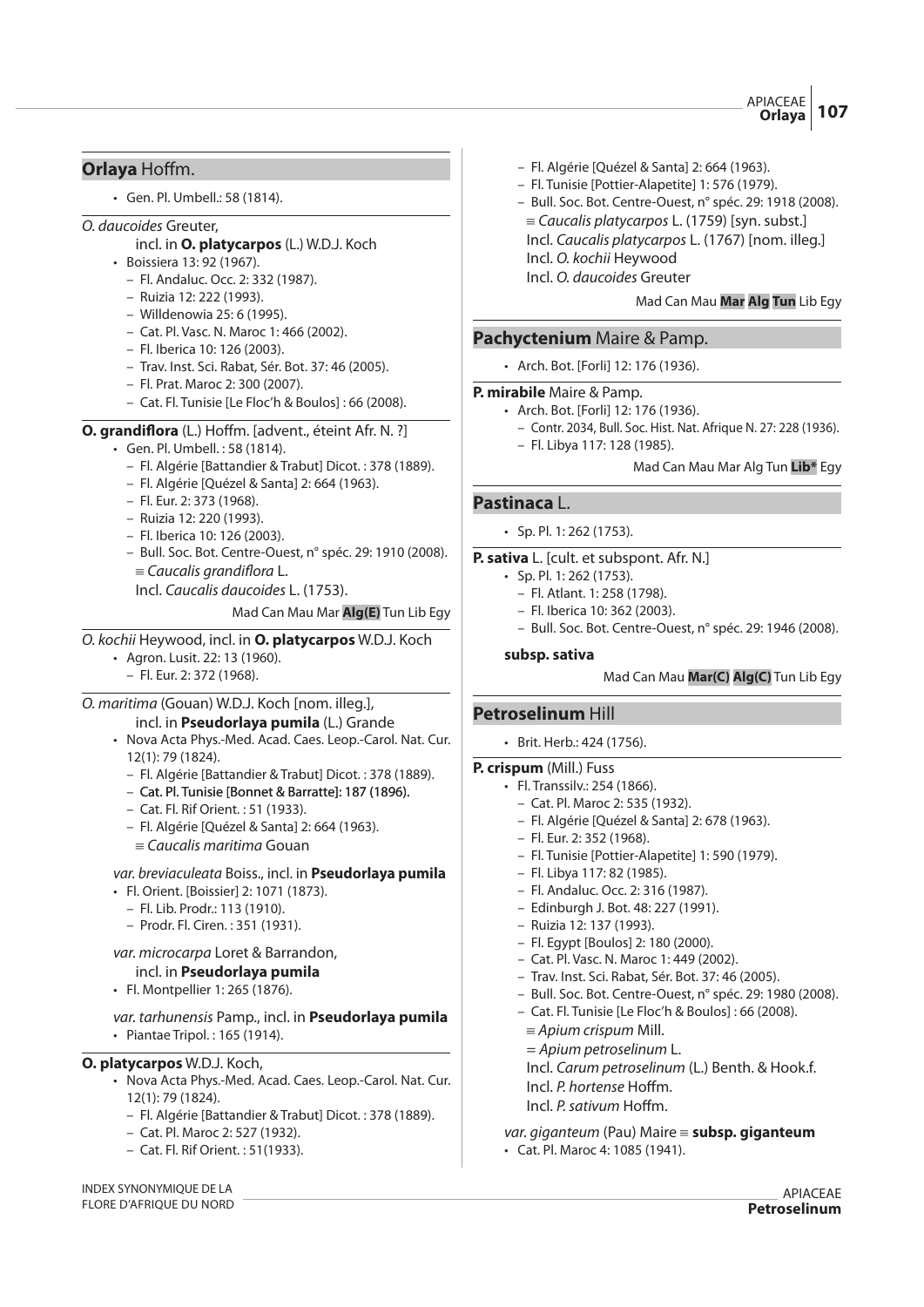#### var. gracillimum Maire, incl. in **subsp. giganteum**

- Contr. 2976, Bull. Soc. Hist. Nat. Afrique N. 30: 344 (1939). – Cat. Pl. Maroc 4: 1085 (1941).
- var. latifolium auct. Maroc, incl. in **subsp. crispum** – Cat. Pl. Maroc 4: 1085 (1941).
- subsp. crispum [cult. ou subspont.; natural. Alg.?]
	- Bull. Soc. Hist. Nat. Afrique N. 16: 128 (1925).

# **Mad(C) Can(P)** Mau **Mar(C) Alg(N) Tun(C) Lib(C) Egy(C)**

# **subsp. giganteum** (Pau) Dobignard

- J. Bot. Soc. Bot. France 46-47: 48 (2009).
	- $\equiv$  Danaa gigantea Pau
	- ${\equiv} P$ . hortense var. gigantea (Pau) Maire
	- $E = P$ . sativum var. giganteum (Pau) Font Quer

# Mad Can Mau **Mar\* Alg(?)** Tun Lib Egy

# P. hortense Hoffm., incl. in **P. crispum** (Mill.) Fuss

- Gen. Pl. Umbell.: 163(1814).
	- Cat. Pl. Maroc 2: 535 (1932).
	- Cat. Pl. Maroc 4: 1085 (1941).

#### var. gigantea (Pau) Maire

- { **P. crispum subsp. giganteum** (Pau) Dobignard
- Contr. 826, Bull. Soc. Hist. Nat. Afrique N. 22: 49 (1931).  $\equiv$  Danaa gigantea Pau

# P. sativum Hoffm., incl. in **P. crispum** (Mill.) Fuss

- Gen. Pl. Umbell.: 177 (1814).
	- Man. Fl. Madeira 1: 347 (1864).
	- Cat. Pl. Tunisie [Bonnet & Barratte]: 173 (1896).
	- Îles Canaries [Pitard & Proust] : 203 (1909).
	- Bull. Soc. Hist. Nat. Afrique N. 16: 128 (1925).

# var. giganteum (Pau) Font Quer

- { **P. crispum subsp. giganteum** (Pau) Dobignard
- In Font Quer, Iter. Marocc. 1930 n°480, in sched. (1932).
	- Treb. Inst. Bot. Barcelona 12: 132 (1988).

# **Peucedanum** L.

• Sp. Pl. 1: 245 (1753).

# P. atlanticum Pomel,

# incl. in **Imperatoria hispanica** Boiss.

- Nouv. Mat. Fl. Atlant. 1: 144 (1874).
- Fl. Algérie [Battandier & Trabut] Dicot. : 369 (1889). – Cat. Pl. Maroc 2: 546 (1932).

# P. cervaria (L.) Lapeyr., incl. in **Cervaria rivini** Gaertn.

- Hist. Pl. Pyrénées : 149 (1813).
	- Fl. Algérie [Battandier & Trabut] Dicot. : 369 (1889).
	- Fl. Algérie [Quézel & Santa] 2: 671 (1963).
	- Fl. Eur. 2: 363 (1968).
	- Ruizia 12: 178 (1993).
	- Fl. Iberica 10: 357 (2003).
	- $=$  Selinum cervaria L.

#### P. hispanicum (Boiss.) Endl. { **Imperatoria hispanica** Boiss. • Repert. Bot. Syst. [Walpers] 2: 411 (1843).

- Contr. 1826, Bull. Soc. Hist. Nat. Afrique N. 26: 206 (1935).
- Cat. Pl. Maroc 4: 1088 (1941).
- Fl. Algérie [Quézel & Santa] 2: 671 (1963).
- Fl. Eur. 2: 364 (1968).
- Bocconea 8: 185 (1998).
- Cat. Pl. Vasc. N. Maroc 1: 462 (2002).
- Trav. Inst. Sci. Rabat, Sér. Bot. 37: 47 (2005).
- Fl. Prat. Maroc 2: 332 (2007).

#### var. atlanticum (Pomel) Maire,

#### incl. in **Imperatoria hispanica**

- Contr. 3278, Bull. Soc. Hist. Nat. Afrique N. 31: 105 (1940).
	- Cat. Pl. Maroc 4: 1088 (1941).

#### P. munbyi Boiss.

#### { **Dichoropetalum munbyi** (Boiss.) Pimenov & Kljuykov

- Diagn. Pl. Orient., Ser. 2 2: 89 (1856).
- Spicil. Fl. Marocc. [Ball] : 475 (1878).
- Fl. Algérie [Battandier & Trabut] Dicot. : 369 (1889).
- Cat. Pl. Maroc 2: 546 (1932).
- Fl. Algérie [Quézel & Santa] 2: 671 (1963).
- Cat. Pl. Vasc. N. Maroc 1: 462 (2002).
- Trav. Inst. Sci. Rabat, Sér. Bot. 37: 47 (2005).
- Fl. Prat. Maroc 2: 332 (2007).

# **P. officinale** L. [absent Afr. N.]

- Sp. Pl.: 245 (1753).
	- Cat. Pl. Maroc 2: 546 (1932).
	- Candollea 44: 257-327 (1989).
	- Bull. Soc. Bot. Centre-Ouest, n° spéc. 29: 2017 (2008).

#### subsp. vogelianum (Emb. & Maire) Maire { **P. vogelianum** Emb. & Maire

- Cat. Pl. Maroc 2: 547 (1932).
	- Bocconea 8: 185 (1998).

# **P. vogelianum** Emb. & Maire

- Pl. Maroc. Nov. Minus Cogn., fasc. 3: 3 "1929"(1930).
	- Bull. Soc. Sci. Nat. Maroc 11: 100 (1931).
	- Cat. Pl. Vasc. N. Maroc 1: 462 (2002).
	- Trav. Inst. Sci. Rabat, Sér. Bot. 37: 47 (2005).
	- Fl. Prat. Maroc 2: 332 (2007).
	- Index Fl. Afrique N. 2, addenda: 409 (2011).  $\equiv$  P. officinalesubsp.vogelianum (Emb. & Maire) Maire Incl. P. officinale auct. Maroc.

Mad Can Mau **Mar\*** Alg Tun Lib Egy

# **Physocaulis** Tausch

• Flora 17(1): 342 (1834).

# P. nodosus (L.) W.D.J. Koch

- {**Chaerophyllum nodosum** (L.) Crantz
- Syn. Fl. Germ. Helv., ed. 2.: 348 (1843).
	- Cat. Pl. Maroc 2: 522 (1932).
	- Fl. Algérie [Quézel & Santa] 2: 668 (1963).
	- Fl. Andaluc. Occ. 2: 294 (1987).
	- Ruizia 12: 25 (1993).
	- Bocconea 8: 185 (1998).
	- Cat. Pl. Vasc. N. Maroc 1: 461 (2002).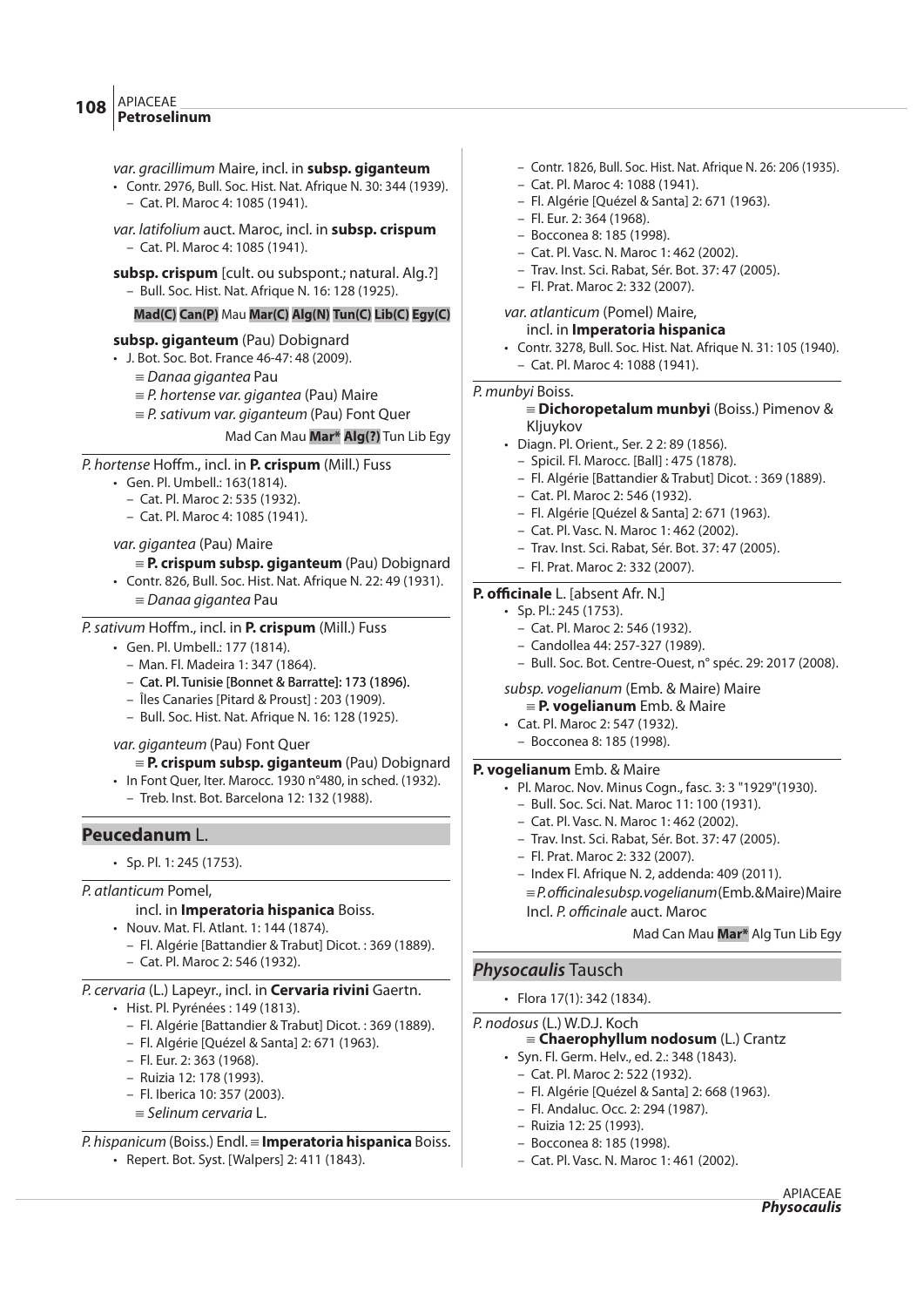# **Physospermum** Cusson

• Mém. Soc. Roy. Medic. Paris 5: 279 (1787).

#### P. actaefolium C. Presl,

- incl. in **P. verticillatum** (Waldst. & Kit.) Vis.
- Delic. Prag. : 128 (1822).
	- Fl. Algérie [Battandier & Trabut] Dicot. : 359 (1889).

#### **P. verticillatum** (Waldst. & Kit.) Vis.

- Fl. Dalmat. 3: 358 (1851).
	- Fl. Eur. 2: 342 (1968).
		- $\equiv$  Danaa verticillata (Waldst. & Kit.) Janch.
		- $=$  Laserpitium verticillatum Waldst. & Kit.
		- Incl. P. actaefolium C. Presl

Mad Can Mau Mar **Alg** Tun Lib Egy

# **Pimpinella** L.

• Sp. Pl. 1: 263 (1753).

#### **P. anagodendron** Bolle

- Index Sem. Hort. Bot. Berol. 1861 : app. 9 (1861).
	- Sommerfeltia 17: 1-295 (1993).

# Mad **Can\*** Mau Mar Alg Tun Lib Egy

- **P. anisum** L. [autrefois cult. Afr. N.]
	- Sp. Pl. 1: 264 (1753).
		- Cat. Fl. Tunisie [Le Floc'h & Boulos] : 67 (2008).

Mad Can Mau **Mar(C)** Alg **Tun(C)** Lib Egy

# **P. battandieri** Chab.

- Bull. Soc. Bot. France 36: 24 (1889).
	- Fl. Algérie [Battandier & Trabut] Dicot. : 349 (1889).
	- Bull. Soc. Bot. France 44: 322 (1897).
	- Contr. 2460, Bull. Soc. Hist. Nat. Afrique N. 29: 420 (1938).
	- Fl. Algérie [Quézel & Santa] 2: 658 (1963).

#### Mad Can Mau Mar **Alg\*** Tun Lib Egy

P. buchii Webb & Berthel. [nom. illeg.],

#### incl. in **P. cumbrae** Link

- Hist. Nat. Îles Canaries, (Phytogr. Can.) 3(2), 2: 151 (1843).
	- Îles Canaries [Pitard & Proust] : 201 (1909).

# P. bubonoides Brot., incl. in **P. villosa** Schousb.

- Phytogr. Lusit. Select. Fasc.1: 41 (1800).
- Spicil. Fl. Marocc. [Ball] : 471 (1878).

#### **P. cumbrae** Link

- Phys. Beschr. Canar. Ins. : 152 (1825).
	- Sommerfeltia 17: 1-295 (1993). Incl. P. buchii Webb & Berthel.
	-

# Mad **Can\*** Mau Mar Alg Tun Lib Egy

# **P. dendroselinum** Webb & Berthel.

• Hist. Nat. Îles Canaries, (Phytogr. Can.) 3(2), 2: 152 (1843). – Îles Canaries [Pitard & Proust] : 202 (1909).

Mad **Can\*** Mau Mar Alg Tun Lib Egy

#### P. dendrotragium Webb [nom. nud.],

- incl. in **P. dendroselinum** Webb & Berthel.
- Hist. Nat. Îles Canaries, (Phytogr. Can.) 3(2), 2: t. 72 (1843). – Sommerfeltia 17: 1-295 (1993).

#### P. dichotoma L. { **Stoibrax dichotomum** (L.) Raf.

- Mant. Pl.: 58 (1767).
	- Cat. Pl. Tunisie [Bonnet & Barratte]: 170 (1896).
	- Piantae Tripol. : 166 (1914).
	- Treb. Inst. Bot. Barcelona 12: 75 (1988).

#### var. vegeta Pau & Font Quer,

#### incl. in **Stoibrax pomelianum** (Maire) B.L. Burtt

• In Font Quer, Iter Marocc. 1927: n° 456, in sched. (1928). – Treb. Inst. Bot. Barcelona 12: 75 (1988).

#### P. djurdjurae Chab., incl. in **P. tragium** Vill.

• Bull. Soc. Bot. France 36: 25 (1889).

#### **P. etbaica** Schweinf.

- Verh. Zool.-Bot. Ges. Wien 18: 667 (1868).
	- Fl. Egypt [Boulos] 2: 171 (2000).

#### Mad Can Mau Mar Alg Tun Lib **Egy**

#### **P. junionae** Ceballos & Ortuño

- Not. Fl. Canar. (Inst. Forest. Invest. Exper.) 18(33): 16 (1947). – Sommerfeltia 17: 1-295 (1993).
	- Mad **Can\*** Mau Mar Alg Tun Lib Egy

#### P. leptophylla Pers.

#### {**Cyclospermum leptophyllum** (Pers.) Sprague ex Britton & P. Wilson

• Syn. Pl. 1: 324 (1805).

#### P. lithophila Schischk. { **P. tragium** Vill.

• Bot. Mater. Gerb. Bot. Inst. Komarova Akad. Nauk S.S.S.R. 12: 206 (1950).

# **P. lutea** Desf.

- Fl. Atlant. 1: 265, t. 76 (1798).
	- Cat. Pl. Tunisie [Bonnet & Barratte]: 171 (1896).
	- Fl. Eur. 2: 331 (1968).
	- Bull. Soc. Bot. Centre-Ouest, n° spéc. 29: 2058 (2008).
	- Cat. Fl. Tunisie [Le Floc'h & Boulos] : 66 (2008).
	- $=$  Reutera lutea (Desf.) Maire
	- $=$  Tragoselinum luteum (Desf.) Pomel
	- Incl. Reutera fontanesii Boiss.

# Mad Can Mau Mar **Alg Tun** Lib Egy

# **P. peregrina** L.

- Sp. Pl. 1: 264 (1753).
	- Prodr. Fl. Ciren. : 347 (1931).
	- Fl. Eur. 2: 331 (1968).
	- Fl. Libya 117: 45 (1985).

# Mad Can Mau Mar Alg Tun **Lib** Egy

#### **P. schweinfurthii** Asch.

• Verh. Bot. Vereins Prov. Brandenb. 21: 67 "1879" (1880). – Fl. Egypt [Boulos] 2: 170 (2000).

Mad Can Mau Mar Alg Tun Lib **Egy(E)**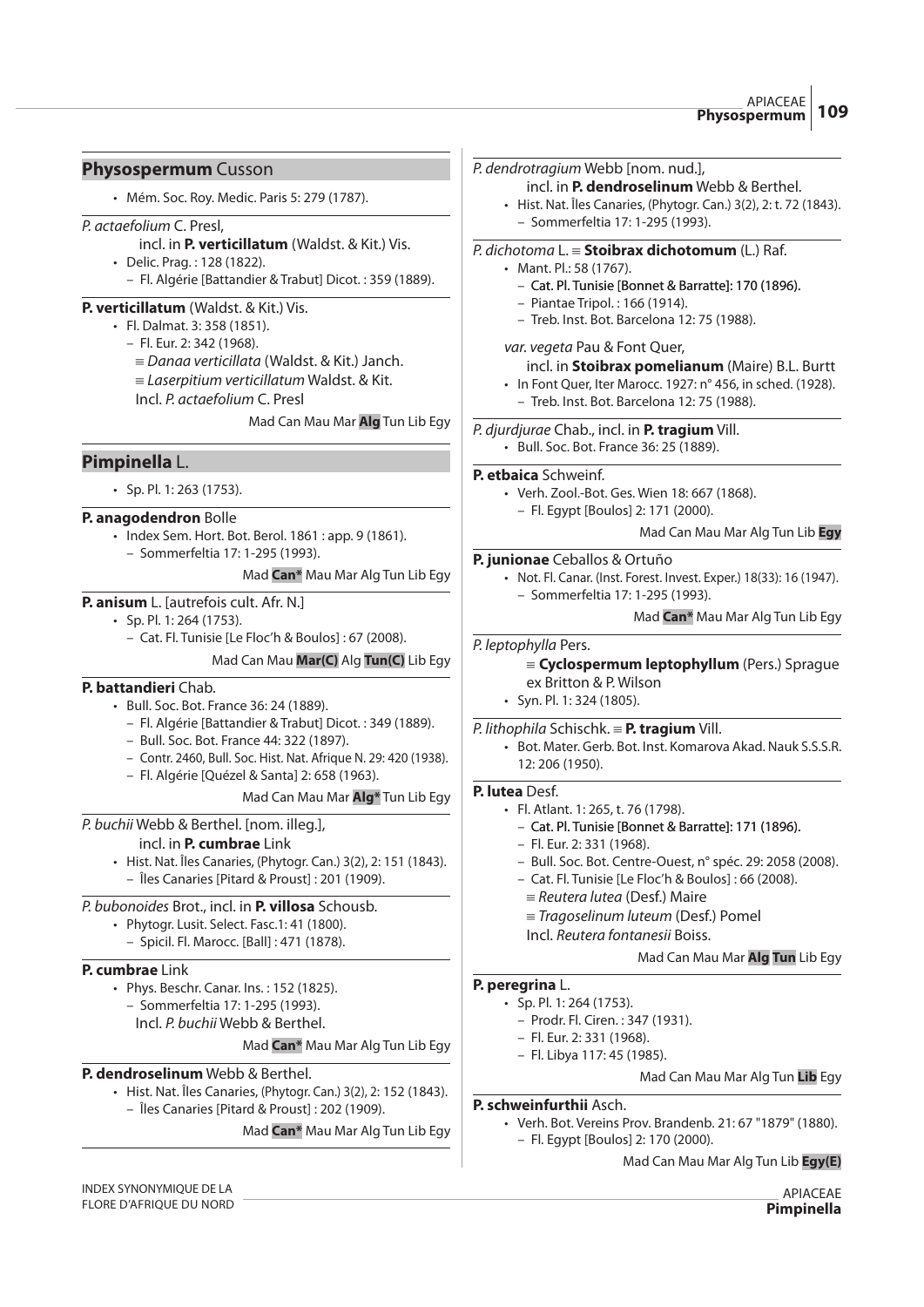- APIACEAE **Pimpinella <sup>110</sup>**
	-

# **P. tragium** Vill.

- Prosp. Hist. Pl. Dauphiné : 24 (1779).
	- Fl. Algérie [Battandier & Trabut] Dicot. : 348 (1889).
	- Cat. Pl. Tunisie [Bonnet & Barratte]: 171 (1896).
	- Cat. Pl. Maroc 2: 541 (1932).
	- Fl. Algérie [Quézel & Santa] 2: 658 (1963).
	- Fl. Eur. 2: 331 (1968).
	- Fl. Tunisie [Pottier-Alapetite] 1: 598 (1979).
	- Ruizia 12: 59 (1993).
	- Cat. Pl. Vasc. N. Maroc 1: 451 (2002).
	- Fl. Iberica 10: 189 (2003).
	- Fl. Prat. Maroc 2: 308 (2007).
	- Bull. Soc. Bot. Centre-Ouest, n° spéc. 29: 2117 (2008). Incl. P. djurdjurae Chab. Incl. P. lithophila Schischk.

# Mad Can Mau **Mar Alg Tun** Lib Egy

- subsp. lithophila (Schischk.) Tutin, incl. in **P. tragium**
- Feddes Repert. 79: 62 (1968).
	- Ruizia 12: 59 (1993).
	- Trav. Inst. Sci. Rabat, Sér. Bot. 37: 47 (2005).
	- Fl. Prat. Maroc 2: 308 (2007).
	- Cat. Fl. Tunisie [Le Floc'h & Boulos] : 67 (2008).  $\equiv$  P. lithophila Schischk.

# **P. villosa** Schousb.

- Iagttag. Vextrig. Marokko : 139 (1800).
	- Cat. Pl. Maroc 2: 541 (1932).
	- Fl. Eur. 2: 332 (1968).
	- Fl. Andaluc. Occ. 2: 301 (1987).
	- Ruizia 12: 59 (1993).
	- Bocconea 8: 185 (1998).
	- Cat. Pl. Vasc. N. Maroc 1: 451 (2002).
	- Fl. Iberica 10: 190 (2003).
	- Trav. Inst. Sci. Rabat, Sér. Bot. 37: 47 (2005).
	- Fl. Prat. Maroc 2: 308 (2007).
	- Incl. P. bubonoides Brot.

#### Mad Can Mau **Mar** Alg Tun Lib Egy

| Pimpinella    | Mad I          | Can   Mau                | Mar                      | Alg | Tun | Lib |  |
|---------------|----------------|--------------------------|--------------------------|-----|-----|-----|--|
| total         |                |                          |                          |     |     |     |  |
| endémique (*) | $\overline{a}$ | $\overline{\phantom{0}}$ | $\overline{\phantom{a}}$ |     | -   |     |  |
| éteint (E)    |                |                          |                          |     |     |     |  |
| cultivé (C)   |                |                          |                          |     |     |     |  |

21 noms, 12 taxons acceptés

# **Pituranthos** Viv.

• Fl. libyc. Spec. 15: t. 7 (1824).

P. battandieri Maire { **Deverra battandieri** (Maire) Chrtek

- Bull. Soc. Hist. Nat. Afrique N. 9: 177 (1918).
	- Atlas Fl. Algérie 5: 72 (1920).
	- Cat. Pl. Maroc 2: 535 (1932).
	- Fl. Algérie [Quézel & Santa] 2: 666 (1963).
	- Fl. Sahara, éd. 2 : 356 (1983).

var. tuszonii (Andr.) Maire, incl. in **Deverra battandieri** • Contr. 3152, Bull. Soc. Hist. Nat. Afrique N. 31: 21 (1940). – Cat. Pl. Maroc 4: 1085 (1941).  $\equiv P$  tuszonii Andr.

subsp. abbreviatus Maire, incl. in **Deverra battandieri**

- Contr. 3152, Bull. Soc. Hist. Nat. Afrique N. 31: 21 (1940). – Fl. Algérie [Quézel & Santa] 2: 666 (1963).
- subsp. leptactis Maire [nom. superfl.], incl. in **Deverra battandieri**
- Contr. 3152, Bull. Soc. Hist. Nat. Afrique N. 31: 21 (1940).
	- Cat. Pl. Maroc 4: 1085 (1941).
	- Fl. Algérie [Quézel & Santa] 2: 666 (1963).

# P. chloranthus (Coss. & Durieu) Benth. & Hook. ex Schinz,

#### incl. in **Deverra denudata** (Viv.) Pfisterer & Podlech • Bull. Herb. Boissier 2: 209 (1894).

- Piantae Tripol. : 166 (1914).
- Cat. Pl. Maroc 2: 535 (1932).
- Fl. Algérie [Quézel & Santa] 2: 666 (1963).
- Fl. Tunisie [Pottier-Alapetite] 1: 591 (1979).
- Fl. Sahara, éd. 2 : 356 (1983).

var. calvescens Maire & Weiller,

incl. in **Deverra denudata** • Contr. 2732, Bull. Soc. Hist. Nat. Afrique N. 30: 280 (1939).

# var. chevallieri Maire & Weiller,

# incl. in **Deverra triradiata subsp. intermedia** (L. Chevall.) Pfisterer & Podlech

• Contr. 2732, Bull. Soc. Hist. Nat. Afrique N. 30: 280 (1939).

#### subsp. cossonianus Maire, incl. in **Deverra denudata**

- Contr. 3151, Bull. Soc. Hist. Nat. Afrique N. 31: 20 (1940).
	- Cat. Pl. Maroc 4: 1085 (1941).
	- Fl. Algérie [Quézel & Santa] 2: 666 (1963).
	- Fl. Tunisie [Pottier-Alapetite] 1: 592 (1979).

#### subsp. intermedius (L. Chevall.) Maire { **Deverra triradiata subsp. intermedia** (L. Chevall.) Pfisterer & Podlech

- Contr. 3151, Bull. Soc. Hist. Nat. Afrique N. 31: 21 (1940).
	- Fl. Algérie [Quézel & Santa] 2: 666 (1963).
	- $\equiv$  Deverra intermedia L. Chevall.

#### subsp. intermedius auct. Tun. non L. Chevall., incl. in **Deverra denudata**

- Mém. Inst. Rech. Saharien. 6: 96 "1959" (1962).
- Fl. Tunisie [Pottier-Alapetite] 1: 592 (1979).

# subsp. robustus Maire, incl. in **Deverra denudata**

- Contr. 3151, Bull. Soc. Hist. Nat. Afrique N. 31: 20 (1940).
	- Cat. Pl. Maroc 4: 1085 (1941).
	- Mém. Inst. Rech. Saharien. 6: 96 "1959" (1962).
	- Fl. Algérie [Quézel & Santa] 2: 666 (1963).
	- Fl. Tunisie [Pottier-Alapetite] 1: 592 (1979).

P. crassifolius Andr.,

# incl. in **Deverra denudata** (Viv.) Pfisterer & Podlech

- Index Horti Bot. Univ. Budapest. : 81 (1938).
	- Contr. 3151, Bull. Soc. Hist. Nat. Afrique N. 31: 21 (1940).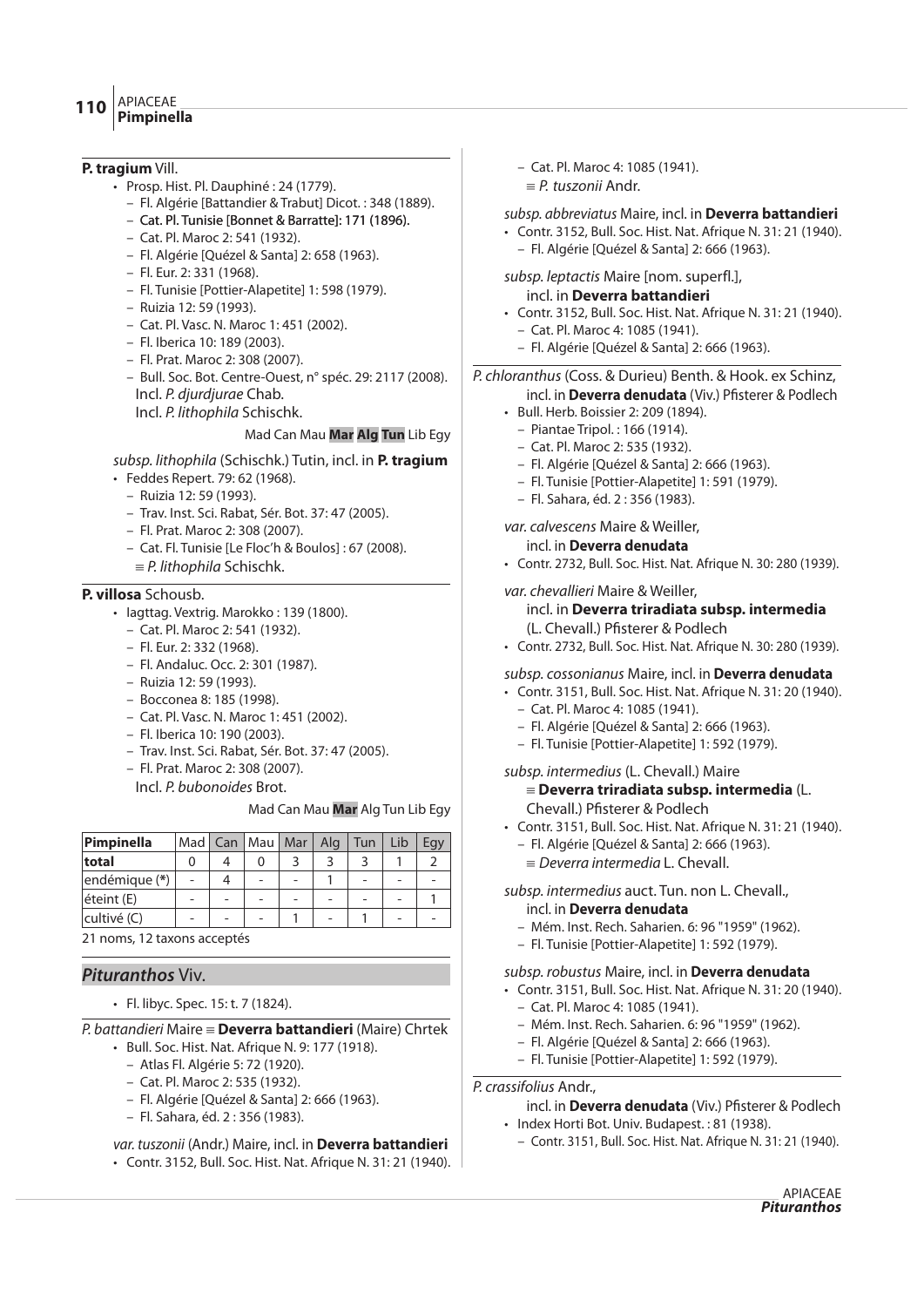APIACEAE **Pituranthos 111**

P. denudatus Viv.  $\equiv$  **Deverra denudata** (Viv.) Pfisterer & Podlech • Fl. Libyc. Spec. : 15, t. 7 (1824). – Fl. Libya 117: 39 (1985). subsp. battandieri (Maire) Jafri { **Deverra battandieri** (Maire) Chrtek • Fl. Libya 117: 40 (1985).  $E = P$ . battandieri Maire P. reboudii (Coss. & Durieu) Benth. & Hook. ex Schinz { **Deverra reboudii** Coss. & Durieu • Bull. Herb. Boissier 2: 209 (1894). – Contr. 597, Bull. Soc. Sci. Nat. Maroc 21-22: 9 (1929). – Cat. Pl. Maroc 2: 536 (1932). – Fl. Algérie [Quézel & Santa] 2: 666 (1963). P. rholfsianus (Asch.) Schinz { **Deverra scoparia subsp. tripolitana** (Andr.) Pfisterer & Podlech • Bull. Herb. Boissier 2: 209 (1894). – Piantae Tripol. : 166 (1914). – Fl. Libya 117: 43 (1985).  $\equiv$  Deverra rholfsiana Asch. P.scoparius (Coss. & Durieu) Benth. & Hook. ex Schinz { **Deverra scoparia** Coss. & Durieu • Bull. Herb. Boissier 2: 209 (1894). – Piantae Tripol. : 166 (1914). – Contr.113, Bull. Soc. Hist. Nat. Afrique N. 14: 146 (1923). – Cat. Pl. Maroc 2: 535 (1932). – Mém. Inst. Rech. Saharien. 6: 96 "1959" (1962). – Fl. Algérie [Quézel & Santa] 2: 666 (1963). – Fl. Tunisie [Pottier-Alapetite] 1: 592 (1979). – Fl. Sahara, éd. 2 : 356 (1983). – Fl. Mauritanie 1: 343 (1991). var. fallax (Batt. & Trab.) Maire, incl. in **Deverra scoparia**  • Contr. 683, Bull. Soc. Hist. Nat. Afrique N. 20: 183 (1929). – Mém. Soc. Hist. Nat. Afrique N. 3: 163 (1933). – Cat. Pl. Maroc 4: 1085 (1941).  $=$  Deverra fallax Batt. & Trab. var. intermedius Le Houér. [nom. inval.] incl. in **Deverra scoparia subsp. scoparia** • Bull. Soc. Bot. France 107: 24 (1960). – Mém. Inst. Rech. Saharien. 6: 96 "1959" (1962). var. junceus (Ball) Maire, incl. in **Deverra juncea** Ball • Cat. Pl. Maroc 4: 1085 (1941). var. muratianus Maire, incl. in **Deverra scoparia** • Contr. 2457, Bull. Soc. Hist. Nat. Afrique N. 29: 420 (1938). var. rubellus Thell., incl. in **Deverra scoparia** • Vierteljahresschr. Naturf. Ges. Zürich 68: 428 (1923).

– Cat. Pl. Maroc 4: 1085 (1941).

P. tortuosus (Desf.) Benth.& Hook. ex Aschers. & Schweinf. { **Deverra tortuosa** (Desf.) DC.

• Mém. Inst. Egypte 2: 80 (1887).

INDEX SYNONYMIQUE DE LA FLORE D'AFRIQUE DU NORD

- Prodr. Fl. Ciren. : 344 (1931).
- Fl. Tunisie [Pottier-Alapetite] 1: 592 (1979).
- var. virgatus (Coss. & Durieu) E. A. Durand & Baratte, incl. in **Deverra scoparia** Coss. & Durieu
- Fl. Lib. Prodr.: 104 (1910). – Piantae Tripol. : 167 (1914).
	- $\equiv$  Deverra virgata Coss. & Durieu

# P. tripolitanus Andr.,

incl. in **Deverra scoparia subsp. tripolitana** (Andr.) Pfisterer & Podlech

• Index Horti Bot. Univ. Budapest. : 82 (1938).

P. triradiatus(Hochst. ex Boiss.) Aschers. & Schweinf.

- { **Deverra triradiata** Hochst. ex Boiss.
- Mém. Inst. Egypte 2: 80 (1887).

P. tuszonii Andr., incl. in **Deverra battandieri** (Maire) Chrtek • Index Horti Bot. Univ. Budapest. : 84 (1938).

P. virgatus (Coss. & Dur.) Hochr.,

- incl. in **Deverra scoparia** Coss. & Durieu
- Annuaire Conserv. Jard. Bot. Genève 7-8: 187 (1904).  $=$  *Deverra virgata* Coss. & Durieu

# **Platyspermum** Hoffm.

- Gen. Pl. Umbell.: 64 (1814).
- P. aureum (Desf.) Pomel { **Daucus aureus** Desf. • Nouv. Mat. Fl. Atlant. 1: 148 (1874).
- P. grandiflorum (Desf.) Pomel, incl. in **D. muricatus** (L.) L.
	- Nouv. Mat. Fl. Atlant. 1: 148 (1874).
		- $\equiv$  Daucus grandiflorus Desf.

P. muricatum (L.) Hoffm.  $\equiv$  **Daucus muricatus** (L.) L. • Gen. Pl. Umbell.: 64 (1814).

– Nouv. Mat. Fl. Atlant. 1: 148 (1874).

P. pubescens Pomel, incl. in **Daucus sahariensis** Murb.

• Nouv. Mat. Fl. Atlant. 1: 148 (1874).

# **Pomelia** Durando ex Pomel

• Mat. Fl. Atl. : 7 (1860).

P.setifolia (Desf.) Durando ex Pomel

- { **Daucus setifolius** Desf.
- Mat. Fl. Atl. : 8 (1860).

# **Pseudoridolfia** Reduron, Mathez & S.R. Downie

• Acta Bot. Gallica 156(3): 496 (2009).

#### **P. fennanei** Reduron, Mathez & S.R. Downie

• Acta Bot. Gallica 156(3): 496 (2009).

Mad Can Mau **Mar\*** Alg Tun Lib Egy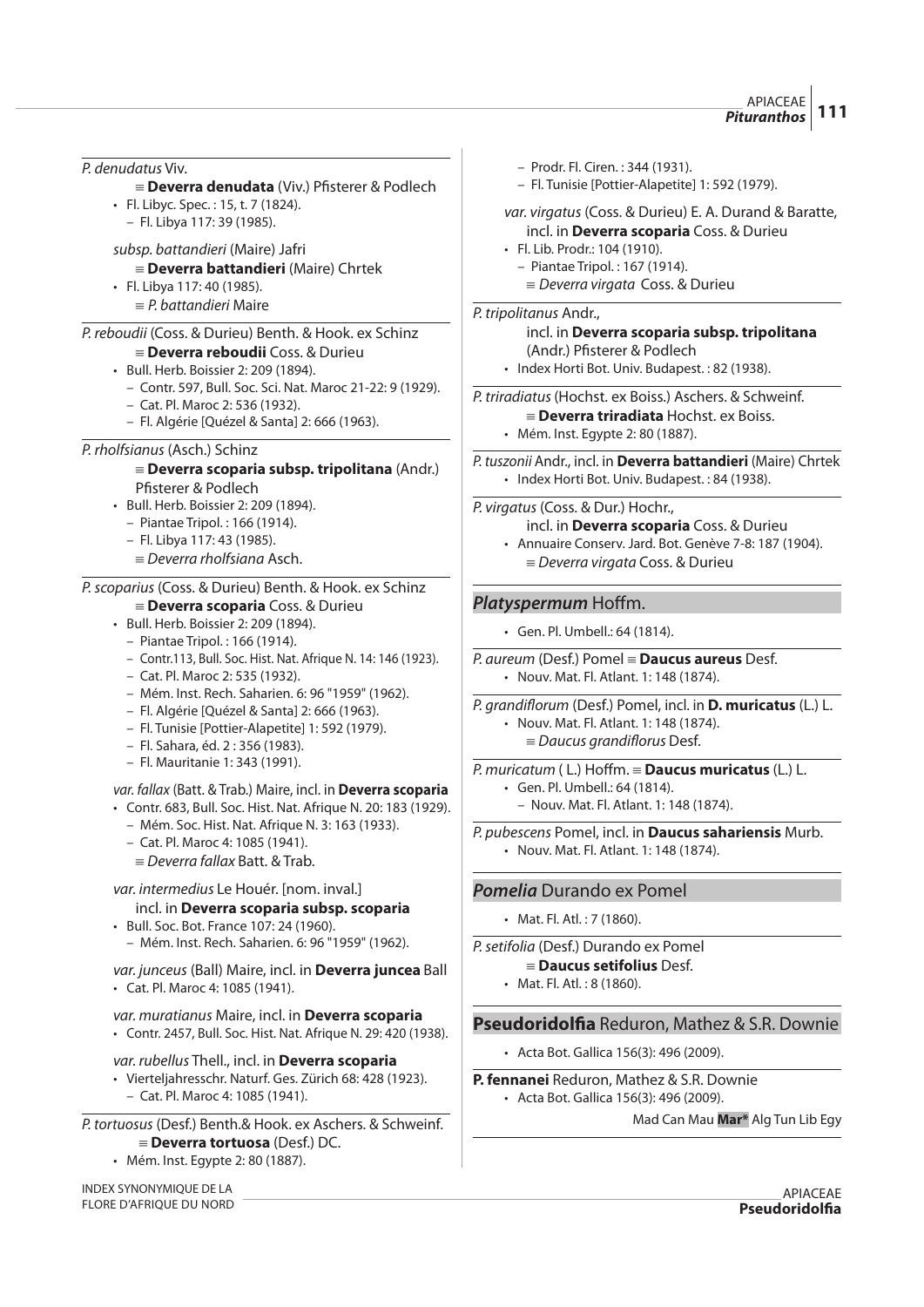# **Pseudorlaya** (Murb.) Murb.

• Contr. Fl. Tunisie 1, Acta Univ. Lund 33(12): 86 (1897).

#### **P. biseriata** (Murb.) Sáenz de Rivas

• Anales Inst. Bot. Cavanilles 31(2): 194 "1974" (1975).  $\equiv$  Daucus biseriatus Murb.

#### Mad Can Mau **Mar Alg** Tun Lib Egy

# P. maritima (Gouan) Murb. [nom. illeg.)],

- incl. in **P. pumila** (L.) Grande
- Contr. Fl. Tunisie [Murbeck] 1, Acta Univ. Lund 33(12): 86 (1897).
	- $\equiv$  Caucalis maritima Gouan

#### **P. minuscula** (Pau) M. Laínz

- Anales Inst. Bot. Cavanilles 14: 540 (1956).
	- Bol. Inst. Estud. Astur. Supl. Ci., ser. C, 5: 39 (1962).
	- Fl. Eur. 2: 375 (1968).
	- Anales Inst. Bot. Cavanilles 31(2): 194 "1974" (1975).
	- Fl. Andaluc. Occ. 2: 337 (1987).
	- Ruizia 12: 238 (1993).
	- Bocconea 8: 185 (1998).
	- Cat. Pl. Vasc. N. Maroc 1: 469 (2002).
	- Trav. Inst. Sci. Rabat, Sér. Bot. 37: 47 (2005).
	- Fl. Prat. Maroc 2: 301 (2007).
	- $\equiv$  Daucus minusculus Pau
	- $\equiv$  Daucus pumilus subsp. minusculus (Pau) Maire
		- Mad Can Mau **Mar** Alg Tun Lib Egy

# **P. pumila** (L.) Grande

- Nuovo Giorn. Bot. Ital., nov. ser. 32: 86 (1925).
	- Fl. Eur. 2: 375 (1968).
	- Anales Inst. Bot. Cavanilles 31(2): 192 "1974" (1975).
	- Fl. Tunisie [Pottier-Alapetite] 1: 621 (1979).
	- Fl. Libya 117: 146 (1985).
	- Fl. Andaluc. Occ. 2: 337 (1987).
	- Ruizia 12: 235 (1993).
	- Fl. Egypt [Boulos] 2: 180 (2000).
	- Cat. Pl. Vasc. N. Maroc 1: 469 (2002).
	- Fl. Iberica 10: 130 (2003).
	- Trav. Inst. Sci. Rabat, Sér. Bot. 37: 47 (2005).
	- Fl. Prat. Maroc 2: 301 (2007).
	- Bull. Soc. Bot. Centre-Ouest, n° spéc. 29: 2139 (2008).
	- Cat. Fl. Tunisie [Le Floc'h & Boulos] : 67 (2008).
	- $=$  Caucalis pumila L.
	- Incl. Caucalis maritima Gouan
	- Incl. Daucus pumilus (L.) Hoffmanns. & Link
	- Incl. Daucuspumilussubsp.maritimus (Gouan) Maire
	- Incl. Orlaya maritima (Gouan) W.D.J. Koch
	- Incl. Pseudorlaya maritima (Gouan) Murb.

# Mad Can Mau **Mar Alg Tun Lib Egy**

f. breviaculeata (Boiss.) Sáenz de Rivas, incl. in **P. pumila**

- Anales Inst. Bot. Cavanilles 31(2): 192 "1974" (1975).
- f. microcarpa (Loret & Barrandon) Sáenz de Rivas incl. in **P. pumila**
- Anales Inst. Bot. Cavanilles 31(2): 194 "1974" (1975). – Ruizia 12: 235 (1993).
- var. breviaculeata (Boiss.) Zohary, incl. in **P. pumila**
- Fl. Palaest. 2: 400 (1972).
	- Fl. Egypt [Boulos] 2: 180 (2000).
		- $=$  Orlaya maritima var. breviaculeata Boiss.
- var. microcarpa (Loret & Barrandon) Reduron incl. in **P. pumila**
- Bull. Soc. Bot. Centre-Ouest, n° spéc. 29: 2144 (2008).  $\equiv$  Orlaya maritima var. microcarpa Loret & Barrandon Incl. P. pycnacantha H. Lindb.
- P. pycnacantha H. Lindb., incl. in **P. pumila** (L.) Grande
	- Itin. Med., Acta Soc. Sci. Fenn., Nov. Ser. B 1(2): 112 (1932). – Cat. Pl. Vasc. N. Maroc 1: 469 (2002).
	-

| <b>Pseudorlaya</b>   Mad   Can   Mau   Mar   Alg   Tun   Lib   Egy |             |  |  |  |  |  |  |  |  |  |  |
|--------------------------------------------------------------------|-------------|--|--|--|--|--|--|--|--|--|--|
| total                                                              | 0 0 0 3 2 1 |  |  |  |  |  |  |  |  |  |  |
|                                                                    |             |  |  |  |  |  |  |  |  |  |  |

9 noms, 3 taxons acceptés

# **Ptychotis** W.D.J. Koch

• Nova Acta Phys.-Med. Acad. Caes. Leop.-Carol. Nat. Cur. 12(1): 124 (1824).

# P. amoides W.D.J. Koch,

#### incl. in **Ammoides pusilla** (Brot.) Breistr.

- Nova Acta Phys.-Med. Acad. Caes. Leop.-Carol. Nat. Cur. 12(1): 125 (1824).
	- Fl. Algérie [Battandier & Trabut] Dicot. : 347 (1889).
	- Cat. Pl. Tunisie [Bonnet & Barratte]: 170 (1896).
	- Piantae Tripol. : 167 (1914).

var. pusilla Pamp., incl. in **Ammoides pusilla** • Agric. Colon. 15: 331 (1921).

P. aspera Pomel, incl. in **Ammoides pusilla** (Brot.) Breistr. • Nouv. Mat. Fl. Atlant. 1: 139 (1874).

#### P. atlantica Coss. & Durieu

- ${\equiv}$  **Ammoides atlantica** (Coss. & Durieu) H. Wolff • Bull. Soc. Bot. France 9: 296 (1862).
	- Fl. Algérie [Battandier & Trabut] Dicot. : 347 (1889).

P. trachysperma Boiss.,

- incl. in **Ammoides pusilla** (Brot.) Breistr.
- Voy. Bot. Espagne 2: 731 (1845).

# **Reutera** Boiss.

- Elench. Pl. Nov.: 46 (1838).
- R. fontanesii Boiss., incl. in **Pimpinella lutea** Desf.
	- Voy. Bot. Espagne 2: 244 (1840). – Fl. Algérie [Battandier & Trabut] Dicot. : 349 (1889).

# R. lutea (Desf.) Maire { **Pimpinella lutea** Desf.

• Bull. Soc. Hist. Nat. Afrique N. 29: 421 (1938).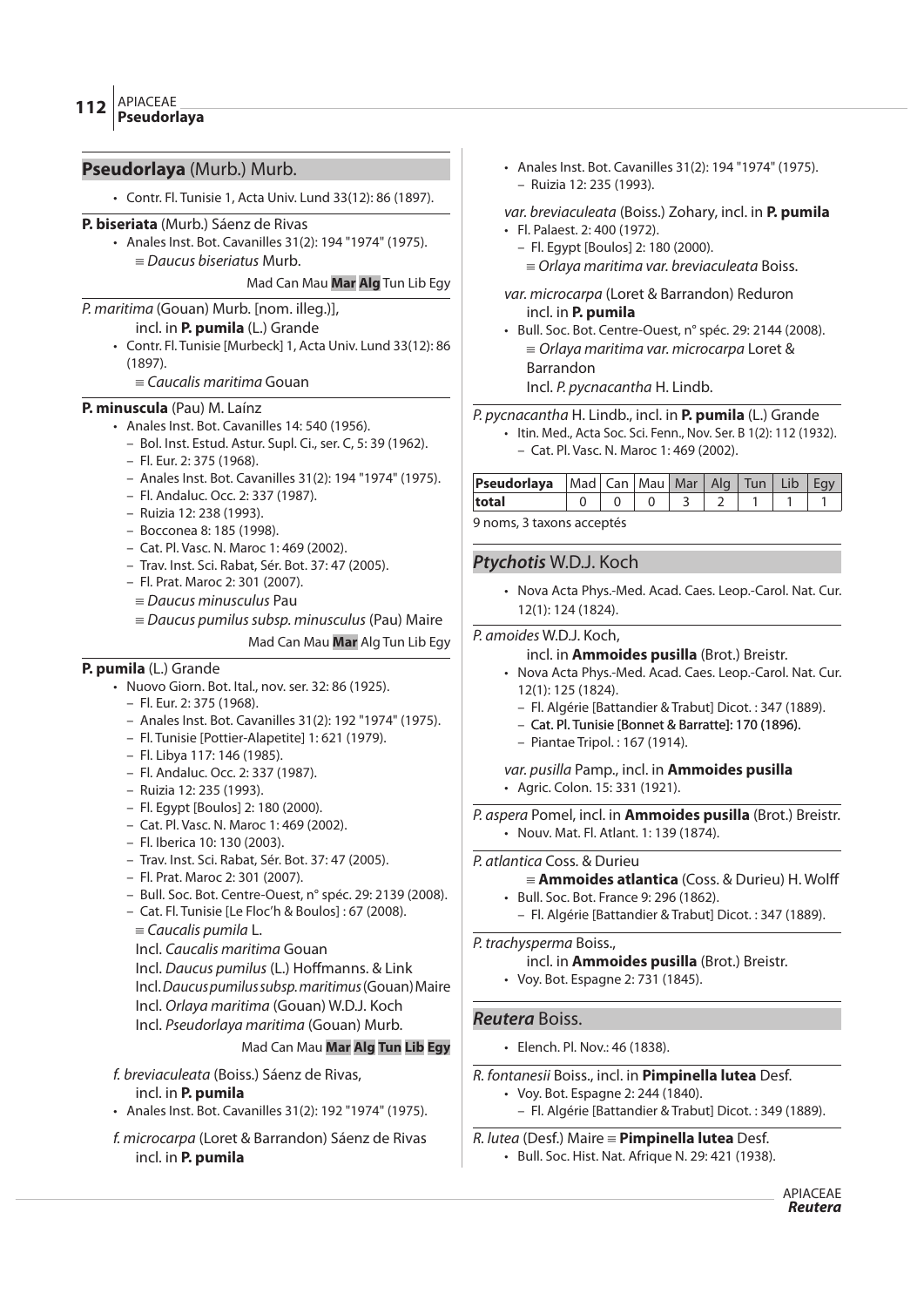- Contr. 2461, Bull. Soc. Hist. Nat. Afrique N. 29: 421 (1938).
- Fl. Algérie [Quézel & Santa] 2: 658 (1963).
- Fl. Tunisie [Pottier-Alapetite] 1: 599 (1979).

# **Ridol#a** Moris

• Enum. Sem. Hort. Taurin. 1841: 43 (1841).



#### **R. segetum** (Guss.) Moris

- Enum. Sem. Hort. Taurin. 1841: 43 (1841).
	- Fl. Sardoa 2: 212, t. 75 (1842).
	- Fl. Algérie [Battandier & Trabut] Dicot. : 352 (1889).
	- Cat. Pl. Tunisie [Bonnet & Barratte]: 174 (1896).
	- Îles Canaries [Pitard & Proust] : 201 (1909).
	- Cat. Pl. Maroc 2: 535 (1932).
	- Petite Fl. Régions Arides Maroc Occ. 2: 106 (1962).
	- Fl. Algérie [Quézel & Santa] 2: 672 (1963).
	- Fl. Eur. 2: 352 (1968).
	- Fl. Libya 54: 84 (1978).
	- Fl. Tunisie [Pottier-Alapetite] 1: 591 (1979).
	- Fl. Andaluc. Occ. 2: 316 (1987).
	- Ruizia 12: 139 (1993).
	- Fl. Egypt [Boulos] 2: 165 (2000).
	- Cat. Pl. Vasc. N. Maroc 1: 449 (2002).
	- Fl. Iberica 10: 282 (2003).
	- Trav. Inst. Sci. Rabat, Sér. Bot. 37: 48 (2005).
	- Fl. Prat. Maroc 2: 323 (2007).
	- Bull. Soc. Bot. Centre-Ouest, n° spéc. 29: 2173 (2008).
	- Cat. Fl. Tunisie [Le Floc'h & Boulos] : 67 (2008).
	- ${\equiv}$  Meum segetum Guss.

Incl. Carum ridolfia Benth. & Hook. f.

#### Mad **Can** Mau **Mar Alg Tun Lib Egy**

# **Rouya** Coincy

• Le Naturaliste (Paris), sér. 2, cccxlix: 213 (1901).

# **R. polygama** (Desf.) Coincy

- Le Naturaliste (Paris), sér. 2, cccxlix: 213 (1901).
	- Fl. Eur. 2: 370 (1968).
	- Bull. Soc. Bot. Centre-Ouest, n° spéc. 29: 2182 (2008).
	- Cat. Fl. Tunisie [Le Floc'h & Boulos] : 67 (2008).
	- ${\equiv}$  Thapsia polygama Desf.

#### Mad Can Mau Mar **Alg Tun** Lib Egy

# **Ruthea** Bolle

- Verh. Bot. Vereins Prov. Brandenb. 3-4: 174 (1862).
- R. herbanica Bolle
	- { **Rutheopsis herbanica** (Bolle) A. Hansen & Sunding
- INDEX SYNONYMIQUE DE LA FLORE D'AFRIQUE DU NORD

• Verh. Bot. Vereins Prov. Brandenb. 3-4: 174 (1862). – Îles Canaries [Pitard & Proust] : 199 (1909).

#### **Rutheopsis** A. Hansen & G. Kunkel

• Cuad. Bot. Canaria 26-27: 61 (1976).

#### **R. herbanica** (Bolle) A. Hansen & Sunding

- Cuad. Bot. Canaria 26-27: 61 (1976).
	- Sommerfeltia 17: 1-295 (1993).
	- Index Fl. Afrique N. 2, Addenda: 408 (2011).
	- $=$  Ruthea herbanica Bolle
	- $\equiv$  Gliopsis herbanica (Bolle) Rauschert

Mad **Can\*** Mau Mar Alg Tun Lib Egy

# **Sanicula** L.

• Sp. Pl. 1: 235 (1753).

**S. europaea** L.

- Sp. Pl. 1: 235 (1753).
	- Fl. Algérie [Battandier & Trabut] Dicot. : 341 (1889).
	- Cat. Pl. Tunisie [Bonnet & Barratte]: 167 (1896).
	- Cat. Pl. Maroc 2: 518 (1932).
	- Fl. Algérie [Quézel & Santa] 2: 655 (1963).
	- Fl. Eur. 2: 320 (1968).
	- Fl. Tunisie [Pottier-Alapetite] 1: 563 (1979).
	- Fl. Andaluc. Occ. 2: 288 (1987).
	- Fl. Iberica 10: 30 (2001).
	- Cat. Pl. Vasc. N. Maroc 1: 469 (2002).
	- Trav. Inst. Sci. Rabat, Sér. Bot. 37: 48 (2005).
	- Fl. Prat. Maroc 2: 286 (2007).
	- Bull. Soc. Bot. Centre-Ouest, n° spéc. 29: 2190 (2008).
	- Cat. Fl. Tunisie [Le Floc'h & Boulos] : 67 (2008).

#### Mad Can Mau **Mar Alg Tun** Lib Egy

# **Scaligeria** DC.

• Coll. Mém. 5: 70 (1829).

# **S. cretica** (Mill.) Boiss.

- Diagn. Pl. Orient., Ser. 1, 10: 52 (1849).
	- Prodr. Fl. Ciren. : 341 (1931).
	- Fl. Eur. 2: 328 (1968).
	- Fl. Libya 117: 28 (1985).
	- $\equiv$  Bunium creticum Mill.

Mad Can Mau Mar Alg Tun **Lib** Egy

# **Scandicium** Thell.

• Repert. Spec. Nov. Regni Veg. 16: 15 (1919).

S.stellatum (Banks & Sol.) Thell.

# { **Scandix stellata** Banks & Sol.

- Repert. Spec. Nov. Regni Veg. 16: 16 (1919). – Contr. 2462, Bull. Soc. Hist. Nat. Afrique N. 29: 421 (1938).
	- Cat. Pl. Maroc 4: 1082 (1941).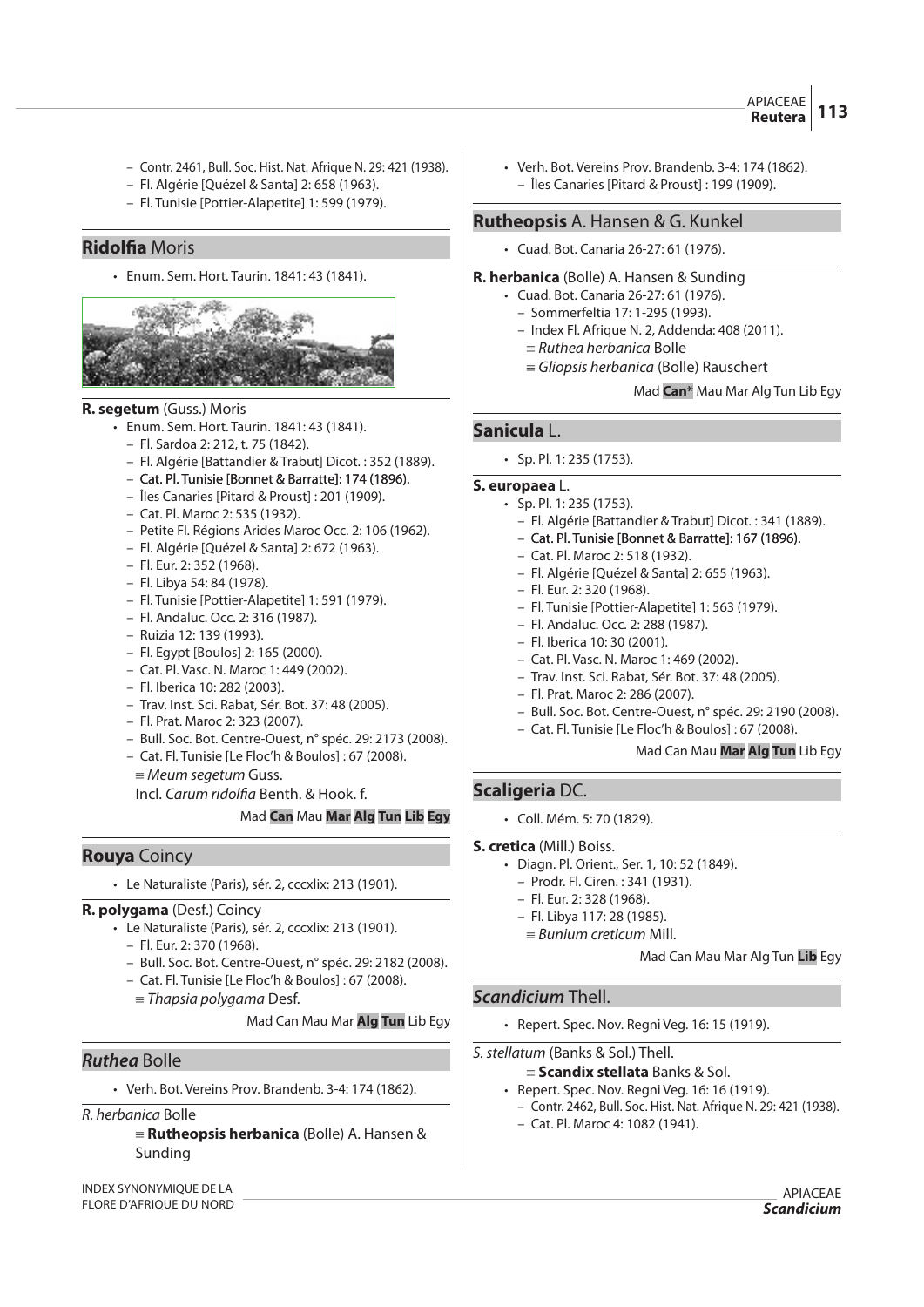# APIACEAE **114**  $\left| \frac{\text{APIACLE}}{\text{Scandicium}} \right|$

- subvar. amerophyllum Maire & Weiller, incl. in **Scandix stellata**
- Contr. 3154, Bull. Soc. Hist. Nat. Afrique N. 31: 22 (1940).
- var. decipiens (Bornm.) Thell., incl. in **Scandix stellata**
- Feddes Repert. 16: 18 (1919).
- Cat. Pl. Maroc 4: 1082 (1941).

# var. hirsutum (Koch) Thell., incl. in **Scandix stellata**

- Feddes Repert. 16: 18 (1919).
	- Contr. 3154, Bull. Soc. Hist. Nat. Afrique N. 31: 22 (1940).

# **Scandix** L.

- Sp. Pl. 1: 256 (1753).
- S. anthriscus L., incl. in **Anthriscus caucalis** M. Bieb. • Sp. Pl. 1: 257 (1753).

# **S. australis** L.

- Sp. Pl. 1: 257 (1753).
	- Fl. Atlant. 1: 259 (1798).
	- Fl. Algérie [Battandier & Trabut] Dicot. : 342 (1889).
	- Cat. Pl. Tunisie [Bonnet & Barratte]: 176 (1896).
	- Cat. Pl. Maroc 2: 524 (1932).
	- Petite Fl. Régions Arides Maroc Occ. 2: 96 (1962).
	- Fl. Algérie [Quézel & Santa] 2: 657 (1963).
	- Fl. Eur. 2: 327 (1968).
	- Fl. Tunisie [Pottier-Alapetite] 1: 571 (1979).
	- Fl. Libya 117: 20 (1985).
	- Fl. Andaluc. Occ. 2: 296 (1987).
	- Ruizia 12: 37 (1993).
	- Bocconea 8: 185 (1998).
	- Cat. Pl. Vasc. N. Maroc 1: 460 (2002).
	- Fl. Iberica 10: 75 (2003).
	- Trav. Inst. Sci. Rabat, Sér. Bot. 37: 48 (2005).
	- Fl. Prat. Maroc 2: 293 (2007).
	- Bull. Soc. Bot. Centre-Ouest, n° spéc. 29: 2202 (2008).
	- Cat. Fl. Tunisie [Le Floc'h & Boulos] : 67 (2008).

# var. glabricaulis Faure & Maire, incl. in **subsp. australis**

• Contr. 824, Bull. Soc. Hist. Nat. Afrique N. 22: 49 (1931). – Cat. Pl. Maroc 2: 524 (1932).

# var. hirticaulis Faure & Maire, incl. in **subsp. australis**

• Contr. 824, Bull. Soc. Hist. Nat. Afrique N. 22: 49 (1931). – Cat. Pl. Maroc 2: 524 (1932).

var. leiobasis Maire & Weiller, incl. in **subsp. australis** • Contr. 2735, Bull. Soc. Hist. Nat. Afrique N. 30: 280 (1939).

# var. villicaulis Maire & Weiller, incl. in **subsp. australis**

• Contr. 2735, Bull. Soc. Hist. Nat. Afrique N. 30: 280 (1939).

# **subsp. australis**

- Fl. Eur. 2: 327 (1968).
- Fl. Andaluc. Occ. 2: 296 (1987).
- Fl. Iberica 10: 76 (2001).
- Trav. Inst. Sci. Rabat, Sér. Bot. 37: 48 (2005).
- Fl. Prat. Maroc 2: 293 (2007).

# Mad Can Mau **Mar Alg Tun Lib** Egy

# **subsp. curvirostris** (Murb.) Vierh.

- Verh. Zool.-Bot. Ges. Wien 69: 231 (1919).
	- Cat. Pl. Maroc 2: 524 (1932).
	- Fl. Algérie [Quézel & Santa] 2: 657 (1963).
	- Fl. Tunisie [Pottier-Alapetite] 1: 572 (1979).
	- Bocconea 8: 185 (1998).
	- Trav. Inst. Sci. Rabat, Sér. Bot. 37: 48 (2005).
	- Fl. Prat. Maroc 2: 294 (2007).
		- $\equiv$  S. curvirostris Murb.

# **subsp. cyrenaica** Maire & Weiller

• Contr. 2735, Bull. Soc. Hist. Nat. Afrique N. 30: 280 (1939).

Mad Can Mau Mar Alg Tun **Lib\*** Egy

Mad Can Mau **Mar Alg Tun** Lib Egy

#### subsp. gallica Vierh., incl. in **subsp. australis**

• Verh. Zool.-Bot. Ges. Wien 69: 232 (1919). – Contr. 2735, Bull. Soc. Hist. Nat. Afrique N. 30: 280 (1939).

#### **subsp. microcarpa** (Lange) Thell. [Afr. N.? ]

- Ill. Fl. Mitt.-Eur. 5(2): 1034 (1974).
	- Ruizia 12: 39 (1993).
	- Fl. Iberica 10: 78 (2003).

# subsp. occidentalis Vierh., incl. in **subsp. australis**

- Verh. Zool.-Bot. Ges. Wien 69: 232 (1919).
	- Cat. Pl. Maroc 2: 524 (1932).
	- Petite Fl. Régions Arides Maroc Occ. 2: 98 (1962).
	- Fl. Algérie [Quézel & Santa] 2: 657 (1963).
- Fl. Tunisie [Pottier-Alapetite] 1: 572 (1979).

#### S. brachycarpa Guss.

#### { **S. pecten-veneris subsp. brachycarpa** (Guss.) Thell.

- Ind. Sem. Hort. Boccad.: 10 (1825).
	- Fl. Sic. Prodr. 1: 350 (1827).
	- Îles Canaries [Pitard & Proust] : 202 (1909).

# S. cerefolium L. = **Anthriscus cerefolium** (L.) Hoffm.

- Sp. Pl. 1: 257 (1753)
	- Fl. Atlant. 1: 259 (1798).
	- Fl. Algérie [Munby]: 31 (1847).

#### S. curvirostris Murb.,

- incl. in **S. australis subsp. curvirostris** (Murb.) Vierh.
- Contrib. Fl. Tunisie [Murbeck] 5, Acta Univ. Lund 2, 1(4): 49 (1905).

# S. glaberrima Desf.

{ **Conopodium glaberrimum** (Desf.) Engstrand • Fl. Atlant. 1: 260 (1798).

# S. infesta L., incl. in **Torilis arvensis** (Huds.) Link

- Syst. Nat., ed. 12, 2: 732 (1767).
- S. nodosa L. { **Chaerophyllum nodosum** (L.) Crantz • Sp. Pl. 1: 257 (1753).

# **S. pecten-veneris** L.

- Sp. Pl. 1: 256 (1753).
- Fl. Atlant. 1: 258 (1798).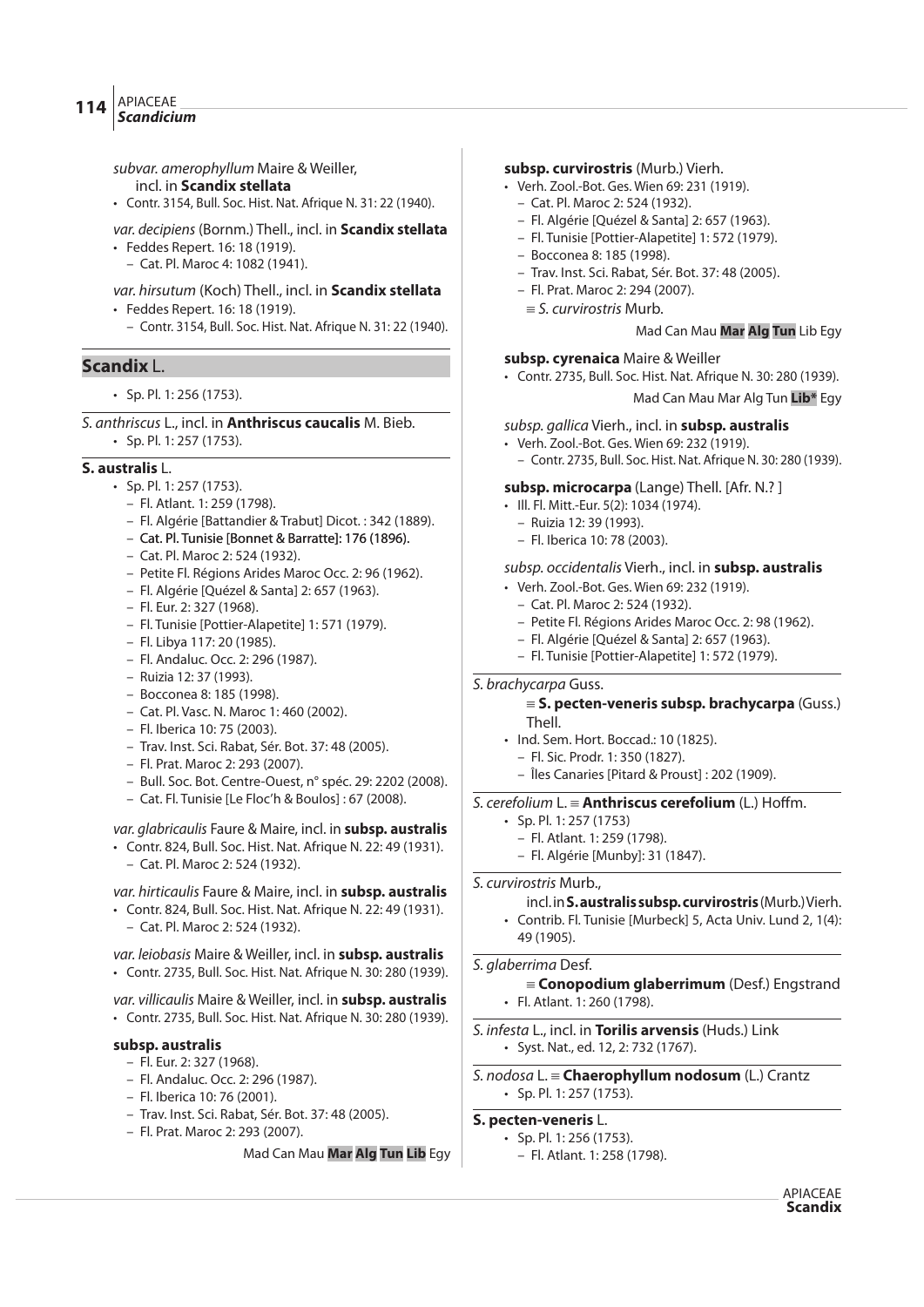- Man. Fl. Madeira 1(3): 375 (1864).
- Fl. Algérie [Battandier & Trabut] Dicot. : 342 (1889).
- Cat. Pl. Tunisie [Bonnet & Barratte]: 176 (1896).
- Cat. Pl. Maroc 2: 524 (1932).
- Petite Fl. Régions Arides Maroc Occ. 2: 96 (1962).
- Fl. Algérie [Quézel & Santa] 2: 657 (1963).
- Fl. Eur. 2: 327 (1968).
- Fl. Tunisie [Pottier-Alapetite] 1: 571 (1979).
- Fl. Libya 117: 19 (1985).
- Fl. Andaluc. Occ. 2: 295 (1987).
- Ruizia 12: 33 (1993).
- Fl. Egypt [Boulos] 2: 172 (2000).
- Cat. Pl. Vasc. N. Maroc 1: 460 (2002).
- Fl. Iberica 10: 80 (2003).
- Trav. Inst. Sci. Rabat, Sér. Bot. 37: 48 (2005).
- Fl. Prat. Maroc 2: 293 (2007).
- Bull. Soc. Bot. Centre-Ouest, n° spéc. 29: 2214 (2008).
- Cat. Fl. Tunisie [Le Floc'h & Boulos] : 67 (2008).

#### **subsp. brachycarpa** (Guss.) Thell. [advent. éteint Canaries ?]

- Ill. Fl. Mitt.-Eur. 5(2): 38 (1926).
	- Fl. Eur. 2: 327 (1968).
	- Sommerfeltia 17: 1-295 (1993).
	- Bull. Soc. Bot. Centre-Ouest, n° spéc. 29: 2222 (2008).
	- $\equiv$  S. brachycarpa Guss.

Mad **Can(?)** Mau Mar Alg Tun Lib Egy

# **subsp. pecten-veneris**

- Fl. Eur. 2: 327 (1968).
- Sommerfeltia 17: 1-295 (1993).

# **Mad Can** Mau **Mar Alg Tun Lib Egy**

# S. pinnati"da Vent., incl. in **S. stellata** Banks & Sol.

- Descr. Pl. Nouv.: 14, t. 14 (1800).
	- Fl. Algérie [Battandier & Trabut] Dicot. : 342 (1889).

# var. velutina Coss., incl. in **S. stellata**

• Notes Pl. Crit. : 38 (1849).

# **S. stellata** Banks & Sol.

- Nat. Hist. Aleppo [A. Russell], ed. 2, 2: 249 (1794).
	- Fl. Algérie [Quézel & Santa] 2: 657 (1963).
	- Fl. Eur. 2: 327 (1968).
	- Fl. Libya 117: 17 (1985).
	- Fl. Andaluc. Occ. 2: 297 (1987).
	- Ruizia 12: 34 (1993).
	- Bocconea 8: 186 (1998).
	- Fl. Egypt [Boulos] 2: 172 (2000).
	- Fl. Iberica 10: 74 (2003).
	- Trav. Inst. Sci. Rabat, Sér. Bot. 37: 48 (2005).
	- Fl. Prat. Maroc 2: 294 (2007).
	- Bull. Soc. Bot. Centre-Ouest, n° spéc. 29: 2227 (2008).  $\equiv$  Scandicium stellatum (Banks & Sol.) Thell. Incl. S. pinnatifida Vent.

# Mad Can Mau **Mar Alg** Tun **Lib** Egy

var. velutina (Coss.) Charpin & Fern. Casas, incl. in **S. stellata**

• Candollea 30: 53 (1975).

INDEX SYNONYMIQUE DE LA FLORE D'AFRIQUE DU NORD

| <b>Scandix</b>    | Mad I                    | Can | $\parallel$ Mau $\parallel$ Mar $\parallel$ | Ala | Tun | Lib |  |
|-------------------|--------------------------|-----|---------------------------------------------|-----|-----|-----|--|
| total             |                          |     |                                             |     |     |     |  |
| endémique (*)     |                          |     |                                             |     |     |     |  |
| prés. incert. (?) | $\overline{\phantom{0}}$ |     |                                             |     |     |     |  |

22 noms, 6 taxons acceptés

# **Sclerosciadium** W.D.J. Koch ex DC.

• Coll. Mém. 5: 43, t. 2 (1829).



S. humile W.D.J. Koch ex DC. [nom. illeg.] iIncl. in **S. nodi"orum** (Schousb.) Ball

• Coll. Mém. 5: 43 (1829).

# **S. nodiflorum** (Schousb.) Ball

- Spicil. Fl. Marocc. [Ball] : 473 (1878).
	- Cat. Pl. Maroc 2: 544 (1932).
	- Bocconea 8: 186 (1998).
	- Trav. Inst. Sci. Rabat, Sér. Bot. 37: 48 (2005).
	- Fl. Prat. Maroc 2: 312 (2007).
	- $=$  Oenanthe nodiflora Schousb.
	- ${\equiv}$  Capnophyllum nodiflorum (Schousb.) Drude
	- Incl. S. humile W.D.J. Koch ex DC.

# Mad Can Mau **Mar\*** Alg Tun Lib Egy

# **Selinopsis** Coss. & Durieu ex Batt.

• Fl. Algérie [Battandier & Trabut] Dicot. : 347 (1889).

**S. foetida** Coss. & Durieu ex Batt.

• Fl. Algérie [Battandier & Trabut] Dicot. : 348 (1889).  $=$  Carum foetidum (Coss. & Durieu ex Batt.) Drude

Mad Can Mau **Mar Alg** Tun Lib Egy

# **S. montana** Coss. & Durieu ex Batt.

- Fl. Algérie [Battandier & Trabut] Dicot. : 348 (1889). – Contrib. Fl. Tunisie [Murbeck] 1, Acta Univ. Lund 33: 84 (1897).
	- Fl. Algérie-Tunisie [Battandier & Trabut]: 141 "1902" (1905).
	- Cat. Fl. Tunisie [Le Floc'h & Boulos] : 67 (2008).
	- ${\equiv}$  Carum montanum auct. Alg.-Tun. non Arcang.

Mad Can Mau Mar **Alg Tun** Lib Egy

# **Selinum** L. [p. p.]

• Sp. Pl. ed. 2, 1: 235 (1762). [nom. conserv.]

# S. cervaria L., incl. in **Cervaria rivini** Gaertn. • Sp. Pl. 2: 1194 (1753).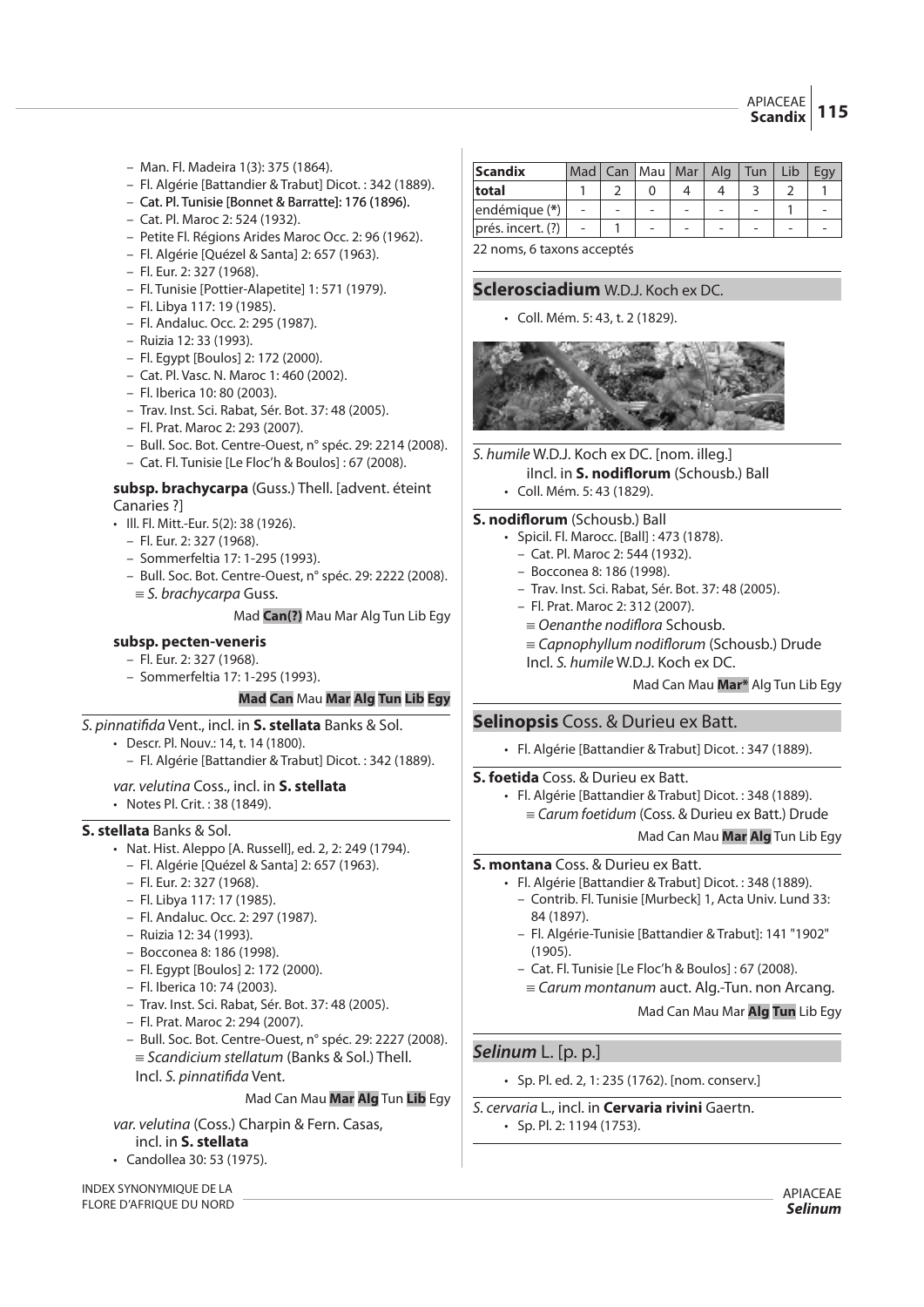- S. decipiens Schrad. & J.C. Wendl. { **Melanoselinum decipiens** (Schrad. & J.C. Wendl.) Hoffm. • Sert. Hannov. 3: 23, t. 13 (1797). S. divaricatum R. Br. { **Oenanthe divaricata** (R. Br.) Mabb. • Phys. Beschr. Canar. Ins. : 195 (1825). **Seseli** L. • Sp. Pl. 1: 259 (1753). **S. atlanticum** Boiss. • Diagn. Pl. Orient. Nov., ser. 2, 2: 87 (1856). Incl. S. pallasii auct. Afr. N. Incl. S. varium auct. Afr. N. Mad Can Mau **Mar Alg Tun** Lib Egy **S. bocconei** Guss. • Adnot. Cat. Pl. Boccad.: 80 (1821). – Fl. Algérie [Battandier & Trabut] Dicot. : 362 (1889). – Fl. Algérie [Quézel & Santa] 2: 677 (1963). – Fl. Eur. 2: 336 (1968). Mad Can Mau Mar **Alg** Tun Lib Egy S. cervariifolium DC. { **Athamanta cervariifolia** (DC.) DC. • Cat. Pl. Hort. Bot. Monspel.: 145 (1813). **S. libanotis** (L.) W.D.J. Koch • Nova Acta Phys.-Med. Acad. Caes. Leop.-Carol. Nat. Cur. 12(1): 111 (1824). – Cat. Pl. Maroc 2: 541 (1932). – Fl. Eur. 2: 334 (1968). – Ruizia 12: 69 (1993). – Cat. Pl. Vasc. N. Maroc 1: 451 (2002). – Fl. Iberica 10: 204 (2003).  $\equiv$  Athamanta libanotis L. Incl. Crithmum pyrenaicum L. Incl. Libanotis pyrenaica (L.) O. Schwarz **subsp. atlanticum** Maire • Contr.1242, Bull. Soc. Hist. Nat. Afrique N. 19: 186 (1932). – Cat. Pl. Maroc 2: 542 (1932). – Bocconea 8: 186 (1998). – Trav. Inst. Sci. Rabat, Sér. Bot. 37: 49 (2005). – Fl. Prat. Maroc 2: 310 (2007). Mad Can Mau **Mar\*** Alg Tun Lib Egy **S. montanum** L. • Sp. Pl. 1: 260 (1753). – Fl. Algérie [Battandier & Trabut] Dicot. : 362 (1889). – Ruizia 12: 73 (1993). **subsp. montanum** – Index Syn. Fl. Afrique N. 2, addenda: 411 (2011). Mad Can Mau **Mar(?) Alg Tun** Lib Egy **subsp. nanum** (Dufour) O. Bolòs & Vigo • Butll. Inst. Catalana Hist. Nat. 38: 83 (1974). – Ruizia 12: 74 (1993). – Bull. Soc. Bot. Centre-Ouest, n° spéc. 29: 2301 (2008). – Index Syn. Fl. Afrique N. 2, addenda: 411 (2011).  $\equiv$  S. nanum L. Dufour Mad Can Mau **Mar Alg(?)** Tun Lib Egy S. nanum Dufour { **S. montanum subsp. nanum** (Dufour) O. Bolòs & Vigo • Voy. Souterrains [Bory]: 363 (1821). – Cat. Pl. Tunisie [Bonnet & Barratte]: 179 (1896). – Fl. Algérie-Tunisie [Battandier & Trabut]: 147 "1902" (1905). – Cat. Pl. Maroc 2: 542 (1932). – Fl. Algérie [Quézel & Santa] 2: 677 (1963). – Fl. Tunisie [Pottier-Alapetite] 1: 600 (1979). S. pallasii auct. Afr. N. non Besser, incl. in **S. atlanticum** Boiss. – Bocconea 8: 186 (1998). – Trav. Inst. Sci. Rabat, Sér. Bot. 37: 49 (2005). – Fl. Prat. Maroc 2: 310 (2007). – Cat. Fl. Tunisie [Le Floc'h & Boulos] : 67 (2008). S. pusillum Brot. { **Ammoides pusilla** (Brot.) Breistr. • Fl. Lusit. 1: 457 (1804). **S. tortuosum** L. • Sp. Pl. 1: 260 (1753). – Bull. Soc. Bot. France 42: 292 (1895). – Cat. Pl. Tunisie [Bonnet & Barratte]: 180 (1896). – Prodr. Fl. Ciren. : 347 (1931). – Fl. Algérie [Quézel & Santa] 2: 677 (1963). – Fl. Eur. 2: 337 (1968). – Fl. Tunisie [Pottier-Alapetite] 1: 600 (1979). – Fl. Libya 117: 49 (1985). – Fl. Andaluc. Occ. 2: 302 (1987). – Ruizia 12: 69 (1993). – Fl. Iberica 10: 211 (2003). – Trav. Inst. Sci. Rabat, Sér. Bot. 37: 49 (2005). – Bull. Soc. Bot. Centre-Ouest, n° spéc. 29: 2316 (2008). – Cat. Fl. Tunisie [Le Floc'h & Boulos] : 68 (2008). Mad Can Mau **Mar(?) Alg Tun Lib** Egy S. varium auct. Afr. N. non Trevis., incl. in **S. atlanticum** Boiss. – Fl. Algérie [Battandier & Trabut] Dicot. : 362 (1889). – Cat. Pl. Tunisie [Bonnet & Barratte]: 179 (1896). – Cat. Pl. Maroc 2: 542 (1932).
	- Trav. Inst. Sci. Rabat, Sér. Bot. 37: 49 (2005).
	- Fl. Prat. Maroc 2: 310 (2007).
	- Bull. Soc. Bot. Centre-Ouest, n° spéc. 29: 2294 (2008).

#### var. nanum (Dufour) Soy.-Will. = subsp. nanum

- Fl. France [Grenier & Godron]1: 709 (1848).
	- Fl. Algérie [Battandier & Trabut] Dicot. : 362 (1889).

#### var. atlanticum (Boiss.) Batt. {**S. atlanticum** Boiss.

- Fl. Algérie [Battandier & Trabut] Dicot. : 362 (1889).
	- Cat. Pl. Maroc 2: 542 (1932).
	- Fl. Algérie [Quézel & Santa] 2: 677 (1963).

– Fl. Algérie [Quézel & Santa] 2: 677 (1963). – Fl. Tunisie [Pottier-Alapetite] 1: 600 (1979).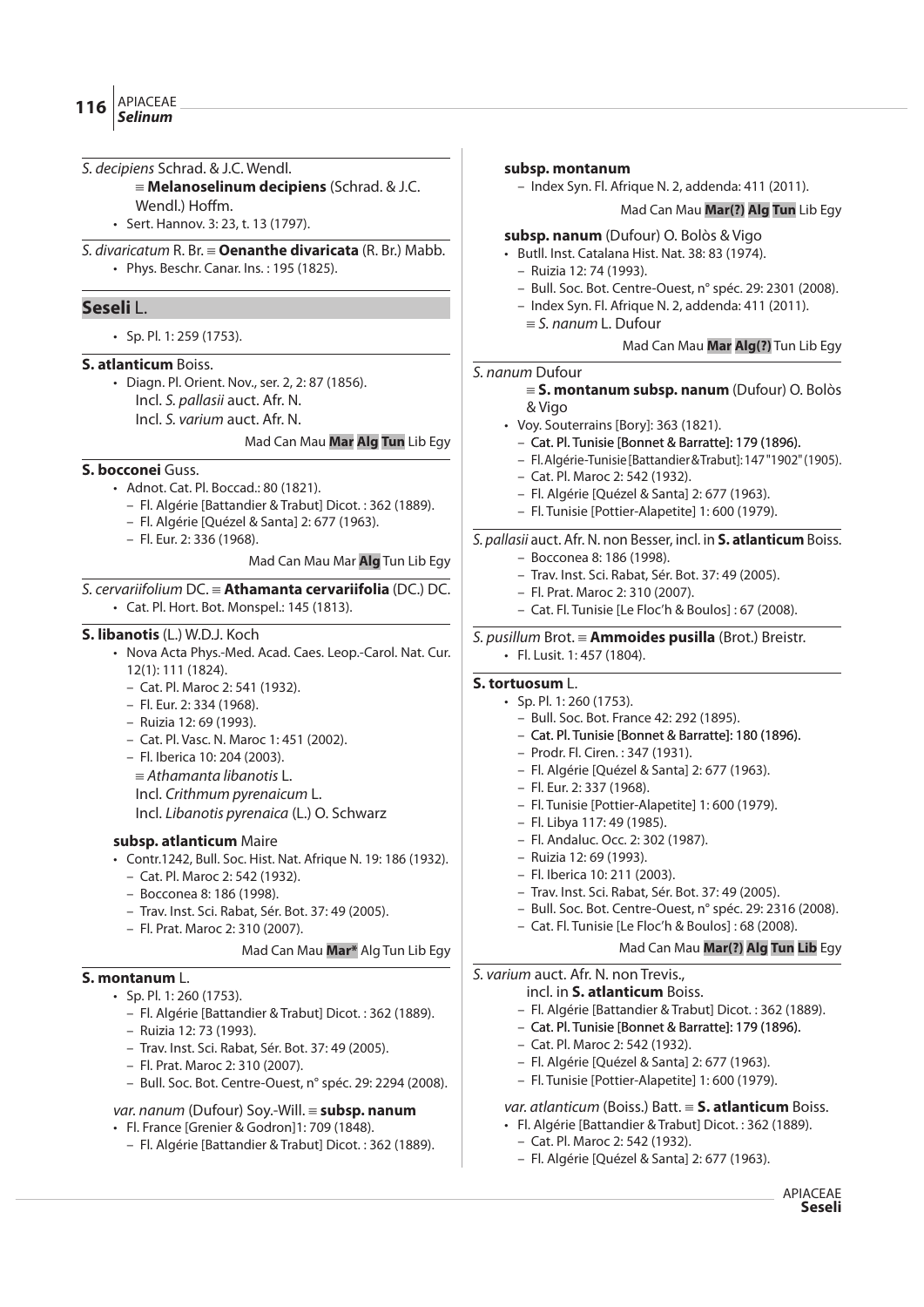# S. vayredanum Font Quer

- {**Athamantha vayredana** (Font Quer) C. Pardo
- Revista Olot 1(11): 3 (1926).
	- Anales J. Bot. Madrid 39(1): 211 (1982).

# S. verticillatum Desf. [nom. illeg.] non Crantz,

incl. in **Ammoides pusilla** (Brot.) Breistr.

- Fl. Atlant. 1: 260 (1798).
	- Fl. Algérie [Munby]: 31 (1847).

# **S. webbii** Coss.

- Bull. Soc. Bot. France 3: 57 "1856" (1857).
	- Îles Canaries [Pitard & Proust] : 204 (1909).
	- Sommerfeltia 17: 1-295 (1993).

Mad **Can\*** Mau Mar Alg Tun Lib Egy

| Seseli            | Mad I          |   | Can   Mau   Mar   Alg    |  | Tun | Lib |  |
|-------------------|----------------|---|--------------------------|--|-----|-----|--|
| total             |                |   |                          |  |     |     |  |
| prés. incert. (?) | $\overline{a}$ | - | $\overline{\phantom{0}}$ |  |     |     |  |
| endémique (*)     |                |   | -                        |  |     |     |  |

18 noms, 7 taxons acceptés

# **Sicyos** L.

#### • Sp. Pl. 2: 1013 (1753).

S. glandulosa Poir., incl. in **Drusa glandulosa** (Poir). Engl. • Encycl. [Lamarck] 7: 155 (1806).

# **Sison** L.

- Sp. Pl. 1: 252 (1753).
- S. ammi L. { **Trachyspermum ammi** (L.) Sprague • Sp. Pl. 1: 252 (1753).
- S. ammi Jacq. non L. [nom. illeg.], incl. in **Cyclospermum leptophyllum** (Pers.)
	- Sprague ex Britton & P. Wilson
	- Hort. Vindob.: 2, t. 200 (1794).

#### **S. amomum** L.

- Sp. Pl. 1: 252 (1753).
	- Fl. Algérie [Battandier & Trabut] Dicot. : 350 (1889).
	- Fl. Algérie [Quézel & Santa] 2: 675 (1963).
	- Fl. Eur. 2: 352 (1968).
	- Ruizia 12: 139 (1993).
	- Fl. Iberica 10: 284 (2003).
	- Bull. Soc. Bot. Centre-Ouest, n° spéc. 30: 2369 (2008).

Mad Can Mau Mar **Alg** Tun Lib Egy

S. inundatum L. { **Helosciadium inundatum** (L.) W.D.J. Koch • Sp. Pl. 1: 253 (1753)

# **Sium** L.

- Sp. Pl. 1: 251 (1753).
- S. falcaria L., incl. in **Falcaria vulgaris** Bernh.
	- Sp. Pl. 1: 252 (1753)
		- Fl. Atlant. 1: 255 (1798).

INDEX SYNONYMIQUE DE LA FLORE D'AFRIQUE DU NORD

#### $S.$  *nodiflorum* L. = **Helosciadium nodiflorum** (L.) W.D.J. Koch • Sp. Pl. 1: 251 (1753).

– Fl. Algérie [Munby]: 30 (1847).

#### S. radiatum Viv.,

- incl. in **Helosciadium nodi"orum** (L.) W.D.J. Koch • Fl. Libyc. Spec. : 16, t. 9 (1824).
- S. repens Jacq. { **Helosciadium repens** (Jacq.) W.D.J. Koch • Fl. Austriac. [Jacquin] 3: 34 (1775).

#### S.siculum L. { **Kundmannia sicula** (L.) DC.

- Sp. Pl. 1: 252 (1753)
	- Fl. Atlant. 1: 256 (1798).

# **Smyrnium** L.

• Sp. Pl. 1: 262 (1753).

#### **S. olusatrum** L.

- Sp. Pl. 1: 262 (1753).
	- Fl. Atlant. 1: 264 (1798).
	- Fl. Algérie [Munby]: 31 (1847).
	- Fl. Algérie [Battandier & Trabut] Dicot. : 359 (1889).
	- Cat. Pl. Tunisie [Bonnet & Barratte]: 177 (1896).
	- Îles Canaries [Pitard & Proust] : 198 (1909).
	- Prodr. Fl. Ciren.: 341 (1931).
	- Cat. Pl. Maroc 2: 527 (1932).
	- Contr. 2731, Bull. Soc. Hist. Nat. Afrique N. 30: 279 (1939).
	- Petite Fl. Régions Arides Maroc Occ. 2: 100 (1962).
	- Fl. Algérie [Quézel & Santa] 2: 677 (1963).
	- Fl. Eur. 2: 328 (1968).
	- Fl. Tunisie [Pottier-Alapetite] 1: 578 (1979).
	- Fl. Libya 117: 30 (1985).
	- Fl. Andaluc. Occ. 2: 298 (1987).
	- Ruizia 12: 43 (1993).
	- Sommerfeltia 17: 1-295 (1993).
	- Cat. Pl. Vasc. N. Maroc 1: 457 (2002).
	- Fl. Iberica 10: 144 (2003).
	- Trav. Inst. Sci. Rabat, Sér. Bot. 37: 49 (2005).
	- Fl. Prat. Maroc 2: 303 (2007).
	- Bull. Soc. Bot. Centre-Ouest, n° spéc. 30: 2398 (2008).
	- Cat. Fl. Tunisie [Le Floc'h & Boulos] : 68 (2008).

# **Mad Can** Mau **Mar Alg Tun Lib** Egy

# **S. perfoliatum** L.

- Sp. Pl. 1: 262 (1753).
	- Contr. 291, Bull. Soc. Sci. Nat. Maroc 15: 35 (1927).
	- Cat. Pl. Maroc 2: 528 (1932).
	- Fl. Algérie [Quézel & Santa] 2: 678 (1963).
	- Fl. Eur. 2: 328 (1968).
	- Fl. Tunisie [Pottier-Alapetite] 1: 578 (1979).
	- Fl. Andaluc. Occ. 2: 298 (1987).
	- Ruizia 12: 45 (1993).
	- Bocconea 8: 186 (1998).
	- Cat. Pl. Vasc. N. Maroc 1: 457 (2002).
	- Fl. Iberica 10: 146 (2003).
	- Trav. Inst. Sci. Rabat, Sér. Bot. 37: 49 (2005).
	- Fl. Prat. Maroc 2: 303 (2007).
	- Bull. Soc. Bot. Centre-Ouest, n° spéc. 30: 2408 (2008).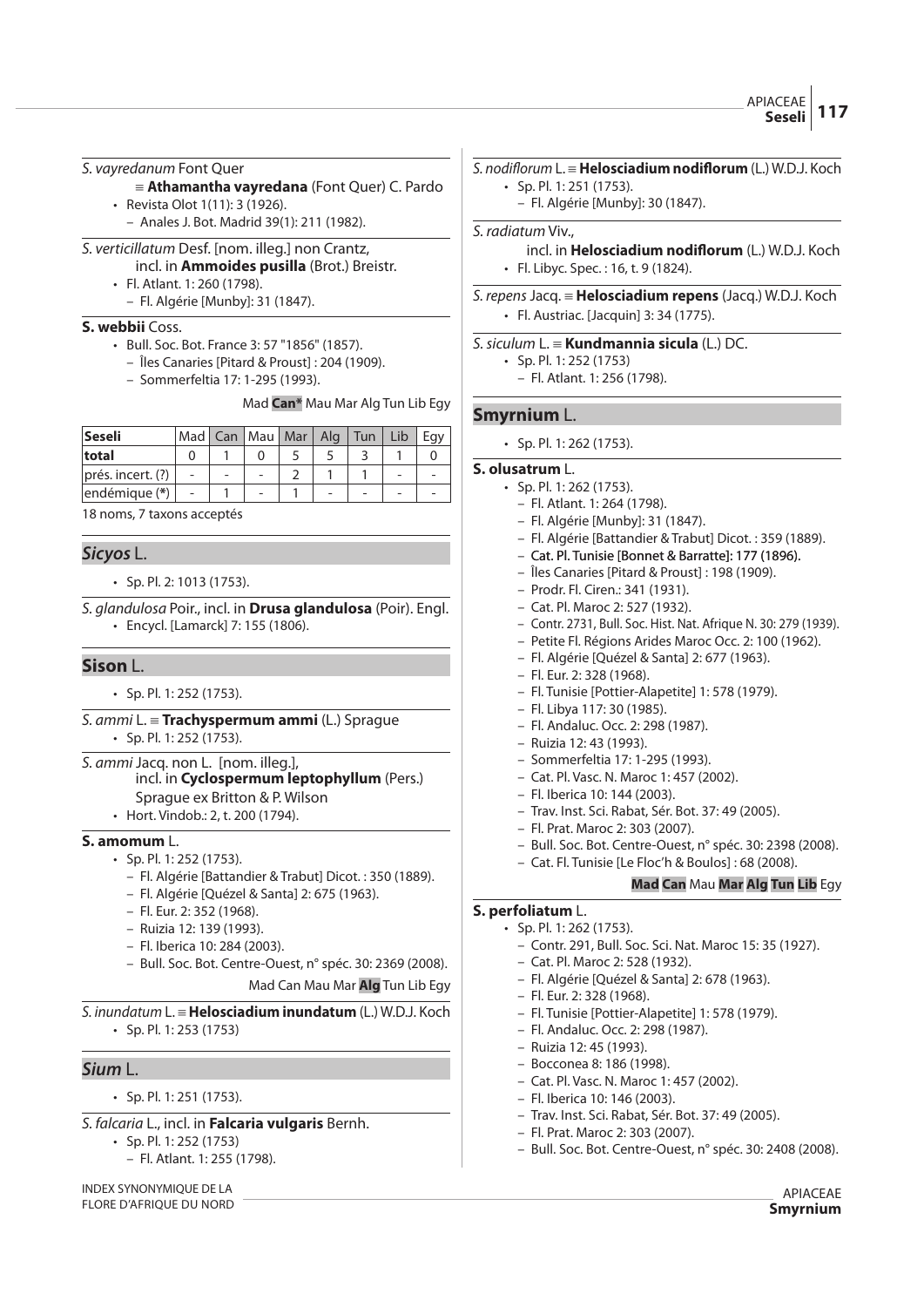#### **subsp. perfoliatum**

– Bull. Soc. Bot. Centre-Ouest, n° spéc. 30: 2410 (2008).

Mad Can Mau **Mar Alg** Tun Lib Egy

**subsp. rotundifolium** (Mill.) Bonnier & Layens,

- Tabl. Syn. Pl. Vasc. Fr.: 135 (1894).
	- Fl. Tunisie [Pottier-Alapetite] 1: 578 (1979).
	- Bull. Soc. Bot. Centre-Ouest, n° spéc. 30: 2413 (2008).  $\equiv$  S. rotundifolium Mill.

Mad Can Mau Mar **Alg Tun** Lib Egy

#### S. rotundifolium Mill.

- Gard. Dict., ed. 8: sp. n°2 (1768).
	- Fl. Algérie [Battandier & Trabut] Dicot. : 359 (1889).
	- Cat. Pl. Tunisie [Bonnet & Barratte]: 178 (1896).
	- Fl. Eur. 2: 328 (1968).
	- Cat. Fl. Tunisie [Le Floc'h & Boulos] : 68 (2008).

| Smyrnium                  | Mad Can Mau Mar Alg Tun Lib |  |  |  | Eav |
|---------------------------|-----------------------------|--|--|--|-----|
| total                     |                             |  |  |  |     |
| 5 noms, 3 taxons acceptés |                             |  |  |  |     |

# **Stoibrax** Raf.

• Good Book : 52 (1840).

#### **S. dichotomum** (L.) Raf.

- Good Book : 52 (1840).
	- Fl. Andaluc. Occ. 2: 319 (1987).
	- Ruizia 12: 152 (1993).
	- Fl. Iberica 10: 304 (2003).
	- Trav. Inst. Sci. Rabat, Sér. Bot. 37: 49 (2005).
	- Fl. Prat. Maroc 2: 328 (2007).
	- Bull. Soc. Bot. Centre-Ouest, n° spéc. 30: 2418 (2008).
	- $\equiv$  Pimpinella dichotoma L.
	- $=$  Brachyapium dichotomum (L.) Maire
	- ${\equiv}$  Carum dichotomum (L.) Benth. & Hook.f.
	- Incl. Tragiopsis scabriuscula Pomel

#### Mad Can Mau **Mar Alg Tun Lib Egy**

# **S. hanotei** (Braun-Blanq. & Maire) B.L. Burtt

- Davis & Hedge Festschrift [Kit Tan]: 146 (1989).
	- Trav. Inst. Sci. Rabat, Sér. Bot. 37: 49 (2005).
	- Fl. Prat. Maroc 2: 328 (2007).
	- $=$  Brachyapium hanotei (Braun-Blang. & Maire) Maire
	- $=$  Tragiopsis hanotei Braun-Blang. & Maire

Mad Can Mau **Mar\*** Alg Tun Lib Egy

# **S. involucratum** (Maire) B.L. Burtt

- Davis & Hedge Festschrift [Kit Tan]: 146 (1989).
	- Trav. Inst. Sci. Rabat, Sér. Bot. 37: 49 (2005).
	- Fl. Prat. Maroc 2: 327 (2007).
	- $=$  Brachyapium involucratum (Maire) Maire
	- ${\equiv}$  Trachyspermum involucratum Maire

Mad Can Mau **Mar\*** Alg Tun Lib Egy

#### **S. pomelianum** (Maire) B.L. Burtt

- Davis & Hedge Festschrift [Kit Tan]: 146 (1989).
	- Trav. Inst. Sci. Rabat, Sér. Bot. 37: 50 (2005).
- Fl. Prat. Maroc 2: 327 (2007).
- $\equiv$  Trachyspermum pomelianum Maire
- $=$  Brachyapium pomelianum (Maire) Maire
- $=$  Tragiopsis pomeliana (Maire) Maire

Incl. Tragiopsis dichotoma Pomel

Incl. Tragiopsis pomeliana var. vegeta (Pau & Font Quer) Maire

### Mad Can Mau **Mar Alg** Tun Lib Egy

| <b>Stoibrax</b> |  | Mad   Can   Mau   Mar   Alg |   | $\vert$ Tun |  |
|-----------------|--|-----------------------------|---|-------------|--|
| total           |  |                             |   |             |  |
| endémique (*)   |  | -                           | - |             |  |

4 noms, 4 taxons acceptés

#### **Thapsia** L.

• Sp. Pl. 1: 261 (1753).



- **T. cinerea** A. Pujadas
	- Bot. J. Linn. Soc. 143: 437 (2003).

Mad Can Mau **Mar\*** Alg Tun Lib Egy

- T. decussata Lag., incl. in **T. transtagana** Brot. • Gen. Sp. Pl. [Lagasca] : 12 (1816).
- T. dissecta (Boiss.) Arán & Mateo, incl. in **T. villosa** L. • Fl. Montiber. 20: 17 (2002).
	- Index Fl. Afrique N. 2, addenda: 409 (2011).
- T. foetida L. { **Elaeoselinum foetidum** (L.) Boiss. • Sp. Pl. 1: 261 (1753).

T. garganica auct. Andal.-Maroc non L.,

- incl. in **T. transtagana** Brot.
- Cat. Pl. Maroc 2: 548 (1932).
- Fl. Andaluc. Occ. 2: 329 (1987).

# **T. garganica** L.

- Mant. Pl. : 57 (1767).
	- Fl. Atlant. 1: 262 (1798).
	- Cat. Pl. Tunisie [Bonnet & Barratte]: 184 (1896).
	- Fl. Algérie, Suppl. Phan. : 49 (1910).
	- Piantae Tripol. : 167 (1914).
	- Fl. Algérie [Quézel & Santa] 2: 656 (1963).
	- Fl. Eur. 2: 370 (1968).
	- Fl. Tunisie [Pottier-Alapetite] 1: 612 (1979).
	- Fl. Libya 117: 111 (1985).
	- Ruizia 12: 208 (1993).
	- Incl. T. lineariloba Pomel
	- Incl. T.stenocarpa Pomel
	- Incl. T.sylphium Viv.

Mad Can Mau **Mar(?) Alg Tun Lib** Egy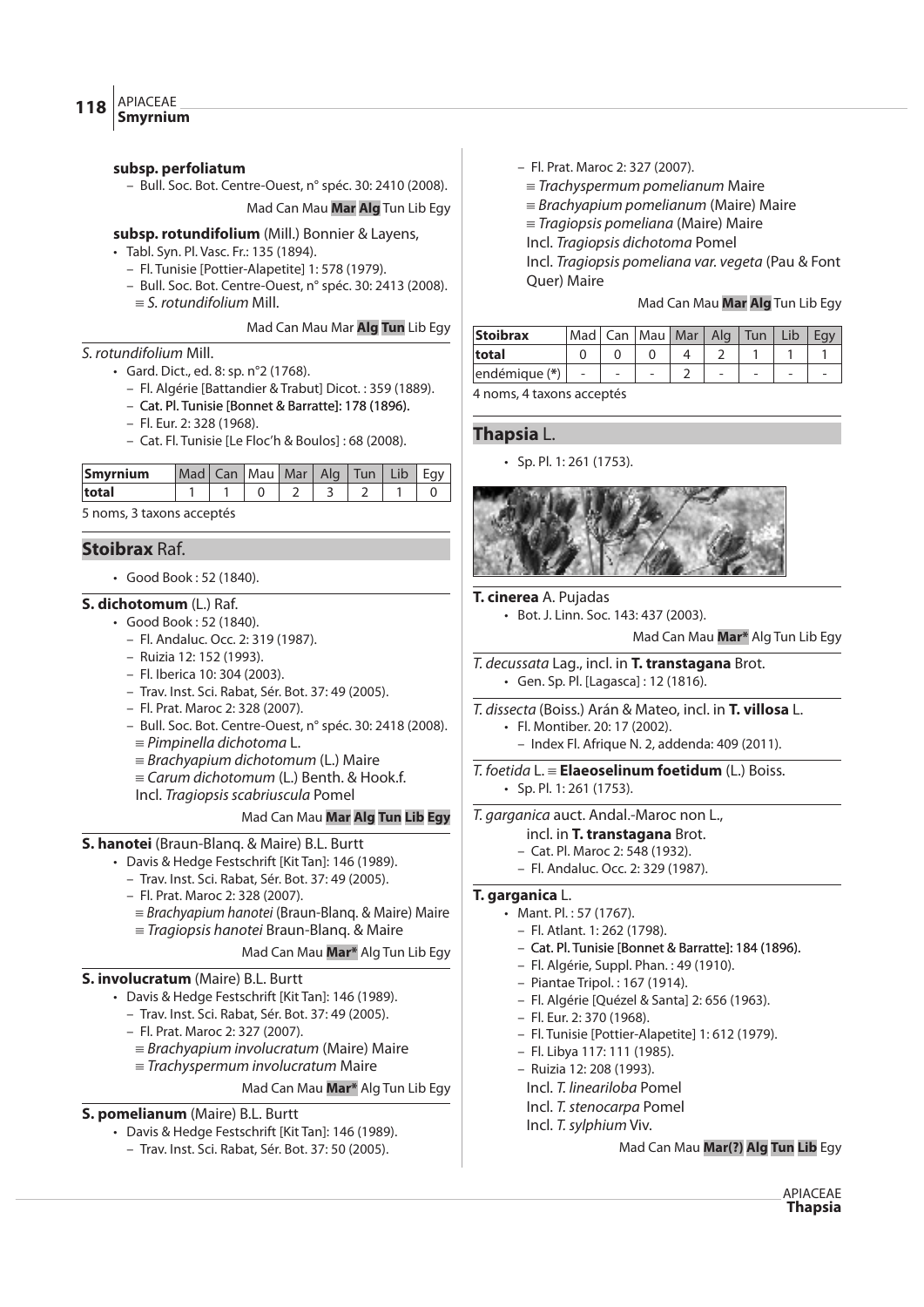#### APIACEAE **Thapsia 119**

var. angusta Faure & Maire, incl. in **T. garganica**

• Contr. 2468, Bull. Soc. Hist. Nat. Afrique N. 29: 421 (1938). – Cat. Pl. Maroc 4: 1090 (1941).

var.sylphium (Viv.) Bég. & Vacc., incl. in **T. garganica** • Contr. Fl. Lib.: 52 (1912).

– Prodr. Fl. Ciren. : 350 (1931).

 $\equiv$  T. sylphium Viv.

# subsp. decussata (Lag.) Maire,

incl. in **T. transtagana** Brot.

- Cat. Pl. Maroc 2: 549 (1932).
	- Contr. 2468, Bull. Soc. Hist. Nat. Afrique N. 29: 421 (1938).  $\equiv$  T. decussata Lag.

subsp. decussata auct. Tun., incl. in **T. garganica** – Fl. Tunisie [Pottier-Alapetite] 1: 612 (1979).

T. lineariloba Pomel, incl. in **T. garganica** L.

• Nouv. Mat. Fl. Atlant. 2: 314 (1875).

T. microcarpa Pomel, incl. in **T. villosa** L. • Nouv. Mat. Fl. Atlant. 2: 312 (1875).

# **T. platycarpa** Pomel

- Nouv. Mat. Fl. Atlant. 2: 313 (1874).
	- Bot. J. Linn. Soc. 143: 433-442 (2003).

Mad Can Mau **Mar Alg** Tun Lib Egy

T. polygama Desf. { **Rouya polygama** (Desf.) Coincy

- Fl. Atlant. 1: 261 (1798).
	- Fl. Algérie [Battandier & Trabut] Dicot. : 372 (1889).
	- Cat. Pl. Tunisie [Bonnet & Barratte]: 184 (1896).
	- Contr. 1246, Bull. Soc. Hist. Nat. Afrique N. 23: 187 (1932).
	- Fl. Algérie [Quézel & Santa] 2: 656 (1963).
	- Fl. Tunisie [Pottier-Alapetite] 1: 613 (1979).

# var. glabra Maire,

incl. in **Rouya polygama** (Desf.) Coincy

• Contr. 1246, Bull. Soc. Hist. Nat. Afrique N. 23: 187 (1932).

var. hispida Maire,

# incl. in **Rouya polygama** (Desf.) Coincy

• Contr. 1246, Bull. Soc. Hist. Nat. Afrique N. 23: 187 (1932).

# var. tenuisecta Maire,

incl. in **Rouya polygama** (Desf.) Coincy • Contr. 1246, Bull. Soc. Hist. Nat. Afrique N. 23: 187 (1932).

# T.stenocarpa Pomel, incl. in **T. garganica** L.

• Nouv. Mat. Fl. Atlant. 2: 313 (1875).

# T.sylphium Viv., incl. in **T. garganica** L.

• Fl. Libyc. Spec. : 17 (1824).

# **T. transtagana** Brot.

- Fl. Lusit. 1: 468 (1804).
	- Cat. Pl. Vasc. N. Maroc 1: 464 (2002).
	- Fl. Iberica 10: 408 (2003).
	- Trav. Inst. Sci. Rabat, Sér. Bot. 37: 50 (2005).
	- Fl. Prat. Maroc 2: 336 (2007).
	- Incl. T. decussata Lag.

INDEX SYNONYMIQUE DE LA FLORE D'AFRIQUE DU NORD

# Incl. T. garganica subsp. decussata (Lag.) Maire Mad Can Mau **Mar** Alg Tun Lib Egy

# **T. villosa** L.

- Sp. Pl. 1: 261 (1753). – Fl. Atlant. 1: 262 (1798).
	- Fl. Algérie [Battandier & Trabut] Dicot. : 372 (1889).
	- Cat. Pl. Tunisie [Bonnet & Barratte]: 184 (1896).
	- Cat. Pl. Maroc 2: 549 (1932).
	- Fl. Algérie [Quézel & Santa] 2: 656 (1963).
	- Fl. Eur. 2: 370 (1968).
	- Fl. Tunisie [Pottier-Alapetite] 1: 612 (1979).
	- Fl. Andaluc. Occ. 2: 328 (1987).
	- Ruizia 12: 206 (1993).
	- Cat. Pl. Vasc. N. Maroc 1: 464 (2002).
	- Fl. Iberica 10: 403 (2003).
	- Trav. Inst. Sci. Rabat, Sér. Bot. 37: 50 (2005).
	- Fl. Prat. Maroc 2: 336 (2007).
	- Bull. Soc. Bot. Centre-Ouest, n° spéc. 30: 2421 (2008).
	- Cat. Fl. Tunisie [Le Floc'h & Boulos] : 68 (2008).
		- Incl. T. microcarpa Pomel
		- Incl. T. stenoptera Pomel

# Mad Can Mau **Mar Alg Tun** Lib Egy

# var. dissecta Boiss., incl. in **T. villosa**

- Voy. Bot. Espagne 2: 255 (1840).
	- Cat. Pl. Maroc 2: 549 (1932).
		- $\equiv$  T. dissecta (Boiss.) Arán & Mateo

# var. microcarpa (Pomel) Batt., incl. in **T. villosa**

- Fl. Algérie [Battandier & Trabut] Dicot. : 372 (1889).
	- Cat. Pl. Maroc 2: 549 (1932).  $\equiv$  T. microcarpa Pomel

# var.stenoptera (Pomel) Batt., incl. in **T. villosa**

- Fl. Algérie [Battandier & Trabut] Dicot. : 372 (1889).
- Cat. Pl. Maroc 2: 549 (1932).
	- $=$  T. stenoptera Pomel

| <b>Thapsia</b>              |  | Mad   Can   Mau   Mar | Alg $\vert$ | Tun | Lib |  |
|-----------------------------|--|-----------------------|-------------|-----|-----|--|
| total                       |  |                       |             |     |     |  |
| prés. incert. (?)           |  |                       |             |     |     |  |
| endémique (*)               |  |                       |             |     |     |  |
| OF papear F tayang aggantán |  |                       |             |     |     |  |

25 noms, 5 taxons acceptés

# **Tinguarra** Parl.

• Hist. Nat. Îles Canaries, (Phytogr. Can.) 3(2), 2: 156 (1843).

# T. cervariifolia (DC.) Parl.

- {**Athamanta cervariifolia** (DC.) DC.
- Hist. Nat. Îles Canaries, (Phytogr. Can.) 3(2), 2: 157 (1843). – Îles Canaries [Pitard & Proust] : 202 (1909).
	- Sommerfeltia 17: 1-295 (1993).
	- $\equiv$  Seseli cervariifolium DC.

T. montana (Webb ex Christ) A. Hansen & G. Kunkel, { **Athamanta montana** (Webb ex Christ) Spalik, Wojew. & Downie

APIACEAE **Tinguarra**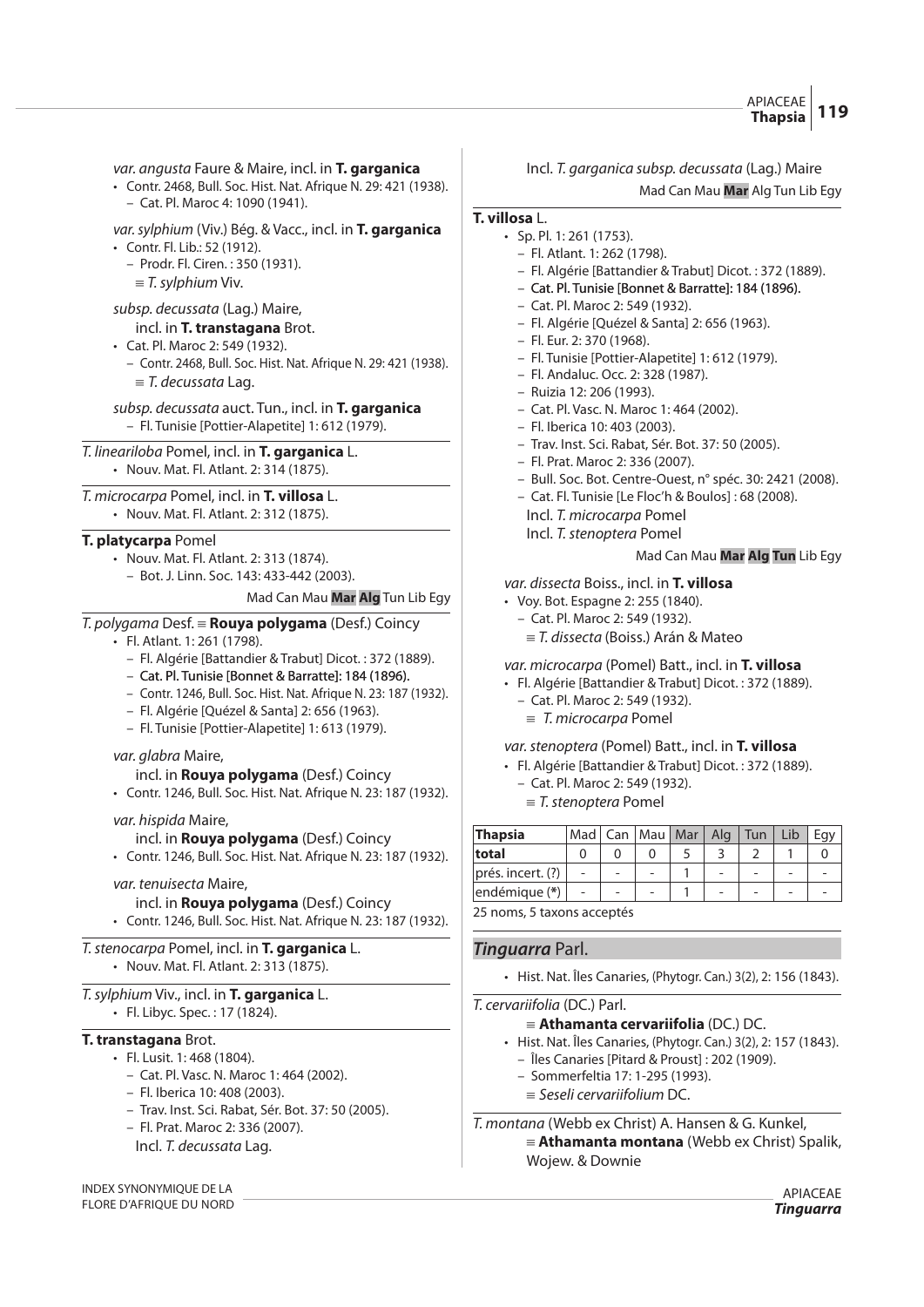#### APIACEAE **Tinguarra <sup>120</sup>**

- Vieraea 8(2): 342 "1978" (1980).
	- Sommerfeltia 17: 1-295 (1993).
	- $\equiv$  Todaroa montana Webb ex Christ
- T.sicula (L.) Benth. & Hook. f. { **Athamanta sicula** L.
	- Gen. Pl. [Bentham & Hooker f.] 1(3): 897 (1867).
		- Spicil. Fl. Marocc. [Ball] : 471 (1878).
		- Cat. Pl. Maroc 2: 524 (1932).
		- Petite Fl. Régions Arides Maroc Occ. 2: 98 (1962).
		- Fl. Algérie [Quézel & Santa] 2: 667 (1963).
		- Fl. Tunisie [Pottier-Alapetite] 1: 572 (1979).
		- Cat. Pl. Vasc. N. Maroc 1: 455 (2002).

# **Todaroa** Parl.

• Hist. Nat. Îles Canaries, (Phytogr. Can.) 3(2), 2: 155 (1843).

# **T. aurea** Parl.

- Hist. Nat. Îles Canaries, (Phytogr. Can.) 3(2), 2: 155 (1843).
	- Îles Canaries [Pitard & Proust] : 203 (1909).
	- Sommerfeltia 17: 1-295 (1993).

# **subsp. aurea**

- Sommerfeltia 17: 1-295 (1993).
- Vieraea 37: 163-165 (2009).

# Mad **Can\*** Mau Mar Alg Tun Lib Egy

# **subsp. suaveolens** P. Pérez

- Vieraea 19: 324 (1990).
	- Sommerfeltia 17: 1-295 (1993).

Mad **Can\*** Mau Mar Alg Tun Lib Egy

# T. montana Webb ex Christ

- { **Athamanta montana** (Webb ex Christ) Spalik, Wojew. & Downie
- Bot. Jahrb. Syst. 9: 107 (1888).

# **Tordylium** L.

• Sp. Pl. 1: 239 (1753).

# **T. aegyptiacum** (L.) Poir.

- Tabl. Encycl. [Lamarck] 1(2): 336, t. 193 (1792).
	- Fl. Egypt [Boulos] 2: 177 (2000).
	- $=$  Hasselquistia aegyptiaca L.

# Mad Can Mau Mar Alg Tun Lib **Egy**

- T. anthriscus L., incl. in **Torilis japonica** (Houtt.) DC.
	- Sp. Pl. 1: 240 (1753).

# **T. apulum** L.

- Sp. Pl. 1: 239 (1753).
	- Fl. Algérie [Battandier & Trabut] Dicot. : 369 (1889).
	- Cat. Pl. Tunisie [Bonnet & Barratte]: 183 (1896).
	- Bull. Soc. Hist. Nat. Afrique N. 14: 304-325 (1923).
	- Prodr. Fl. Ciren.: 349 (1931).
	- Fl. Algérie [Quézel & Santa] 2: 659 (1963).
	- Fl. Eur. 2: 367 (1968).
	- Fl. Tunisie [Pottier-Alapetite] 1: 606 (1979).
	- Fl. Libya 117: 107 (1985).
- Fl. Andaluc. Occ. 2: 324 (1987).
- Ruizia 12: 191 (1993).
- Fl. Iberica 10: 371 (2003).
- Bull. Soc. Bot. Centre-Ouest, n° spéc. 30: 2461 (2008).
- Cat. Fl. Tunisie [Le Floc'h & Boulos] : 68 (2008). Incl. T. humile Desf.

Mad Can Mau Mar **Alg Tun Lib** Egy

T. humile Desf., incl. in **T. apulum** L. • Fl. Atlant. 1: 235, t. 58 (1798).

T. nodosum L. { **Torilis nodosa** (L.) Gaertn. • Sp. Pl. 1: 240 (1753).

 $T.$  peregrinum  $L. \equiv$  **Krubera peregrina** (L.) Hoffm. • Mant. Pl. : 55 (1767).

- T.suaveolens Delile [nom. nud.]
	- { **Leiotulus alexandrinus** Ehrenb.
	- Descr. Egypte, Hist. Nat. : 58 , t. 63 (1814).

# **Torilis** Adans.

• Fam. Pl. 2: 99, 612 (1763).



# **T. africana** Spreng.,

- Pl. Min. Cogn. Pug. 2: 55 (1815).
	- Bull. Soc. Bot. Centre-Ouest, n° spéc. 30: 2483 (2008).
	- $=$  Caucalis africana Thunb. non (L.) Crantz incl. in T. arvensis subsp. purpurea (Ten.) Hayek
	- Incl. Caucalis heterophylla Guss.
	- Incl. T. arvensis subsp. heterophylla (Guss.) Thell.
	- Incl. T. heterophylla var. homoeomorpha Chab.

# Mad **Can** Mau **Mar Alg Tun Lib** Egy

var. heterophylla (Guss.) Reduron, incl. in **T. africana**

- Bull. Soc. Bot. Centre-Ouest, n° spéc. 30: 2490 (2008).
	- $\equiv$  T. heterophylla Guss.

T. anthriscus (L.) C.C. Gmel. non Gaertn. [nom. illeg.], incl. in **T. japonica** (Houtt.) DC.

- Fl. Bad. 1: 615 (1805).
	- Cat. Pl. Maroc 2: 526 (1932).  $\equiv$  Tordylium anthriscus L.
- 

# **T. arvensis** (Huds.) Link

- Enum. Hort. Berol. Alt. 1: 265 (1821)
	- Cat. Pl. Maroc 2: 525 (1932).
	- Petite Fl. Régions Arides Maroc Occ. 2: 99 (1962).
	- Fl. Algérie [Quézel & Santa] 2: 665 (1963).
	- Fl. Eur. 2: 371 (1968).
	- Fl. Tunisie [Pottier-Alapetite] 1: 573 (1979).
	- Fl. Libya 117: 116 (1985).
	- Fl. Andaluc. Occ. 2: 330 (1987).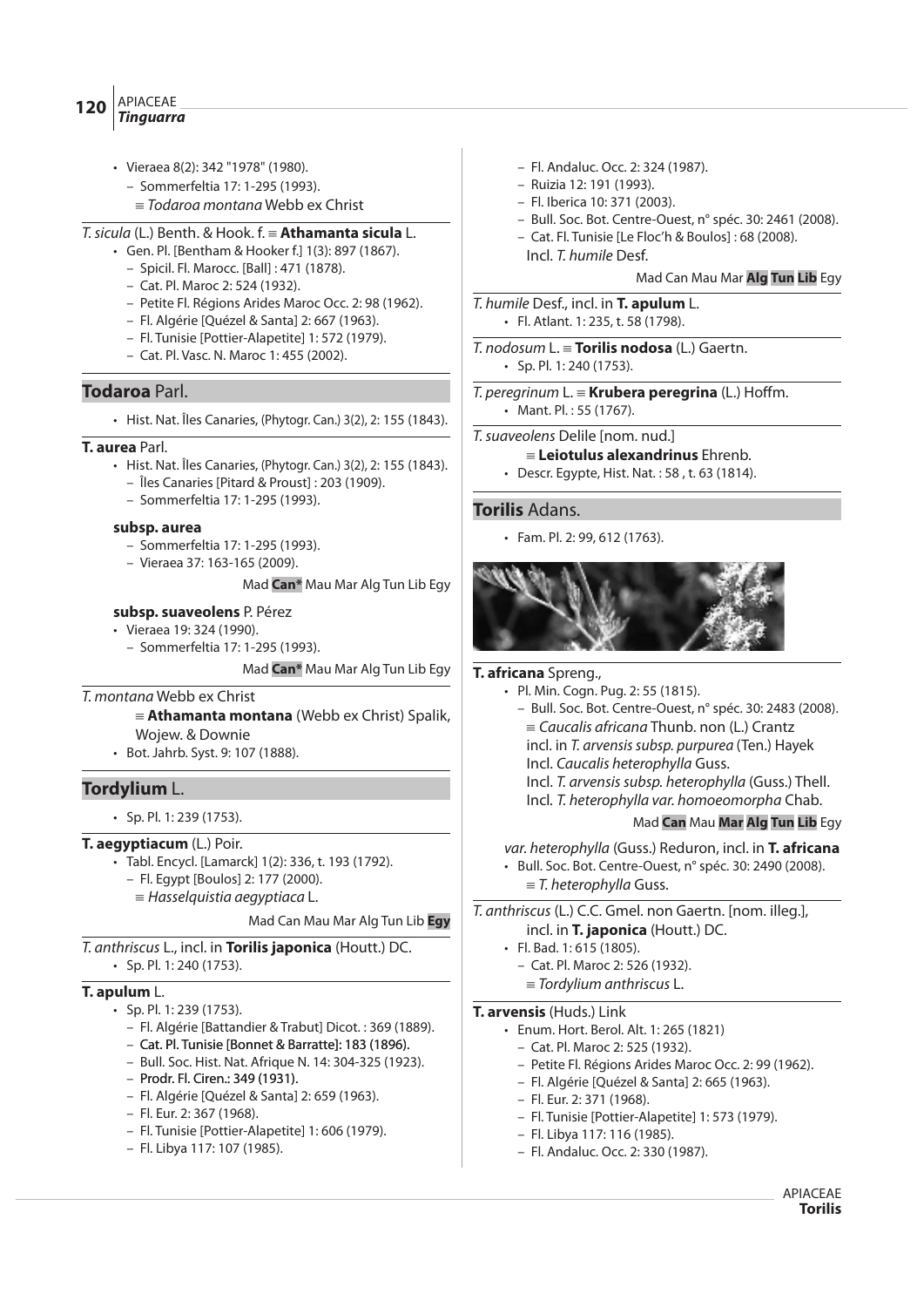APIACEAE **Torilis 121**

- Edinburgh J. Bot. 48: 251-252 (1991).
- Ruizia 12: 212 (1993).
- Fl. Egypt [Boulos] 2: 187 (2000).
- Cat. Pl. Vasc. N. Maroc 1: 465 (2002).
- Fl. Iberica 10: 86 (2003).
- Trav. Inst. Sci. Rabat, Sér. Bot. 37: 50 (2005).
- Fl. Prat. Maroc 2: 294 (2007).
- Cat. Fl. Tunisie [Le Floc'h & Boulos] : 68 (2008).
- Bull. Soc. Bot. Centre-Ouest, n° spéc. 30: 2483 (2008).  $=$  Caucalis arvensis Huds. Incl. Lappularia infesta (L.) Pomel
- Incl. Scandix infesta L.
- Incl. T. infesta (L.) Clairv.
- var. biformis K. Malý, incl. in **subsp. neglecta** – Cat. Pl. Maroc 2: 525 (1932).
- var. heterocarpa (Batt.) Maire, incl. in **subsp. neglecta** • Cat. Pl. Maroc 2: 525 (1932).
	- $=$  T. infesta f. heterocarpa Batt.
- var. homomorpha (Chab.) Maire,
- incl. in **T. africana** Spreng.
- Cat. Pl. Maroc 2: 525 (1932).
- Cavanillesia 4: 13 (1933).

var. purpurea (Ten.) Maire, incl. in **T. africana**

- Cat. Pl. Maroc 2: 525 (1932).
	- Fl. Tunisie [Pottier-Alapetite] 1: 572 (1979).  $=$  Caucalis purpurea Ten.

#### **subsp. arvensis**

- Fl. Eur. 2: 371 (1968).
- Lagascalia 18(2): 282-285 (1996).
- Bull. Soc. Bot. Centre-Ouest, n° spéc. 30: 2500 (2008). Incl. Caucalis helvetica Jacq.
	- Incl. Caucalis infesta (L.) Curtis

#### Mad Can Mau **Mar Alg** Tun Lib Egy

subsp. divaricata auct. Afr. N., incl. in **subsp. arvensis**

- Cat. Pl. Maroc 2: 525 (1932).
- Fl. Algérie [Quézel & Santa] 2: 665 (1963).
- subsp. elongata (Hoffmanns. & Link) Cannon  ${\bf F} = {\bf T}$ . elongata (Hoffmanns. & Link) Samp.
- Feddes Repert. 79: 61 (1968).
	- Fl. Eur. 2: 371 (1968).
	- Fl. Andaluc. Occ. 2: 330 (1987).
- subsp. heterophylla (Guss.) Thell., incl. in **T. africana**
- Ill. Fl. Mitt.-Eur. 5(2): 1057 (1926).
	- Cat. Pl. Maroc 2: 525 (1932).
	- Cavanillesia 4: 13 (1933).
	- Fl. Algérie [Quézel & Santa] 2: 665 (1963).
	- Fl. Tunisie [Pottier-Alapetite] 1: 573 (1979).
	- $\equiv$  T. heterophylla Guss.

#### **subsp. neglecta** Thell.

- Ill. Fl. Mitt.-Eur. 5(2): 1055 (1926).
	- Cat. Pl. Maroc 2: 525 (1932).

INDEX SYNONYMIQUE DE LA FLORE D'AFRIQUE DU NORD

- Fl. Algérie [Quézel & Santa] 2: 665 (1963).
- Fl. Eur. 2: 371 (1968).
- Fl. Andaluc. Occ. 2: 330 (1987).
- Ruizia 12: 212 (1993).
- Fl. Egypt [Boulos] 2: 187 (2000).
- Fl. Iberica 10: 88 (2001).
- Cat. Pl. Vasc. N. Maroc 1: 465 (2002).
- Trav. Inst. Sci. Rabat, Sér. Bot. 37: 50 (2005).
- Fl. Prat. Maroc 2: 295 (2007).
- Bull. Soc. Bot. Centre-Ouest, n° spéc. 30: 2504 (2008).
- Cat. Fl. Tunisie [Le Floc'h & Boulos] : 68 (2008).
	- ${\equiv}$  T. neglecta Spreng.
- $\equiv$  Lappularia neglecta (Spreng.) Pomel
- $=$  T. infesta var. neglecta (Spreng.) Batt.
- Incl. T. radiata Moench
- Incl. T. brevipes Lowe (?)
- Incl. T. obscura Lowe (?)
- Incl. T. tenuifolia Lowe (?)

#### **Mad Can** Mau **Mar Alg Tun** Lib **Egy**

- subsp. purpurea (Ten.) Hayek, incl. in **T. africana**
- Prodr. Fl. Penins. Balcan. 1: 1057 (1927).
	- Fl. Eur. 2: 371 (1968).
	- Fl. Andaluc. Occ. 2: 330 (1987).
	- Sommerfeltia 17: 1-295 (1993).
	- Ruizia 12: 215 (1993).
	- Cat. Pl. Vasc. N. Maroc 1: 465 (2002).
	- Fl. Iberica 10: 87 (2003).
	- Trav. Inst. Sci. Rabat, Sér. Bot. 37: 50 (2005).
	- Fl. Prat. Maroc 2: 295 (2007).
	- Cat. Fl. Tunisie [Le Floc'h & Boulos] : 68 (2008).
		- $=$  Caucalis purpurea Ten.
	- $\equiv$  T. purpurea (Ten.) Guss.

# subsp. recta Jury, incl. in **subsp. arvensis**

- Lagascalia 18(2): 282 (1996).
	- Cat. Pl. Vasc. N. Maroc 1: 465 (2002).
	- Fl. Iberica 10: 87 (2003).
	- Trav. Inst. Sci. Rabat, Sér. Bot. 37: 50 (2005).
	- Fl. Prat. Maroc 2: 295 (2007).
	- Bull. Soc. Bot. Centre-Ouest, n° spéc. 30: 2495 (2008).

#### T. bifrons (Pomel) Jafri,

- incl. in **T. elongata** (Hoffmanns. & Link) Samp. – Fl. Libya 117: 120 (1985).
- 
- Sommerfeltia 17: 1-295 (1993).  $\equiv$  Lappularia bifrons Pomel
- 

# T. bracteosa Bianca, incl. in. **T. nodosa** (L.) Gaertn.

- Giorn. Gabin. Lett. Accad. Gioenia Sci. Nat. Catania, ser. 2, 3: 31 (1857).
	- Consp. Fl. Eur. 2: 282 (1879).
	- Fl. Egypt Checklist : 105 (1995).

T. brevipes Lowe (?),

incl. in **T. arvensis subsp. neglecta** Thell. • Man. Fl. Madeira 1(3): 372 (1864).

# **T. elongata** (Hoffmanns. & Link) Samp.

• Ann. Acad. Polytech. Porto, 14: 154 (1921).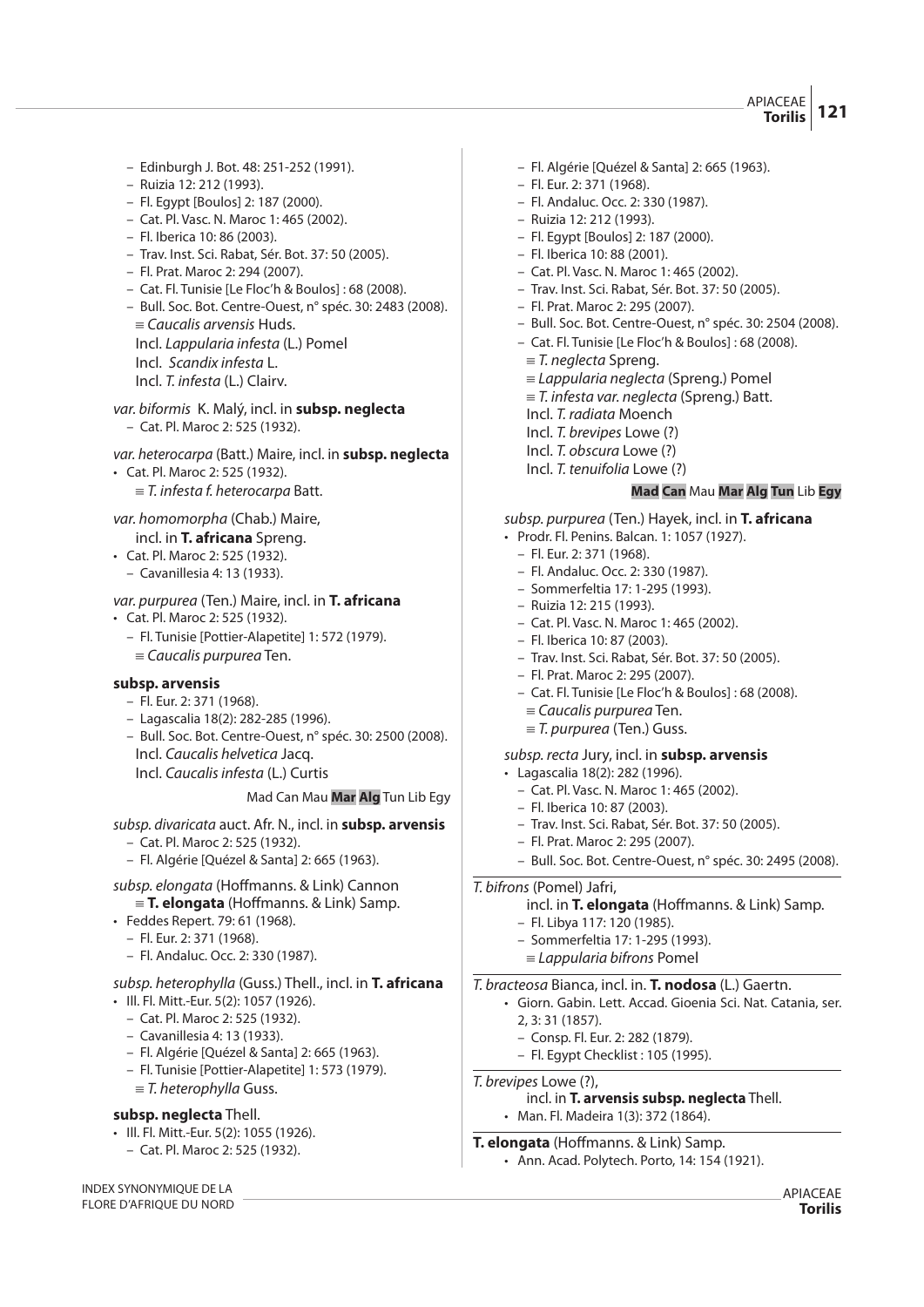#### APIACEAE  $122 \vert^{ATIALC}$

- Ruizia 12: 215 (1993).
- Cat. Pl. Vasc. N. Maroc 1: 466 (2002).
- Fl. Iberica 10: 90 (2003).
- Trav. Inst. Sci. Rabat, Sér. Bot. 37: 50 (2005).
- Fl. Prat. Maroc 2: 296 (2007).
- Bull. Soc. Bot. Centre-Ouest, n° spéc. 30: 2510 (2008).
- Cat. Fl. Tunisie [Le Floc'h & Boulos] : 68 (2008).  $=$  Caucalis elongata Hoffmanns. & Link
- $\equiv$  T. arvensis subsp. elongata (Hoffmanns. & Link) Cannon
- Incl. Caucalis bifrons (Pomel) Maire
- Incl. Caucalis cordisepala Murb.
- Incl. C. coerulescens Boiss.
- Incl. C. heterocarpa (Ball) Murb.
- Incl. C. homoeophila Coincy
- Incl. C. mauritanica L. (?)
- Incl. Daucalis mauritanica (L.) Pomel
- Incl. Lappularia bifrons Pomel
- Incl. T. bifrons (Pomel) Jafri

# Mad **Can** Mau **Mar Alg Tun Lib** Egy

# T. heterophylla Guss., incl. in **T. africana** Spreng.

- Fl. Sic. Prodr. 1: 326 (1827)
	- Fl. Algérie [Battandier & Trabut] Dicot. : 375 (1889).
	- Prodr. Fl. Ciren. : 340 (1931).
	- Cat. Fl. Rif Orient. : 50 (1933).
	- Fl. Libya 117: 117 (1985).

var. helvetica auct. Afr. N. non Jacq., incl. in **T. arvensis** (Huds.) Link **subsp. arvensis** – Fl. Algérie [Battandier & Trabut] Dicot. : 375 (1889).

var. homoeomorpha Chab., incl. in **T. africana**  • Bull. Soc. Bot. France 38: 385 "1891" (1892).

T. infesta (L.) Clairv., incl. in **T. arvensis** (Huds.) Link

- Man. Herbor. Suisse : 78 (1811).
	- Fl. Algérie [Battandier & Trabut] Dicot. : 375 (1889).
	- Cat. Pl. Tunisie [Bonnet & Barratte]: 186 (1896).  $\equiv$  Scandix infesta L.
- f. bifrons (Pomel) Batt.
- incl. in **T. elongata** (Hoffmanns. & Link) Samp.
- Fl. Algérie [Battandier & Trabut] Dicot. : 375 (1889).

# f. heterocarpa Batt.,

- incl. in **T. arvensis subsp. neglecta** Thell.
- Fl. Algérie [Battandier & Trabut] Dicot. : 375 (1889).

#### f. purpurea (Ten.) Batt., incl. in **T. africana** Spreng.

- Fl. Algérie [Battandier & Trabut] Dicot. : 375 (1889).
- var. neglecta (Spreng.) Batt.,
	- incl. in **T. arvensis subsp. neglecta** Thell.
- Fl. Algérie [Battandier & Trabut] Dicot.: 375 (1889).

# **T. japonica** (Houtt.) DC. [douteux Afr. N.?]

• Prodr. [De Candolle] 4: 219 (1830).

- Bocconea 8: 186 (1998). – Cat. Pl. Vasc. N. Maroc 1: 465 (2002). – Fl. Iberica 10: 85 (2003). – Trav. Inst. Sci. Rabat, Sér. Bot. 37: 50 (2005). – Fl. Prat. Maroc 2: 295 (2007). – Bull. Soc. Bot. Centre-Ouest, n° spéc. 30: 2515 (2008).  $=$  Caucalis japonica Houtt. Incl. Caucalis anthriscus (L.) Desf. Incl. Tordylium anthriscus L. Incl. Torilis anthriscus (L.) C.C. Gmel. Mad Can Mau **Mar(?)** Alg Tun Lib Egy **T. leptophylla** (L.) Rchb. f.
	- Icon. Fl. Germ. Helv. 21: 83, t. 169 (1866).
		- Fl. Eur. 2: 371 (1968).
		- Fl. Libya 117: 119 (1985).
		- Fl. Andaluc. Occ. 2: 330 (1987).

– Cat. Pl. Maroc 4: 1082 (1941). – Fl. Eur. 2: 371 (1968). – Ruizia 12: 216 (1993).

- Ruizia 12: 209 (1993).
- Sommerfeltia 17: 1-295 (1993).
- Fl. Egypt [Boulos] 2: 186 (2000).
- Cat. Pl. Vasc. N. Maroc 1: 466 (2002).
- Fl. Iberica 10: 92 (2003).
- Trav. Inst. Sci. Rabat, Sér. Bot. 37: 51 (2005).
- Fl. Prat. Maroc 2: 296 (2007).
- Bull. Soc. Bot. Centre-Ouest, n° spéc. 30: 2526 (2008).
- Cat. Fl. Tunisie [Le Floc'h & Boulos] : 69 (2008).
- $\equiv$  Caucalis leptophylla L.
- $\equiv$  Daucalis leptophylla (L.) Pomel
- Incl. Caucalis humilis Jacq.

# **Mad Can** Mau **Mar Alg Tun Lib** Egy**(S)**

# T. neglecta Spreng. [nom. illeg.]

- { **T. arvensis subsp. neglecta** Thell.
- Syst. Veg. [Roemer & Schultes] 6: 484 (1820).
	- Cat. Pl. Tunisie [Bonnet & Barratte]: 186 (1896).
	- Fl. Algérie-Tunisie [Battandier & Trabut] : 152 "1902" (1905).
	- Îles Canaries [Pitard & Proust] : 207 (1909).
	- Cat. Fl. Rif Orient. : 50 (1933).

# **T. nodosa** (L.) Gaertn.

- Fruct. Sem. Pl. 1: 82, t. 20, f. 6 (1788).
	- Man. Fl. Madeira 1(3): 374 (1864).
	- Fl. Algérie [Battandier & Trabut] Dicot. : 374 (1889).
	- Cat. Pl. Tunisie [Bonnet & Barratte]: 186 (1896).
	- Prodr. Fl. Ciren.: 339 (1931).
	- Cat. Pl. Maroc 2: 525 (1932).
	- Cat. Fl. Rif Orient. : 50 (1933).
	- Petite Fl. Régions Arides Maroc Occ. 2: 99 (1962).
	- Fl. Algérie [Quézel & Santa] 2: 665 (1963).
- Fl. Eur. 2: 371 (1968).
- Fl. Tunisie [Pottier-Alapetite] 1: 573 (1979).
- Fl. Libya 117: 114 (1985).
- Fl. Andaluc. Occ. 2: 329 (1987).
- Edinburgh J. Bot. 48: 252 (1991).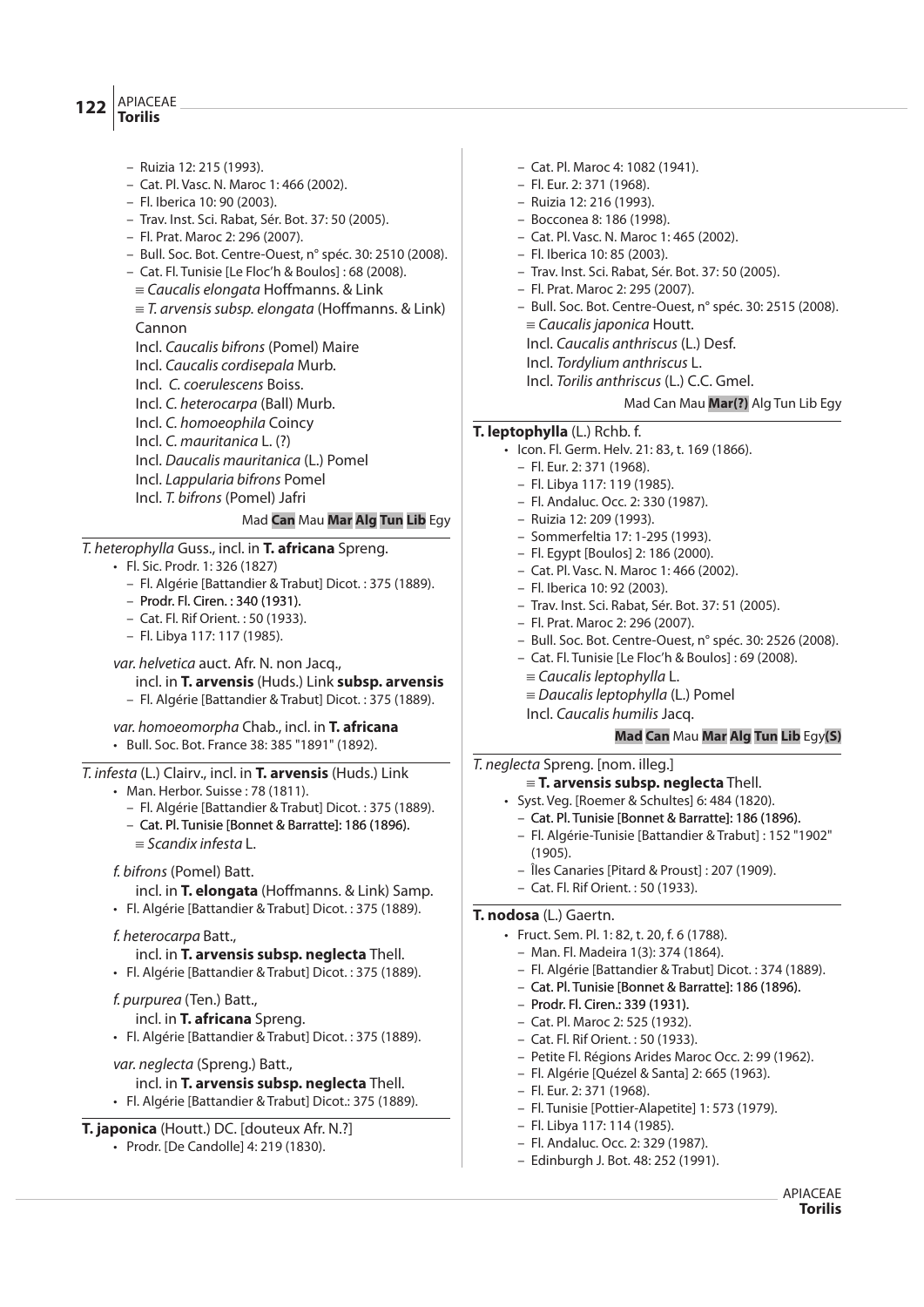APIACEAE **Torilis 123**

- Ruizia 12: 211(1993).
- Fl. Egypt [Boulos] 2: 186 (2000).
- Cat. Pl. Vasc. N. Maroc 1: 466 (2002).
- Fl. Iberica 10: 88 (2003).
- Trav. Inst. Sci. Rabat, Sér. Bot. 37: 51 (2005).
- Fl. Prat. Maroc 2: 295 (2007).
- Bull. Soc. Bot. Centre-Ouest, n° spéc. 30: 2534 (2008).
- Cat. Fl. Tunisie [Le Floc'h & Boulos] : 69 (2008).
	- $\equiv$  Tordylium nodosum L.
	- $\equiv$  Caucalis nodosa (L.) Huds.
	- $\equiv$  Lappularia nodosa (L.) Pomel

#### var. bracteosa (Bianca) Murb., incl. in **subsp. nodosa**

- Contrib. Fl. Tunisie [Murbeck] 1, Acta Univ. Lund 33: 84 (1897).
	- Fl. Tunisie [Pottier-Alapetite] 1: 573 (1979).
		- $\equiv$  T. bracteosa Bianca

### var. peduncularis (Ten.) Maire, incl. in **subsp. nodosa**

• Contr.1245, Bull. Soc. Hist. Nat. Afrique N. 23: 187 (1932).  $=$  Caucalis nodosa var. peduncularis Ten.

#### **subsp. nodosa**

– Bull. Soc. Bot. Centre-Ouest, n° spéc. 30: 2540 (2008).

# **Mad Can** Mau **Mar Alg Tun Lib Egy**

- **subsp. webbii** (Jury) Kerguélen
- E.R.I.C.A. 10: 10 (1998).
	- Bull. Soc. Bot. Centre-Ouest, n° spéc. 30: 2540 (2008).  $\equiv$  T. webbii Jury

# Mad **Can** Mau **Mar Alg Tun** Lib Egy

# T. obscura Lowe,

- incl. in (?) **T. arvensis subsp. neglecta** Thell.
- Man. Fl. Madeira 1(3): 372 (1864).

# T. purpurea (Ten.) Guss., incl. in **T. africana** Spreng.

- Fl. Sic. Prodr. 1: 325 (1827).
	- Ruizia 12: 215 (1993).
	- ${\equiv}$  T. arvensis subsp. purpurea (Ten.) Hayek

# T. radiata Moench,

#### incl. in **T. arvensis subsp. neglecta** Thell.

- Methodus [Moench]: 103 (1794).
	- Fl. Egypt Checklist : 105 (1995).

# **T. tenella** (Delile) Rchb. f.

- Icon. Fl. Germ. Helv. 21: 84 (1866).
	- Fl. Eur. 2: 371 (1968).
	- Fl. Libya 117: 123 (1985).
	- Fl. Egypt [Boulos] 2: 186 (2000).
	- $=$  Caucalis tenella Delile

### Mad Can Mau Mar Alg Tun **Lib Egy**

### T. tenuifolia Lowe,

- incl. in (?) **T. arvensis subsp. neglecta** Thell.
- Man. Fl. Madeira 1(3): 370 (1864).

# T. webbii Jury

{ **T. nodosa subsp. webbii** (Jury) Kerguélen

INDEX SYNONYMIQUE DE LA FLORE D'AFRIQUE DU NORD

- Bot. J. Linn. Soc. 95: 297 (1987).
	- Cat. Pl. Vasc. N. Maroc 1: 466 (2002).
	- Fl. Iberica 10: 90 (2003).
	- Trav. Inst. Sci. Rabat, Sér. Bot. 37: 51 (2005).
	- Fl. Prat. Maroc 2: 296 (2007).

| <b>Torilis</b>           |                           |  | Mad   Can   Mau   Mar   Alg   Tun   Lib |  |  |  |  |  |  |  |  |
|--------------------------|---------------------------|--|-----------------------------------------|--|--|--|--|--|--|--|--|
| total                    |                           |  |                                         |  |  |  |  |  |  |  |  |
| $ $ prés. incert. $(?) $ |                           |  |                                         |  |  |  |  |  |  |  |  |
|                          | 11 nome 0 tavone accontór |  |                                         |  |  |  |  |  |  |  |  |

41 noms, 9 taxons acceptés

# **Trachyspermum** Link

• Enum. Hort. Berol. Alt. 1: 267 (1821). [nom. conserv.]

#### **T. ammi** (L.) Sprague ex Turrill

- Kew Bull. 1929: 228 (1929).
	- J. Bot. Soc. Bot. France 28: 35 (2004).
- Fl. Prat. Maroc 2: 328 (2007).
- Bull. Soc. Bot. Centre-Ouest, n° spéc. 30: 2548 (2008).  $\equiv$  Sison ammi L.
	- Incl. Ammi copticum L.

# Mad Can Mau **Mar(A)** Alg Tun Lib **Egy(E)**

# T. involucratum Maire

- { **Stoibrax involucratum** (Maire) B.L. Burtt
- Bull. Soc. Hist. Nat. Afrique N. 13: 186 (1922).

#### T. pomelianum Maire

- { **Stoibrax pomelianum** (Maire) B.L. Burtt
- Contr. 203, Bull. Soc. Hist. Nat. Afrique N. 17: 113 (1926).

# **Tragiopsis** Pomel

• Nouv. Mat. Fl. Atlant. 1: 139 (1874). [nom. illeg.]

#### T. dichotoma Pomel,

- incl. in **Stoibrax pomelianum** (Maire) B.L. Burtt • Nouv. Mat. Fl. Atlant. 1: 140 (1874).
- Fl. Algérie [Battandier & Trabut] Dicot. : 348 (1889). – Prodr. Fl. Ciren. : 345 (1931).

# T. hanotei Braun-Blanq. & Maire

- { **Stoibrax hanotei** (Braun-Blanq. & Maire) B.L. Burtt
- Bull. Soc. Hist. Nat. Afrique N. 22: 103 (1931).

# T. pomeliana (Maire) Maire

#### { **Stoibrax pomelianum** (Maire) B.L. Burtt

• Contr. 501, Bull. Soc. Hist. Nat. Afrique N. 20: 23 (1929).  $\equiv$  Trachyspermum pomelianum Maire

# var. vegeta (Pau & Font Quer) Maire,

#### incl. in **Stoibrax pomelianum**

• Contr. 827, Bull. Soc. Hist. Nat. Afrique N. 22: 50 (1931).

# T.scabriuscula Pomel,

- incl. in **Stoibrax dichotomum** (L.) Raf.
- Nouv. Mat. Fl. Atlant. 1: 139 (1874).